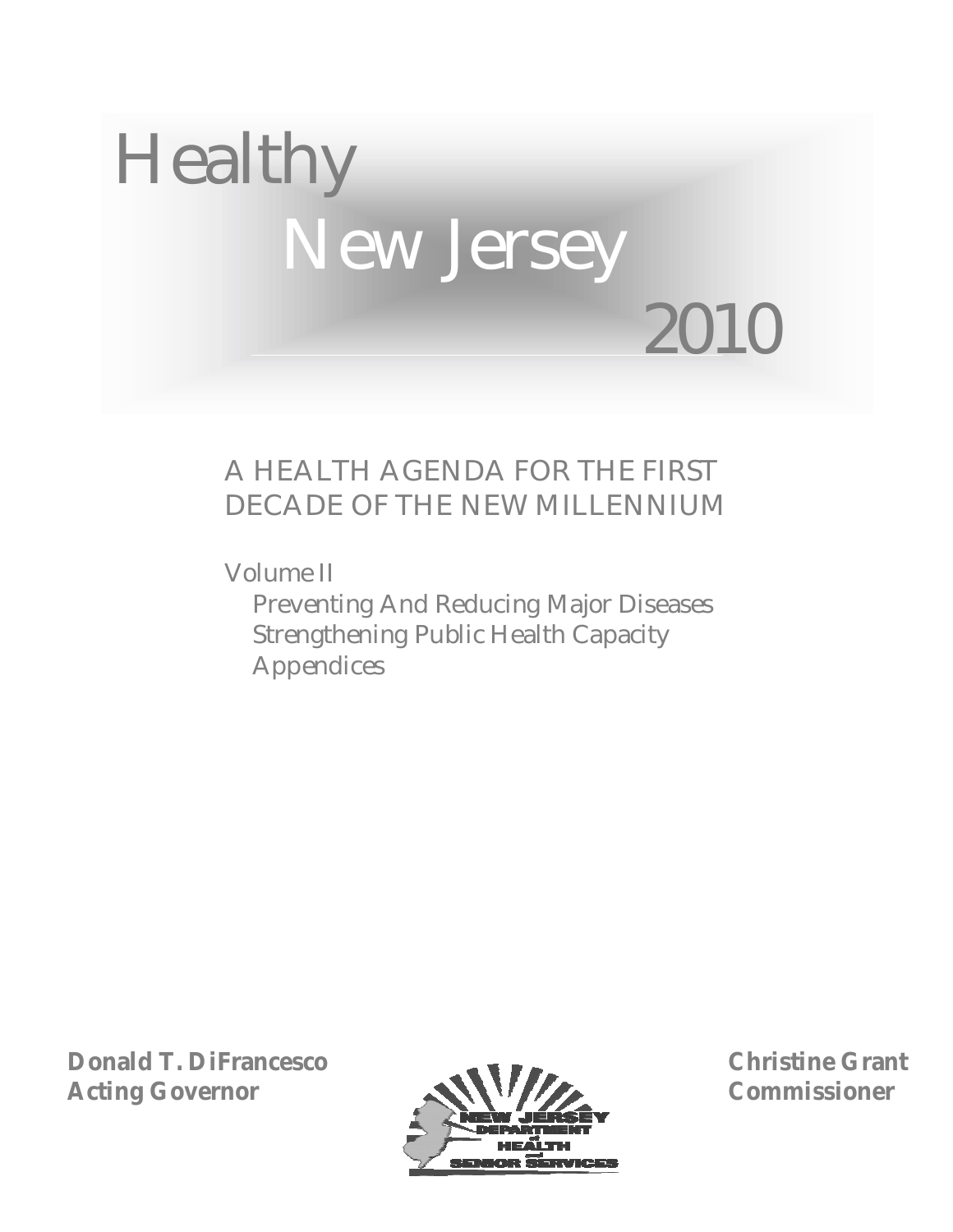This edition supersedes the October 1999 Draft. It includes additional objectives and updated data. Baseline data in this edition are based on availability as of March 1, 2001.

Healthy New Jersey 2010 is available online at the Department of Health and Senior Services' Web site at http://www.state.nj.us/health/chs.

For copies of the report call 1-609-984-6702 or contact: Center for Health Statistics New Jersey Department of Health and Senior Services PO Box 360 Trenton, NJ 08625-0360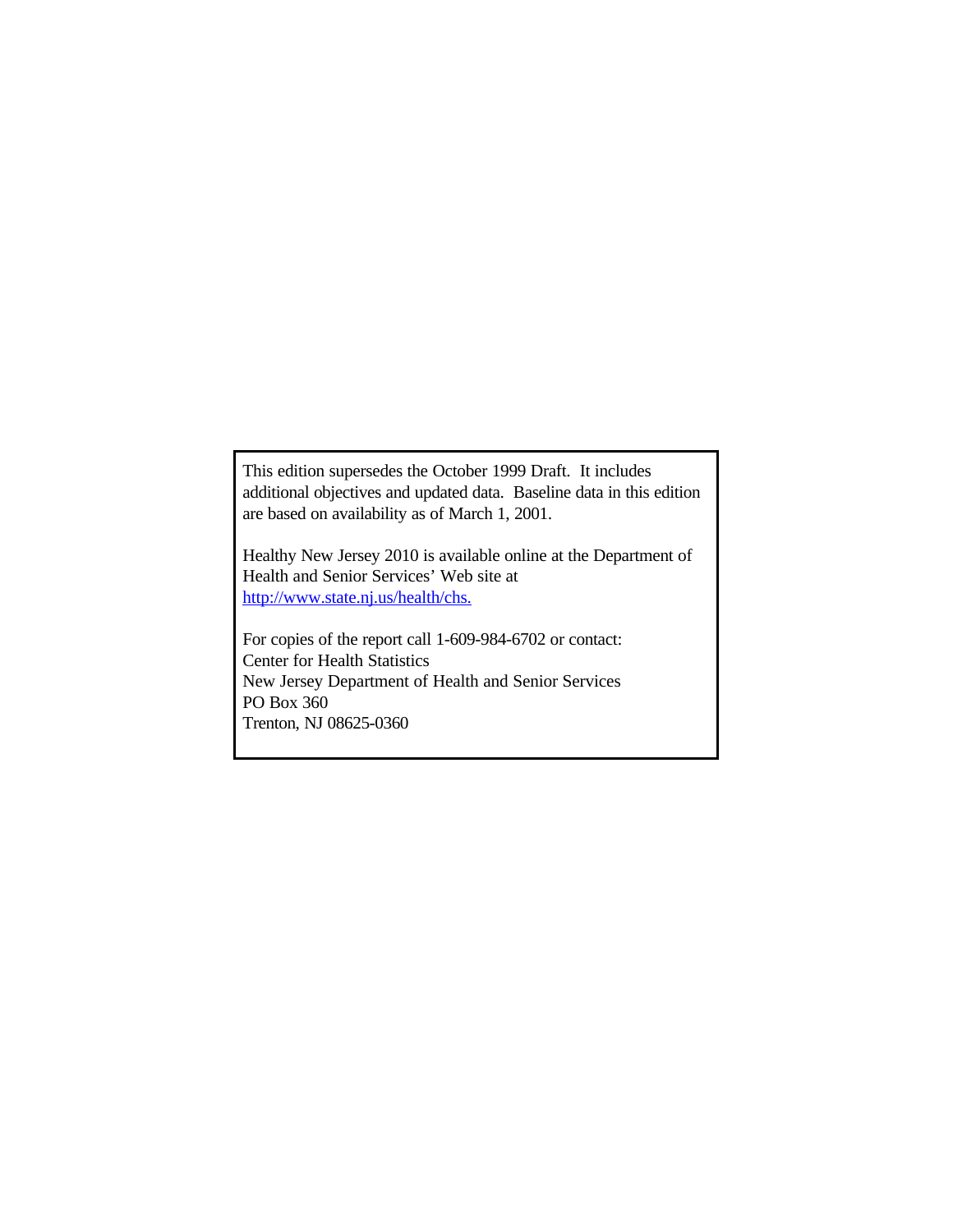# Healthy New Jersey 2010

Volume II:

New Jersey's Public Health Agenda

- < Preventing and Reducing Major Diseases
- < Strengthening Public Health Capacity
- < Appendices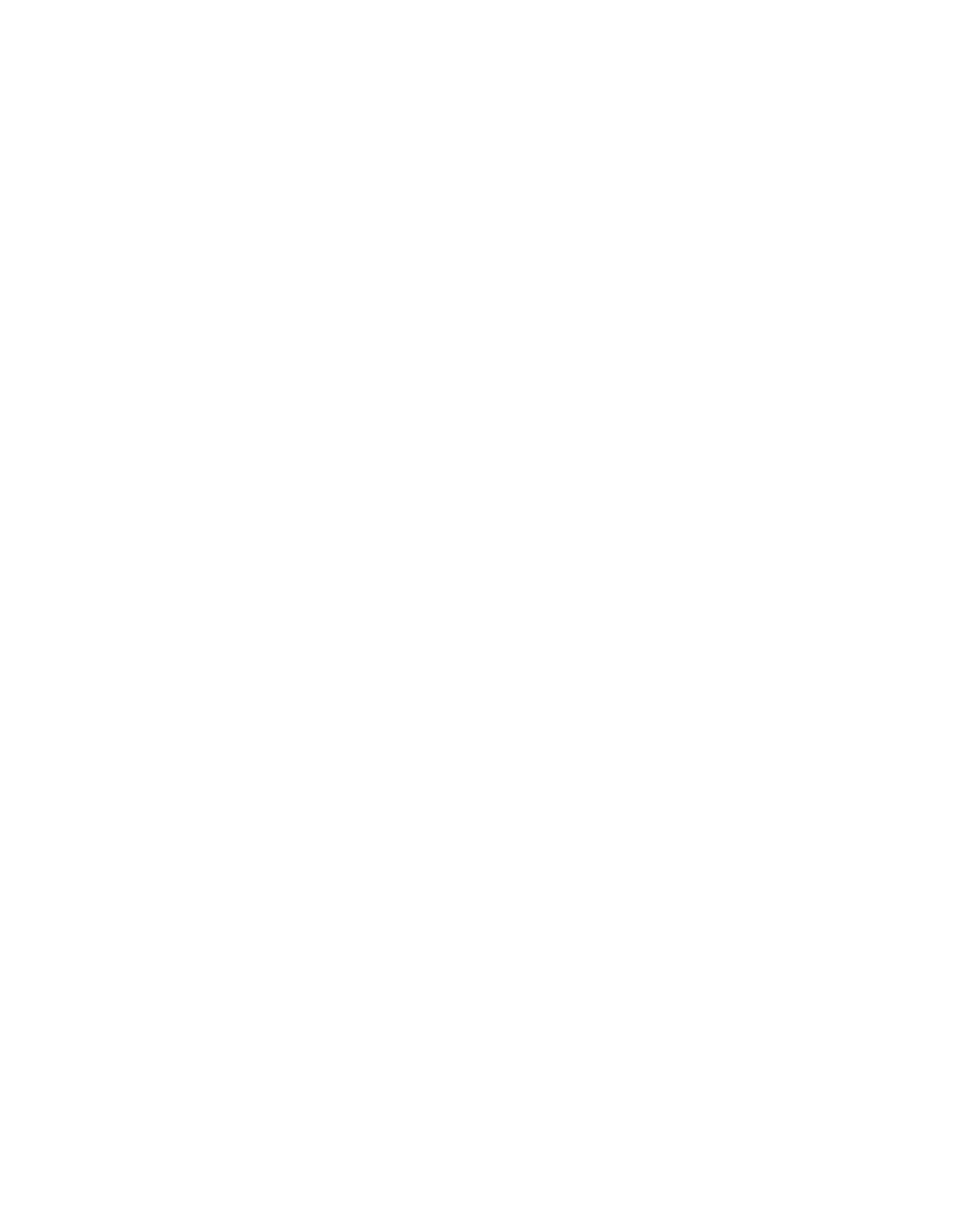#### **Healthy New Jersey 2010 A Health Agenda for the First Decade of the New Millennium**

### **Table of Contents**

## **VOLUME II Page**

|     | 4.        | Preventing and Reducing Major Diseases                                     |
|-----|-----------|----------------------------------------------------------------------------|
|     |           | 4A.                                                                        |
|     |           | 4B.                                                                        |
|     |           | 4C.                                                                        |
|     |           | 4D.                                                                        |
|     |           | 4E.                                                                        |
|     |           | 4F.                                                                        |
|     |           | 4G.                                                                        |
|     |           | 4H.                                                                        |
|     |           | 4I.                                                                        |
|     | 5.        |                                                                            |
| IV. |           | Appendices                                                                 |
|     | А.        |                                                                            |
|     | <b>B.</b> |                                                                            |
|     | C.        | $C-1$                                                                      |
|     | D.        |                                                                            |
|     | Ε.        |                                                                            |
|     | F.        |                                                                            |
|     | G.        | ICD-9 Codes for Cause-Specific Healthy New Jersey 2010                     |
|     |           |                                                                            |
|     | H.        | Healthy New Jersey 2010 Inter-Departmental Steering Committee Members  H-1 |
| V.  |           | Tracking Healthy New Jersey 2010                                           |
|     |           | Part A: General Data Issues                                                |
|     | 1.        | Target Setting and Assessing Progress for Measurable Objectives Tracking-1 |
|     | 2.        |                                                                            |
|     | 3.        | Tracking-5                                                                 |
|     | 4.        | Tracking-9                                                                 |
|     | 5.        |                                                                            |
|     | 6.        |                                                                            |
|     |           | Part B: Major Data Sources                                                 |
|     | 1.        | Tracking-25                                                                |
|     | 2.        | Healthy New Jersey 2010 Health Measures by Data Source<br>Tracking-27      |
|     | 3.        | Healthy New Jersey 2010 Data Sources by Number of                          |
|     |           | Tracking-33                                                                |
|     | 4.        | Tracking-35                                                                |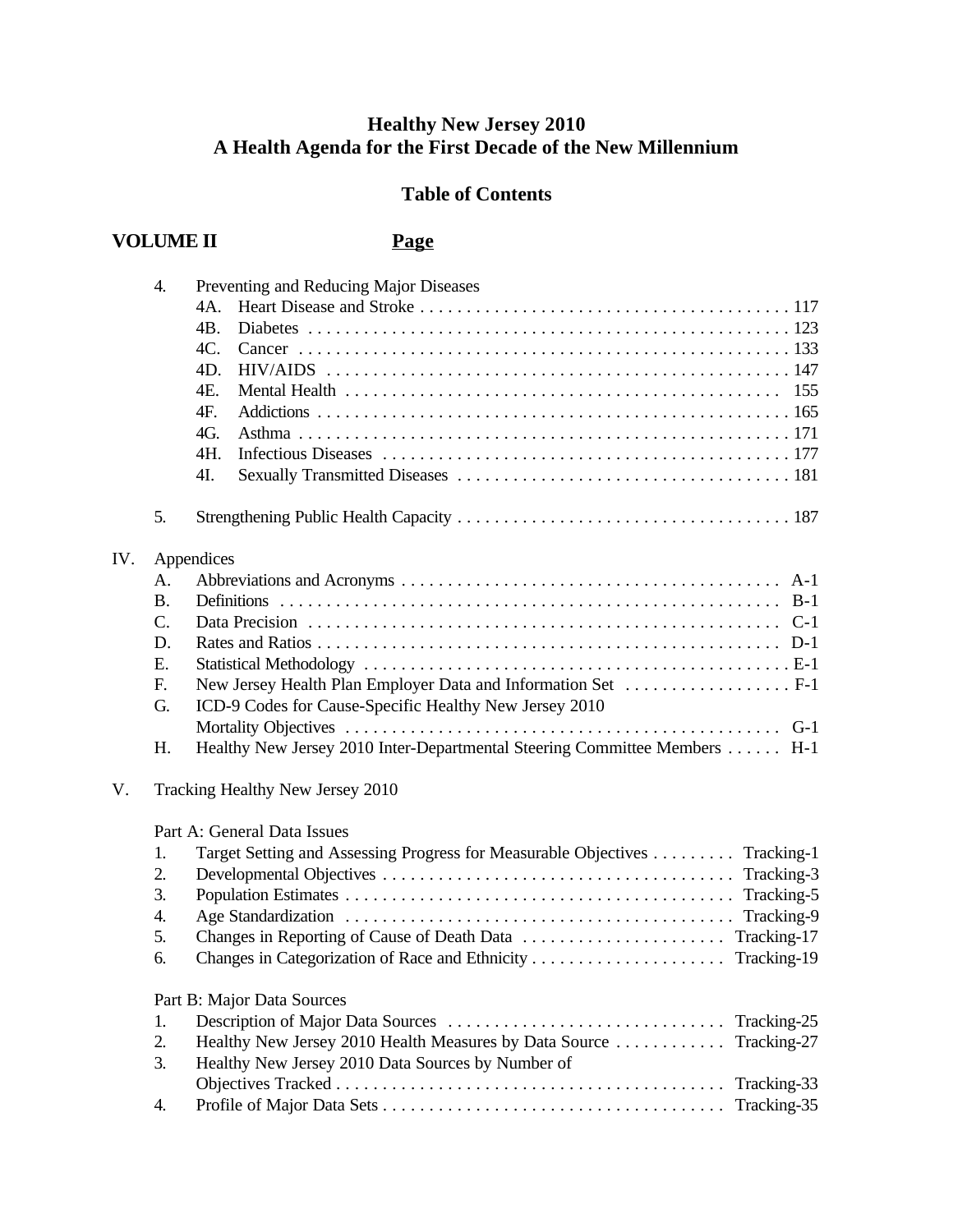# **Table of Contents (Continued)**

# **VOLUME I Page**

| $\mathbf{I}$ . |    | Introduction 1 |                             |  |
|----------------|----|----------------|-----------------------------|--|
| $\Pi$ .        |    |                |                             |  |
| III.           |    |                |                             |  |
|                | 1. |                |                             |  |
|                | 2. |                |                             |  |
|                | 3. |                | Fundamentals of Good Health |  |
|                |    | 3A.            |                             |  |
|                |    | 3B.            |                             |  |
|                |    | 3C.            |                             |  |
|                |    | 3D.            |                             |  |
|                |    | 3E.            |                             |  |
|                |    | 3F.            |                             |  |
|                |    | 3G.            |                             |  |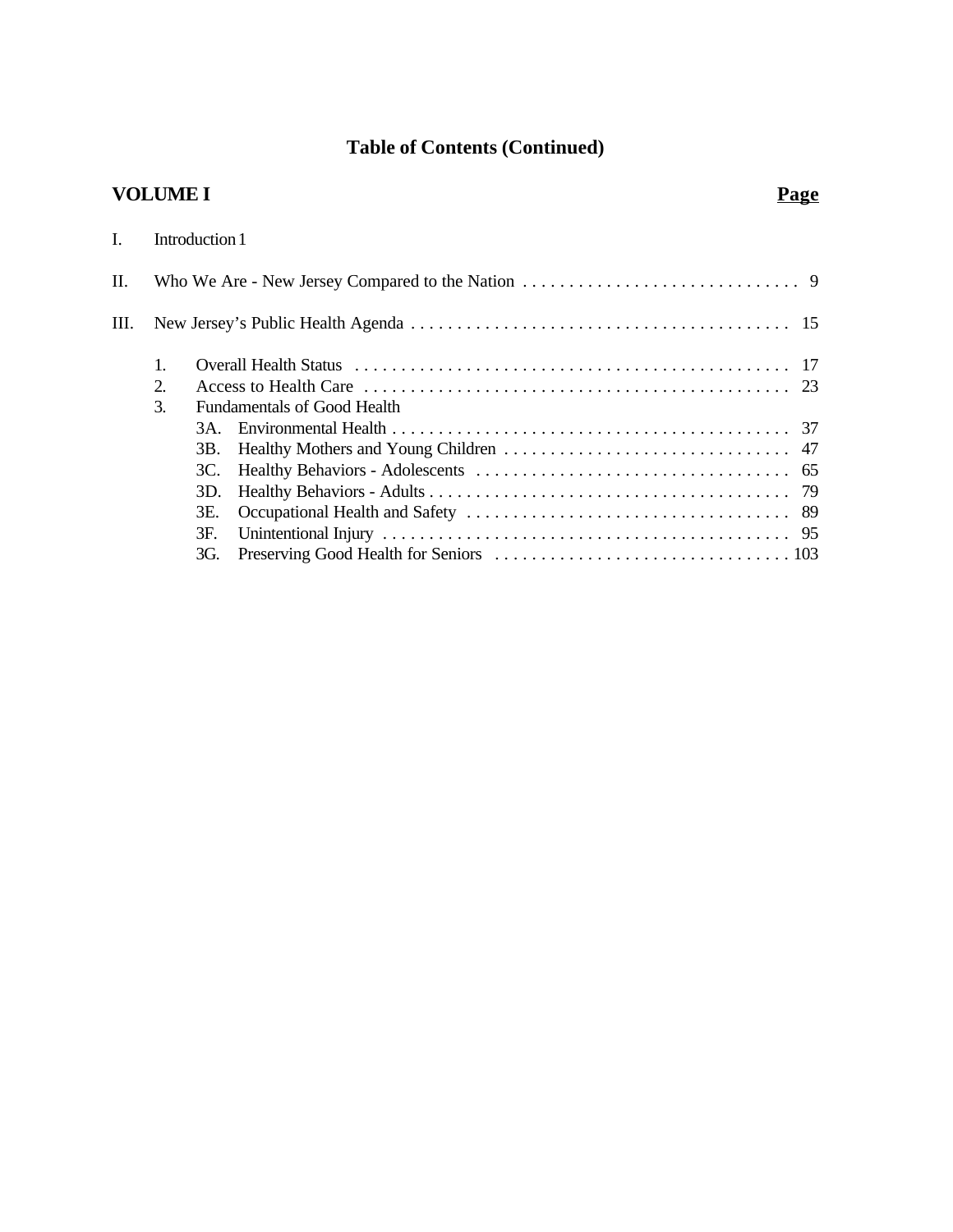# Healthy New Jersey 2010

Volume II:

New Jersey's Public Health Agenda

< Preventing and Reducing Major Diseases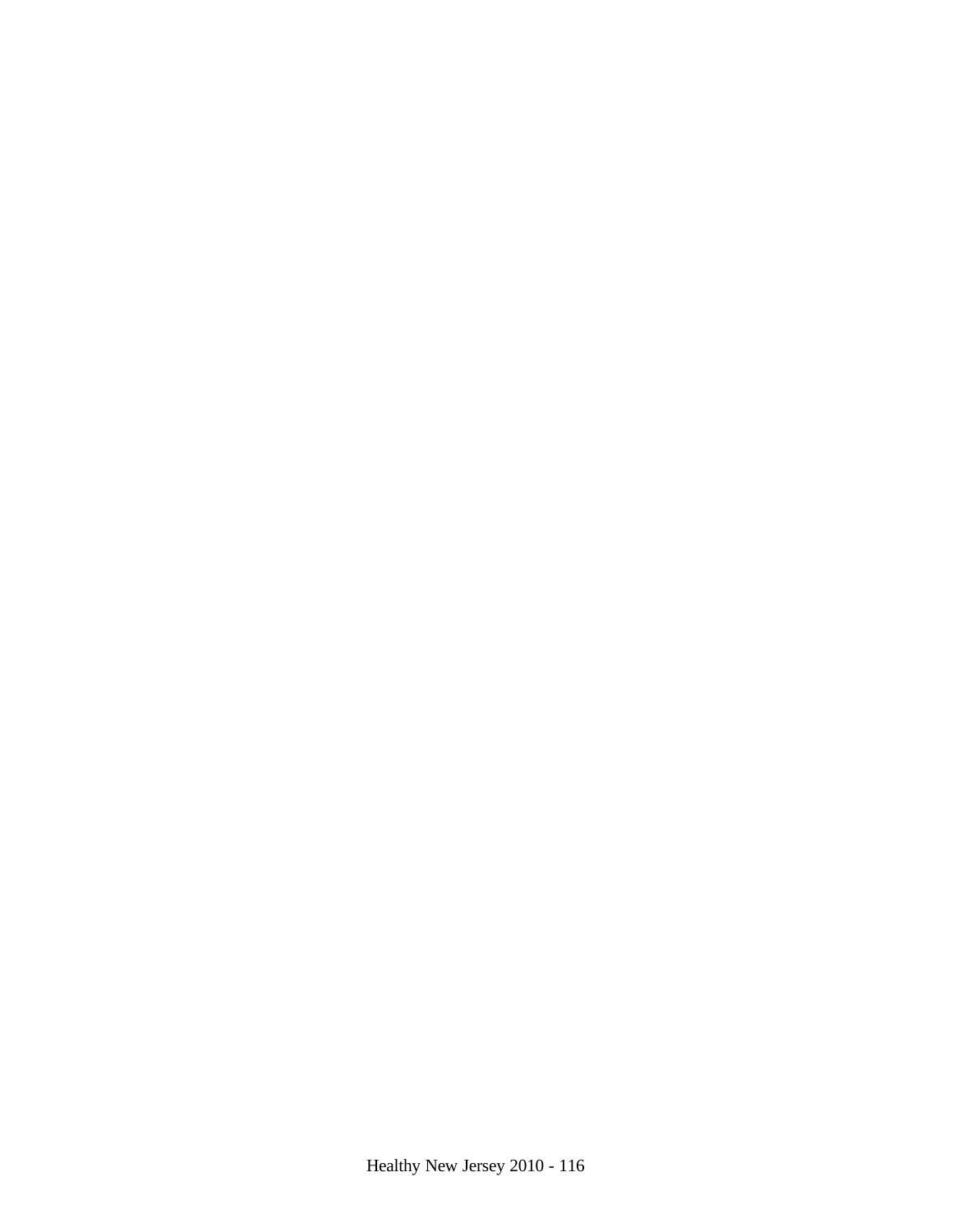From 1985 to 1998 the age-adjusted death rate in New Jersey from coronary heart disease fell by 43.0 percent, mirroring the decline nationally. The decrease in death rates occurred for minorities as well, although gaps still persist. Moreover, heart disease remains the leading cause of death in the United States as a whole and in New Jersey, where it accounted for over 23,000 deaths in 1998, 32.4 percent of all deaths. It is estimated that nationally one in five people has some form of cardiovascular disease including coronary heart disease. Coronary artery disease is the most common form of heart disease and remains the number one cause of death for both men and women. This type of heart disease is caused by a narrowing of the coronary arteries that supply blood to the heart.

Cerebrovascular disease, or stroke is the third leading cause of death not only for the nation, but in New Jersey. A stroke occurs when blood vessels carrying oxygen and nutrients to the brain burst or become clogged by a blood clot or some other particle. It is estimated that half of the 500,000 new stroke cases per year in the United States could be prevented with adequate control of hypertension, the major cause of stroke.<sup>1</sup>

In New Jersey mortality due to stroke or cerebrovascular disease has also declined steadily since 1985, although not as quickly as for coronary heart disease. Moreover, the gaps between the total population and minorities are larger for stroke. Despite the progress made, there is room for even more improvement. In particular, closing the gap between minorities and the total population is essential.

The year 2010 objectives measure not only mortality from coronary heart disease and stroke, but also behaviors related to modifiable risk factors.

#### **2010 Objectives**

**1a. Objective:** Reduce the age-adjusted death rate from coronary heart disease per 100,000 standard population to **71.8**.

| <b>Populations</b>                  | 1998<br><b>Baseline Data</b> | <b>Target/Preferred</b><br>2010 Endpoint | Percent<br><b>Change</b> |
|-------------------------------------|------------------------------|------------------------------------------|--------------------------|
| Total age-adjusted                  | 92.6                         | 71.8                                     | $-22.5$                  |
| White age-adjusted                  | 92.2                         | 71.8                                     | $-22.1$                  |
| Black age-adjusted                  | 109.1                        | 71.8                                     | $-34.2$                  |
| Asian/Pacific Islander age-adjusted | 31.6                         | <b>DNA</b>                               |                          |
| Hispanic age-adjusted               | DSU                          |                                          |                          |

 $DSU = Data$  are statistically unreliable.  $DNA = Data$  have not been analyzed. *Source: New Jersey Department of Health and Senior Services, Center for Health Statistics*

Except for a slight increase in 1994, the age-adjusted death rate from coronary heart disease among the total population has declined steadily since 1985, to the point where the 1996 rate represents a more than forty percent reduction in the death rate due to this cause. The 2010 objective is based on continuation of this trend.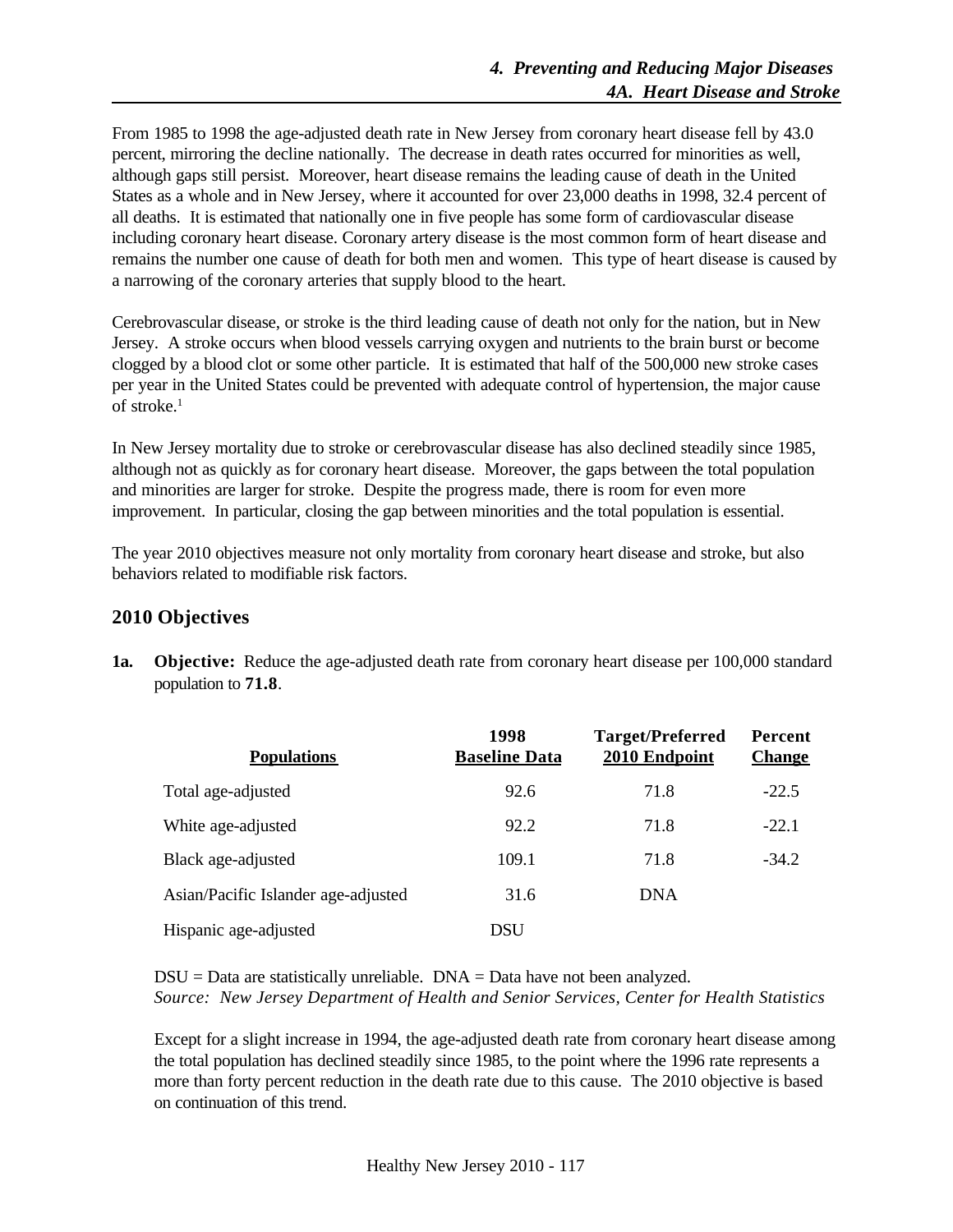**1b. Objective:** Reduce the death rate from coronary heart disease among persons 45 through 64 years of age per 100,000 population to **92.3.**

| <b>Populations</b>     | 1998<br><b>Baseline Data</b> | <b>Target/Preferred</b><br>2010 Endpoint | Percent<br><b>Change</b> |
|------------------------|------------------------------|------------------------------------------|--------------------------|
| Total                  | 109.6                        | 92.3                                     | $-15.8$                  |
| White                  | 105.0                        | 92.3                                     | $-12.1$                  |
| <b>Black</b>           | 166.8                        | 92.3                                     | $-44.7$                  |
| Asian/Pacific Islander | 46.8                         | <b>DNA</b>                               |                          |
| Hispanic               | DSU                          |                                          |                          |

 $DSU = Data$  are statistically unreliable.  $DNA = Data$  have not been analyzed. *Source: New Jersey Department of Health and Senior Services, Center for Health Statistics*

The pattern of decline in the death rate among the total population aged 45 through 64 is similar but even more dramatic than the age-adjusted decline for the total population, with a 57.0 percent reduction in the death rate for the total population in this age bracket between 1985 and 1998. Death rates for blacks from coronary heart disease are considerably higher than for whites in this age group. Targets have been set to eliminate this disparity in death rates by 2010.

**1c. Objective:** Reduce the death rate from coronary heart disease among persons 65 years of age and over per 100,000 population to **1,044.5.**

| <b>Populations</b>     | 1998<br><b>Baseline Data</b> | <b>Target/Preferred</b><br>2010 Endpoint | Percent<br><b>Change</b> |
|------------------------|------------------------------|------------------------------------------|--------------------------|
| Total                  | 1,438.6                      | 1,044.5                                  | $-27.4$                  |
| White                  | 1,490.7                      | 1,044.5                                  | $-29.9$                  |
| <b>Black</b>           | 1,228.4                      | 1,044.5                                  | $-15.0$                  |
| Asian/Pacific Islander | 352.2                        | <b>DNA</b>                               |                          |
| Hispanic               | DSU                          |                                          |                          |

 $DSU = Data$  are statistically unreliable.  $DNA = Data$  have not been analyzed. *Source: New Jersey Department of Health and Senior Services, Center for Health Statistics*

Coronary heart disease death rates among those aged 65 and over are approximately ten times higher than those for 45 through 64 year olds. Death rates for whites are higher than rates for blacks in the elderly population. Targets have been set to eliminate the racial disparity.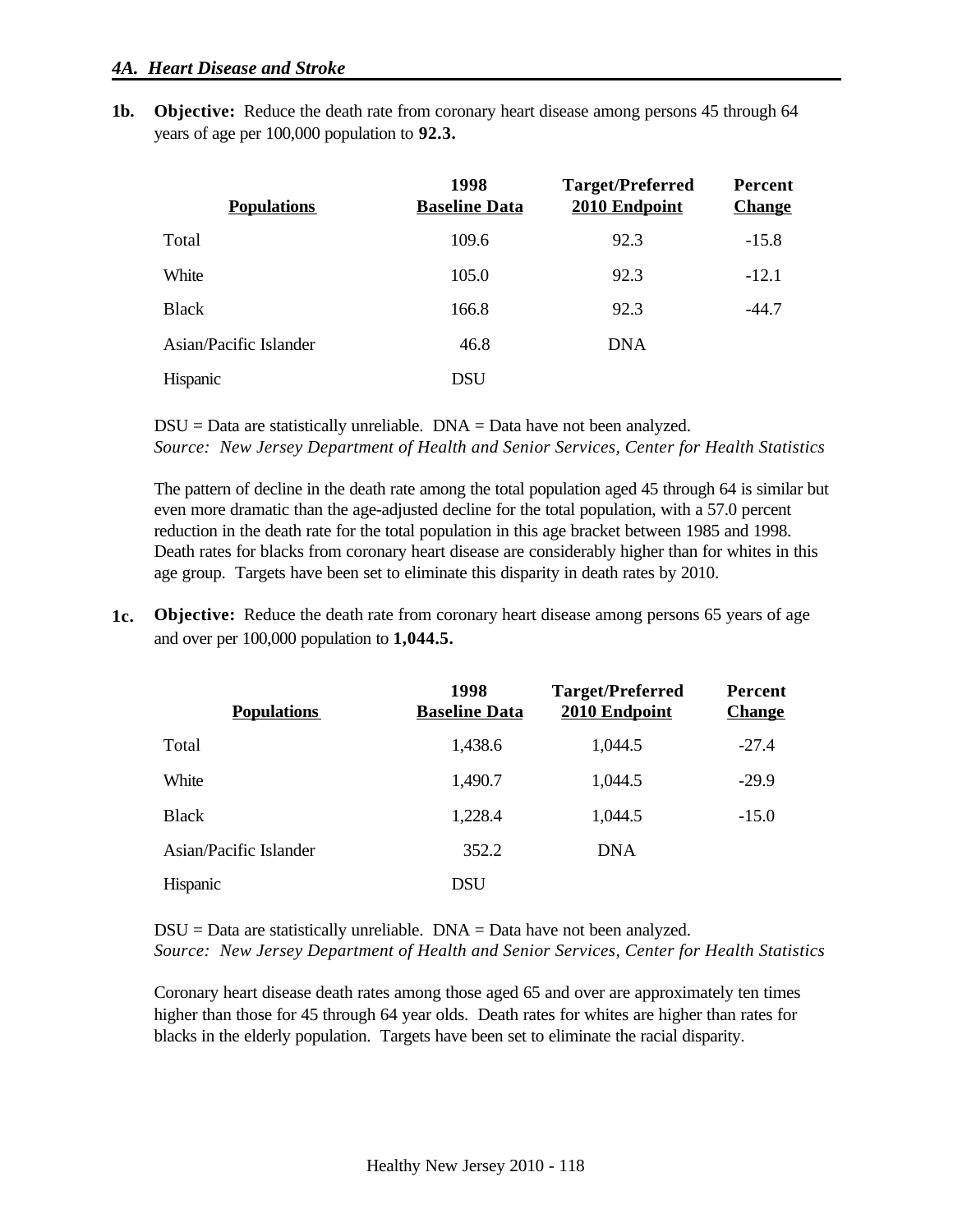**2a. Objective:** Reduce the age-adjusted death rate from cerebrovascular diseases per 100,000 standard population to **17.0.**

| <b>Populations</b>                  | 1998<br><b>Baseline Data</b> | <b>Target/Preferred</b><br>2010 Endpoint | Percent<br><b>Change</b> |
|-------------------------------------|------------------------------|------------------------------------------|--------------------------|
| Total age-adjusted                  | 20.9                         | 17.0                                     | $-18.7$                  |
| White age-adjusted                  | 19.2                         | 17.0                                     | $-11.5$                  |
| Black age-adjusted                  | 33.8                         | 17.0                                     | $-49.7$                  |
| Asian/Pacific Islander age-adjusted | 15.6                         | <b>DNA</b>                               |                          |
| Hispanic age-adjusted               | DSU                          |                                          |                          |

 $DSU = Data$  are statistically unreliable.  $DNA = Data$  have not been analyzed. *Source: New Jersey Department of Health and Senior Services, Center for Health Statistics*

**2b. Objective:** Reduce the death rate from cerebrovascular diseases among persons 45 through 64 years of age per 100,000 population to **19.0.**

| <b>Populations</b>            | 1998<br><b>Baseline Data</b> | <b>Target/Preferred</b><br>2010 Endpoint | Percent<br><b>Change</b> |
|-------------------------------|------------------------------|------------------------------------------|--------------------------|
| Total                         | 24.2                         | 19.0                                     | $-21.5$                  |
| White                         | <b>20.0</b>                  | 19.0                                     | $-5.0$                   |
| <b>Black</b>                  | 53.2                         | 19.0                                     | $-64.3$                  |
| <b>Asian/Pacific Islander</b> | 20.2                         | <b>DNA</b>                               |                          |
| Hispanic                      | DSU                          |                                          |                          |

 $DSU = Data$  are statistically unreliable.  $DNA = Data$  have not been analyzed. *Source: New Jersey Department of Health and Senior Services, Center for Health Statistics*

**2c. Objective:** Reduce the death rate from cerebrovascular diseases among persons 65 years of age and over per 100,000 population to **300.0.**

| <b>Populations</b>     | 1998<br><b>Baseline Data</b> | <b>Target/Preferred</b><br>2010 Endpoint | Percent<br><b>Change</b> |
|------------------------|------------------------------|------------------------------------------|--------------------------|
| Total                  | 321.4                        | 300.0                                    | $-6.7$                   |
| White                  | 321.9                        | 300.0                                    | $-6.8$                   |
| <b>Black</b>           | 359.0                        | 300.0                                    | $-16.4$                  |
| Asian/Pacific Islander | 170.5                        | <b>DNA</b>                               |                          |
| Hispanic               | <b>DSU</b>                   |                                          |                          |

 $DSU = Data$  are statistically unreliable.  $DNA = Data$  have not been analyzed. *Source: New Jersey Department of Health and Senior Services, Center for Health Statistics*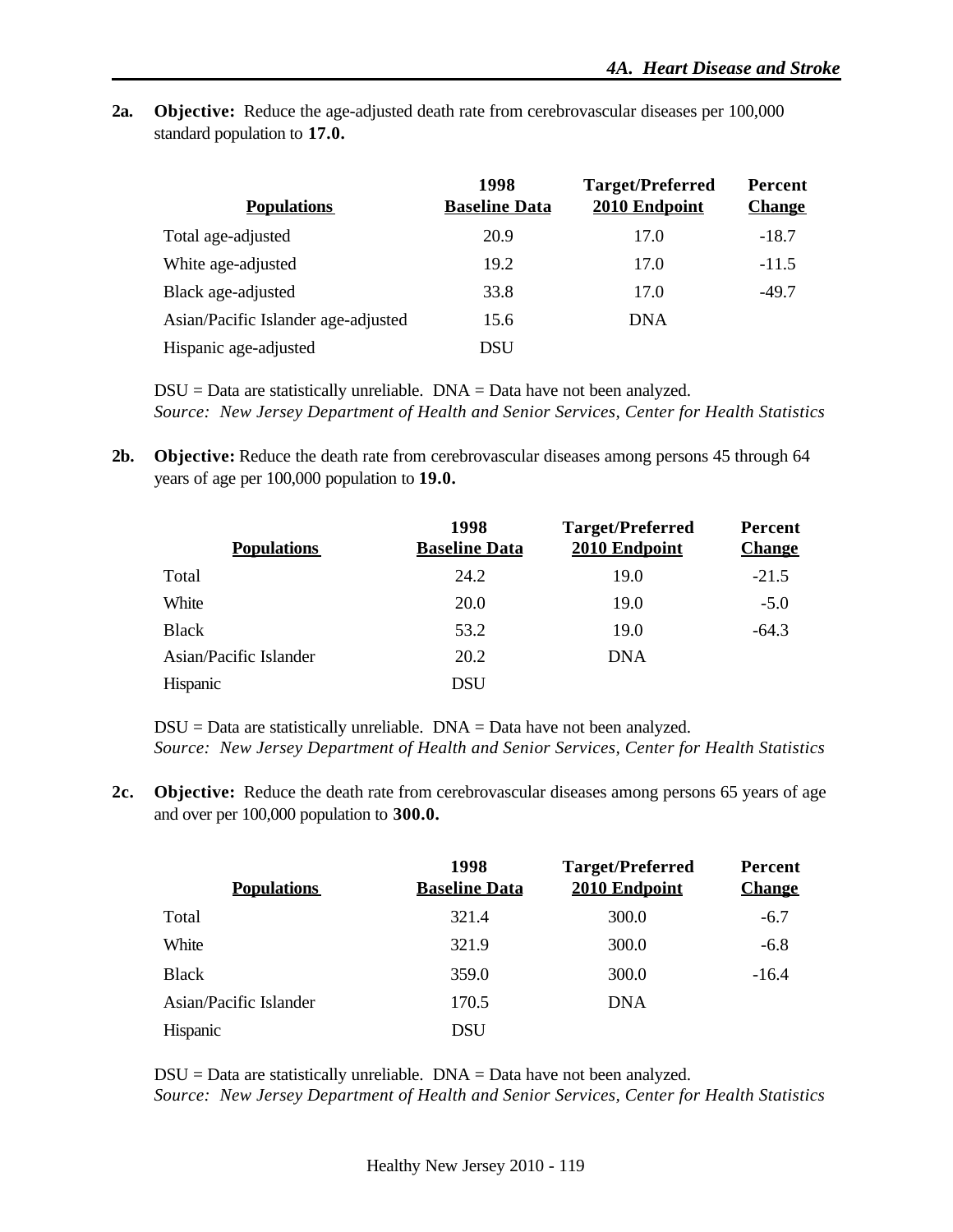#### *4A. Heart Disease and Stroke*

In all populations considered, the death rates from cerebrovascular disease, or stroke, have declined between 1985 and 1998, but have exhibited considerable year to year fluctuations. The rates for blacks are consistently higher than those for the total and white populations but the differences are most pronounced in the 45 through 64 year age group. For each population, targets have been set to eliminate the disparity in rates between whites and blacks.

**3. Objective:** Increase the percentage of persons aged 18 and over who have had their blood cholesterol checked by a health professional within the past five years to **82.0 percent.**

| <b>Populations</b>        | 1999<br><b>Baseline Data</b> | <b>Target</b> | <b>Percent</b><br><b>Change</b> | <b>Preferred</b><br>2010 Endpoint | Percent<br><b>Change</b> |
|---------------------------|------------------------------|---------------|---------------------------------|-----------------------------------|--------------------------|
| Total                     | 75.5                         | 82.0          | $+8.6$                          | 90.0                              | $+19.2$                  |
| White non-Hispanic        | 79.4                         | 82.0          | $+3.3$                          | 90.0                              | $+13.4$                  |
| <b>Black non-Hispanic</b> | $69.1*$                      | 82.0          | $+18.7$                         | 90.0                              | $+30.2$                  |
| Asian/Pacific Islander    | <b>DSU</b>                   |               |                                 |                                   |                          |
| Hispanic                  | $64.9*$                      | 82.0          | $+26.3$                         | 90.0                              | $+38.7$                  |

DSU = Data are statistically unreliable.

\*Estimate has a relatively large standard error of more than two percent. *Source: New Jersey Department of Health and Senior Services, Center for Health Statistics, Behavioral Risk Factor Surveillance System*

Control of blood cholesterol levels is an essential component of preventing and managing coronary heart disease. Multi-year BRFSS data indicate that the percentage of New Jersey adults who have gotten their blood cholesterol checked within the past five years has varied between sixty-eight and seventy-six percent. The year to year fluctuations reflected in the data are largely due to small sample sizes. It appears that the Hispanic population may not be getting blood cholesterol checks at the same frequency as other groups. The targets are set to eliminate this and other disparities.

## **Discussion**

Cardiovascular diseases remain the leading cause of death for New Jersey residents, despite the considerable decline in the mortality rate for heart disease. The most frequently occurring forms of cardiovascular disease are coronary artery disease, which occurs when there is a narrowing in the coronary arteries and may be an underlying cause for a heart attack, and cerebrovascular disease, also known as stroke.

It is estimated that annually about 1.1 million people in the United States experience a heart attack and nearly 500,000 Americans die from coronary heart disease. Coronary heart disease, also known as ischemic heart disease, causes angina, a type of chest pain.

Coronary artery disease develops over time, and results from narrowing of the blood vessels due to fatty deposits. Frequently, this narrowing is due to a thickening of the inside walls of the coronary arteries and is known as atherosclerosis. Atherosclerosis usually develops when an individual has chronic high levels of cholesterol, a fat-like substance in the blood. Many factors influence not only whether a person develops coronary artery disease, but also how rapidly the disease progresses. There are both modifiable and non-modifable characteristics that increase the risk of heart disease and stroke. Non-modifable risk factors include age, gender, and family history. Modifiable risk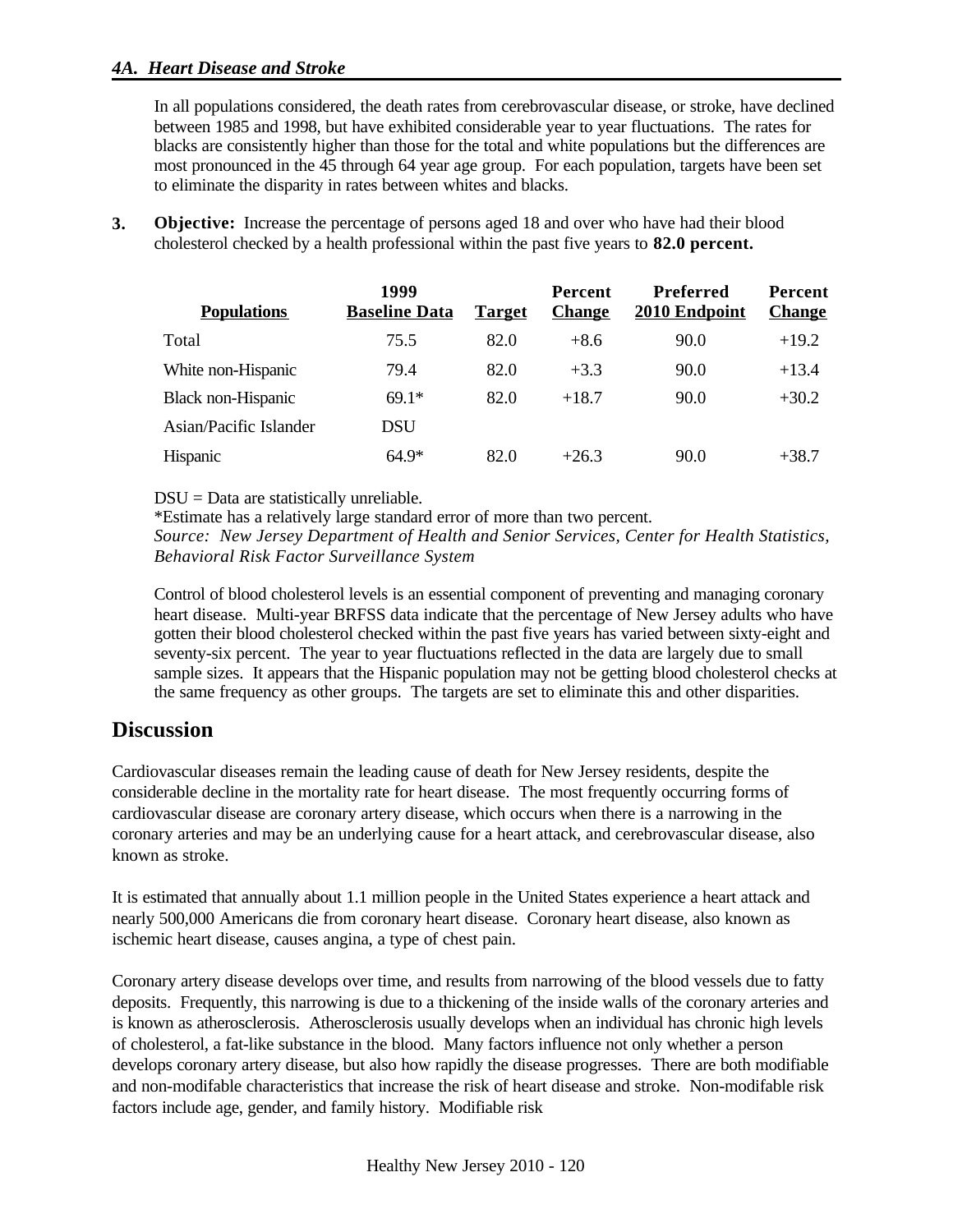factors are, by definition, open to change through adoption of healthy behaviors and/or medical treatment. For cardiovascular disease, modifiable risk factors include high blood pressure, high blood cholesterol, weight, cigarette smoking, and stress.

Progress has been made in reducing cardiovascular death rates and is attributable to changes in behaviors as well as advances in medical and surgical treatment of the disease. Behavioral changes include reduction in smoking by adults, along with high levels of routine monitoring of blood pressure and cholesterol. There is also increased awareness of the importance of a low fat diet and fitness, although actual changes in behavior have been slower to occur. Medical advances include a wider range of preventive drug therapies for control of blood pressure and cholesterol, as well as other drug therapies to control the disease, such as blood thinning agents, beta blockers, and, in response to acute episodes, thrombolytic agents. Surgical interventions, such as angioplasty and coronary artery bypass graft surgery (CABG), are also widely used to relieve ischemic symptoms.

Continued reduction in the cardiovascular death rates is a major priority for the State. NJDHSS has a cardiovascular health advisory panel, consisting of experts in the field as well as consumer representatives, to assist it in promoting cardiovascular health in New Jersey. Initiatives undertaken with the advice of this panel have included an expansion of the number of low-risk diagnostic cardiac catherization laboratories and cardiac surgery centers in the State, to broaden access to such services; statewide symposia on cardiovascular health prevention and access issues; and a report card on CABG mortality rates.

Starting in 1997, NJDHSS publishes reports comparing patient mortality rates for individual hospitals and surgeons performing CABG surgery. To date, three reports have been released. These reports enable consumers to compare hospitals and surgeons to help them make decisions regarding their care. Perhaps more important has been the impact of these reports on the hospitals that perform cardiac surgery. They have stimulated aggressive quality improvement efforts on the part of these hospitals. From 1994 to 1998, the state has shown nearly a 40 percent improvement in overall mortality rates for patients undergoing bypass surgery.

NJDHSS has used its Certificate of Need (CN) authority to link expansion of the number of cardiac surgery centers in New Jersey to demonstrated efforts to improve access to minorities. NJDHSS also used its CN authority in other ways to expand minority access. The Inner City Demonstration project pairs an inner city hospital that offers cardiac surgery services with a suburban hospital that wanted to offer the service. The suburban hospital is required to give strong financial support as well as share medical and surgical expertise with the inner city hospital as a condition of service expansion. It also has to assure maintenance of the inner city hospital's annual cardiac surgery volumes. Finally, NJDHSS has commissioned a three-year cardiac services study, scheduled for completion in 2001, by the University of Medicine and Dentistry - Robert Wood Johnson Medical School. The study will describe minority populations in the service area of each hospital offering major cardiovascular services, and will assess minority access to services in each area.

Additional research is needed to accurately assess the impact of cardiovascular disease (CVD) on the Asian or Pacific Islander population in New Jersey and develop reliable targets for the heart disease objectives. National research provides evidence that CVD is a leading cause of death for the Asian or Pacific Islander population. Barriers and limitations to services includes low levels of CVD, awareness, lack of health insurance, lack of culturally and linguistically appropriate services, limited availability and accessibility of services and limited availability of AAPI health research.<sup>2</sup>

NJDHSS has also facilitated the use of portable defibrillators by first responders to emergencies, which has improved the survival rate of people having a heart attack. Defibrillators are devices that use electrical shock to restart and stabilize a heart beat. In 1997, former Governor Whitman signed a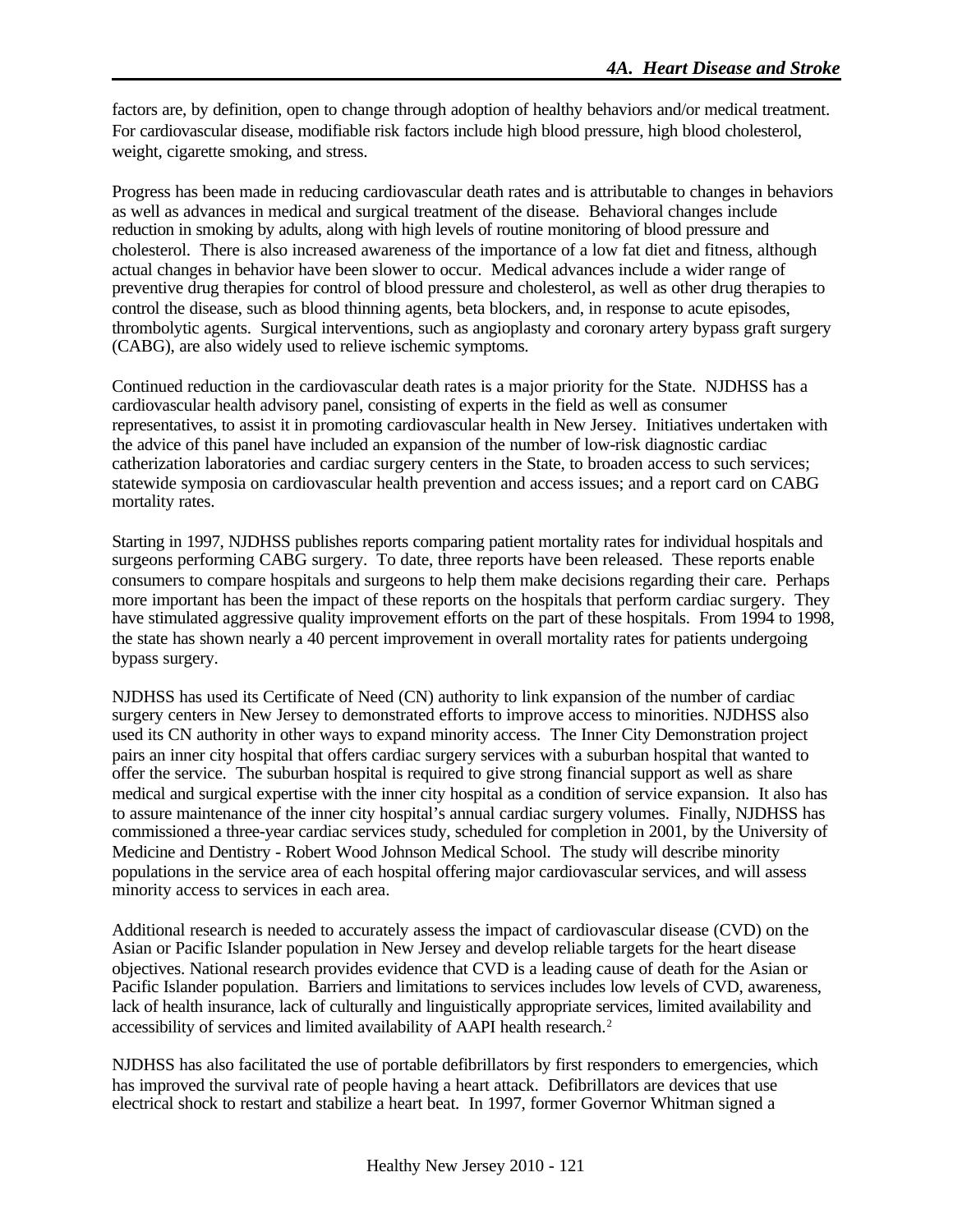#### *4A. Heart Disease and Stroke*

law that facilitates access to automatic defibrillators in businesses as well as public areas, such as train stations. These defibrillators can be safely used by non-technical persons. Through a special appropriation, police, fire and first aid squads in 146 New Jersey towns received 156 defibrillators and training materials.

There are currently more than three million Americans who have some form of disability resulting from a stroke. Studies have shown that for some stroke victims, timely therapy, such as thrombolytic agents, can reduce the extent of disability.<sup>3</sup> NJDHSS is continuing to work with experts in the field to assess the delivery of emergency services to stroke victims and improve timely access to diagnostic services.

# **RELATED OBJECTIVES**

| 3C Objective 3 | Reduce the percentage of middle school students who have used cigarettes in<br>the past 30 days.                                                                                                                       |
|----------------|------------------------------------------------------------------------------------------------------------------------------------------------------------------------------------------------------------------------|
| 3C Objective 4 | Reduce the percentage of high school students who say they are currently<br>smoking.                                                                                                                                   |
| 3D Objective 1 | Increase the percentage of persons aged 18 and over eating at least five daily<br>servings of fruits and vegetables including legumes.                                                                                 |
| 3D Objective 2 | Reduce the percentage of persons aged 18 and over who are overweight but<br>not obese.                                                                                                                                 |
| 3D Objective 3 | Reduce the percentage of persons aged 18 and over who are obese.<br>$\overline{\phantom{a}}$                                                                                                                           |
| 3D Objective 4 | Increase the percentage of persons aged 18 and over who participated in<br>$\overline{\phantom{a}}$<br>frequent, leisure time physical activity during the past month.                                                 |
| 4B Objective 4 | Increase the percentage of persons 18 and over with diagnosed diabetes who<br>$\overline{\phantom{a}}$<br>have high been told they have blood pressure and are currently taking<br>medication for high blood pressure. |
| 4B Objective 7 | Decrease the incidence of end-stage renal disease due to diabetes in persons<br>$\overline{\phantom{a}}$<br>aged 18 and over with diagnosed diabetes.                                                                  |
| 4F Objective 2 | Reduce the estimated age-adjusted tobacco-related death rate.<br>$\overline{\phantom{a}}$                                                                                                                              |
| 4F Objective 5 | Reduce the prevalence of cigarette smoking among the population aged 18 and<br>over.                                                                                                                                   |

# **ENDNOTES**

- <sup>1</sup> Gorelick, P.B. Stroke Prevention: An Opportunity for Efficient Utilization of Health Care Resources During the Coming Decade. *Stroke*, 25:220-224, 1994.
- <sup>2</sup> Asian & Pacific Islander Health Forum. *Eliminating Racial and Ethnic Disparities in Cardiovascular Health*: Improving the Cardiovascular Health of Asian American and Pacific Islander Populations in the United States. July, 1999. <http://www.apiahf.org/publications/cvd1.html>.
- <sup>3</sup> National Institute of Neurological Disorders and Stroke Web site, <http:www.ninds.nih.gov>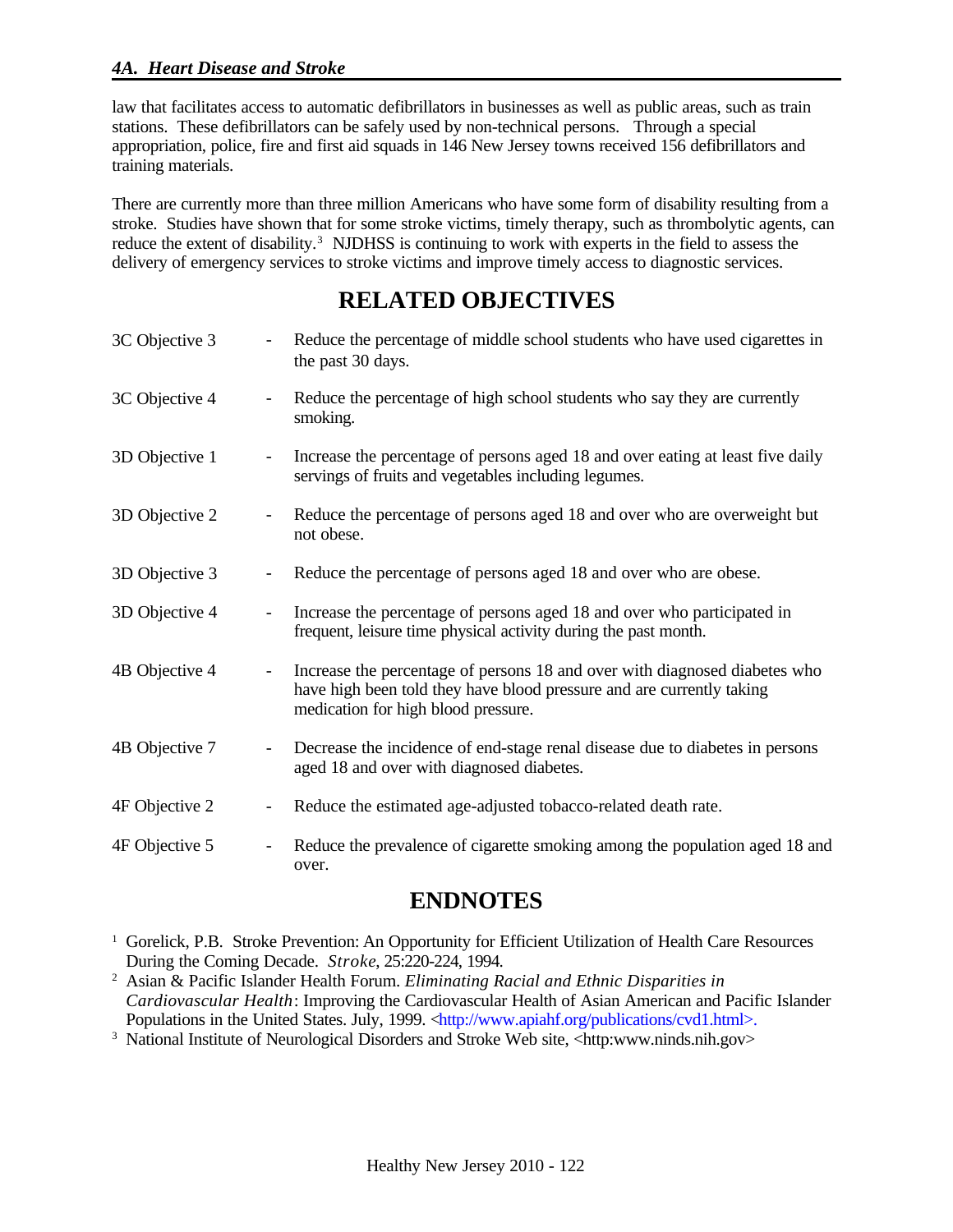In 1998, diabetes was the sixth leading cause of death among New Jerseyans. Diabetes is a disease in which the body does not produce insulin (type 1) or properly use insulin (type 2). Insulin is a hormone produced by the body that helps the cells of the body process glucose (sugar). The body cannot survive if it does not have any insulin. If it has insufficient insulin or cannot use insulin properly, sugar builds up in the bloodstream. High blood sugar levels can lead to a number of serious health problems.

In 1996 through 1999, 313,300 New Jerseyans aged 20 and over reported they had had a diagnosis of diabetes. It is estimated that an additional 161,400 people had diabetes but were unaware of it. Individuals are at higher risk for diabetes if they have a family history of diabetes; are overweight; are women with a history of gestational diabetes; are women who had a baby weighing more than nine pounds at birth; are members of certain minority populations, i.e., blacks, Hispanics, Native Americans and Asians; have high blood pressure or high cholesterol; are 45 years of age or older; or have been previously identified as having an impaired fasting glucose tolerance test or an impaired fasting glucose. The rate of diabetes during pregnancy, either gestational or pre-existing, is more than twice as high among Asian or Pacific Islander mothers as among black and white women who give birth.

In New Jersey an estimated 5.1 percent of white non-Hispanic persons aged 20 and over have been diagnosed with diabetes, in comparison to 9.5 percent of black non-Hispanics. In the population under 20 years of age about 0.2 percent have been diagnosed, compared to 14.1 percent of those aged 65 and over. The percentage of males diagnosed with diabetes was similar to the percentage of diagnosed females, 5.5 and 5.3, respectively. Prevalence data for Hispanics indicate an estimated rate of 4.8 percent, although this rate may be understated. Data from national services suggest that the prevalence of diabetes among Hispanics is much greater than among whites.

The cost of diabetes in New Jersey is very high. According to the Centers for Disease Control and Prevention, the direct cost (medical care) and indirect cost (lost productivity and premature mortality) of diabetes in New Jersey was estimated at about \$4.1 billion in 1997. Per capita health expenditures for people with diabetes are about four times higher than those for people without diabetes.

Although many of the risk factors for developing diabetes are not modifiable, much of the burden of having diabetes is preventable. People with diabetes are at higher risk for heart disease, stroke, foot ulcers and lower-extremity amputations, eye disease, kidney disease, nerve disease and dental disease. However, proper nutrition, physical activity, avoidance of smoking, foot care, coupled with early detection and proper treatment of diabetes, as well as timely screening for early manifestations of complications can help prevent or delay more severe complications.

Year 2010 objectives focus on effective screening for and management of diabetes.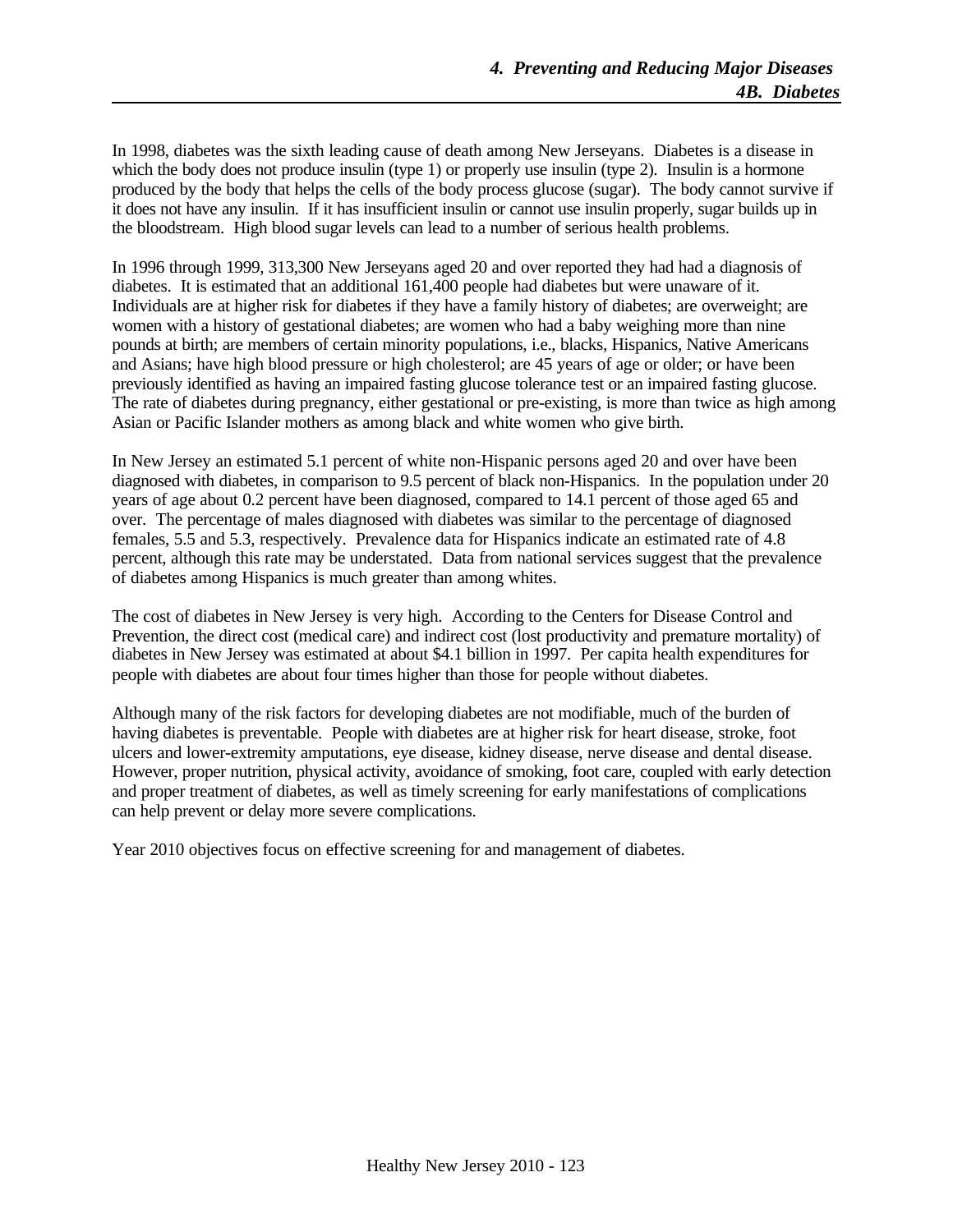| 14.0 for blacks   |
|-------------------|
| 7.0 for Hispanics |

**1. Objective:** Reduce the age-adjusted death rate from diabetes per 100,000 standard population to:

**10.0 for the total population, whites, males and females**

| <b>Populations</b>                     | 1998<br><b>Baseline Data</b> | <b>Target</b> | <b>Percent</b><br><b>Change</b> | <b>Preferred</b><br>2010 Endpoint | Percent<br><b>Change</b> |
|----------------------------------------|------------------------------|---------------|---------------------------------|-----------------------------------|--------------------------|
| Total age-adjusted                     | 15.2                         | 10.0          | $-34.2$                         | 10.0                              | $-34.2$                  |
| White age-adjusted                     | 13.5                         | 10.0          | $-25.9$                         | 10.0                              | $-25.9$                  |
| Black age-adjusted                     | 30.8                         | 14.0          | $-54.5$                         | 10.0                              | $-67.5$                  |
| Asian/Pacific Islander<br>age-adjusted | <b>DSU</b>                   |               |                                 |                                   |                          |
| Hispanic age-adjusted                  | 8.3                          | 7.0           | $-15.7$                         | 7.0                               | $-15.7$                  |
| Male age-adjusted                      | 18.0                         | 10.0          | $-44.4$                         | 10.0                              | $-44.4$                  |
| Female age-adjusted                    | 13.0                         | 10.0          | $-23.1$                         | 10.0                              | $-23.1$                  |

 $DSU = Data$  are statistically unreliable.

*Source: New Jersey Department of Health and Senior Services, Center for Health Statistics*

The diabetes death rate among New Jerseyans has generally increased over the past ten years, but caution must be exercised in interpreting the trend. The revised death certificate format implemented in 1989 added instructions on certification of the cause of death, as well as additional space for listing of causes. These changes are probably at least partially responsible for the large increase in the designation of diabetes as the underlying cause of death between 1988 and 1989. The number of diagnosed cases of diabetes has been increasing at a steady rate nationwide, particularly within minority populations. However, the efficacy of prevention measures to reduce the complications of diabetes has been documented, and the life span of persons with diabetes can be extended. Targets have been set to eliminate disparities and to reflect expanded use of measures to prevent complications of diabetes.

**2010 Objectives**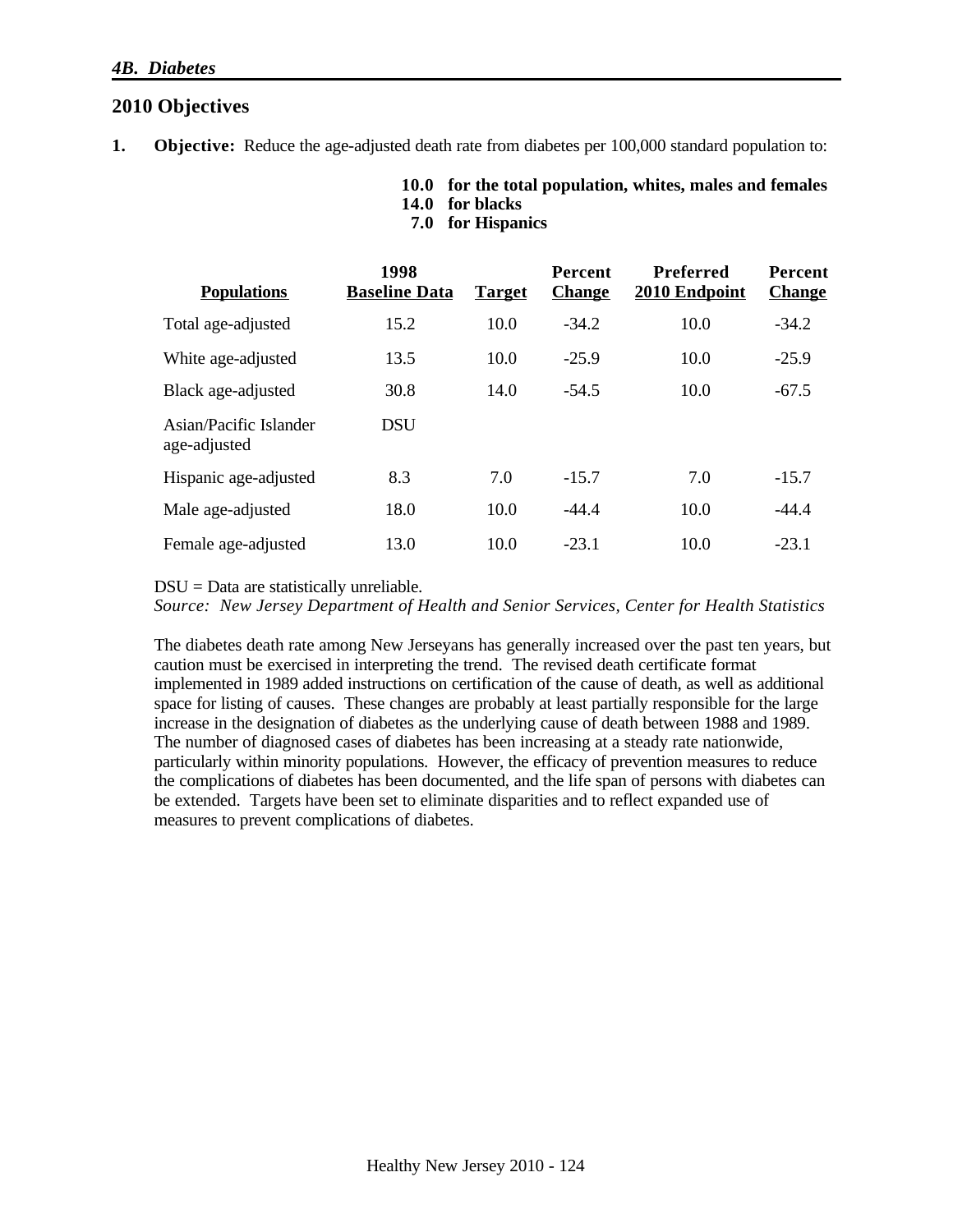- **2. Objective:** Reduce the age-adjusted death rate from cardiovascular disease in people with diabetes per 100,000 standard population to:
	- **8.5 for the total population**
	- **8.5 for whites**
	- **10.0 for blacks**
	- **5.0 for Hispanics**
	- **8.5 for males**
	- **8.5 for females**

| <b>Populations</b>                     | 1998<br><b>Baseline Data</b> | <b>Target</b> | <b>Percent</b><br><b>Change</b> | Preferred<br>2010 Endpoint | Percent<br><b>Change</b> |
|----------------------------------------|------------------------------|---------------|---------------------------------|----------------------------|--------------------------|
| Total age-adjusted                     | 12.9                         | 8.5           | $-34.1$                         | 8.5                        | $-34.1$                  |
| White age-adjusted                     | 11.9                         | 8.5           | $-28.6$                         | 8.5                        | $-28.6$                  |
| Black age-adjusted                     | 22.0                         | 10.0          | $-54.5$                         | 8.5                        | $-61.4$                  |
| Asian/Pacific Islander<br>age-adjusted | <b>DSU</b>                   |               |                                 |                            |                          |
| Hispanic age-adjusted                  | 6.1                          | 5.0           | $-18.0$                         | 5.0                        | $-18.0$                  |
| Male age-adjusted                      | 15.9                         | 8.5           | $-46.5$                         | 8.5                        | $-46.5$                  |
| Female age-adjusted                    | 10.4                         | 8.5           | $-18.3$                         | 8.5                        | $-18.3$                  |

DSU = Data are statistically unreliable.

*Source: New Jersey Department of Health and Senior Services, Center for Health Statistics*

The death rate from cardiovascular disease is considerably higher in persons with diabetes, especially among blacks and males. Research has shown, however, that these deaths can be prevented and certainly delayed with adherence to standard diabetes management measures. The Hispanic death rate is considerably lower than the total rate, although this may be at least partially the result of under-reporting of Hispanic ethnicity on the death certificates. Other than for this subgroup, targets for rates have been set lower than the lowest existing age-adjusted death rate.

**3. Objective (Developmental):** Increase the percentage of persons 18 and over who have been screened for diabetes during the past three years to \_\_\_\_\_\_ **percent.**

|                          | 2001                 |               | Percent        | Preferred     | Percent       |
|--------------------------|----------------------|---------------|----------------|---------------|---------------|
| <b>Populations</b>       | <b>Baseline Data</b> | <b>Target</b> | <b>Changes</b> | 2010 Endpoint | <b>Change</b> |
| White non-Hispanic $45+$ |                      |               |                |               |               |
| Black non-Hispanic 18+   |                      |               |                |               |               |
| Asian/Pacific Islander   |                      |               |                |               |               |
| Hispanic 18+             |                      |               |                |               |               |
| BMI > 27.0               |                      |               |                |               |               |
| Persons $65+$            |                      |               |                |               |               |

*Source: New Jersey Department of Health and Senior Services, Center for Health Statistics, Behavioral Risk Factor Surveillance System*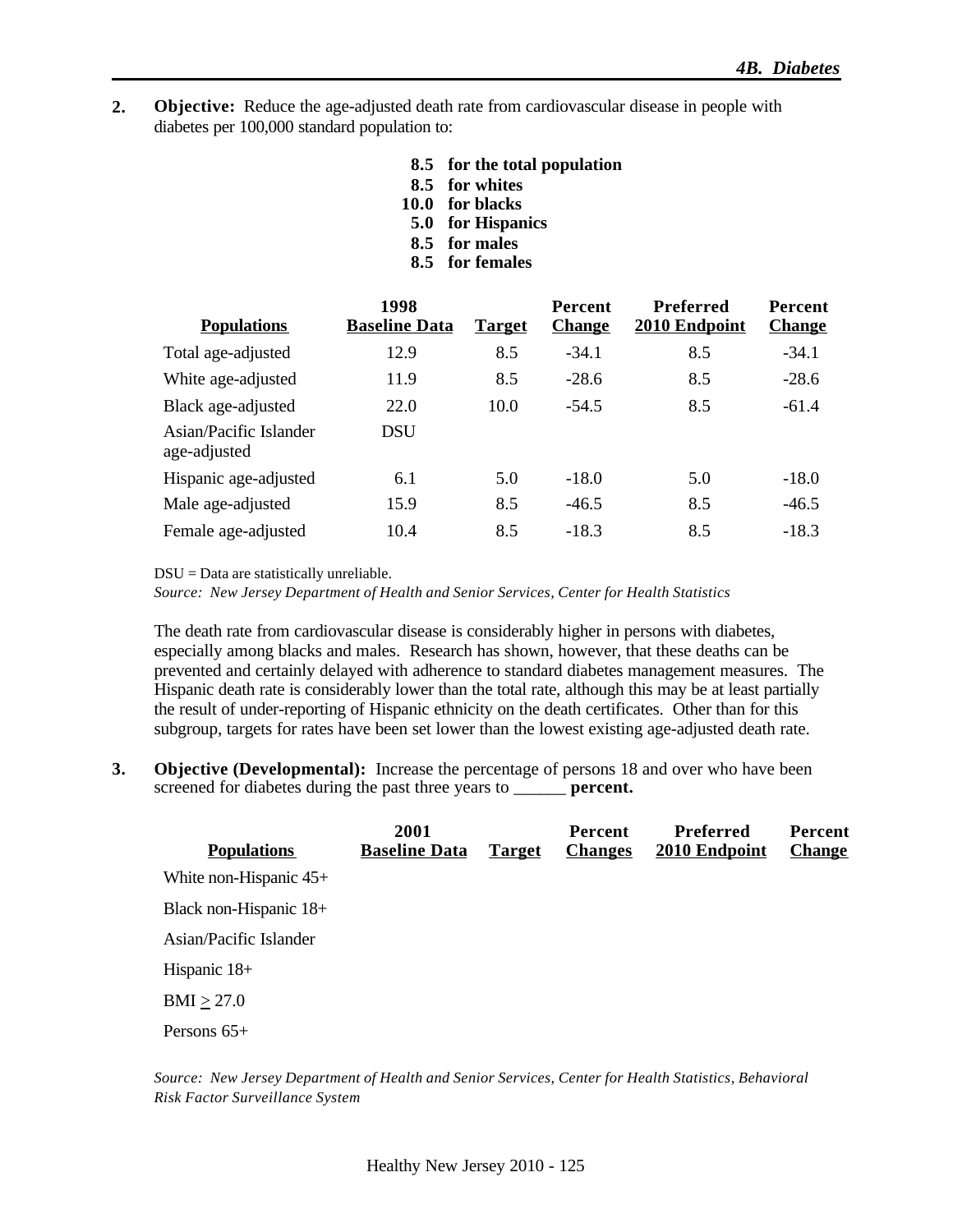#### *4B. Diabetes*

Nationally, it is estimated that thirty-four percent of persons with diabetes are unaware that they have the disease. Diagnosing diabetes is critical to implementing the measures that can prevent the serious complications that can result from diabetes. Questions regarding screening for diabetes will be incorporated into the 2002 BRFSS survey.

**4. Objective (Developmental):** Increase the percentage of persons 18 and over with diagnosed diabetes who have been told they have high blood pressure and are currently taking medication for high blood pressure to \_\_\_\_\_\_\_ **percent.**

|                                                                                           | 2001                 |               | <b>Percent</b> | Preferred     | <b>Percent</b> |
|-------------------------------------------------------------------------------------------|----------------------|---------------|----------------|---------------|----------------|
| <b>Populations</b>                                                                        | <b>Baseline Data</b> | <b>Target</b> | <b>Changes</b> | 2010 Endpoint | <b>Change</b>  |
| Total                                                                                     |                      |               |                |               |                |
| White non-Hispanic                                                                        |                      |               |                |               |                |
| Black non-Hispanic                                                                        |                      |               |                |               |                |
| Asian/Pacific Islander                                                                    |                      |               |                |               |                |
| Hispanic                                                                                  |                      |               |                |               |                |
| Source: New Jersey Department of Health and Senior Services, Center for Health Statistics |                      |               |                |               |                |

Control of hypertension is known to be critical to management of diabetes and prevention of serious, life-threatening complications. Estimates of hypertension control based on self-reports are useful for measurement of the effectiveness of diabetes management programs; however, respondents tend to overstate their degree of hypertension control. As a proxy measure for control of high blood pressure, the extent to which respondents report taking medication for diagnosed high blood pressure will be monitored.

**5. Objective:** Increase the percentage of persons 18 and over with diagnosed diabetes who have had a dilated eye exam within the past year to **90 percent.**

|                                                   | 1997-1999            |               | <b>Percent</b> | <b>Preferred</b> | Percent       |
|---------------------------------------------------|----------------------|---------------|----------------|------------------|---------------|
| <b>Populations</b>                                | <b>Baseline Data</b> | <b>Target</b> | <b>Change</b>  | 2010 Endpoint    | <b>Change</b> |
| Self report:                                      |                      |               |                |                  |               |
| Total                                             | 74.3*                | 90.0          | $+21.1$        | 100.0            | $+34.6$       |
| White non-Hispanic                                | 78.0*                | 90.0          | $+15.4$        | 100.0            | $+28.2$       |
| Black non-Hispanic                                | $63.6**$             | 90.0          | $+41.5$        | 100.0            | $+57.2$       |
| Asian/Pacific Islander                            | <b>DSU</b>           |               |                |                  |               |
| Hispanic                                          | $60.5**$             | 90.0          | $+48.8$        | 100.0            | $+65.3$       |
| Male                                              | $73.7*$              | 90.0          | $+22.1$        | 100.0            | $+35.7$       |
| Female                                            | 74.8*                | 90.0          | $+20.3$        | 100.0            | $+33.7$       |
| MCO records:                                      |                      |               |                |                  |               |
| Enrolled persons<br>with diabetes (1999)<br>P(11) | 43.3<br>$\cdots$     | 90.0          | $+107.9$       | 100.0            | $+130.9$      |

DSU = Data are statistically unreliable.

\*Estimate has a relatively large standard error of more than two percent.

\*\*Estimate has a relatively large standard error of more than 2.5 percent.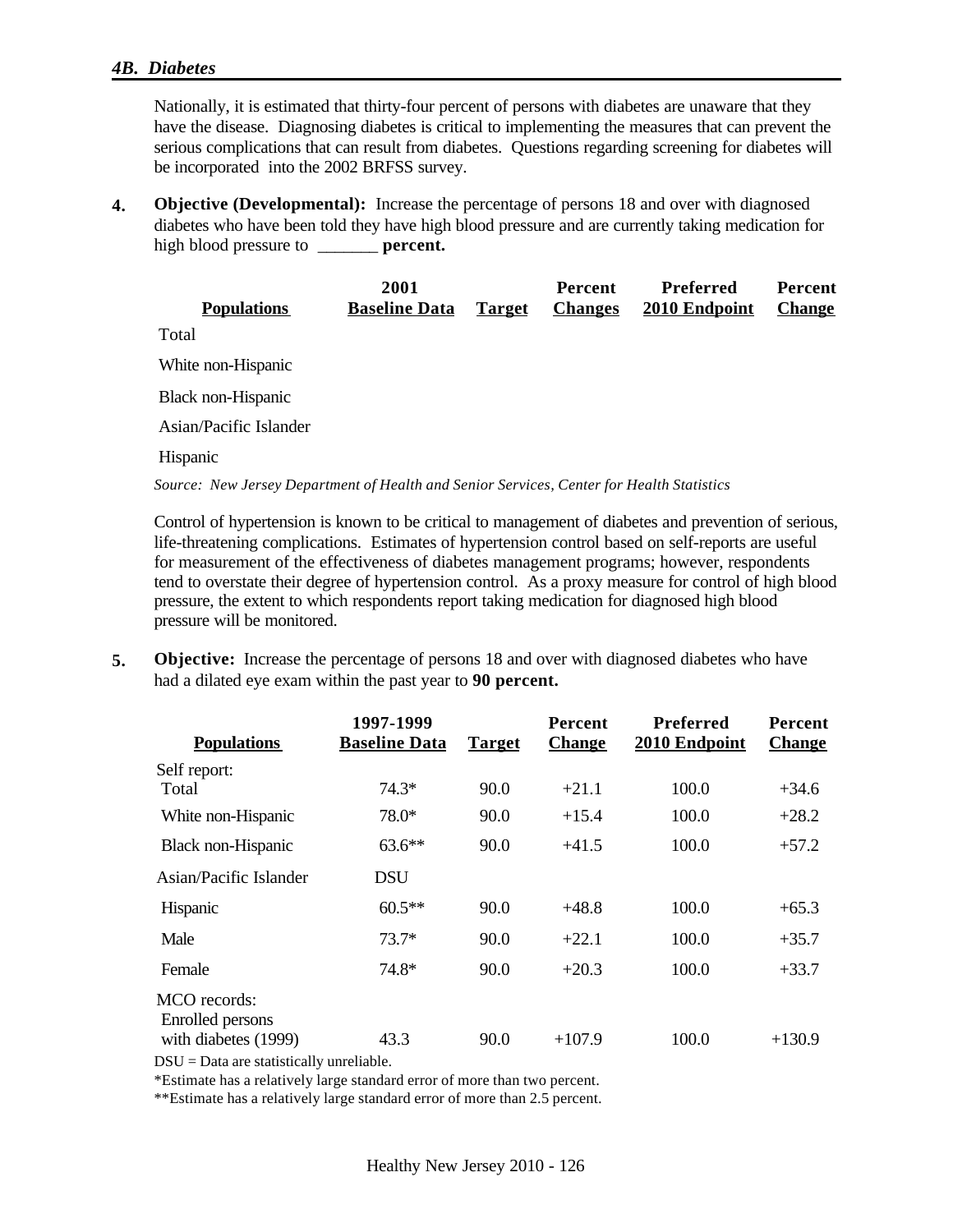*Source: New Jersey Department of Health and Senior Services, Center for Health Statistics, Behavioral Risk Factor Surveillance System, and the Division of Health Care Systems Analysis*

One of the serious complications associated with diabetes is the development of small vessel abnormalities (retinopathy) in the eyes. These abnormalities can lead to blindness. Yearly ophthalmic eye examinations with dilation of the pupils can serve to prevent blindness by indicating a need for appropriate treatment and prevention strategies.

**6. Objective:** Reduce the incidence of lower extremity amputations per 1,000 persons with diagnosed diabetes to **6.0.**

| <b>Populations</b>     | 1998<br><b>Baseline Data</b> | <b>Target/Preferred</b><br>2010 Endpoint | Percent<br><b>Change</b> |
|------------------------|------------------------------|------------------------------------------|--------------------------|
| Total                  | 10.3                         | 6.0                                      | $-41.7$                  |
| White                  | 10.3                         | 6.0                                      | $-41.7$                  |
| <b>Black</b>           | 10.4                         | 6.0                                      | $-42.3$                  |
| Asian/Pacific Islander | <b>DSU</b>                   |                                          |                          |
| Hispanic               | 6.9                          | 6.0                                      | $-13.0$                  |
| Male                   | 12.6                         | 6.0                                      | $-52.4$                  |
| Female                 | 8.0                          | 6.0                                      | $-25.0$                  |

DSU = Data are statistically unreliable.

*Source: New Jersey Department of Health and Senior Services, Center for Health Statistics and the Division of Health Care Systems Analysis*

A major cause of morbidity, disability and economic costs, both direct and indirect, in persons with diabetes is foot ulcers and amputations. In 1998 there were 3,201 amputations among New Jerseyans with diabetes. Evidence exists that foot complications, including amputations, can be reduced through regular foot examinations by a health professional. The New Jersey Diabetes Council's diabetes performance standards recommend a foot exam at each routine visit to a primary care provider for diabetes follow-up. Other prevention measures, such as maintaining normal blood glucose levels and smoking cessation, also reduce the risk of vascular disease complications leading to foot ulcers and amputations. Rates of amputations among males with diabetes are particularly high compared to the rate for the total population. Targets are set to reflect expanded compliance with the Diabetes Council's performance standards, as well as to eliminate racial and gender gaps.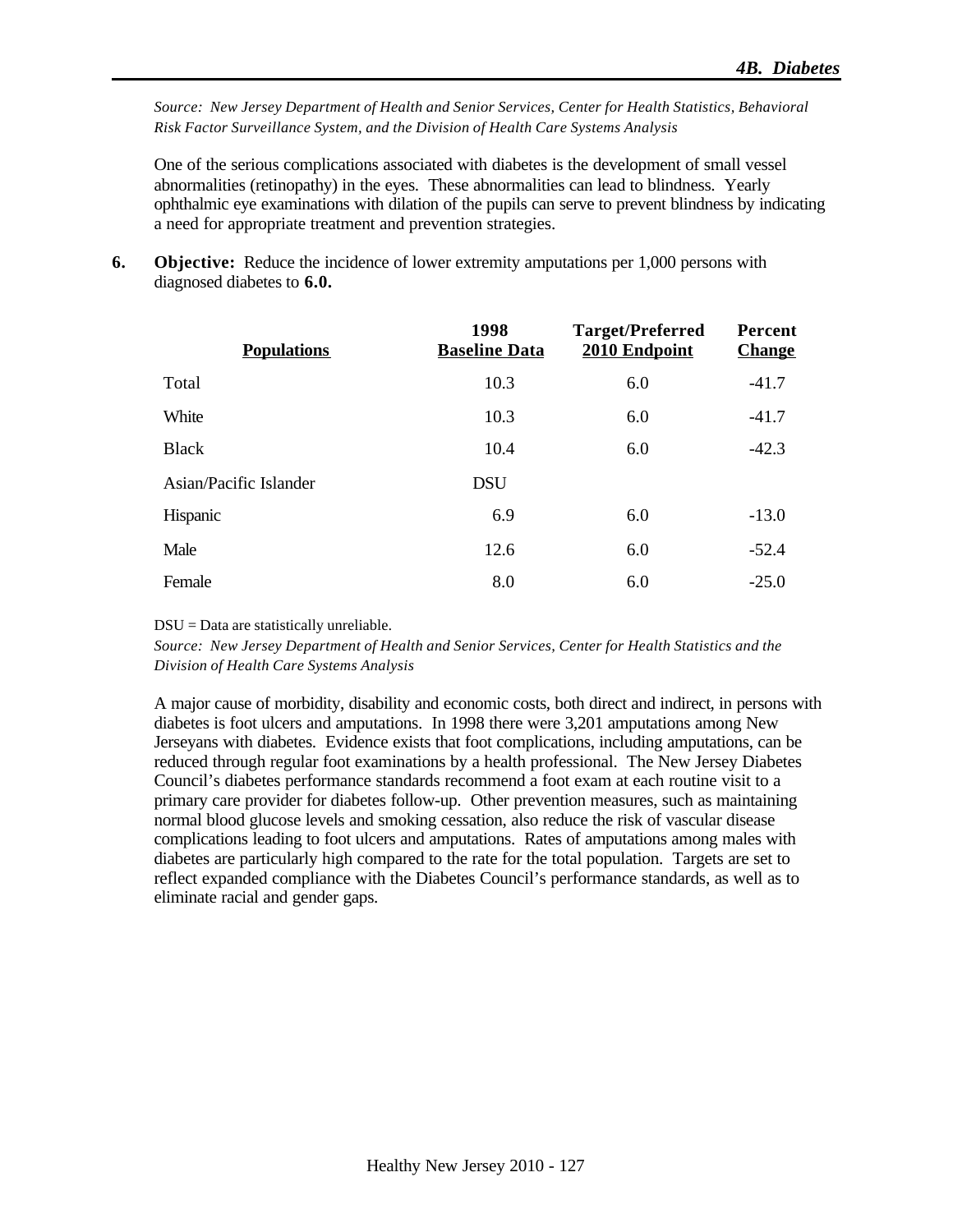#### *4B. Diabetes*

- **7. Objective:** Decrease the incidence of end-stage renal disease due to diabetes per 1,000 persons aged 18 and over with diagnosed diabetes to:
	- **3.8 for the total population with diabetes**
	- **3.4 for non-Hispanic whites with diabetes**
	- **5.6 for non-Hispanic blacks with diabetes**
	- **5.9 for Hispanics with diabetes**
	- **3.8 for males with diabetes**
	- **3.8 for females with diabetes**

| <b>Populations</b>        | 1999<br><b>Baseline Data</b> | <b>Target</b> | <b>Percent</b><br><b>Change</b> | <b>Preferred</b><br>2010 Endpoint | <b>Percent</b><br><b>Change</b> |
|---------------------------|------------------------------|---------------|---------------------------------|-----------------------------------|---------------------------------|
| Total                     | 5.4                          | 3.8           | $-29.6$                         | 3.4                               | $-37.0$                         |
| White non-Hispanic        | 3.8                          | 3.4           | $-10.5$                         | 3.4                               | $-10.5$                         |
| <b>Black non-Hispanic</b> | 10.5                         | 5.6           | $-46.7$                         | 3.4                               | $-67.6$                         |
| Asian/Pacific Islander    | N/A                          |               |                                 |                                   |                                 |
| Hispanic                  | 7.3                          | 5.9           | $-19.2$                         | 3.4                               | $-53.4$                         |
| Male                      | 5.8                          | 3.8           | $-34.5$                         | 3.4                               | $-41.4$                         |
| Female                    | 5.0                          | 3.8           | $-24.0$                         | 3.4                               | $-32.0$                         |

 $N/A = Not Available$ 

*Source: Trans-Atlantic Renal Council and the New Jersey Department of Health and Senior Services, Division of Family Health Services*

Diabetes is the leading cause of end-stage renal disease (ESRD), accounting for about forty percent of new cases. Since end-stage renal disease is highly preventable and treatable when kidney disease is diagnosed early, this objective provides an important indicator of the quality of diabetes care being provided to New Jerseyans. Rates of end-stage renal disease due to diabetes are dramatically higher in blacks and Hispanics. Hypertension is the primary disease associated with ESRD for 36.8 percent of blacks compared to 26.3 percent of whites. Targets are set to reduce the gaps in the rates by race and ethnicity, as well as the overall incidence of end-stage renal disease.

**8. Objective:** Increase the percentage of persons 18 and over with diagnosed diabetes who reported having a glycosylated hemoglobin measurement at least once a year to **50.0 percent.**

| <b>Populations</b>     | 1997-1999<br><b>Baseline Data</b> | <b>Target/Preferred</b><br>2010 Endpoint | Percent<br><b>Change</b> |
|------------------------|-----------------------------------|------------------------------------------|--------------------------|
| Total                  | $18.0*$                           | 50.0                                     | $+177.8$                 |
| White non-Hispanic     | $21.1*$                           | 50.0                                     | $+137.0$                 |
| Black non-Hispanic     | $4.2*$                            | 50.0                                     | $+1090.5$                |
| Asian/Pacific Islander | N/A                               |                                          |                          |
| Hispanic               | $19.0**$                          | 50.0                                     | $+163.2$                 |
| Male                   | $18.6*$                           | 50.0                                     | $+168.8$                 |
| Female                 | $17.6*$                           | 50.0                                     | $+184.1$                 |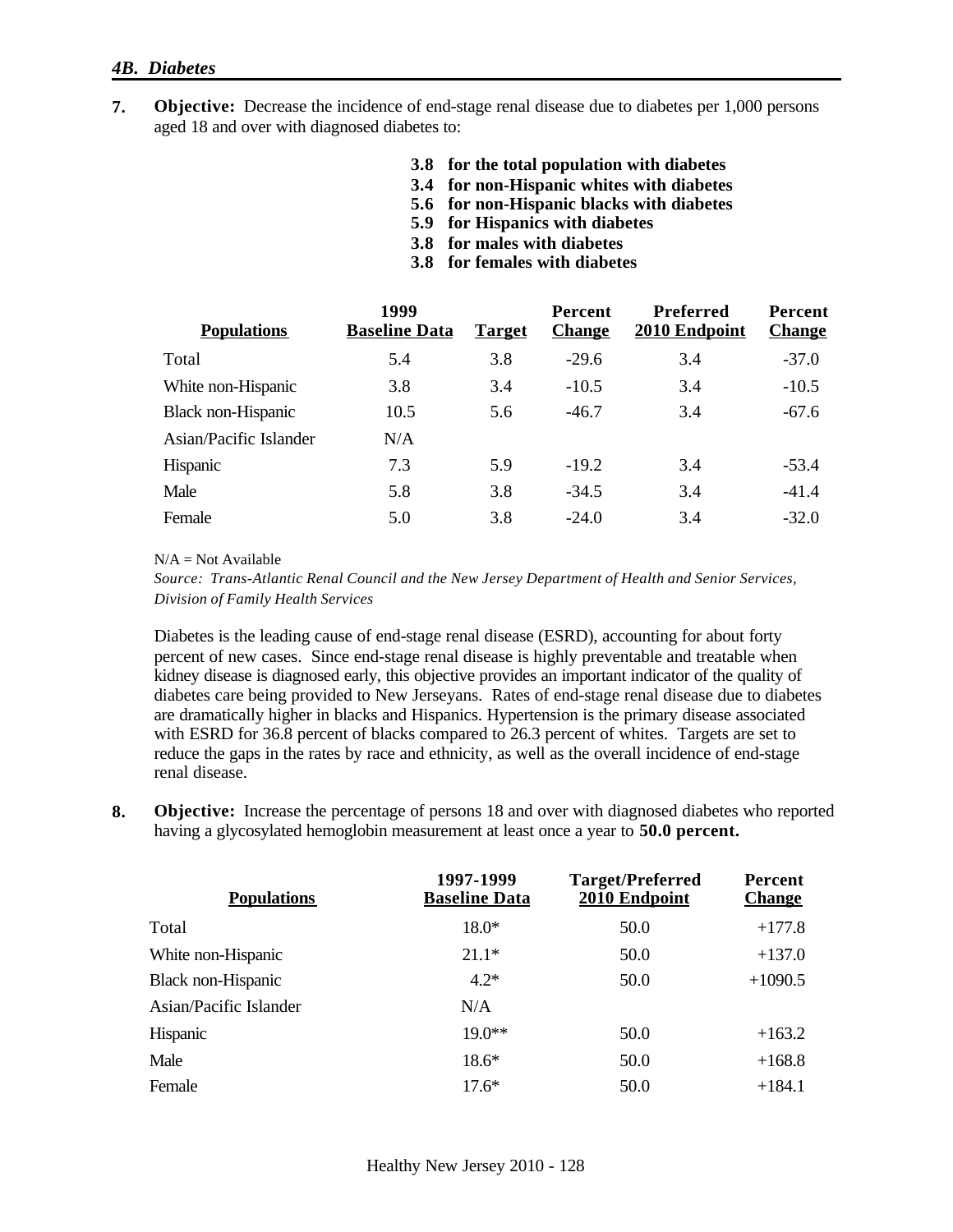#### $N/A = Not$  Available

\*Estimate has a relatively large standard error of more than two percent. \*\*Estimate has a relatively large standard error of more than 2.5 percent. *Source: New Jersey Department of Health and Senior Services, Center for Health Statistics, Behavioral Risk Factor Surveillance System*

Glycosylated hemoglobin measurement reflects the control of blood glucose levels in a diabetes patient over the previous two to three months, as opposed to blood glucose testing, which provides a measure of blood glucose levels only at the time the test is done. Glycosylated hemoglobin measurement has been shown to predict many of the chronic complications of diabetes. The low percentages of glycosylated hemoglobin screening reported by respondents to the BRFSS survey may reflect an actual low level of use of this screening measure, or a failure by respondents to recognize the name of this measure and to know whether their physician has used it.

#### **Discussion**

Diabetes, with its acute and chronic complications, can lead to very high rates of health care resource utilization, poor quality of life, increased work and school absenteeism, and increased mortality at younger ages for people with diabetes. These adverse outcomes can be prevented, however, with improved diabetes medical management, expanded patient education and self-management, and appropriate screening and treatment of diabetes-related complications.

There are two predominant types of diabetes: **type 1 and type 2.**

**Type 1 Diabetes**: (formerly called insulin-dependent diabetes mellitus [IDDM] or juvenile diabetes) In this type of diabetes, the cells in the pancreas that produce insulin are destroyed by the immune system and no longer secrete insulin. It is characterized by a total lack of insulin. The patient needs daily insulin injections to live. About five to ten percent of people with diabetes have Type 1.

**Type 2 Diabetes**: (formerly called non-insulin-dependent diabetes mellitus [NIDDM] or adult-onset diabetes*).* Between ninety and ninety-five percent of people with diabetes have Type 2. This type usually occurs in adults over age forty, but it can appear at a much earlier age, even early adolescence. About eighty percent of people diagnosed with Type 2 diabetes are overweight. The pancreas produces insulin, but the body is unable to effectively use the insulin. Insulin resistance is common and is frequently seen in combination with hyper-insulinemia (large amounts of insulin present in the bloodstream).

Diabetes is becoming more common. Because the population of New Jersey and the country is growing older, one might expect some increase in the prevalence of diabetes. But the rate of increase has outstripped the aging of the population, suggesting other factors are at work. One factor is the increasing prevalence of overweight and obesity in the population.

Much of the burden of diabetes is preventable. Traditional methods to prevent the onset of Type 2 diabetes include weight control, regular exercise, healthy eating and smoking cessation. For those people who have diabetes, the disease can be effectively managed to prevent or delay serious health complications. However, strategies to manage diabetes are often under-used.

For example, Type 2 diabetes is often not diagnosed early enough. Many people with undiagnosed Type 2 diabetes confuse their subtle symptoms with the aging process and often fail to see their physicians. Regrettably, such people may not learn they have diabetes until after they have suffered complications. The American Diabetes Association recommends that persons be screened for Type 2 diabetes every three years, beginning at age 45. Members of high-risk groups should be screened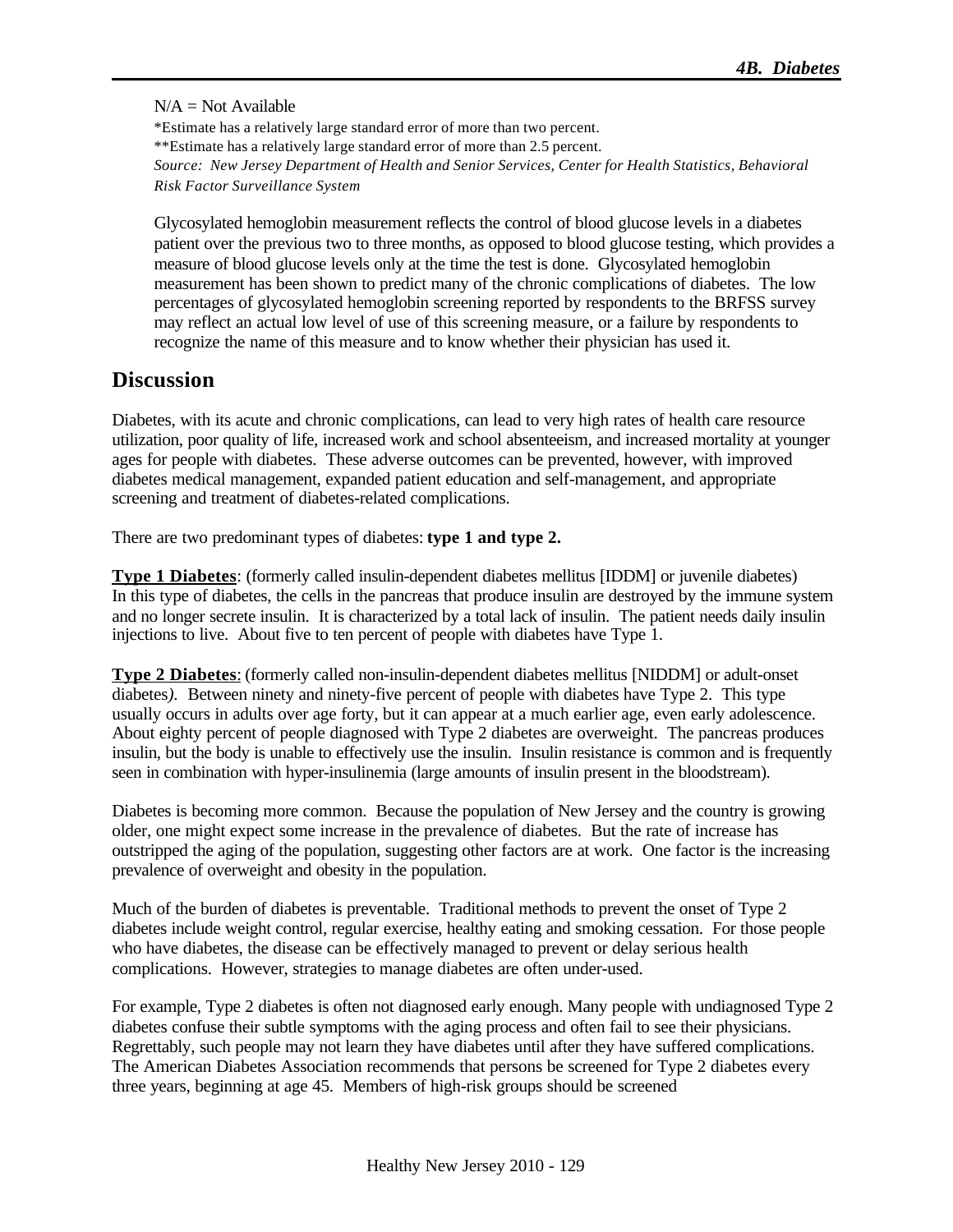#### *4B. Diabetes*

more frequently. These include individuals who have a family history of diabetes, are overweight, have high blood pressure or high cholesterol, are women with a history of gestational diabetes or who had a baby weighing more than nine pounds at birth, and those belonging to a particular race or ethnic group such as black, Hispanic, Native American, and Asian or Pacific Islander.

Medical treatment for Type 1 diabetes is fairly straightforward: insulin must be injected since the pancreas does not secrete it. Treatment for Type 2 diabetes is not so straightforward, and may involve a variety of medications. Over time, insulin injections may also be required. Whatever the treatment regimen, persons with diabetes must still control their blood pressure and their serum cholesterol and glucose levels, manage their diets, engage in physical activity, and not use tobacco products in order to best control the disease. Responsibility for managing diabetes on a daily basis lies primarily with the patient. To achieve effective self-management of this disease and avoid or delay the complications associated with it, individuals must learn multiple skills and make important lifestyle changes.

Another key component of effective diabetes management is screening for diabetes-related complications. Periodic and regular screening for early signs of complications is vital to the long-term health and well being of people with diabetes. Screening methods include annual foot and dilated eye exams, to prevent complications that can lead to amputation and blindness. Through such regular screenings complications can be identified at a point where treatment and other interventions, such as lifestyle changes, can be effective in preventing serious adverse health consequences.

The Behavioral Risk Factor Surveillance System (BRFSS) survey provides some insights that suggest cause for concern about how well diabetes is being managed in New Jersey. Survey results for the years 1995 through 1997 show that only 68.9 percent of persons diagnosed with diabetes reported seeing a health care professional at the frequency recommended by the New Jersey Diabetes Council (i.e. one or more times in the past year). Of those reporting fewer than two visits per year, 13.6 percent indicated that they had not seen a health care professional at all during the previous year. An additional 9.6 percent of surveyed persons with diabetes reported that they did not know how many times they had seen a health care professional in the past year. Females with diabetes reported a higher frequency of health care contacts than their male counterparts.

Screening for complications is also not being utilized fully. The BRFSS surveys of 1995 through 1997 show that about fifteen percent of respondents did not have their feet checked by a health care professional in the previous year. The 1997 through 1999 surveys showed that only about three fourths of people with diabetes reported having a dilated eye exam in the previous year. Only about forty-four percent of respondents with diabetes reported self-monitoring of blood glucose on at least a daily basis, and only about sixteen percent of those surveyed indicated having one or more glycosylated hemoglobin tests in the previous year to measure blood glucose.

NJDHSS works to reduce the adverse impacts of diabetes through health care systems interventions, community-based outreach and education, as well as provision of preventive services to low-income, uninsured and underinsured persons with diabetes. NJDHSS has established a diabetes surveillance system designed to describe the burden of diabetes in New Jersey, as well as identify areas of further study. *The Burden of Diabetes in New Jersey: A Surveillance Report* discusses demographics, prevalence of diabetes, diabetes and pregnancy, diabetes and health care utilization, and diabetes mortality in New Jersey. In addition, the report identifies areas for further study and possible interventions. These include the increasing number of women with diabetes as a risk factor of pregnancy, particularly among high-risk minorities including Asian Indians, Chinese, Filipinos, American Indians and Hispanics; and the need for improved diabetes-related surveillance data for high risk minority groups.<sup>1</sup>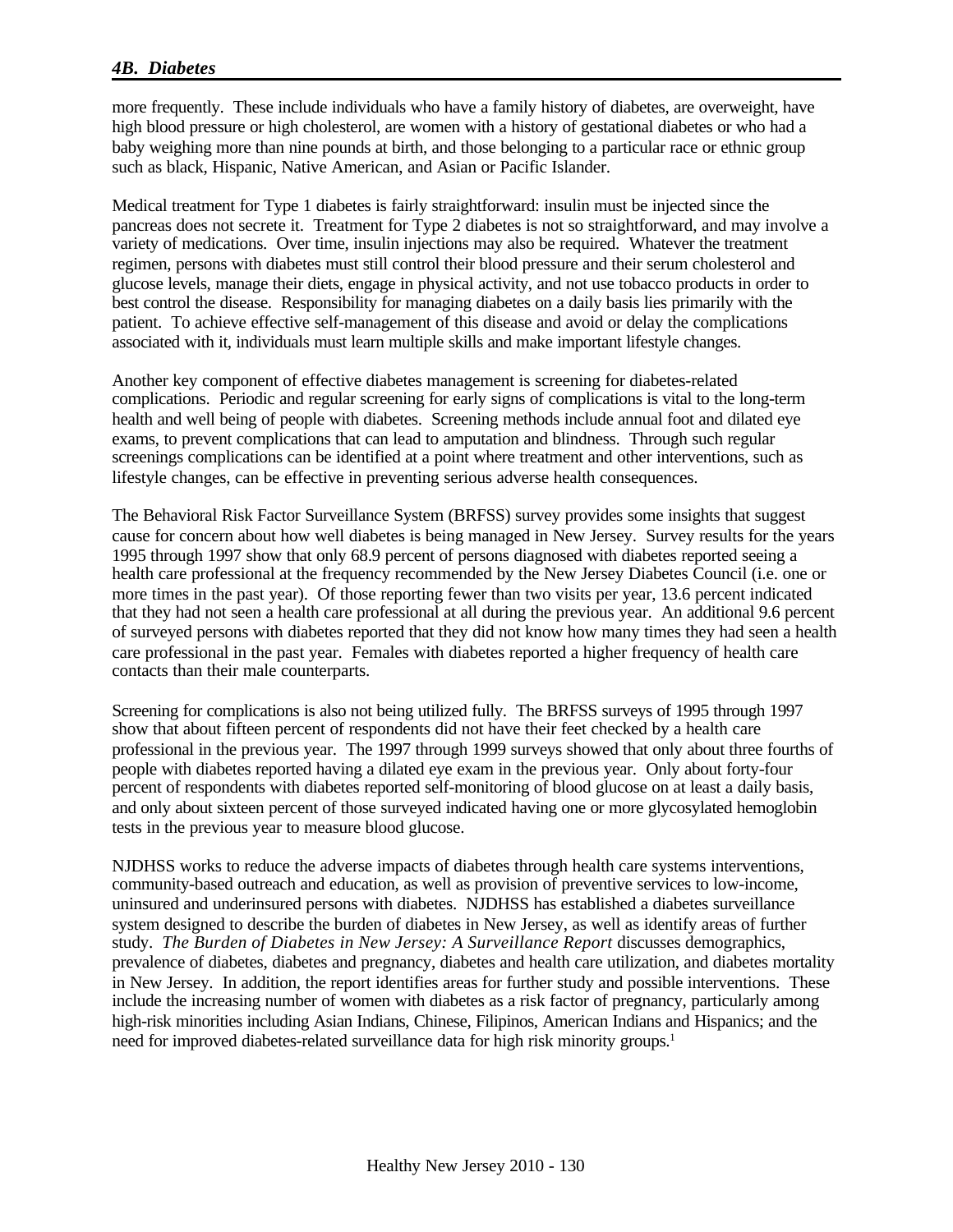Between 1995 and 1999 NJDHSS conducted a Diabetes Managed Care Project to establish a model for integrating performance measures for care of people with diabetes into the policies and practices of managed care organizations and federally qualified health centers. The project was managed for NJDHSS by the University of Medicine and Dentistry of New Jersey (UMDNJ). The performance measures stressed compliance with the New Jersey Diabetes Council's recommended guidelines for frequency of physician visits, foot exams, eye exams, glycosylated hemoglobin tests, etc. Three managed care organizations and seven federally qualified health centers caring for almost 9,000 persons with diabetes were involved in the project. Evaluation of the effectiveness of this model of diabetes management will be forthcoming. UMDNJ subsequently was also selected as one of six sites for a national, CDC-funded project focusing on the management of diabetes by managed care organizations.

Since 1997, NJDHSS has published a "report card" on managed care plans throughout New Jersey. One of the key measures this report card focuses on is how well managed care plans screen adults with diabetes for eye disease. In 2000 the best performing healthcare plan had screened only fifty percent of enrollees with diabetes for eye disease in the previous year. The worst performer screened only twentyfive percent. The NJDHSS Commissioner challenged all managed care plans to raise their screening rate to at least sixty-one percent.

Through its Diabetes Outreach and Education System project, NJDHSS seeks to increase awareness of diabetes. High-risk groups, such as the elderly and certain racial and ethnic groups, are informed of their increased risk of diabetes in an effort to increase the screening for diabetes and avoidance of the complications of unmanaged diabetes. NJDHSS also promotes among primary care providers adherence to the New Jersey Diabetes Council's diabetes management guidelines. NJDHSS has also trained over 500 health care providers at sixty health care facilities in methods to reduce the risk of lower extremity amputation in persons with diabetes.

NJDHSS sponsors annual screening among low income, uninsured or under-insured high-risk persons with diabetes for undiagnosed retinal disease. Of the approximately 800 people screened each year under this program, over fifteen percent have been found to have retinal disease.

Other NJDHSS activities to reduce the burden of diabetes in New Jersey include disseminating a diabetes care video to over 400 nursing homes in the State; supporting a program for children with diabetes in the schools; increasing the numbers of persons with diabetes immunized for influenza and pneumonia; and supporting projects to reduce diabetes-related disparities in minority and elderly populations.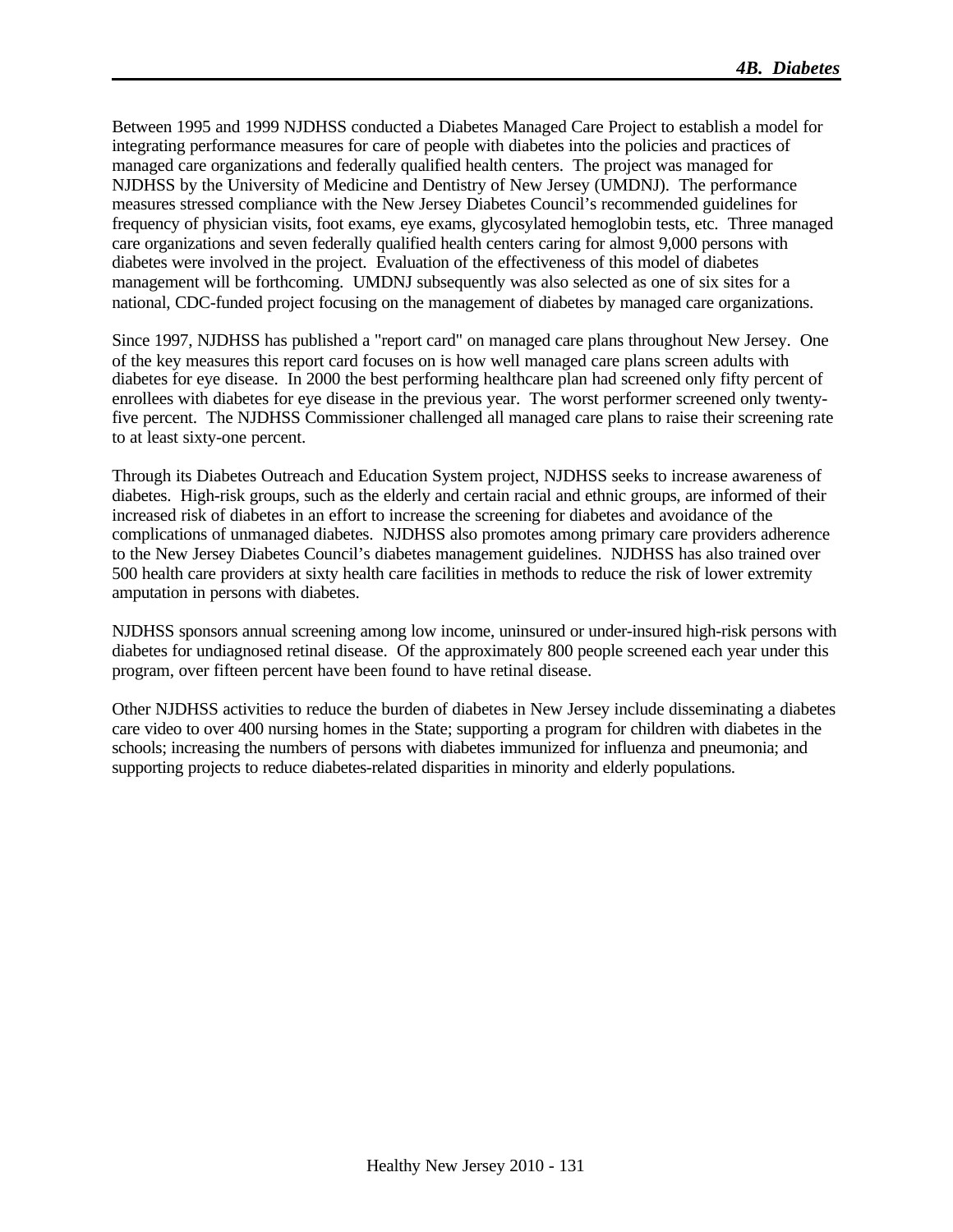# **RELATED OBJECTIVES**

| 3B Objective 19 | $\overline{\phantom{a}}$ | Increase the percentage of fourth grade public school students who pass the<br>comprehensive health and physical education portion of the Elementary<br>School Proficiency Assessment (ESPA). |
|-----------------|--------------------------|-----------------------------------------------------------------------------------------------------------------------------------------------------------------------------------------------|
| 3C Objective 1  |                          | Increase the percentage of public school students who pass the<br>comprehensive health and physical education portion of Grade Eight<br>Proficiency Assessment (GEPA).                        |
| 3C Objective 2  | $\overline{\phantom{a}}$ | Increase the percentage of eleventh grade public school students who pass<br>the comprehensive health and physical education portion of the High School<br>Proficiency Assessment (HSPA).     |
| 3D Objective 2  | $\overline{\phantom{a}}$ | Reduce the percentage of persons aged 18 and over who are overweight but<br>not obese.                                                                                                        |
| 3D Objective 3  | $\overline{\phantom{a}}$ | Reduce the percentage of persons aged 18 and over who are obese.                                                                                                                              |
| 4F Objective 5  | $\overline{\phantom{a}}$ | Reduce the prevalence of cigarette smoking among the population aged 18<br>and over.                                                                                                          |

# **ENDNOTE**

<sup>1</sup> New Jersey Department of Health and Senior Services (NJDHSS). *The Burden of Diabetes in New Jersey. A Surveillance Report.* Trenton, NJ: NJDHSS, Diabetes Control Program, November, 1999*.*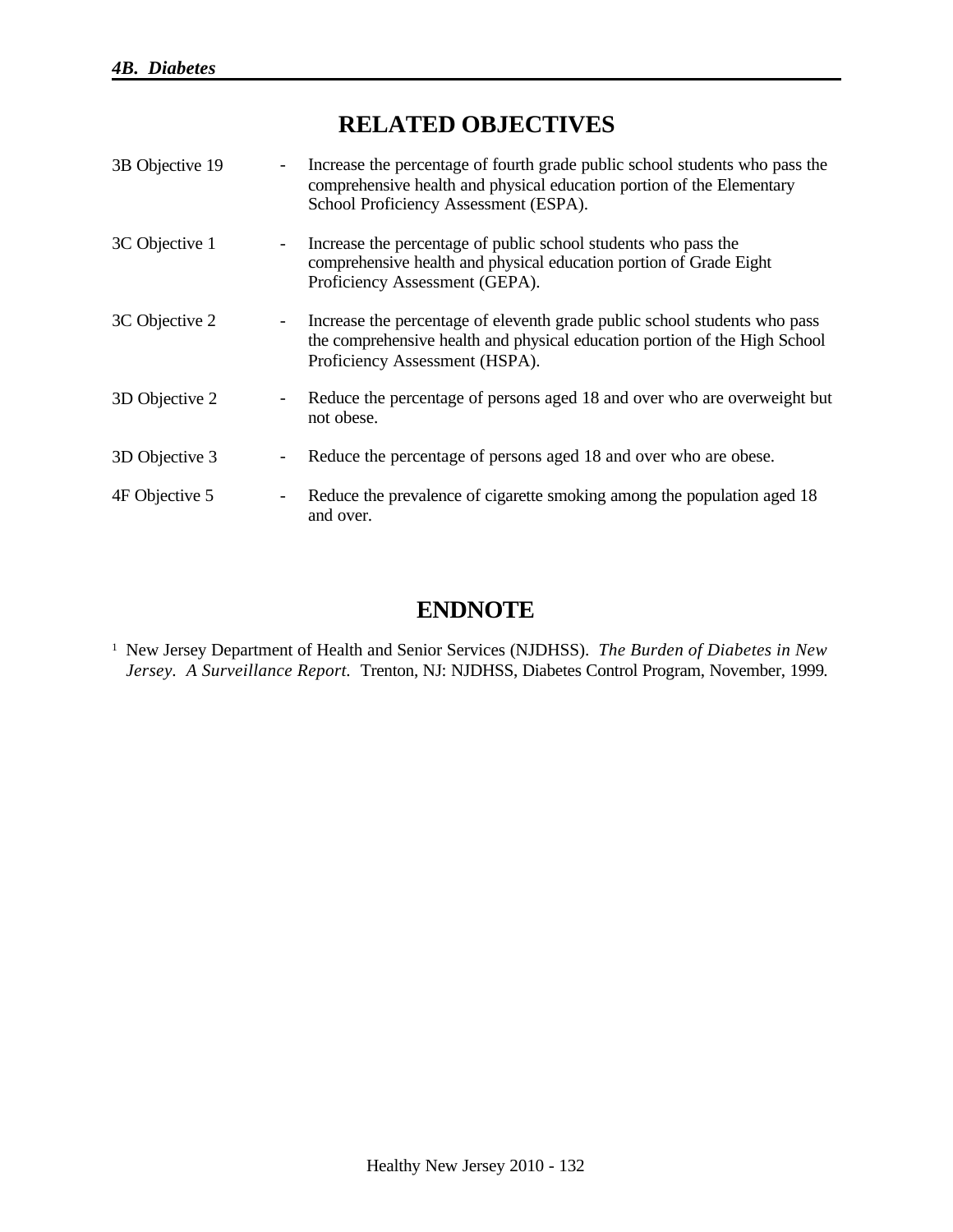Almost every American family has in some way felt the impact of cancer. At the beginning of the twentieth century, cancer was the eighth leading cause of death in the United States. Today it is the second most frequent cause of death. Current estimates indicate that cancer is responsible for one of every four deaths in the United States, second only to heart disease. According to the National Cancer Institute, the estimated national cost of cancer annually is \$104 billion, including costs attributed to loss of productivity, medical care and mortality. In 1999, cancer was identified as the most important health care issue facing New Jersey in a survey of New Jersey residents.

Cancer is not one disease affecting one organ, but a complex of diseases characterized by uncontrolled abnormal cell growth. Each type of cancer has different causes, and therefore different risk factors as well as prevention strategies. Scientific understanding of the causes of cancer is growing rapidly. Although many unknowns remain, there is growing agreement on prevention and screening measures for many of the most common types of cancer.

The incidence rates for most cancers diagnosed among New Jersey residents have declined in recent years, but it remains the second leading cause of death. The most common types of cancer deaths due to breast, colorectal, prostate and lung cancer — can, in many instances, be prevented through lifestyle changes and/or managed through early screening and treatment. This is also true for cervical cancer. For this reason, these types of cancer are a focus for year 2010 objectives. In addition, malignant melanoma, a largely preventable form of skin cancer linked to sun exposure, is a concern because the incidence has increased in recent years, contrary to the general decline for other types of cancer. Together these six types of cancer account for approximately sixty percent of all cancers diagnosed each year in New Jersey.

While many cancer interventions may take a long time to demonstrate an impact on cancer incidence or mortality rates, there are other indicators which can measure progress toward the goal of controlling cancer. For example, the impact of screening programs can be assessed by tracking the percentage of cancer cases diagnosed at an early stage of the disease. While screening will not reduce the number of cancers diagnosed, for many cancers early detection will reduce advanced morbidity, and eventually improve mortality rates. Therefore, the year 2010 objectives measure not only changes in mortality rates, but also changes in incidence rates, stage of disease at diagnosis, and use of screening services.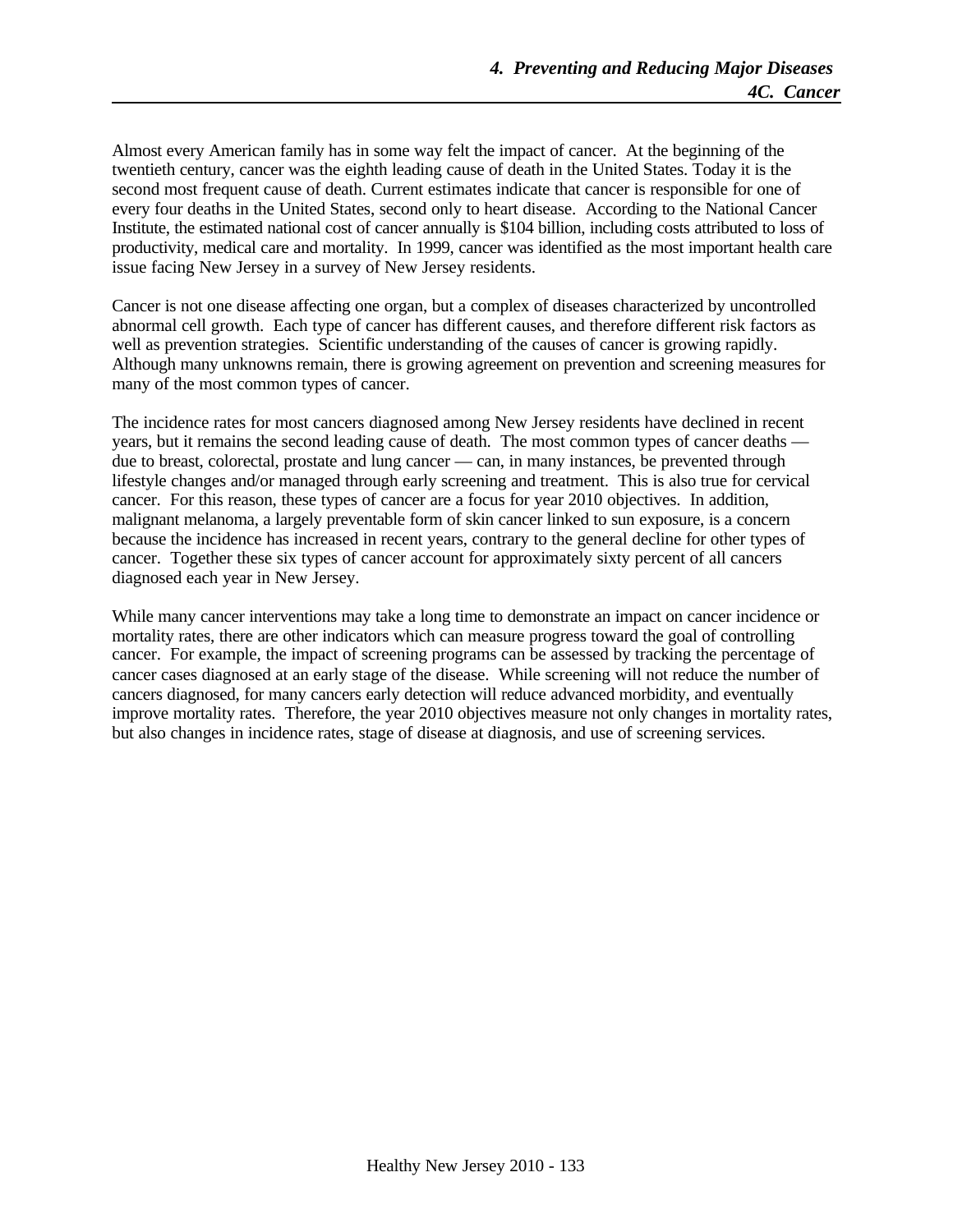#### **2010 Objectives**

- **1. Objective:** Reduce the age-adjusted death rate from female breast cancer per 100,000 female population to:
	- **17.0 for all females (age-adjusted)**
	- **17.0 for white females (age-adjusted)**
	- **23.3 for black females (age-adjusted)**
	- **47.3 for females 50-64**
	- **120.0 for females 65+**

| <b>Populations</b>                     | 1998<br><b>Baseline Data</b> | <b>Target</b> | <b>Percent</b><br><b>Change</b> | <b>Preferred</b><br>2010 Endpoint | Percent<br><b>Change</b> |
|----------------------------------------|------------------------------|---------------|---------------------------------|-----------------------------------|--------------------------|
| Total age-adjusted                     | 24.7                         | 17.0          | $-31.2$                         | 17.0                              | $-31.2$                  |
| White age-adjusted                     | 24.7                         | 17.0          | $-31.2$                         | 17.0                              | $-31.2$                  |
| Black age-adjusted                     | 28.1                         | 23.3          | $-17.1$                         | 17.0                              | $-39.5$                  |
| Asian/Pacific Islander<br>age-adjusted | <b>DSU</b>                   |               |                                 |                                   |                          |
| Hispanic age-adjusted                  | <b>DSU</b>                   |               |                                 |                                   |                          |
| Females 50-64                          | 56.2                         | 47.3          | $-15.8$                         | 20.0                              | $-64.4$                  |
| Females $65+$                          | 143.7                        | 120.0         | $-16.5$                         | 103.0                             | $-28.3$                  |

DSU = Data are statistically unreliable.

*Source: New Jersey Department of Health and Senior Services, Center for Health Statistics*

During the past ten years, the age-adjusted death rate from female breast cancer has declined substantially. However, the decrease has been more dramatic in women aged 50 through 64 years than in women 65 and over. The death rate among women 65 and over is more than twice the rate among women in the younger group, 50 through 64. Black women experience a higher death rate from breast cancer than white women. Targets have been set to narrow the gap in breast cancer death rates by race, but more progress in surviving breast cancer is expected in younger women than in women 65 and over.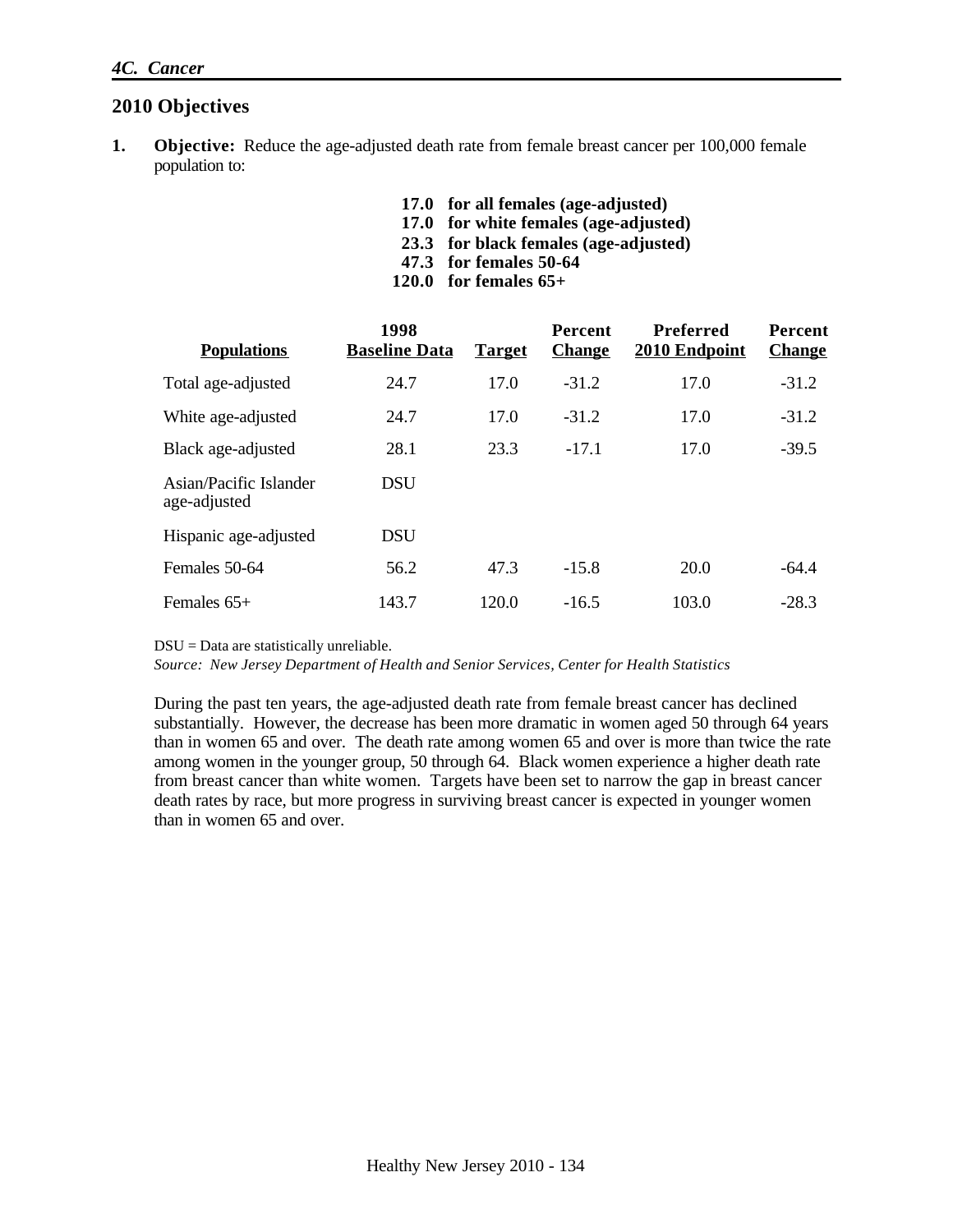- **2. Objective:** Increase the percentage of females aged 40 and over who received a clinical breast examination and a mammogram within the past two years to:
	- **75.0 percent for all females 40+**
	- **75.0 percent for non-Hispanic white females**
	- **75.0 percent for non-Hispanic black females**
	- **75.0 percent for Hispanic females**
	- **85.0 percent for females 50-64**
	- **75.0 percent for females 65+**
	- **85.0 percent for MCO enrolled older females**

| <b>Populations</b>                                   | 1997-1999<br><b>Baseline Data</b> | <b>Target</b> | <b>Percent</b><br><b>Change</b> | <b>Preferred</b><br>2010 Endpoint | Percent<br><b>Change</b> |
|------------------------------------------------------|-----------------------------------|---------------|---------------------------------|-----------------------------------|--------------------------|
| Total females $40+$                                  | 65.0                              | 75.0          | $+15.4$                         | 85.0                              | $+30.8$                  |
| White non-Hispanic<br>females                        | 66.2                              | 75.0          | $+13.3$                         | 85.0                              | $+28.4$                  |
| Black non-Hispanic<br>females                        | $62.8*$                           | 75.0          | $+19.4$                         | 85.0                              | $+35.4$                  |
| Asian/Pacific Islander                               | DSU                               |               |                                 |                                   |                          |
| Hispanic females                                     | 56.7*                             | 75.0          | $+32.3$                         | 85.0                              | $+49.9$                  |
| Females 50-64                                        | 70.9                              | 85.0          | $+19.9$                         | 90.0                              | $+26.9$                  |
| Females $65+$                                        | 60.4                              | 75.0          | $+24.2$                         | 85.0                              | $+40.7$                  |
| MCO records<br>Older enrolled<br>females (1998-1999) | 68.3                              | 85.0          | $+24.5$                         | 90.0                              | $+31.8$                  |

DSU = Data are statistically unreliable.

\*Estimate has a relatively large standard error of more than two percent.

*Source: New Jersey Department of Health and Senior Services, Center for Health Statistics, Behavioral Risk Factor Surveillance System*

Mortality from breast cancer can be substantially reduced if the tumor is discovered at an early stage. Self-reports from BRFSS of the receipt of a mammogram and a clinical breast exam by New Jersey women aged 40 and over within the year prior to interview has increased in the past few years. BRFSS does not measure breast self-examination. Data show that black and Hispanic women aged 40 and over get mammograms and clinical breast exams at lower rates than white women, as do women aged 65 and over. Although survey response does not provide reliable state data, national data show that Asian or Pacific Islanders receive mammograms at a rate lower than any other racial or ethnic group. Targets are set to narrow the gaps by race and ethnicity as well as age.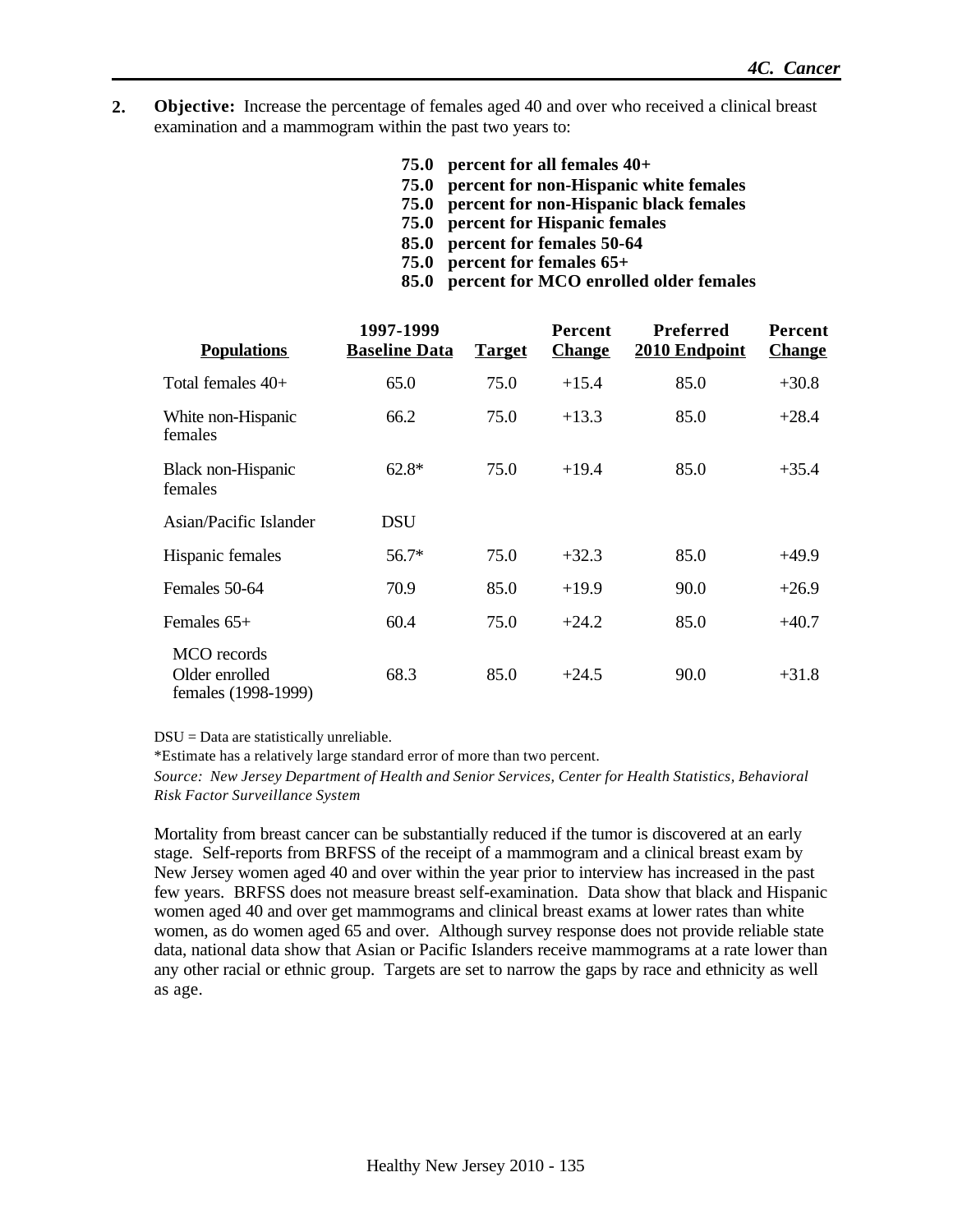#### *4C. Cancer*

**3. Objective:** Increase the percentage of female breast cancers diagnosed in early (in situ/local) stage of disease to **75.0 percent**.

| <b>Populations</b>     | 1998<br><b>Baseline Data</b> | <b>Target</b> | <b>Percent</b><br><b>Change</b> | Preferred<br>2010 Endpoint | <b>Percent</b><br><b>Change</b> |
|------------------------|------------------------------|---------------|---------------------------------|----------------------------|---------------------------------|
| Total                  | 65.9                         | 75.0          | $+13.8$                         | 85.0                       | $+29.0$                         |
| White                  | 66.7                         | 75.0          | $+12.4$                         | 85.0                       | $+27.4$                         |
| <b>Black</b>           | 58.5                         | 75.0          | $+28.2$                         | 85.0                       | $+45.3$                         |
| Asian/Pacific Islander | <b>DSU</b>                   |               |                                 |                            |                                 |
| Hispanic*              | 69.0                         | 75.0          | $+8.7$                          | 85.0                       | $+23.2$                         |
| Females $65+$          | 64.6                         | 75.0          | $+16.1$                         | 85.0                       | $+31.6$                         |

DSU = Data are statistically unreliable.

\*1998 Hispanic data unavailable, using 1996 data.

*Source: New Jersey Department of Health and Senior Services, Division of Epidemiology, Environmental and Occupational Health*

Mortality rates from female breast cancer can be reduced by early diagnosis of local or in situ malignancy. Increased adherence to screening guidelines should increase early detection. Current New Jersey cancer registry data indicate that breast cancers in black women and women aged 65 and over are not being found as early as those in other women. Targets have been set to achieve a level of early diagnosis in seventy-five percent of all females diagnosed with breast cancer.

- **4. Objective:** Reduce the age-adjusted death rate from cervical cancer per 100,000 standard population<sup>1</sup> to:
	- **1.0 for all females (age-adjusted)**
	- **1.0 for white females (age-adjusted)**
	- **2.9 for black females (age-adjusted)**
	- **5.0 for females 65+**

| <b>Populations</b>                     | 1998<br><b>Baseline Data</b> | <b>Target</b> | <b>Percent</b><br><b>Change</b> | Preferred<br>2010 Endpoint | Percent<br><b>Change</b> |
|----------------------------------------|------------------------------|---------------|---------------------------------|----------------------------|--------------------------|
| Total age-adjusted                     | 2.0                          | 1.0           | $-50.0$                         | 0.5                        | $-75.0$                  |
| White age-adjusted                     | 1.8                          | 1.0           | $-44.4$                         | 0.5                        | $-72.2$                  |
| Black age-adjusted                     | 3.7                          | 2.9           | $-21.6$                         | 0.5                        | $-86.5$                  |
| Asian/Pacific Islander<br>age-adjusted | <b>DSU</b>                   |               |                                 |                            |                          |
| Hispanic age-adjusted                  | <b>DSU</b>                   |               |                                 |                            |                          |
| Women $65+$                            | 7.8                          | 5.0           | $-35.9$                         | 0.5                        | $-93.6$                  |

DSU = Data are statistically unreliable.

*Source: New Jersey Department of Health and Senior Services, Center for Health Statistics*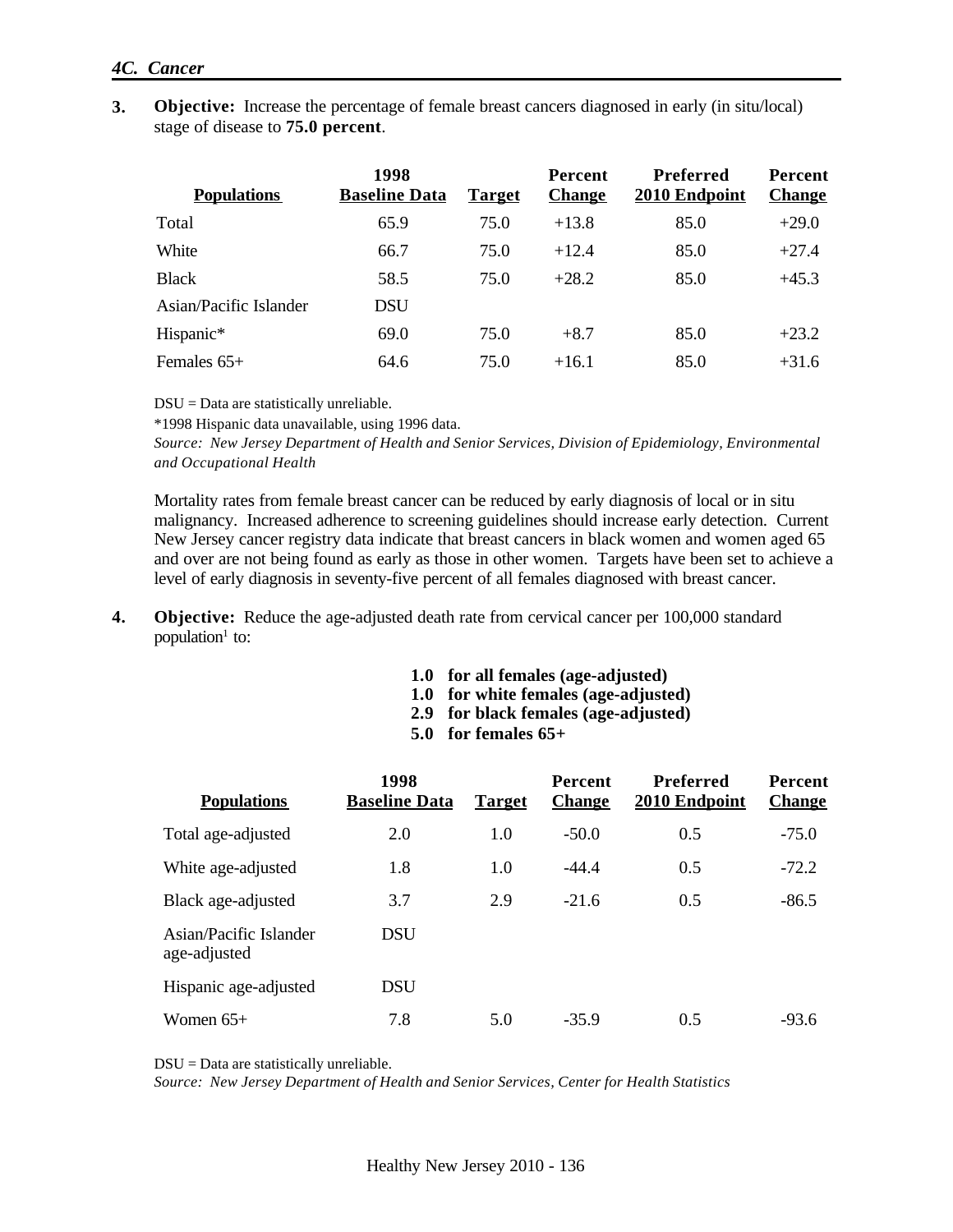Cervical cancer is the tenth most common cause of cancer death among women in the U.S., accounting for about 1.8 percent of cancer deaths among women. Although death rates from cervical cancer are low relative to those from other types of cancer, this is an important objective, since these deaths can be prevented. The total age-adjusted death rate from cervical cancer has remained relatively stable during the 1990s following dramatic decreases in the 1970s and 1980s following the initial availability of the Pap test. Although the cervical cancer death rate has declined in recent years among minority women, the death rate in 1998 was more than twice as high in black women as in white. The highest death rate is found among women aged 65 and over.

**5. Objective:** Increase the percentage of women aged 18 and over with intact cervix uteri who had a Pap test within the past two years to:

| <b>Populations</b>     | 1997-1999<br><b>Baseline Data</b> | <b>Target</b> | <b>Percent</b><br><b>Change</b> | Preferred<br>2010 Endpoint | <b>Percent</b><br><b>Change</b> |
|------------------------|-----------------------------------|---------------|---------------------------------|----------------------------|---------------------------------|
| Total                  | 78.6                              | 85.0          | $+8.1$                          | 90.0                       | $+14.5$                         |
| White non-Hispanic     | 79.9                              | 85.0          | $+6.4$                          | 90.0                       | $+12.6$                         |
| Black non-Hispanic     | $80.3*$                           | 85.0          | $+5.9$                          | 90.0                       | $+12.1$                         |
| Asian/Pacific Islander | <b>DSU</b>                        |               |                                 |                            |                                 |
| <b>Hispanic</b>        | 74.0*                             | 85.0          | $+14.9$                         | 90.0                       | $+21.6$                         |
| Females $65+$          | $62.7*$                           | 75.0          | $+19.6$                         | 85.0                       | $+35.6$                         |

#### **75.0 percent for females 65+ 85.0 percent for all other groups**

DSU = Data are statistically unreliable.

\*Estimate has a relatively large standard error of more than two percent.

*Source: New Jersey Department of Health and Senior Services, Center for Health Statistics, Behavioral Risk Factor Surveillance System*

Of women with uterine cervixes, there has been no change during the 1990s in the BRFSS selfreported Pap tests received in the past two years in total, white, minority or elderly populations. Although none of the populations is reporting an adequate level of Pap test screening, the percentages responding positively to this measure differ only slightly by race and ethnicity. Nationally, Asian or Pacific Islanders receive Pap tests at a rate lower than other racial and ethnic groups. Just over sixty percent of females 65 and years of age and older reported having a Pap test within the past two years, although there is not universal agreement among medical professionals on the need for this screening test among elderly women.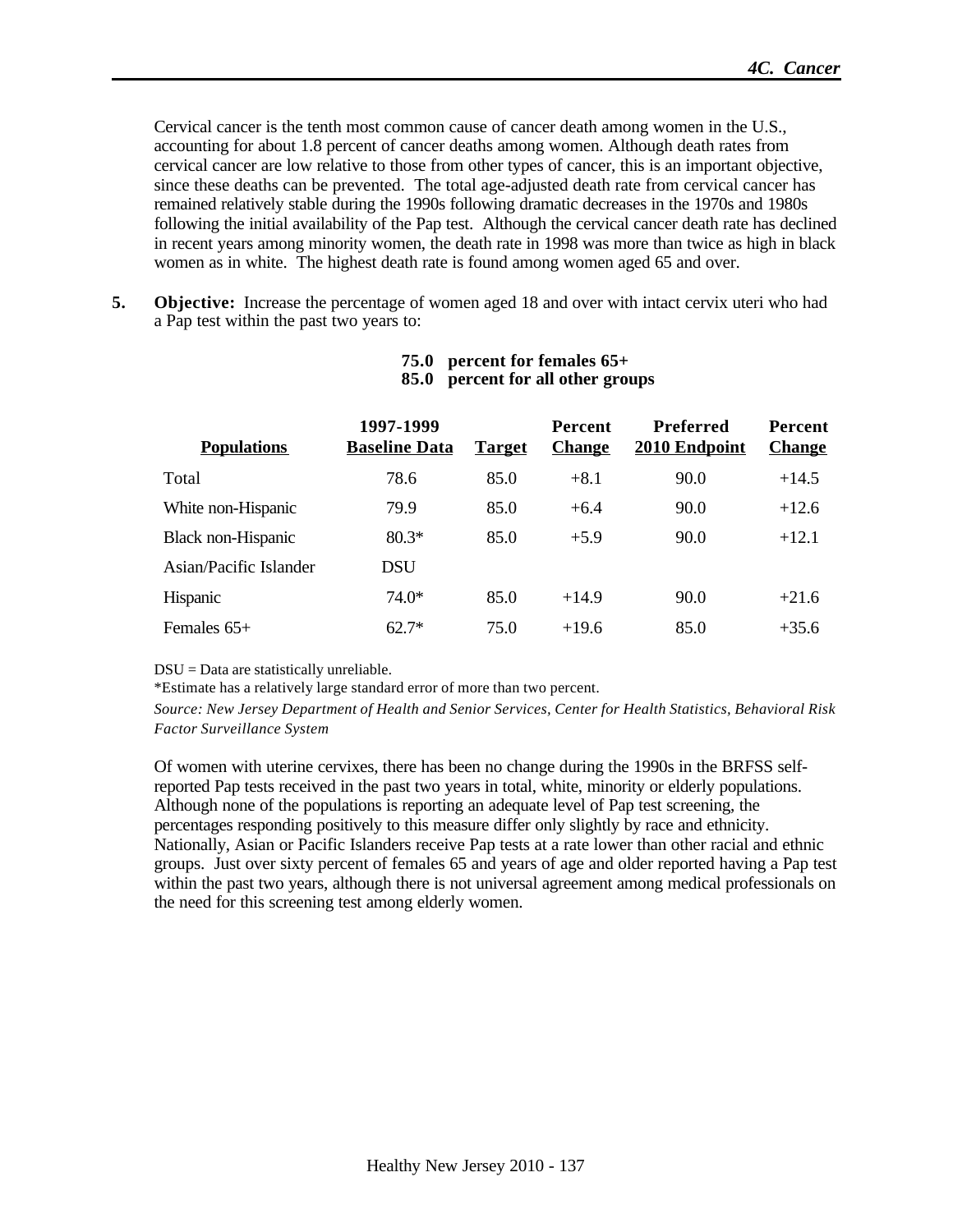#### *4C. Cancer*

**6. Objective:** Reduce the age-adjusted incidence rate of invasive cervical cancer in females per  $100,000$  standard population<sup>1</sup> to  $5.4$ .

| <b>Populations</b>                     | 1998<br><b>Baseline Data</b> | <b>Target</b> | <b>Percent</b><br><b>Change</b> | <b>Preferred</b><br>2010 Endpoint | <b>Percent</b><br><b>Change</b> |
|----------------------------------------|------------------------------|---------------|---------------------------------|-----------------------------------|---------------------------------|
| Total age-adjusted                     | 8.6                          | 5.4           | $-37.2$                         | 2.0                               | $-76.7$                         |
| White age-adjusted                     | 8.0                          | 5.4           | $-32.5$                         | 2.0                               | $-75.0$                         |
| Black age-adjusted                     | 13.9                         | 5.4           | $-61.2$                         | 2.0                               | $-85.6$                         |
| Asian/Pacific Islander<br>age-adjusted | <b>DSU</b>                   |               |                                 |                                   |                                 |
| Hispanic age-adjusted                  | DSU                          |               |                                 |                                   |                                 |

DSU = Data are statistically unreliable.

*Source: New Jersey Department of Health and Senior Services, Division of Epidemiology, Environmental and Occupational Health*

Although black women report they are receiving regular Pap tests at the same rate as white women, the incidence rate of invasive cervical cancer is much higher in black women. Equal targets have been set for all tracked populations, to decrease the disparity in the incidence rate of cervical cancer discovered at the more serious late stage.

- **7. Objective:** Reduce the age-adjusted death rate of males from prostate cancer per 100,000 standard population to:
	- **10.0 for total males**
	- **10.0 for white males**
	- **25.3 for black males**

| <b>Populations</b>                     | 1998<br><b>Baseline Data</b> | <b>Target</b> | <b>Percent</b><br><b>Change</b> | Preferred<br>2010 Endpoint | Percent<br><b>Change</b> |
|----------------------------------------|------------------------------|---------------|---------------------------------|----------------------------|--------------------------|
| Total age-adjusted                     | 13.4                         | 10.0          | $-25.4$                         | 6.2                        | $-53.7$                  |
| White age-adjusted                     | 11.8                         | 10.0          | $-15.3$                         | 5.4                        | $-54.2$                  |
| Black age-adjusted                     | 32.0                         | 25.3          | $-20.9$                         | 13.6                       | $-57.5$                  |
| Asian/Pacific Islander<br>age-adjusted | <b>DSU</b>                   |               |                                 |                            |                          |
| Hispanic age-adjusted                  | DSU                          |               |                                 |                            |                          |

DSU = Data are statistically unreliable

*Source: New Jersey Department of Health and Senior Services, Center for Health Statistics*

Prostate cancer is the third leading cause of cancer mortality in New Jersey men, accounting for some twelve percent of male cancer deaths. The age-adjusted death rate shows a slight decline in recent years. The age-adjusted prostate cancer death rate among black males in New Jersey in 1998 was 2.7 times the rate among white males. Much remains unknown about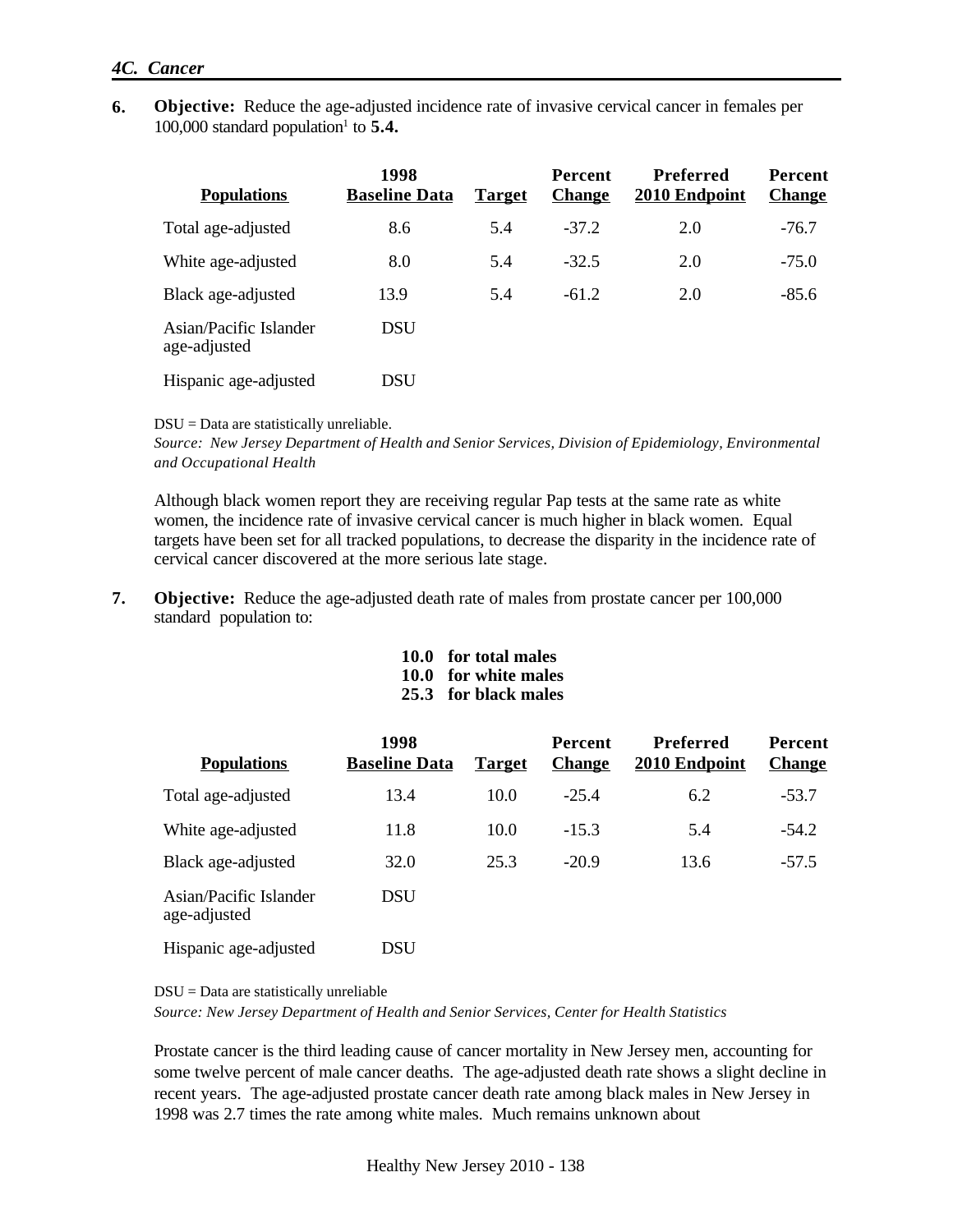the risk factors for prostate cancer, including the sources of racial disparities, and the efficacy of the digital rectal exam and the Prostate Specific Antigen screening test is still the subject of debate, the targets were set to lower rates for each group, but, in view of the information gaps, the disparity by race is expected to remain.

- **8. Objective:** Reduce the age-adjusted death rate from colorectal cancer per 100,000 standard population<sup>1</sup> to:
	- **10.0 for the total population (age-adjusted)**
	- **10.0 for whites (age-adjusted)**
	- **14.0 for blacks (age-adjusted)**
	- **122.7 for persons 65+**

| <b>Populations</b>                     | 1998<br><b>Baseline Data</b> | <b>Target</b> | <b>Percent</b><br><b>Change</b> | Preferred<br>2010 Endpoint | <b>Percent</b><br><b>Change</b> |
|----------------------------------------|------------------------------|---------------|---------------------------------|----------------------------|---------------------------------|
| Total age-adjusted                     | 12.4                         | 10.0          | $-19.4$                         | 7.0                        | $-43.5$                         |
| White age-adjusted                     | 12.2                         | 10.0          | $-18.0$                         | 7.0                        | $-42.6$                         |
| Black age-adjusted                     | 16.3                         | 14.0          | $-14.1$                         | 7.0                        | $-57.1$                         |
| Asian/Pacific Islander<br>age-adjusted | <b>DSU</b>                   |               |                                 |                            |                                 |
| Hispanic age-adjusted                  | <b>DSU</b>                   |               |                                 |                            |                                 |
| Persons $65+$                          | 143.0                        | 122.7         | $-14.2$                         | 80.0                       | $-44.1$                         |

DSU = Data are statistically unreliable.

*Source: New Jersey Department of Health and Senior Services, Center for Health Statistics*

Colorectal cancer is responsible for the third largest number of cancer deaths of New Jerseyans each year, following lung and bronchus cancer and cancer of digestive organs other than the colon and rectum. Study has shown colorectal cancer to be associated with both modifiable and nonmodifiable risk factors. Black death rates are higher than white rates, and are targeted to improve substantially by 2010.

- **9. Objective:** Reduce the age-adjusted incidence rate of cancer of the rectum and rectosigmoid per  $100,000$  standard population<sup>1</sup> to:
	- **13.2 for the total population**
	- **13.5 for whites**
	- **9.8 for blacks**

| <b>Populations</b>                     | 1998<br><b>Baseline Data</b> | <b>Target</b> | Percent<br><b>Change</b> | Preferred<br>2010 Endpoint | <b>Percent</b><br><b>Change</b> |
|----------------------------------------|------------------------------|---------------|--------------------------|----------------------------|---------------------------------|
| Total age-adjusted                     | 14.9                         | 13.2          | $-11.4$                  | 8.5                        | $-43.0$                         |
| White age-adjusted                     | 15.1                         | 13.5          | $-10.6$                  | 8.5                        | $-43.7$                         |
| Black age-adjusted                     | 13.6                         | 9.8           | $-27.9$                  | 8.5                        | $-37.5$                         |
| Asian/Pacific Islander<br>age-adjusted | <b>DSU</b>                   |               |                          |                            |                                 |
| Hispanic age-adjusted                  | DSU                          |               |                          |                            |                                 |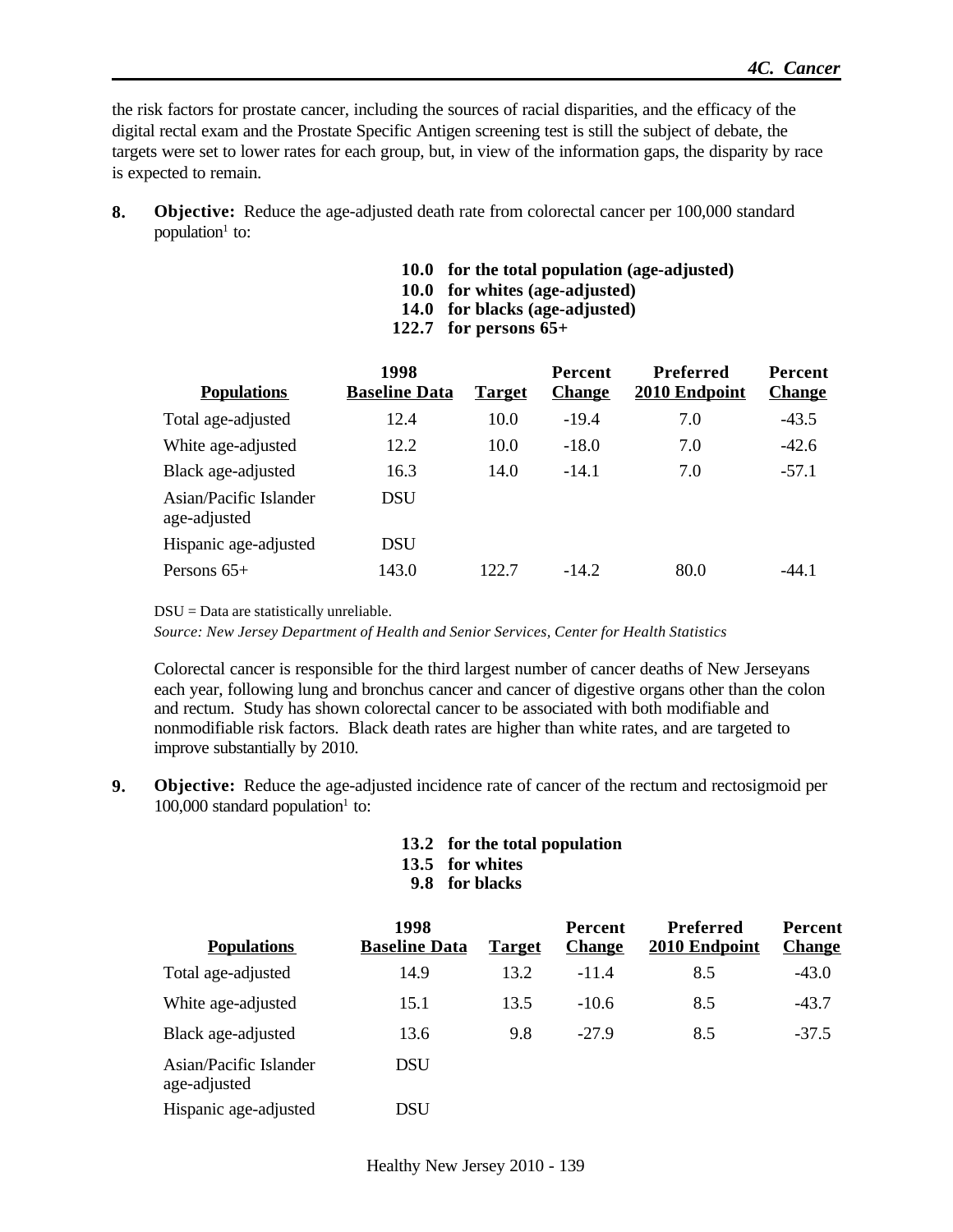#### *4C. Cancer*

DSU = Data are statistically unreliable

*Source: New Jersey Department of Health and Senior Services, Division of Epidemiology, Environmental and Occupational Health*

Although the death rate from colorectal cancer (age-adjusted) is higher among blacks than whites, the incidence rate of cancer of the rectum and rectosigmoid is higher in whites. This raises questions of access to screening tests for these cancers: digital rectal examination, fecal occult blood test and sigmoidoscopy. Modifiable risk factors for these cancers include inadequate physical activity (a modifiable risk factor for colon cancer only), obesity, alcohol use and a diet high in fat and low in fiber, fruits and vegetables.

**10. Objective:** Increase the proportion of people aged 50 or older who have received a fecal occult blood test within the past year and/or have ever undergone sigmoidoscopy to **65 percent.**

| <b>Populations</b>     | 1999<br><b>Baseline Data</b> | <b>Target</b> | <b>Percent</b><br><b>Change</b> | <b>Preferred</b><br>2010 Endpoint | Percent<br><b>Change</b> |
|------------------------|------------------------------|---------------|---------------------------------|-----------------------------------|--------------------------|
| Total                  | 54.8                         | 65.0          | $+18.6$                         | 75.0                              | $+36.9$                  |
| White non-Hispanic     | 60.4                         | 65.0          | $+7.6$                          | 75.0                              | $+24.2$                  |
| Black non-Hispanic     | $32.6***$                    | 65.0          | $+99.4$                         | 75.0                              | $+130.1$                 |
| Asian/Pacific Islander | <b>DSU</b>                   |               |                                 |                                   |                          |
| Hispanic               | $33.0**$                     | 65.0          | $+97.0$                         | 75.0                              | $+127.3$                 |
| Total $65+$            | $61.0*$                      | 65.0          | $+6.6$                          | 75.0                              | $+23.0$                  |

DSU = Data are statistically unreliable.

\*Estimate has a relatively large standard error of more than two percent.

\*\*Estimate has a relatively large standard error of more than 2.5 percent.

*Source: New Jersey Department of Health and Senior Services, Center for Health Statistics, Behavioral Risk Factor Surveillance System*

As reported in *Healthy People 2010 Objectives,* the value of sigmoidoscopy has been proven through case studies, with an indication of fifty-nine to seventy-nine percent reduction in mortality in the distal colon in age groups 45 and over. The recommendation is for increased screening with an annual fecal occult blood test (FOBT) and flexible sigmoidoscopy every five years for persons 50 through 74 years of age. The target for the percentage of the New Jersey population 50 and over to receive an annual FOBT and/or ever have undergone a sigmoidoscopy is set at better than the highest reported level.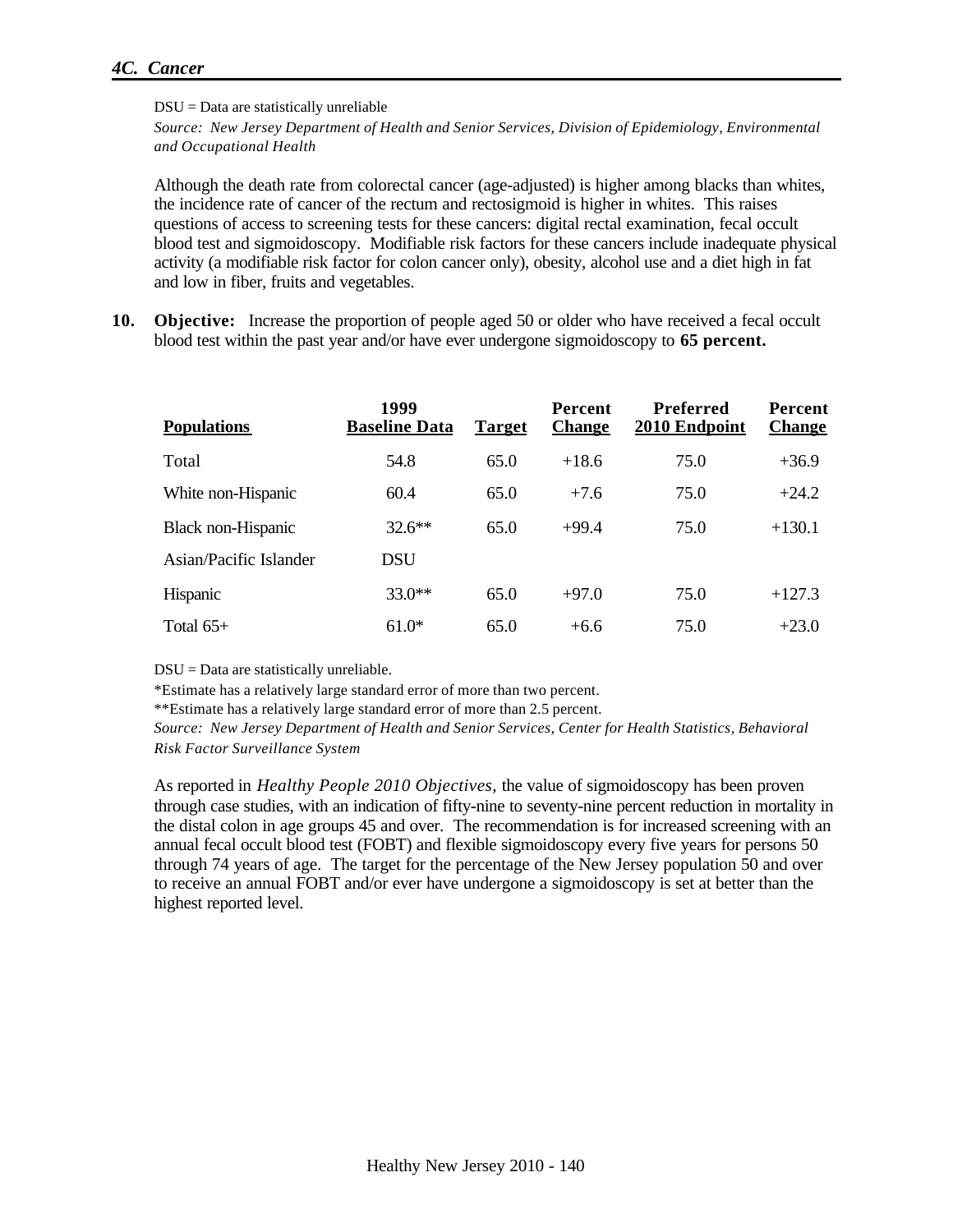- **11. Objective:** Reduce the age-adjusted death rate from lung cancer per 100,000 standard population<sup>1</sup> to:
	- **28.5 for the total population (age-adjusted)**
	- **28.5 for whites (age-adjusted)**
	- **31.6 for blacks (age-adjusted)**
	- **29.0 for males (age-adjusted)**
	- **25.5 for females (age-adjusted)**
	- **296.9 for persons 65+**

| <b>Populations</b>                     | 1998<br><b>Baseline Data</b> | <b>Target</b> | <b>Percent</b><br><b>Change</b> | <b>Preferred</b><br>2010 Endpoint | Percent<br><b>Change</b> |
|----------------------------------------|------------------------------|---------------|---------------------------------|-----------------------------------|--------------------------|
| Total age-adjusted                     | 35.2                         | 28.5          | $-19.0$                         | 25.0                              | $-29.0$                  |
| White age-adjusted                     | 35.0                         | 28.5          | $-18.6$                         | 25.0                              | $-28.6$                  |
| Black age-adjusted                     | 43.8                         | 31.6          | $-27.9$                         | 25.0                              | $-42.9$                  |
| Asian/Pacific Islander<br>age-adjusted | <b>DSU</b>                   |               |                                 |                                   |                          |
| Hispanic age-adjusted                  | <b>DSU</b>                   |               |                                 |                                   |                          |
| Male age-adjusted                      | 46.4                         | 29.0          | $-37.5$                         | 25.0                              | $-46.1$                  |
| Female age-adjusted                    | 26.6                         | 25.5          | $-4.1$                          | 25.0                              | $-6.0$                   |
| Persons $65+$                          | 322.1                        | 296.9         | $-7.8$                          | 274.7                             | $-14.7$                  |

DSU = Data are statistically unreliable.

*Source: New Jersey Department of Health and Senior Services, Center for Health Statistics*

Lung and bronchus cancer is the most common cause of cancer mortality among both males and females in New Jersey as well as in the country as a whole. Lung and bronchus cancer accounted for 27.3 percent of all cancer mortality among New Jerseyans in 1998. The major risk factor for this cancer is cigarette smoking, but other risks exist: occupational exposures, as well as radon exposure. Black age-adjusted death rates are higher than those for whites, and male age-adjusted rates exceed those for females. Nationally, lung cancer death rates among males have declined since 1990, but female rates are increasing. The death rates for persons aged 65 and over are extremely high. Targets have been set to narrow the existing disparities by race and gender.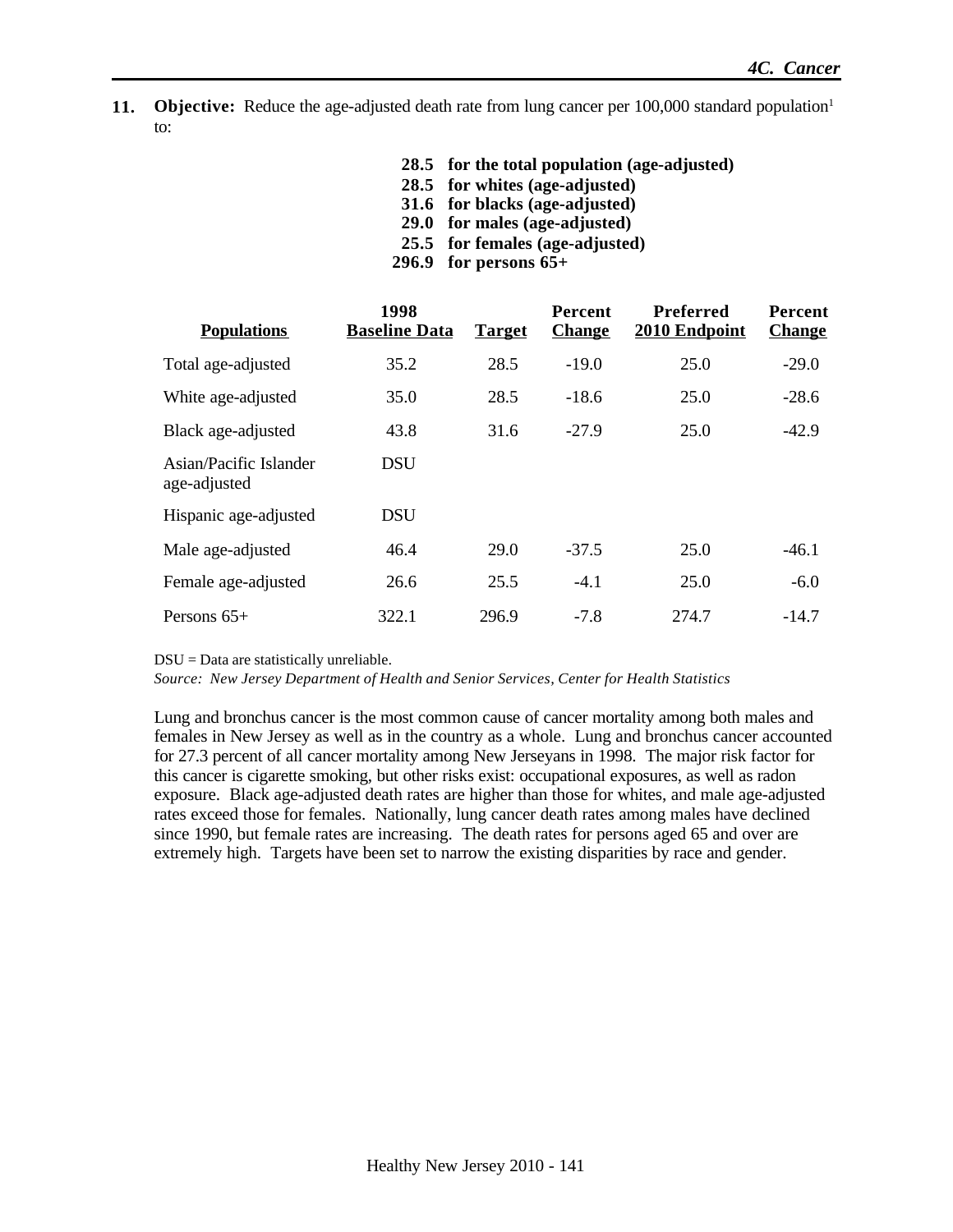#### *4C. Cancer*

- **12. Objective:** Reduce the age-adjusted incidence rate of invasive melanoma per 100,000 standard population<sup>1</sup> to:
	- **7.0 for the total population**
	- **8.0 for whites**
	- **0.3 for blacks**

| <b>Populations</b>                     | 1998<br><b>Baseline Data</b> | <b>Target</b> | <b>Percent</b><br><b>Change</b> | Preferred<br>2010 Endpoint | Percent<br><b>Change</b> |
|----------------------------------------|------------------------------|---------------|---------------------------------|----------------------------|--------------------------|
| Total age-adjusted                     | 12.4                         | 7.0           | $-43.5$                         | 6.2                        | $-50.0$                  |
| White age-adjusted                     | 14.5                         | 8.0           | $-44.8$                         | 7.3                        | $-49.7$                  |
| Black age-adjusted                     | 0.8                          | 0.3           | $-62.5$                         | 0.2                        | $-75.0$                  |
| Asian/Pacific Islander<br>age-adjusted | <b>DSU</b>                   |               |                                 |                            |                          |
| Hispanic age-adjusted                  | DSU                          |               |                                 |                            |                          |

#### DSU = Data are statistically unreliable.

*Source: New Jersey Department of Health and Senior Services, Division of Epidemiology, Environmental and Occupational Health*

The risk factors for melanoma include fair skin or light complexion and exposure to sunlight. The age-adjusted rate of invasive melanoma is more than twenty times as high in whites as in the black population. In this case, it is not realistic to expect to eliminate the disparity by race. Thus the incidence rate of invasive melanoma is targeted to achieve only a small absolute change in the black population and a larger absolute improvement among whites. In addition, given the currently increasing rates and the latency period, large reductions in incidence over the next ten years are not likely.

**13. Objective:** Reduce the percentage of oral cancer diagnosed in the late (regional and distant) stages of disease to:

| 40.0 percent for all males   |
|------------------------------|
| 35.0 percent for all females |

| <b>Populations</b>   | 1998<br><b>Baseline Data</b> | <b>Target</b> | <b>Percent</b><br><b>Change</b> | <b>Preferred</b><br>2010 Endpoint | Percent<br><b>Change</b> |
|----------------------|------------------------------|---------------|---------------------------------|-----------------------------------|--------------------------|
| White Males          | 51.2                         | 40.0          | $-21.9$                         | 20.0                              | $-60.9$                  |
| <b>Black Males</b>   | 58.5                         | 40.0          | $-31.6$                         | 20.0                              | $-65.8$                  |
| White Females        | 39.0                         | 35.0          | $-103$                          | 15.0                              | $-61.5$                  |
| <b>Black Females</b> | 41.9                         | 35.0          | $-16.5$                         | 15.0                              | -64.2                    |

*Source: New Jersey Department of Health and Senior Services, Division of Epidemiology, Environmental and Occupational Health*

Oral cancer includes cancer of the lip, tongue, floor of the mouth, palate, gingiva and alveolar mucosa, buccal mucosa and oropharynx. Oral cancer accounts for approximately two percent of all cancers diagnosed in New Jersey. Incidence rates are higher for men than for women, but that gap has recently narrowed due to the increase in smoking among women in the past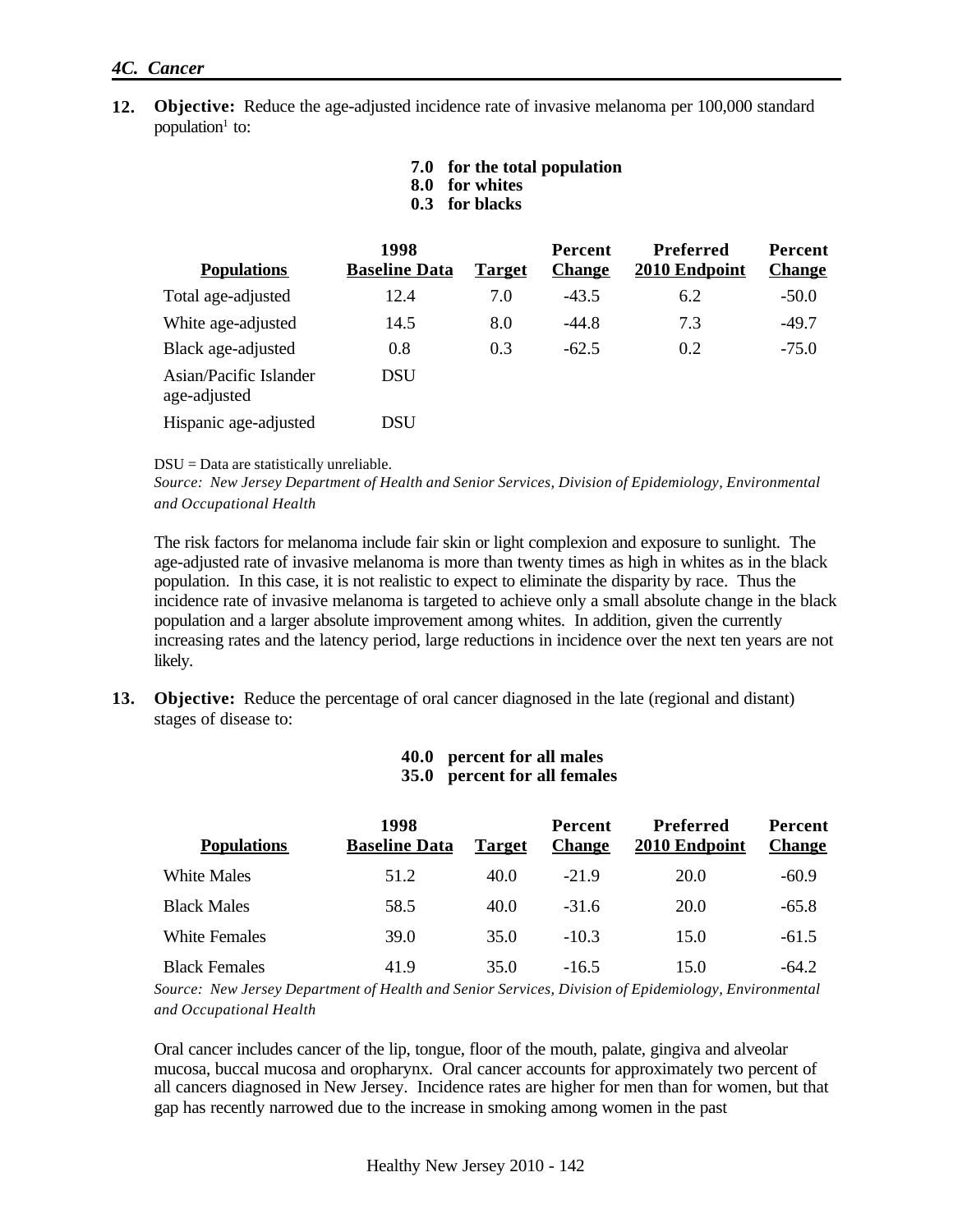three decades. Incidence is slightly higher among blacks than whites. For all stages combined, the five-year relative survival rate for oral cancer is 53 percent. With early detection, survival rates are considerably higher. The five-year survival rate for oral cancer diagnosed with localized disease is 81 percent. Approximately 36 percent of persons with oral cancer are diagnosed in the *in situ* and localized stages combined. Dentists and primary care physicians can recognize abnormal tissue changes and detect cancer at an early stage during regular checkups.

Cigar, cigarette or pipe smoking, as well as smokeless tobacco use, are risk factors for oral cancer. Heavy alcohol consumption is also a risk factor. Tobacco smoking combined with heavy alcohol consumption has been identified as a particularly potent risk factor.

### **Discussion**

An integrated and coordinated approach to reducing cancer incidence, morbidity and mortality through prevention, early detection, treatment, rehabilitation and palliation is crucial to providing comprehensive cancer control throughout New Jersey. The NJDHSS has taken a number of steps towards this goal. It has completed an internal strategic plan that provides organizational structure to move forward. The Office of Cancer Control and Prevention in the Office of the Commissioner was established and staff hired to coordinate cancer control activities throughout the Department. In May 2000, former Governor Whitman established the "Task Force on Cancer Prevention, Early Detection & Treatment in New Jersey," to undertake a planning initiative to develop a framework and program for statewide comprehensive cancer control. The Task Force is expected to develop a statewide plan within eighteen months of its first meeting.

Activities to reduce the morbidity and mortality due to cancer tend to fall into one of four cancer control categories: research; surveillance; education and outreach; and screening and treatment, or provision of palliative care. In New Jersey there are extensive cancer control activities underway in both the public and private sectors. The Cancer Institute of New Jersey is the state's first institution to receive National Cancer Institute (NCI) designation as a clinical cancer center, and conducts research into the causes and treatment of cancers. There are many other distinguished centers in the state that are also engaged in cancer research. Although the bulk of funding for cancer research comes from the federal government and private sources, such as the pharmaceutical industry, New Jersey has been unique in pioneering the use of state funding to sponsor cancer research. In 1983, the New Jersey Commission on Cancer Research (NJCCR) was established by law to ensure that the citizens of New Jersey receive the fullest benefit from the fight against cancer. It promotes and funds research based in New Jersey into the causes, prevention and treatment of cancer. In recent years the Commission's funding has increased, particularly for breast cancer-related research.

Surveillance, or the tracking of cases of cancer, is absolutely fundamental to epidemiological research that attempts to link apparent trends in cancer to possible risk factors or causes. New Jersey's Cancer Registry, located in NJDHSS, is considered one of the most complete and up-to-date registries in the nation. The information in the Registry is used by cancer researchers inside and outside State government, and is also released to the public in periodic reports of topical interest. For example, the Registry provides key data for the health assessments NJDHSS conducts of Superfund and other sites where hazardous materials have been identified. Registry data have also been used to produce NJDHSS reports on such key issues as breast cancer morbidity and mortality, long-term trends in overall cancer incidence in New Jersey, and trends in pediatric cancers in the state, in prostate cancer and in cancers among Hispanics in New Jersey. The cancer rates in smaller population groups, such as New Jersey's Asian or Pacific Islander population, are considered unreliable. Occurrences of the major cancers among several racial and ethnic groups in the United States are published by the NCI's Surveillance, Epidemiology, and End Results (SEER) Program. The New Jersey State Cancer Registry has recently been awarded a contract by the National Cancer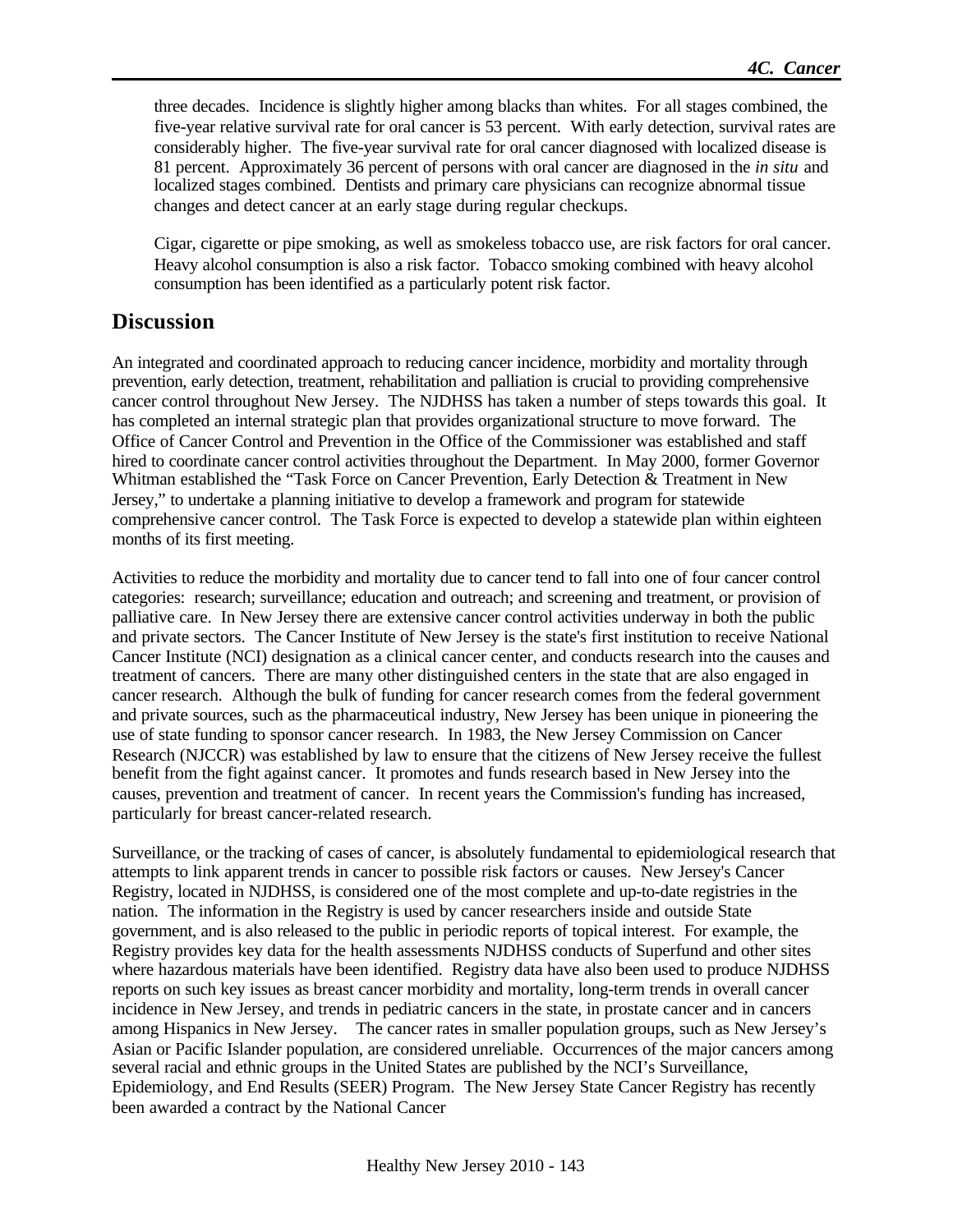#### *4C. Cancer*

Institute to be a SEER (Surveillance Epidemiology and End Results) Registry. This contract will further strengthen the data quality of the Registry, and increase the resources and opportunities for collaborative work in cancer surveillance and cancer control.

Education of the public on ways to prevent cancer and/or detect certain types of cancer at early, treatable stages is fundamental to successful control of these diseases. There are many private organizations engaged in such education, ranging from the broadly-based American Cancer Society to groups organized around specific types of cancer. The state has targeted its education and outreach efforts to high-risk and/or underserved groups. The educational messages and strategies differ by type of cancer. For example, lung cancer is a disease that can be largely prevented through avoidance of tobacco usage. It is not easily detected and treated at an early stage, however. As a result, education efforts concentrate on motivating adolescents not to start smoking and smokers to quit, in order to reduce incidence rates. (For more detail on the state's tobacco control program please see chapters 3C and 4E).

For breast and cervical cancer, on the other hand, the focus is on encouraging routine screenings, to allow early detection and treatment. The higher proportions of invasive breast and cervical cancer cases and the higher death rates among black women suggest inadequate screening and/or a breakdown in the receipt of appropriate treatment and follow up in black women who receive a positive reading on a screening test. Minority and elderly women lag behind the total population in their use of screening tests, such as the clinical breast examination and mammography. They appear to use Pap screening tests at the same rate, which makes their higher rate of invasive cancer difficult to explain. In many cases, the problem is not only lack of awareness, but also lack of access to screening. Since 1993, NJDHSS's New Jersey Cancer Education and Early Detection Program (NJCEED) has provided education, outreach and screening services to underserved and uninsured women. To date, the NJBCCCI has screened more than 19,000 women for breast cancer and 16,000 for cervical cancer. Ninety-six percent of women screened were uninsured; twenty-five percent were African American; and sixty-eight percent were over the age of 50 years. A total of 176 breast cancer cases and eighty-six cases of cervical cancer have been diagnosed through this program. The State increased funding for this program in 1999, in order to reach more high-risk women.

Individual women are responsible for using screening tests, but health care providers and insurers play a key role in encouraging them to do so. In 1999, New Jersey issued its third annual report on the performance and quality of care in managed care plans. Among the performance measures for managed care plans is their success in providing breast cancer screening, such as mammograms to enrolled women. According to the 2000 report, sixty-eight percent of older women enrolled in 1998-1999 in New Jersey commercial managed care plans were screened for breast cancer. Performance varied greatly among individual managed care plans. Former Governor Whitman and the Commissioner of NJDHSS challenged all plans to improve their performance.

Since January, 1998 Medicare has covered the annual cost of mammography and Pap tests for women 65 and over. To assure that women in this age group take advantage of these newly covered services, NJDHSS works with the Peer Review Organization of New Jersey and other private organizations to promote and improve cancer screening among elderly women. In addition, NJDHSS will be working more closely with nursing homes to assure that elderly female residents receive proper screening.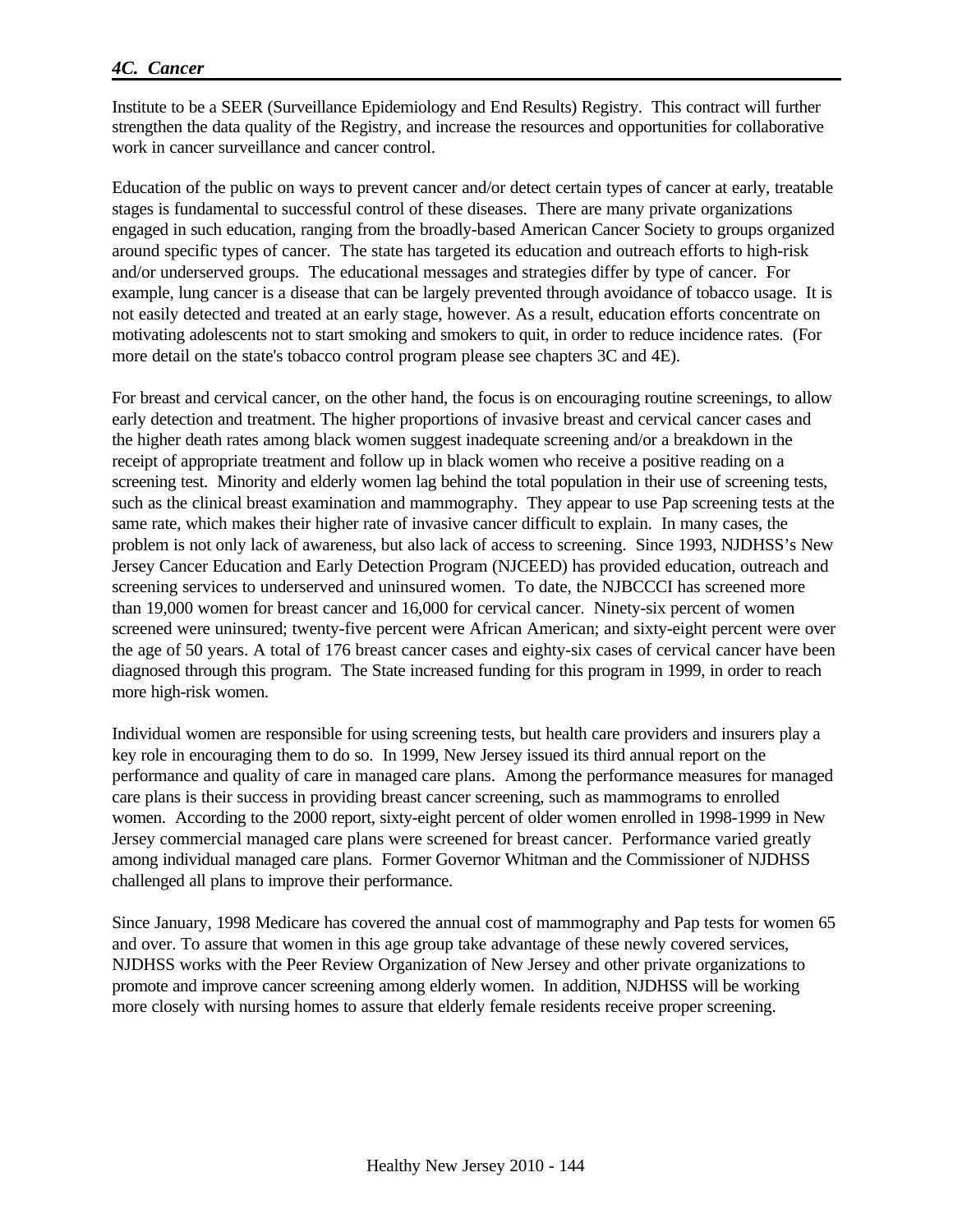Prostate cancer is the leading cause of cancer morbidity for men and remains the second leading cause of cancer mortality in males in the United States. Prostate cancer is the third leading cause of cancer death among New Jersey men. Black men are at particular risk; they are more than two and a half times as likely to die of this disease as white men. In 1997, the state convened a Prostate Cancer Summit Task Force to develop a strategic, comprehensive action plan to reduce the mortality and morbidity from prostate cancer statewide. Among its many recommendations, the Task Force called for initiation of screening for all men aged 50 and over, and black men aged 40 and over. Considerable controversy persists, both nationally and in New Jersey, on the question of whether prostate cancer screening prolongs life. Consequently, NJDHSS in 1999 initiated a prostate cancer education program for high risk, uninsured and underinsured men. Men at high risk include black men and men with a history of prostate cancer among close relatives, such as a father, brother or uncle. Through this program high-risk men will have the opportunity to make an informed choice, together with a physician, about the risks and benefits of screening for prostate cancer.

Education about diet and the value of screening is also essential for effective control of colorectal cancer. Colorectal cancer refers to cancers of the colon/rectum. Although the incidence and mortality rates of such cancers have declined in recent years, colorectal cancer still accounts for about twelve percent of all cancer deaths in New Jersey. There are modifiable risk factors that are thought to decrease the chance of a person developing colorectal cancer. These include reducing fat intake to no more than twenty to thirty percent of one's total calories; consuming twenty-five grams of fiber per day; maintaining a healthy weight; limiting alcohol consumption; and maintaining a moderate level of physical activity, such as a brisk walk three hours per week. There is not yet scientific consensus on the role of these factors in preventing or causing colorectal cancer, however. The recent decline in death rates from colorectal cancer may be attributed to increased early detection practices and treatment. The digital rectal examination (DRE), fecal occult blood test (FOBT), sigmoidoscopy and colonoscopy are effective screening tools for detecting colorectal cancer at an early, treatable stage. NJDHSS's expanded education and screening programs for breast, cervical and prostate cancer among high-risk and underserved populations will also provide colorectal screenings.

For skin cancer, education and outreach should concentrate on modifying behavior. This is a largely preventable disease caused by excessive sun exposure. According to the American Cancer Society, it was estimated that in 2000, about 47,700 new melanoma cases would be diagnosed in the United States and 7,700 people would die from this disease.<sup>2</sup> Melanoma is much less common than basal cell and squamous cell skin cancer, but is the most serious. Skin cancer can be prevented by minimizing sun exposure, particularly during the middle of the day when ultraviolet light is most intense; routinely using sunscreen; seeking shade; and wearing protective clothing. Early detection through self-examination can also reduce mortality from malignant melanoma. While NJDHSS does not currently offer educational programs directed at skin cancer, it has identified this as an issue for further investigation. Although the incidence rates of malignant melanoma are comparatively low, they recently have been rising by four percent per year. This is a disturbing trend for a preventable cancer.

In December of 1999, New Jersey became the first state in the nation in which all major health insurers agreed voluntarily to cover all costs of routine care of patients receiving treatment in all phases of cancer clinical trials. This agreement was reached through a voluntary partnership of health insurers, health care providers, pharmaceutical companies, cancer researchers, advocates, ethicists, legislators and consumers.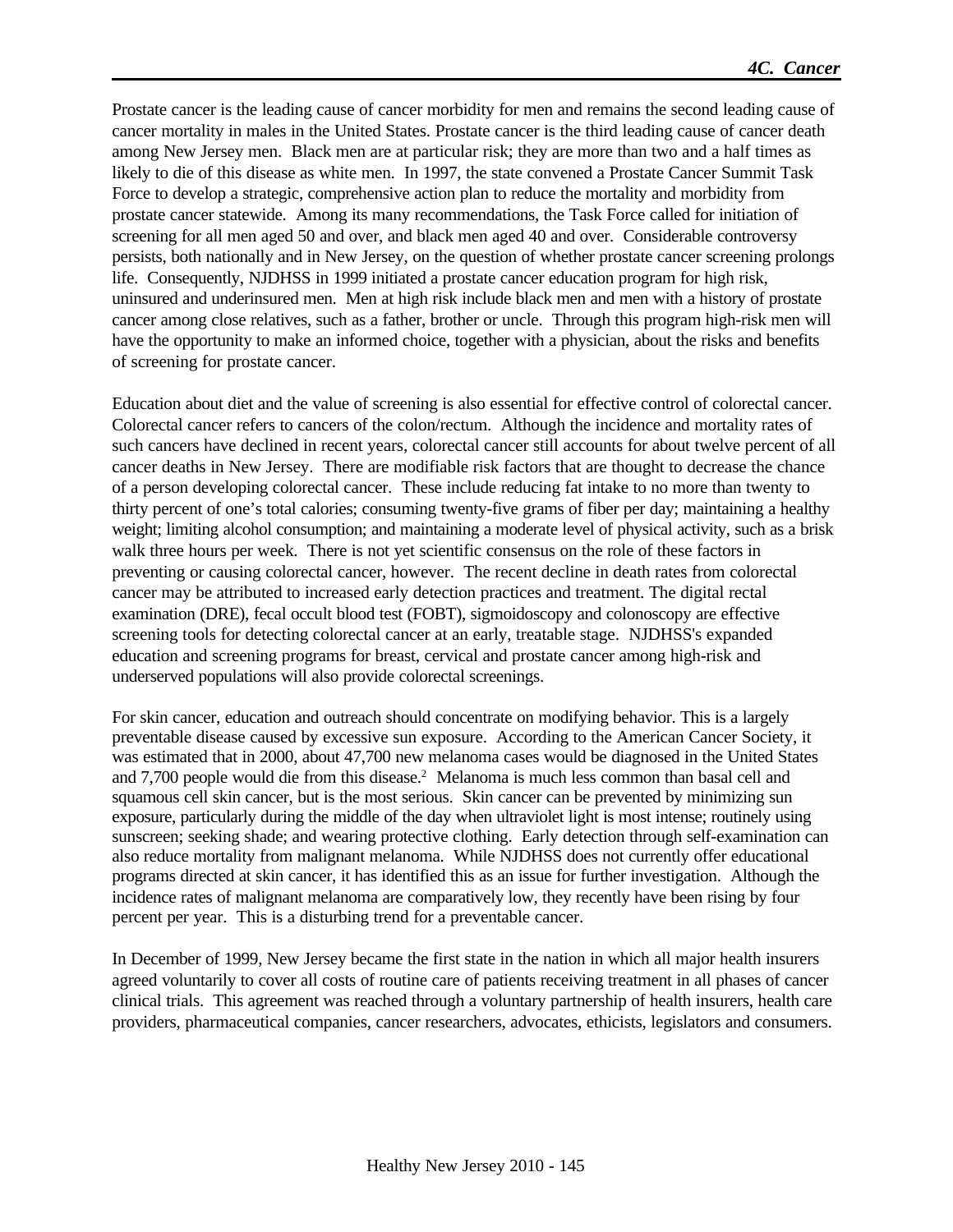The recently enacted Breast and Cervical Cancer Prevention and Treatment Act of 2000 (BCCPTA) amends Title XIX of the Social Security Act to give states the option to provide full Medicaid benefits to uninsured women under age 65 who are identified through the Centers for Disease Control and Prevention's National Breast and Cervical Early Detection Program, are in need of treatment for breast and cervical cancer, and were not previously eligible for benefits. Legislation in New Jersey has been introduced to implement the provisions of the federal statute.

## **RELATED OBJECTIVES**

| II. 2 Objective 2   | - Reduce the percentage of uninsured workers 19 through 64 years of age with<br>children under 18.                                         |
|---------------------|--------------------------------------------------------------------------------------------------------------------------------------------|
| II. 2 Objective 3   | - Increase the percentage of adults who report they have a source of primary<br>care.                                                      |
| III. 3C Objective 3 | - Reduce the percentage of middle school students who have used cigarettes in<br>the past 30 days.                                         |
| III. 3C Objective 4 | - Reduce the percentage of public high school students who say they are<br>currently smoking.                                              |
| III. 3D Objective 1 | - Increase the percentage of persons aged 18 and over eating at least five daily<br>servings of fruits and vegetables (including legumes). |
| IV. 4F Objective 2  | - Reduce the estimated age-adjusted tobacco-related death rate.                                                                            |
| IV. 4F Objective 5  | - Reduce the prevalence of cigarette smoking among the population aged 18 and<br>over.                                                     |

## **ENDNOTE**

<sup>1</sup> The standard population used in this report for age-adjustment of death rates is the United States 1940 standard million, derived from the counts of the 1940 decennial census, while the age-adjusted cancer incidence rates use the United States 1970 standard million.

<sup>2</sup> American Cancer Society, Web site, Prevention and Awareness Statistics <http://www.cancer.org7>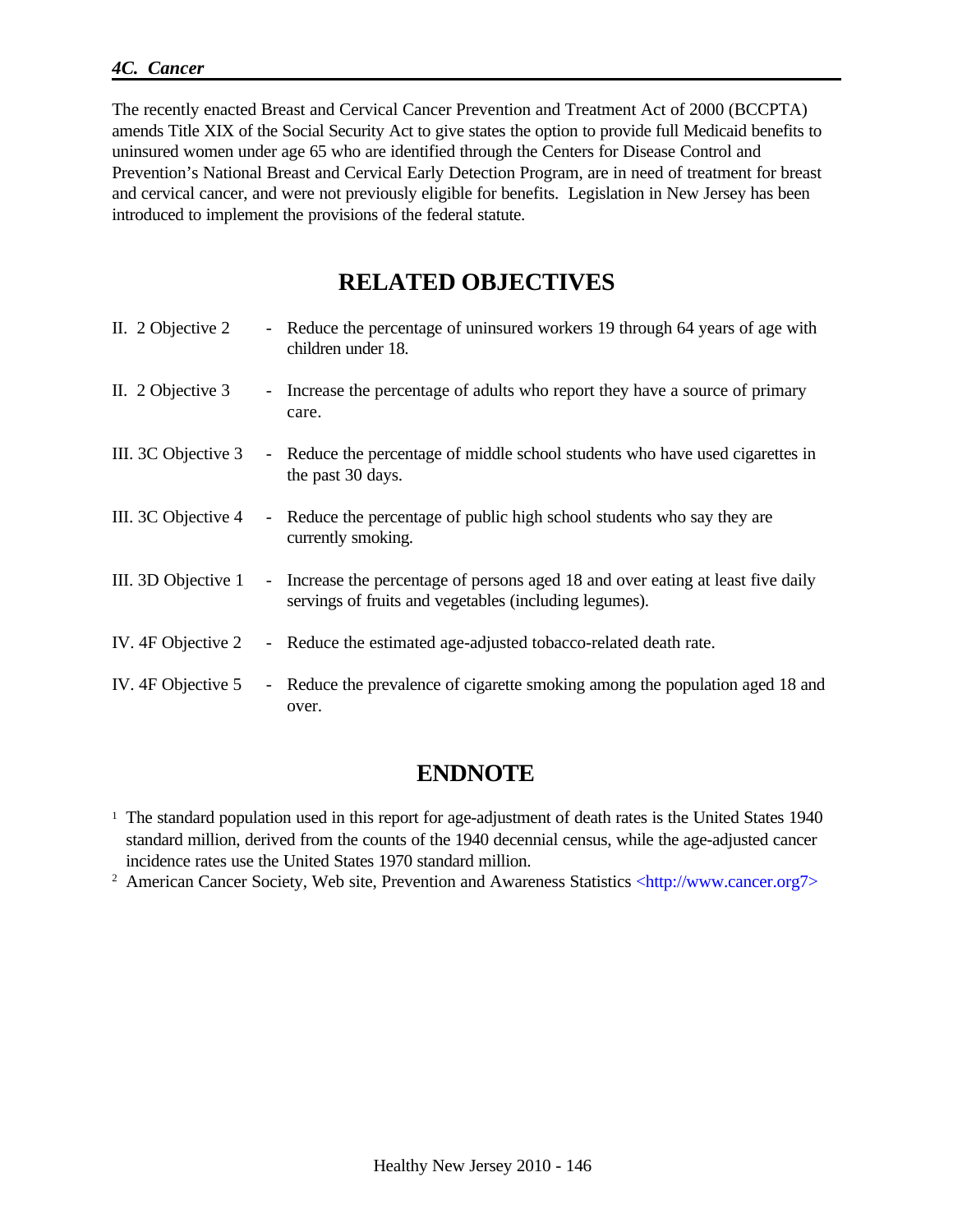In New Jersey in 1998, HIV infection was the leading cause of death for black men and women aged 25 through 44. It was also the fourth leading cause of death for both white men and white women in this age group. New Jersey ranks fifth in the nation in the cumulative number of reported AIDS cases. In a 1999 survey of New Jersey residents, HIV/AIDS was identified as the third leading health issue facing this State. Among black New Jerseyans, it is the health issue of greatest concern.

Considerable progress has been made since 1981, when AIDS was first identified. The modes of transmission of the disease are now well understood and, in very recent years, advances in treatment have extended the length and quality of life for people infected with HIV, the virus that causes AIDS. There is, however, no vaccine or cure as yet. As a result, efforts to control HIV/AIDS focus on prevention through modification of sexual and injecting-drug use behaviors among high-risk populations. Progress has been made in reducing the incidence of infection, but much more must be achieved to reduce the burden of this disease, especially on people of color in New Jersey.

Treatment is also a focus of HIV/AIDS control efforts. In New Jersey, it has been estimated that only fifty-eight percent of those infected with HIV are aware of their HIV status. Because of the recent advances in antiretroviral therapies, which can prolong and improve the quality of life of those infected with HIV, it is more important than ever for infected people to know their status, so they can begin treatment.

The year 2010 objectives for HIV/AIDS track mortality rates and incidence rates among populations that have been particularly adversely impacted, as well as awareness by people of their HIV status.

## **2010 Objectives**

**1. Objective:** Increase the percentage of the HIV infected population who know that they are infected by HIV to **75.0 percent.**

| <b>Population</b>    | 1997                 | <b>Target/Preferred</b> | Percent       |
|----------------------|----------------------|-------------------------|---------------|
|                      | <b>Baseline Data</b> | 2010 Endpoint           | <b>Change</b> |
| HIV infected persons | 58.0                 | 75.0                    | $+29.3$       |

*Source: New Jersey Department of Health and Senior Services, Division of AIDS Prevention and Control*

In order to delay the progression of HIV disease and increase the survival rate of persons who are HIV positive, it is critical that the infected population is aware of its positive status. New treatments are available that enable HIV-infected persons to live longer, healthier lives. Data for assessing progress on this objective are obtained through the annual survey of childbearing women in New Jersey, as well as two CDC-generated estimates for states.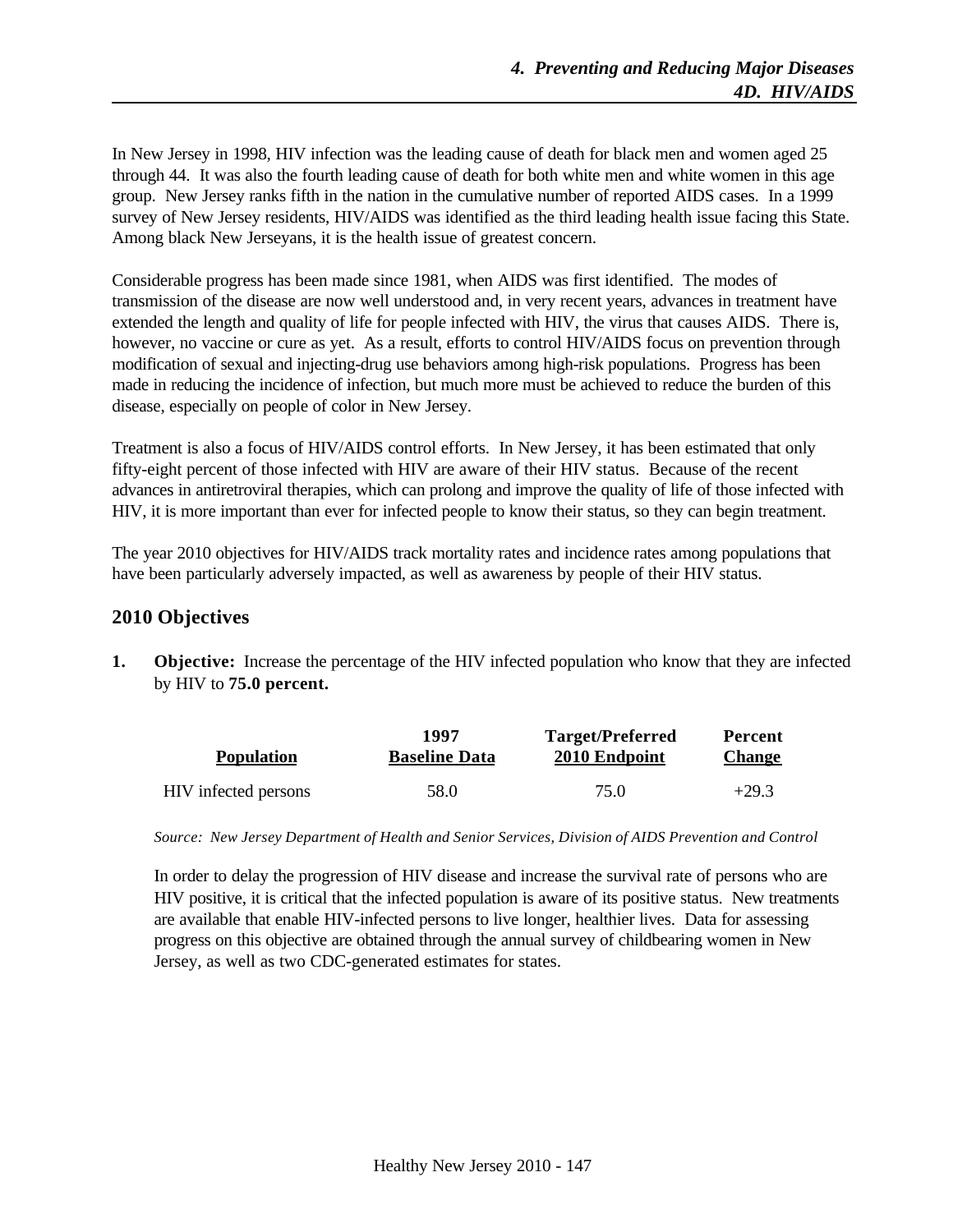#### *4D. HIV/AIDS*

- **2. Objective:** Reduce the incidence of HIV disease among females aged 15 through 44 years per 100,000 population to:
	- **20.1 for all females**
	- **5.5 for non-Hispanic white females**
	- **49.9 for non-Hispanic black females**
	- **27.3 for Hispanic females**

|                        | 1998                 |               | <b>Percent</b> | <b>Preferred</b> | <b>Percent</b> |
|------------------------|----------------------|---------------|----------------|------------------|----------------|
| <b>Populations</b>     | <b>Baseline Data</b> | <b>Target</b> | <b>Change</b>  | 2010 Endpoint    | <b>Change</b>  |
| Total females 15-44    | 34.6                 | 20.1          | $-41.9$        | 5.0              | $-85.5$        |
| White non-Hispanic     | 7.3                  | 5.5           | $-24.7$        | 5.0              | $-31.5$        |
| Black non-Hispanic     | 166.3                | 49.9          | $-70.0$        | 5.0              | $-97.0$        |
| Asian/Pacific Islander | N/A                  |               |                |                  |                |
| Hispanic               | 32.5                 | 27.3          | $-16.0$        | 5.0              | $-84.6$        |

 $N/A = Not$  Available

*Source: New Jersey Department of Health and Senior Services, Division of AIDS Prevention and Control*

HIV disease incidence rates include both persons diagnosed with HIV within the year and still alive who have not progressed to symptoms associated with AIDS, as well as those who have progressed. The female child-bearing population, generally considered to be 15 through 44 years of age, is at increasing risk of the disease. This is particularly true for black women. Nationally, the proportion of total AIDS cases attributable to women is increasing, and in New Jersey, the percentage of newly diagnosed cases who are female stands at more than one-fourth. This is considerably higher than the comparable percentage in the U.S. Targets have been set to narrow the existing disparities by race and ethnicity.

- **3. Objective:** Reduce the incidence of HIV disease among males aged 15 through 44 years per 100,000 population to:
	- **45.7 for all males**
	- **13.7 for non-Hispanic white males**
	- **94.0 for non-Hispanic black males**
	- **77.8 for Hispanic males**

|                        | 1998                 |               | <b>Percent</b> | Preferred     | <b>Percent</b> |
|------------------------|----------------------|---------------|----------------|---------------|----------------|
| <b>Populations</b>     | <b>Baseline Data</b> | <b>Target</b> | <b>Change</b>  | 2010 Endpoint | <b>Change</b>  |
| Total males 15-44      | 58.6                 | 45.7          | $-22.0$        | 10.0          | $-82.9$        |
| White non-Hispanic     | 18.2                 | 13.7          | $-24.7$        | 10.0          | $-45.1$        |
| Black non-Hispanic     | 229.3                | 94.0          | $-59.0$        | 10.0          | $-95.6$        |
| Asian/Pacific Islander | N/A                  |               |                |               |                |
| Hispanic               | 91.6                 | 77.8          | $-15.1$        | 10.0          | $-89.1$        |

*Source: New Jersey Department of Health and Senior Services, Division of AIDS Prevention and Control*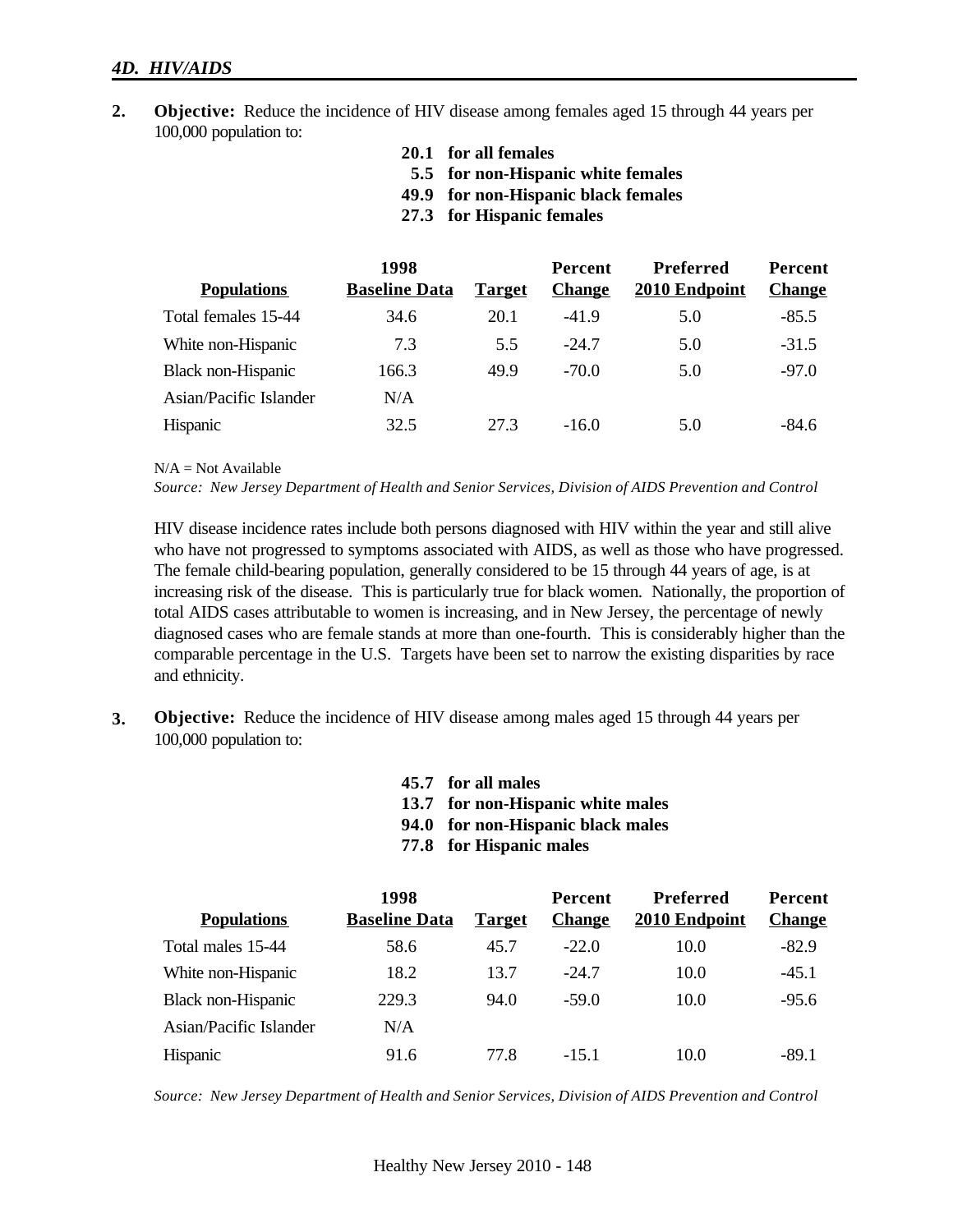Rates of HIV disease incidence among males remain considerably higher than comparable rates in females. Rates in black non-Hispanic males are more than twice the level for Hispanic males, and more than ten times the rate in white non-Hispanic males. Targets have been set to drastically reduce the disparities in incidence by race and ethnicity as well as further reduce the overall incidence.

- **4. Objective:** Reduce the rate per 100,000 population of newly diagnosed HIV infections among persons at least 50 years of age to:
	- **7.8 for all those 50 years old or more**
	- **13.3 for males 50 years old or more**
	- **3.6 for females 50 years old or more**

|                                   | 1998                 |               | <b>Percent</b> | <b>Preferred</b> | <b>Percent</b> |
|-----------------------------------|----------------------|---------------|----------------|------------------|----------------|
| <b>Population</b>                 | <b>Baseline Data</b> | <b>Target</b> | <b>Change</b>  | 2010 Endpoint    | <b>Change</b>  |
| Total 50 years<br>old or more     | 11.7                 | 7.8           | $-33.3$        | 3.0              | $-74.4$        |
| Males - 50 years<br>old or more   | 18.7                 | 13.3          | $-28.9$        | 3.0              | $-84.0$        |
| Females - 50 years<br>old or more | 6.1                  | 3.6           | $-41.0$        | 3.0              | $-50.8$        |

*Source: New Jersey Department of Health and Senior Services, Division of AIDS Prevention and Control*

While those at least 50 years of age are not the largest group of individuals becoming infected with HIV, they represent an ever increasing proportion of those living with HIV infection. Among those newly diagnosed and reported, they have grown from ten percent in 1994 to twelve percent in 1998. Although only seven percent of those living with HIV were 50 years old or more when diagnosed, fourteen percent are now at least 50 years old. With the aging of the "baby boomer" generation, the proportion of those living with HIV in this age group will continue to increase, and could approach twenty percent by the end of this decade.

**5. Objective:** Reduce the incidence of HIV disease among adolescents/young adults aged 13 through 24 per 100,000 population to **6.6.**

| <b>Population</b> | 1998<br><b>Baseline Data</b> | <b>Target/Preferred</b><br>2010 Endpoint | Percent<br><b>Change</b> |
|-------------------|------------------------------|------------------------------------------|--------------------------|
| All persons aged  | 11.0                         | 6.6                                      | $-40.0$                  |
| $13-24$ years     |                              |                                          |                          |

*Source: New Jersey Department of Health and Senior Services, Division of AIDS Prevention and Control*

The incidence of HIV disease among adolescents and young adults is low relative to most of the rest of the population. Young people in this age group who have HIV disease are survivors of perinatal transmission or people with early exposures to the risk factors for HIV infection. Programs designed to prevent perinatal transmission and prevention programs aimed at young populations can have a positive effect on the incidence rate in this age group.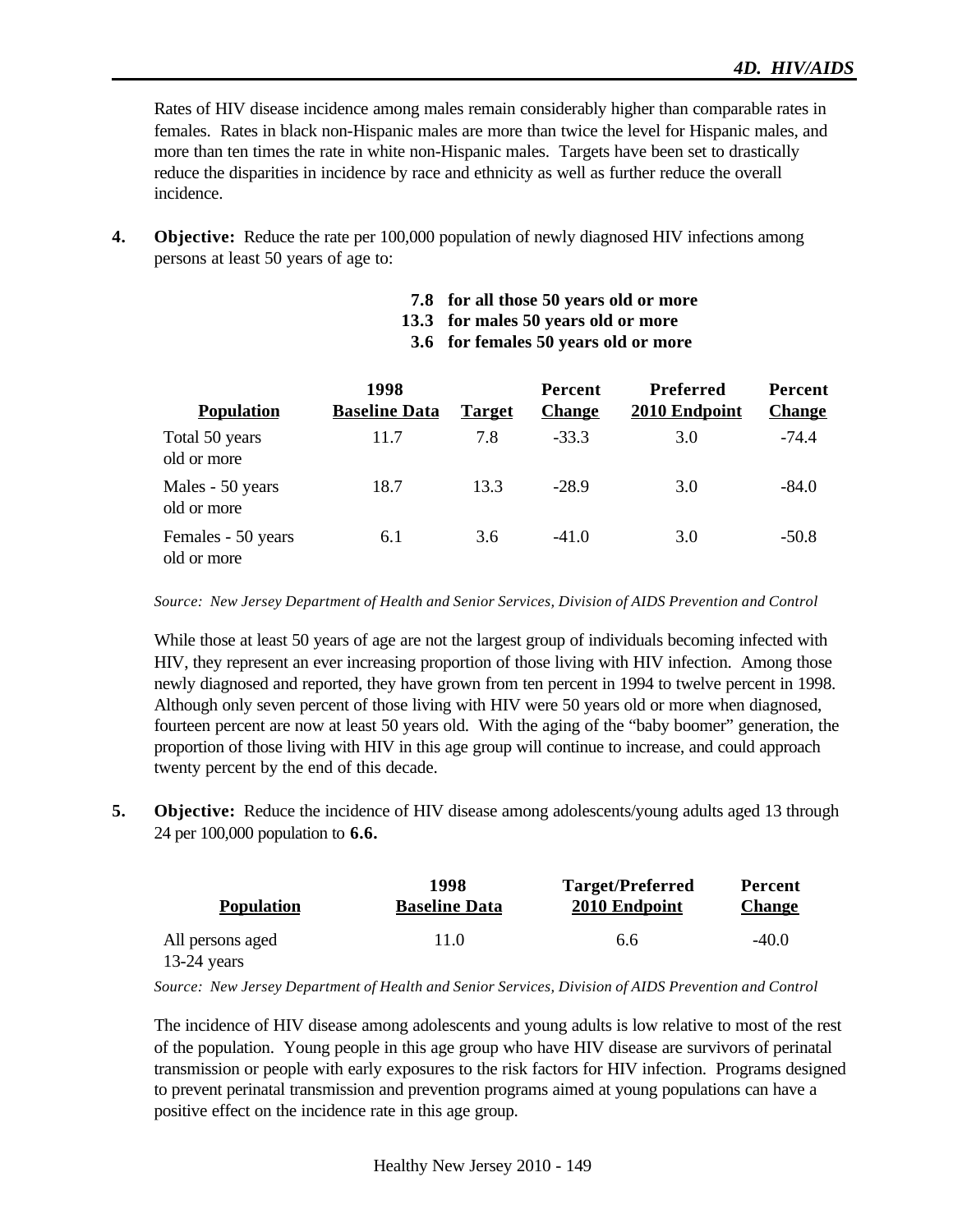**6. Objective:** Reduce the percentage of HIV-positive readings in mothers of newborns to **0.10 percent.**

| <b>Population</b>   | 1999                 | <b>Target/Preferred</b> | Percent       |
|---------------------|----------------------|-------------------------|---------------|
|                     | <b>Baseline Data</b> | 2010 Endpoint           | <b>Change</b> |
| Mothers of newborns | 0.25                 | 0.10                    | $-60.0$       |

*Source: New Jersey Department of Health and Senior Services, Division of AIDS Prevention and Control*

New Jersey has been collecting data on the percentage of HIV positive readings in mothers of newborns since 1988. Although the drugs ZVD/AZT can be highly effective in reducing the transmission of HIV from mothers to infants, the goal is to further reduce the prevalence of HIV disease among pregnant women. This percentage has been steadily declining through the decade of the 1990s.

- **7. Objective:** Reduce the incidence per 100,000 population of AIDS among New Jersey residents to:
	- **14.6 for total population**
	- **4.3 for non-Hispanic whites**
	- **31.1 for non-Hispanic blacks**
	- **21.3 for Hispanics**

| <b>Populations</b>     | 1998<br><b>Baseline Data</b> | <b>Target</b> | <b>Percent</b><br><b>Change</b> | <b>Preferred</b><br>2010 Endpoint | <b>Percent</b><br><b>Change</b> |
|------------------------|------------------------------|---------------|---------------------------------|-----------------------------------|---------------------------------|
| Total                  | 20.0                         | 14.6          | $-27.0$                         | 3.0                               | $-85.0$                         |
| White non-Hispanic     | 5.7                          | 4.3           | $-24.6$                         | 3.0                               | $-47.4$                         |
| Black non-Hispanic     | 97.2                         | 31.1          | $-68.0$                         | 3.0                               | $-96.9$                         |
| Asian/Pacific Islander | N/A                          |               |                                 |                                   |                                 |
| Hispanic               | 25.1                         | 21.3          | $-151$                          | 3.0                               | $-88.0$                         |

 $N/A = Not$  Available

*Source: New Jersey Department of Health and Senior Services, Division of AIDS Prevention and Control*

The incidence of AIDS has been declining among the population in New Jersey, after a surge in cases in 1993 engendered by an expansion of the definition of AIDS by CDC. Despite the overall decline, major disparities remain, with a rate in the black non-Hispanic population which is far higher than in Hispanics or white non-Hispanics. Targets are set to narrow the gaps considerably.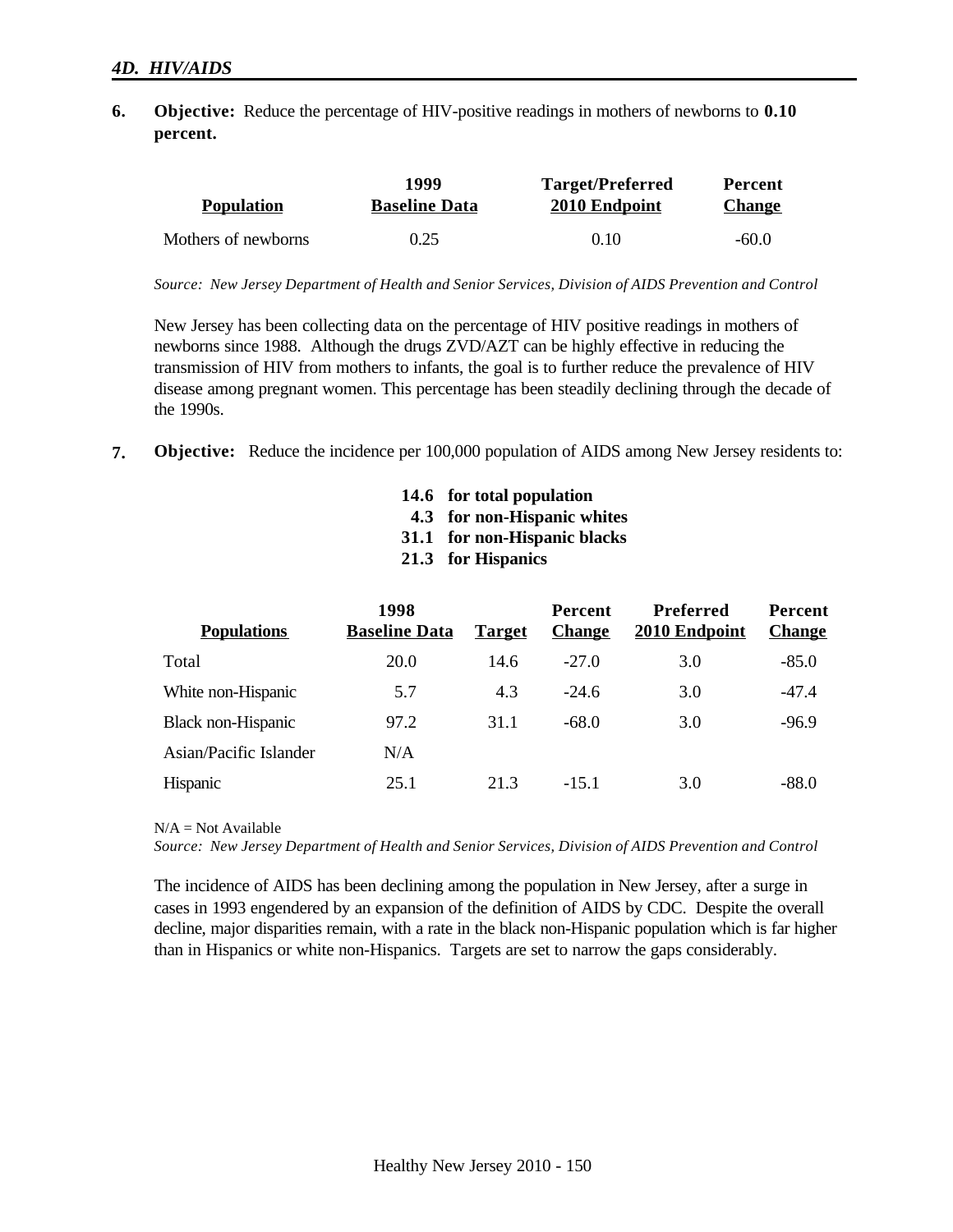- **8. Objective:** Reduce the death rate from HIV infection per 100,000 population to:
	- **5.0 for the total population (age-adjusted)**
	- **2.2 for non-Hispanic whites (age-adjusted)**
	- **34.5 for non-Hispanic blacks (age-adjusted)**
	- **14.6 for total population 25-44**
	- **5.0 for non-Hispanic whites 25-44**
	- **77.2 for non-Hispanic blacks 25-44**

| <b>Populations</b>                      | 1998<br><b>Baseline Data</b> | <b>Target</b> | <b>Percent</b><br><b>Change</b> | <b>Preferred</b><br>2010 Endpoint | <b>Percent</b><br><b>Change</b> |
|-----------------------------------------|------------------------------|---------------|---------------------------------|-----------------------------------|---------------------------------|
| Total age-adjusted                      | 8.3                          | 5.0           | $-39.8$                         | 2.0                               | $-75.9$                         |
| White non-Hispanic<br>age-adjusted      | 2.7                          | 2.2           | $-18.5$                         | 2.0                               | $-25.9$                         |
| Black non-Hispanic<br>age-adjusted      | 43.1                         | 34.5          | $-20.0$                         | 2.0                               | $-95.4$                         |
| Asian/Pacific Islander<br>age-adjusted  | N/A                          |               |                                 |                                   |                                 |
| Hispanic age-adjusted                   | 8.5                          | <b>DSU</b>    |                                 |                                   |                                 |
| Population aged 25-44                   | 18.3                         | 14.6          | $-20.2$                         | 5.0                               | $-72.7$                         |
| White non-Hispanic<br>aged 25-44        | 6.4                          | 5.0           | $-21.9$                         | 5.0                               | $-21.9$                         |
| <b>Black non-Hispanic</b><br>aged 25-44 | 82.0                         | 77.2          | $-5.9$                          | 5.0                               | $-93.9$                         |
| Hispanic aged 25-44                     | 19.6                         | <b>DSU</b>    |                                 |                                   |                                 |

DSU = Data are statistically unreliable.

 $N/A = Not Available$ 

*Source: New Jersey Department of Health and Senior Services, Center for Health Statistics*

The overall death rate from HIV infection declined in New Jersey in 1996, the first time this rate had declined since HIV infection was first available as a separate distinct category in the International Classification of Diseases - Ninth Revision. The trend in deaths in the 25 through 44 age group is similar to that in the total population, since almost seventy percent of the HIV infection deaths occur in this age group. In both the highest-risk and the overall populations, targets have been set to reduce the disparities in the death rate by race/ethnicity.

## **Discussion**

After AIDS and HIV were first identified, annual incidence and mortality rates increased quickly. Nationally, the disease seemed to be one affecting primarily homosexual males. In New Jersey, heterosexual injecting drug users have always been the largest group of persons infected with HIV. In New Jersey the nature of this epidemic has changed in recent years, however, and the following trends have emerged:

# Beginning in 1995, for the first time since HIV/AIDS was identified, there was a decline in the overall reported AIDS and HIV incidence.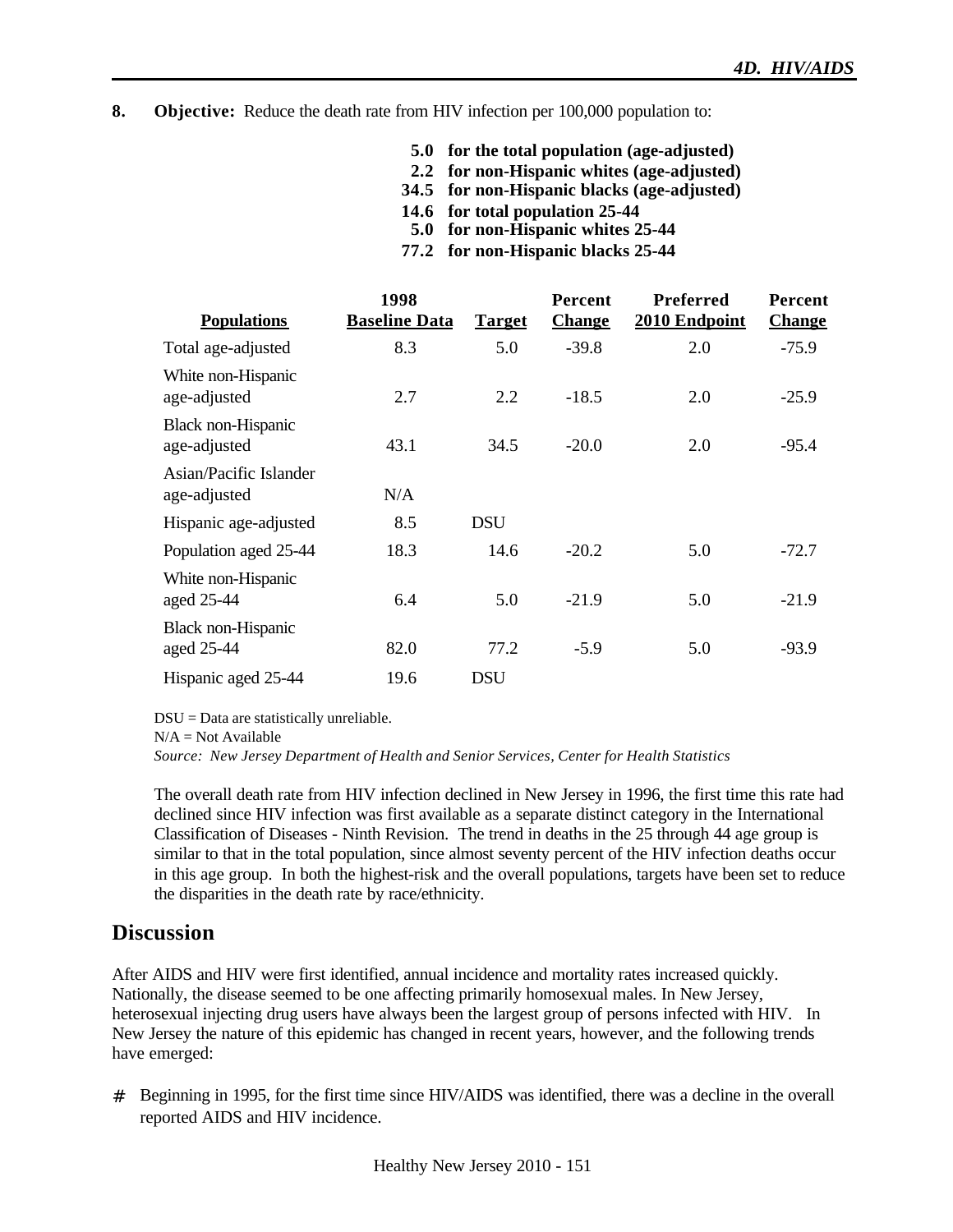## *4D. HIV/AIDS*

- # The proportion of HIV/AIDS cases among blacks and Hispanics has steadily increased. Even though they make up less than twenty percent of the State's population, these groups account for nearly threequarters of New Jersey's AIDS cases, as well as more than seventy-nine percent of those infected with HIV who have not progressed to AIDS.
- # The number of HIV/AIDS cases among heterosexual injecting drug users (IDU) has remained at a high level, and has always been the largest group of persons infected with HIV in New Jersey.
- # Heterosexually transmitted infections are continuing to increase, and account for sixteen percent of the reported HIV/AIDS cases.
- # AIDS and HIV infection have increased among women, particularly young black and Hispanic women. The proportion of adolescents and young adults diagnosed with HIV who are female has increased to fifty-two percent. Of those between the ages of 13 and 24 diagnosed and living with HIV, the majority are now females. Sixty-one percent of females in this age group living with HIV are black, while twenty-two percent are Hispanic.
- # The number of children born exposed to HIV has been declining and is expected to continue to decline. This is primarily due to prevention and educational efforts aimed at women of childbearing age. Nevertheless, New Jersey has the second highest number of pediatric HIV/AIDS cases, defined as children under age nine, in the nation. Once again, black and Hispanic children are disproportionately at risk. Sixty-nine percent of HIV-infected children are black, while seventeen percent are Hispanic.
- # Since the introduction of protease inhibitor medications, a decline in the death rates for individuals diagnosed with HIV/AIDS has been observed. It is anticipated that effective prevention and treatment efforts will continue to reduce HIV/AIDS mortality.
- # In 1998, HIV/AIDS was the eleventh leading cause of death in New Jersey. This was a significant improvement over its sixth place ranking in 1995.
- # For certain populations in New Jersey, HIV/AIDS is the leading cause of death: black men and women aged 25 through 44 years.

State HIV prevention efforts were restructured between 1995 and 1997 to target high-risk men, women and youth in cities with a high prevalence of HIV/AIDS. Twenty-five HIV prevention programs in these areas currently serve high-risk individuals in the black and Hispanic communities. The programs encourage highrisk individuals to adopt behaviors that will lower their risk of contracting HIV infection. They also emphasize the importance of at-risk individuals learning their HIV antibody status.

The School Based Youth Services Program continues to provide HIV prevention programs to adolescents through a cooperative initiative between the Departments of Education and Human Services. Programs encourage youth to discuss HIV risk with partners and encourage the use of behaviors that reduce the risk of HIV transmission.

Testing of individuals at risk for HIV infection increased from 2,400 in 1986 to more than 65,000 in 1997. The introduction of a simple oral test (OraSure) that can be administered by HIV outreach staff has contributed to the increase in HIV testing. New testing technologies on the horizon, such as rapid testing and urine testing, may further reduce barriers to testing. NJDHSS sponsors physician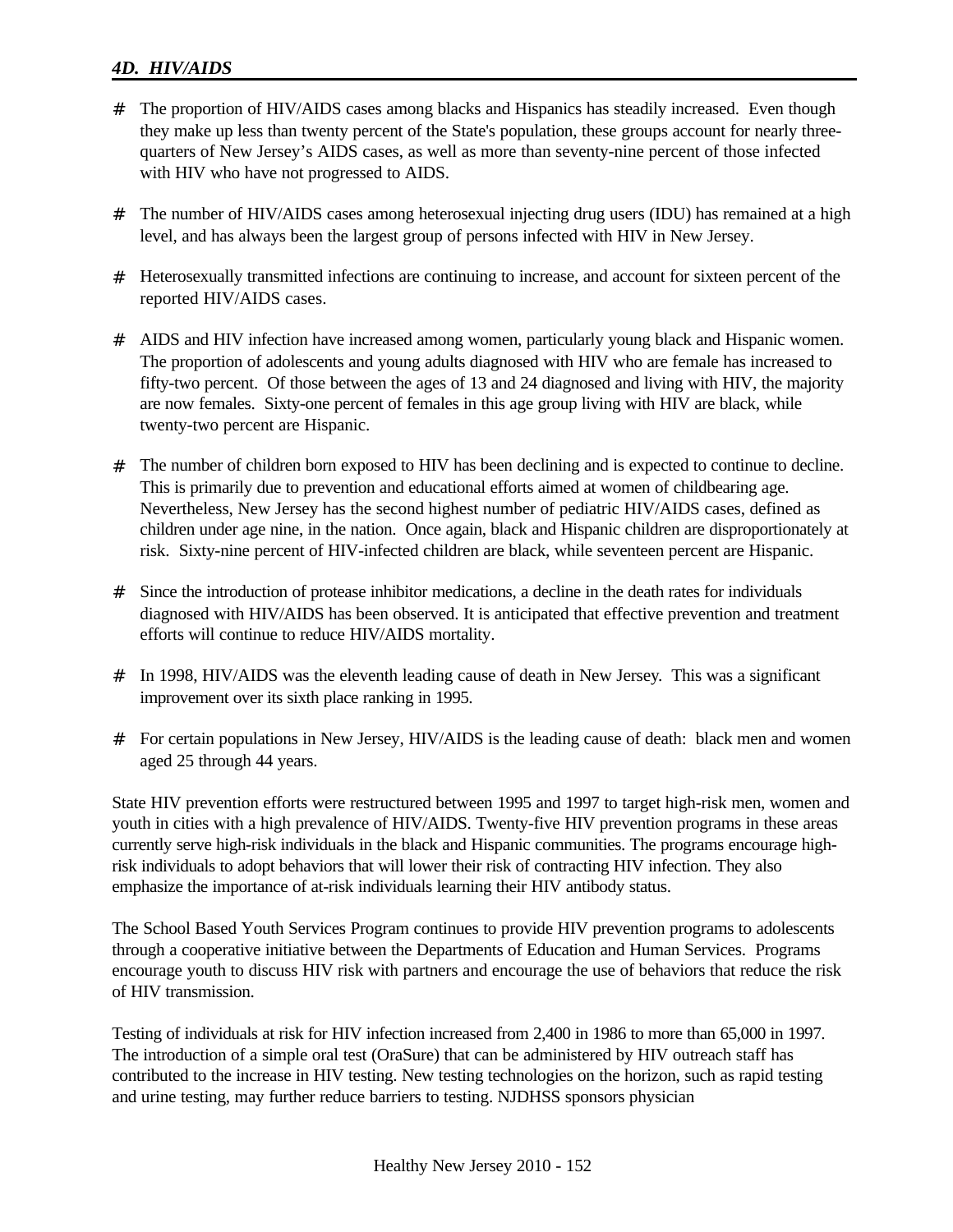continuing medical education programming designed to assist practioners in assessing patient risk for HIV and subsequently counseling them on the benefits of confidential testing. Counseling and testing have also been made available to patients at clinics for sexually transmitted diseases, prenatal and family planning clinics, drug treatment programs and tuberculosis clinics. Infected individuals who test positive are referred to a network of early intervention programs (EIP), where they receive state of the art treatment for HIV disease. The New Jersey EIP network has been able to provide care to more than 12,000 HIV-infected individuals. Through this network, infected individuals are able to access other ancillary services to address a multitude of health concerns for themselves and/or family members. In addition, the NJDHSS, Division of AIDS Prevention and Control, has published "Guidelines for the Medical Management of HIV/AIDS" which provide recommendations for physicians treating persons with HIV disease.

The federal Ryan White CARE Act of 1990 created funding for cities and/or regions, such as Newark and Jersey City which were severely impacted by the HIV/AIDS epidemic. The greatest growth and impact of Ryan White funding has been in providing financial assistance to uninsured or underinsured people with HIV. This has permitted access to life-sustaining medications through the state's AIDS Drug Distribution Program (ADDP). Each year, more than 2,600 individuals with HIV directly benefit from this program by having their drugs, which otherwise could cost up to \$5,000 annually, paid for by ADDP.

In 1994, results from a national clinical trial demonstrated that it was possible to significantly reduce motherto-infant, or perinatal, transmission of HIV by using an antiretroviral drug, zidovudine (AZT or ZDV). New Jersey has made a concerted effort to educate health care workers and women of childbearing age on the benefits of HIV testing and the use of AZT/ZDV for pregnant women who test positive. In 1995 a law was passed that required providers to counsel pregnant women about these benefits. As a result, the incidence of pediatric HIV has declined substantially, even though it remains high when compared to the nation.

Despite New Jersey's progress in preventing and treating HIV/AIDS, this disease remains a major health threat which disproportionately impacts minority populations. Controlling the spread of HIV will remain one of the state's top health priorities over the coming decade.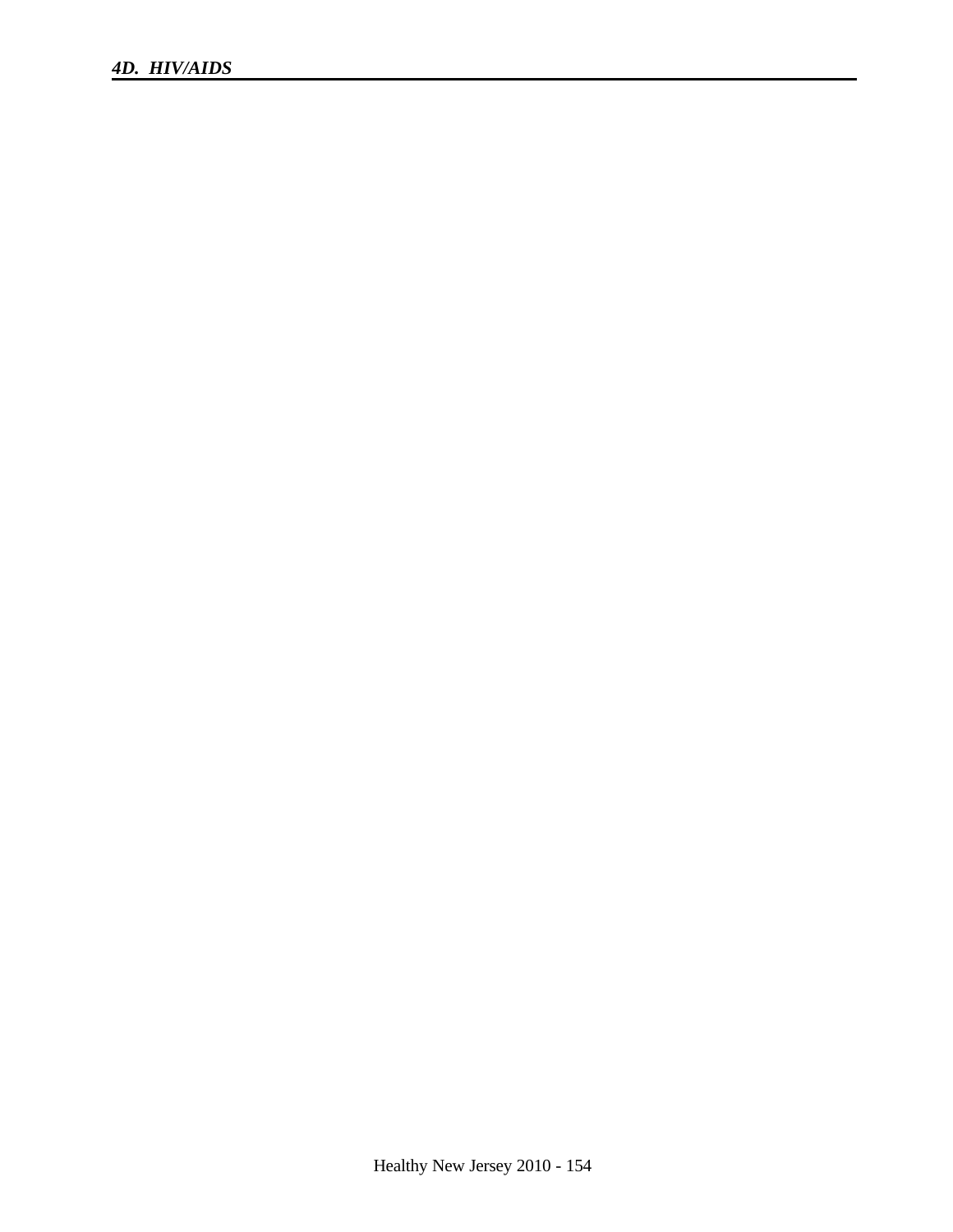In 1998, approximately forty million Americans between the ages of 15 and 64 had a diagnosis of mental disorder alone or of a co-occurring mental and addictive disorder in the past year. In 1990, the national cost of mental illness was \$144 billion, with approximately half of this cost representing health care costs, and the other half lost productivity due to illness or premature death.<sup>1</sup>

Only twenty-five percent of persons with a mental disorder ever obtain professional help.<sup>2</sup> It has been estimated that two-thirds of youths with mental health problems do not get treatment. Mental health problems in the elderly may be dismissed as part of the aging process, yet an assessment should be completed to differentiate causes of cognitive, emotional, and behavioral symptoms that may, in some instances, rise to the level of mental disorders, and in other instances be expressions of unmet general medical needs.<sup>3</sup> Normal aging is not characterized by mental or cognitive disorders, yet an estimated 25 percent of people 65 and older experience specific mental disorders, such as depression, anxiety, substance abuse, and dementia.

Mental illnesses affect people of all ages, races, ethnicity, socioeconomic status, and gender, although differences in prevalence can correspond to these factors. Minority populations are especially unlikely to seek and get mental health services. The reasons are varied and complex, and include reluctance to seek treatment due to the persistence of stigma associated with mental illness; inadequate screening of patients by primary care providers for mental illnesses; lack of available care, particularly culturally competent care; and cost barriers.

The provision of mental health services has changed dramatically in recent decades, with an increasing focus on treatment modes that keep the patient functioning to the highest degree possible in his/her natural setting, including the family, community and school or work. In practice, this means a greater emphasis on treatment in outpatient settings, use of a wide range of newly available medications, and relatively shortterm in-patient treatment for acute episodes. The advent of managed care has intensified these trends.

The proposed objectives include two population-based measures - self-reports on mental health status and mortality rates from suicide - and four measures of improvement in treatment in the publicly-funded portion of the mental health care delivery system.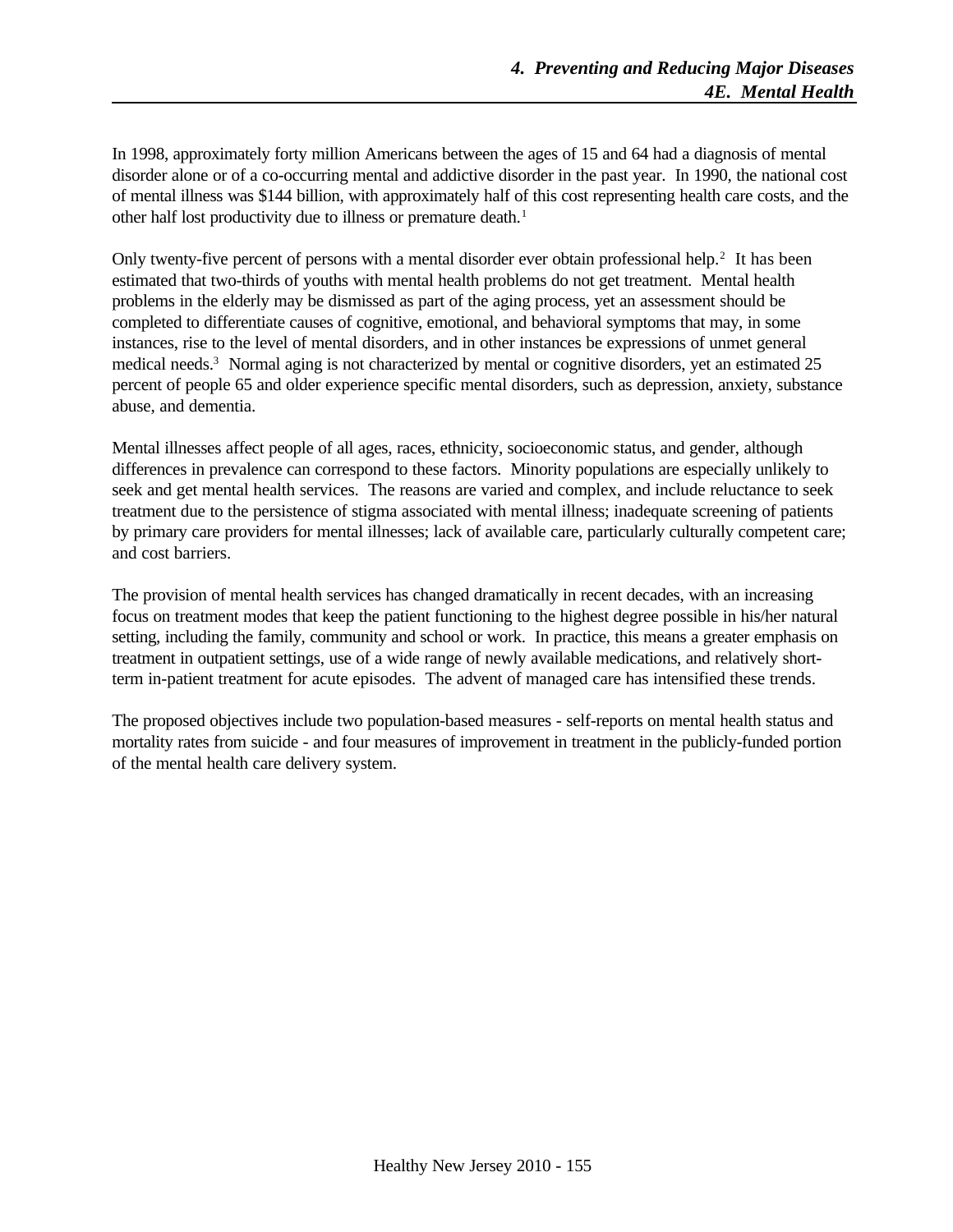## **2010 Objectives**

- **1. Objective:** Increase the average number of days during the past thirty days when mental health was reported to be good to:
	- **28.0 for the total population**
	- **28.0 for non-Hispanic whites**
	- **28.0 for non-Hispanic blacks**
	- **28.0 for Hispanics**
	- **28.5 for persons 65**+

| <b>Populations</b>     | 1997-1999<br><b>Baseline Data</b> | <b>Target</b> | <b>Percent</b><br><b>Change</b> | Preferred<br>2010 Endpoint | <b>Percent</b><br><b>Change</b> |
|------------------------|-----------------------------------|---------------|---------------------------------|----------------------------|---------------------------------|
| Total                  | 27.1                              | 28.0          | $+3.3$                          | 28.5                       | $+5.2$                          |
| White non-Hispanic     | 27.3                              | 28.0          | $+2.6$                          | 28.5                       | $+4.4$                          |
| Black non-Hispanic     | 26.7                              | 28.0          | $+4.9$                          | 28.5                       | $+6.7$                          |
| Asian/Pacific Islander | <b>DSU</b>                        |               |                                 |                            |                                 |
| Hispanic               | 26.4                              | 28.0          | $+6.1$                          | 28.5                       | $+8.0$                          |
| Adults $65+$           | 28.0                              | 28.5          | $+1.8$                          | 28.5                       | $+1.8$                          |

DSU = Data are statistically unreliable.

*Source: New Jersey Department of Health and Senior Services, Center for Health Statistics, Behavioral Risk Factor Surveillance System*

Healthy life means a full range of functional capacity, both mental and physical, throughout life. This objective is intended as a summary measure of the mental health-related aspects of quality of life. The responses are self-reported through BRFSS interviews and indicate a differential by race and ethnicity.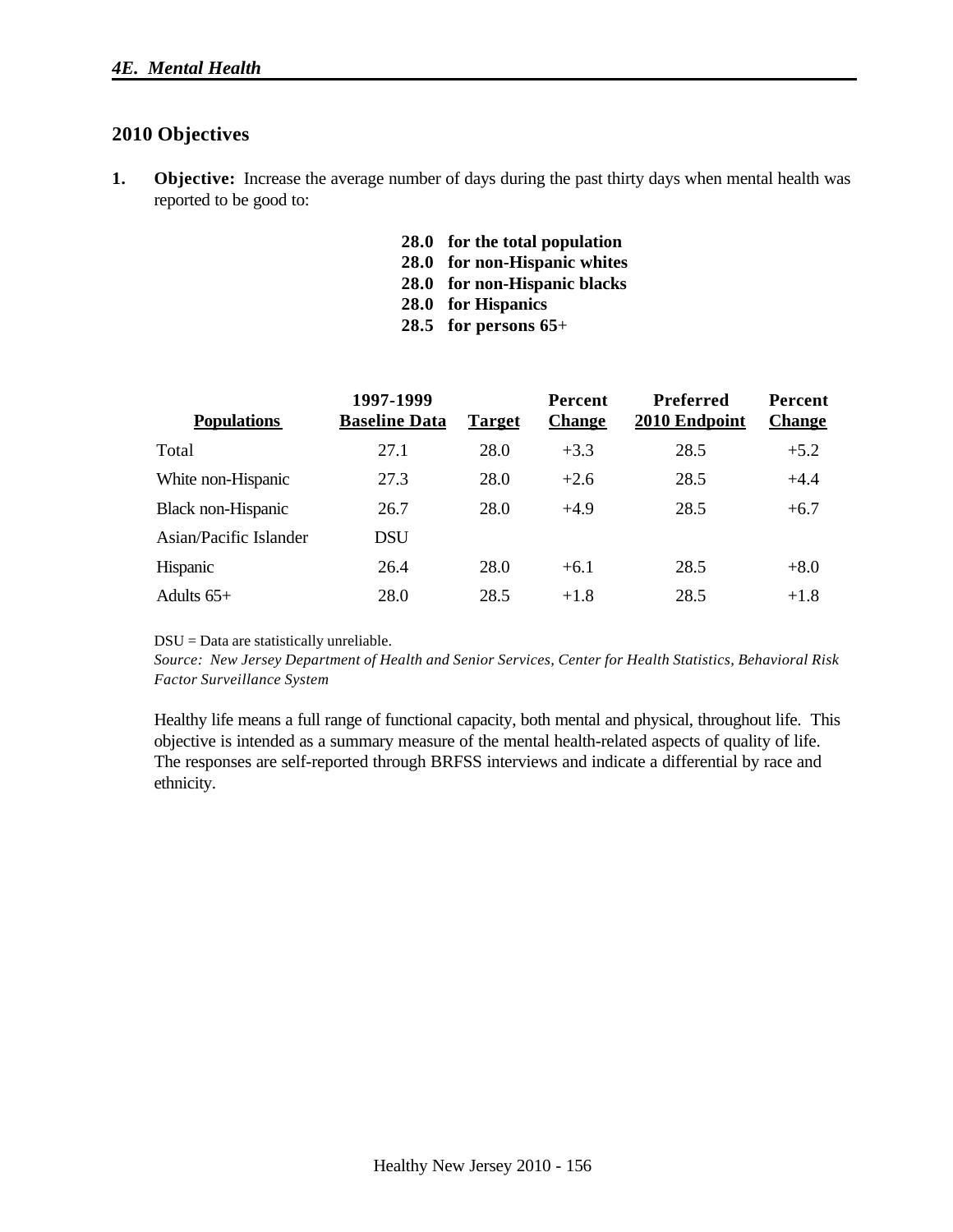#### **2. Objective:** Reduce the death rate from suicide per 100,000 population to:

| 4.8 for all males 15-19    |
|----------------------------|
| 4.8 for white males 15-19  |
| 6.5 for black males 15-19  |
| 14.6 for white males $65+$ |

|                        | 1996-1998            |               | <b>Percent</b> | Preferred     | <b>Percent</b> |
|------------------------|----------------------|---------------|----------------|---------------|----------------|
| <b>Populations</b>     | <b>Baseline Data</b> | <b>Target</b> | <b>Change</b>  | 2010 Endpoint | <b>Change</b>  |
| Males aged 15-19:      |                      |               |                |               |                |
| Total                  | 6.1                  | 4.8           | $-21.3$        | 4.8           | $-21.3$        |
| White                  | 4.9                  | 4.8           | $-2.0$         | 4.8           | $-2.0$         |
| <b>Black</b>           | 11.0                 | 6.5           | $-40.9$        | 4.8           | $-56.4$        |
| Asian/Pacific Islander | <b>DSU</b>           |               |                |               |                |
| <b>Hispanic</b>        | DSU                  |               |                |               |                |
| White males $65+$      | 21.2                 | 14.6          | $-31.1$        | 4.8           | -77.4          |

DSU = Data are statistically unreliable.

*Source: New Jersey Department of Health and Senior Services, Center for Health Statistics*

Suicide is the seventh leading cause of premature death among New Jerseyans, but the highest rates are among elderly white males. While suicide rates in the young population were formerly highest among white males, in recent years the suicide rate in young black males has surpassed that of white males of similar age. *Healthy People 2010* reports that almost all people who commit suicide have a diagnosable mental or substance abuse disorder, suggesting suicide can be prevented through timely diagnosis and treatment of these disorders. Targets have been set which will narrow the disparities among the most-affected groups.

**3. Objective:** Reduce the admissions to non-emergency, inpatient psychiatric hospitals by **10.0 percent.**

|                | <b>FY 1999</b>       | <b>Target/Preferred</b> | Percent       |  |
|----------------|----------------------|-------------------------|---------------|--|
| <b>Measure</b> | <b>Baseline Data</b> | 2010 Endpoint           | <b>Change</b> |  |
| Admissions     | 3.296                | 2.966                   | $-10.0$       |  |

*Source: New Jersey Department of Human Services, Division of Mental Health Services*

The shift of emphasis from in-patient hospitalization for treatment of mental illness to communitybased services is designed to reduce the need for in-patient hospitalization. Advances in medication to control the symptoms of mental illness should also lower the hospitalization rate. The Programs for Assertive Community Treatment model has been introduced in New Jersey and is showing some initial positive results.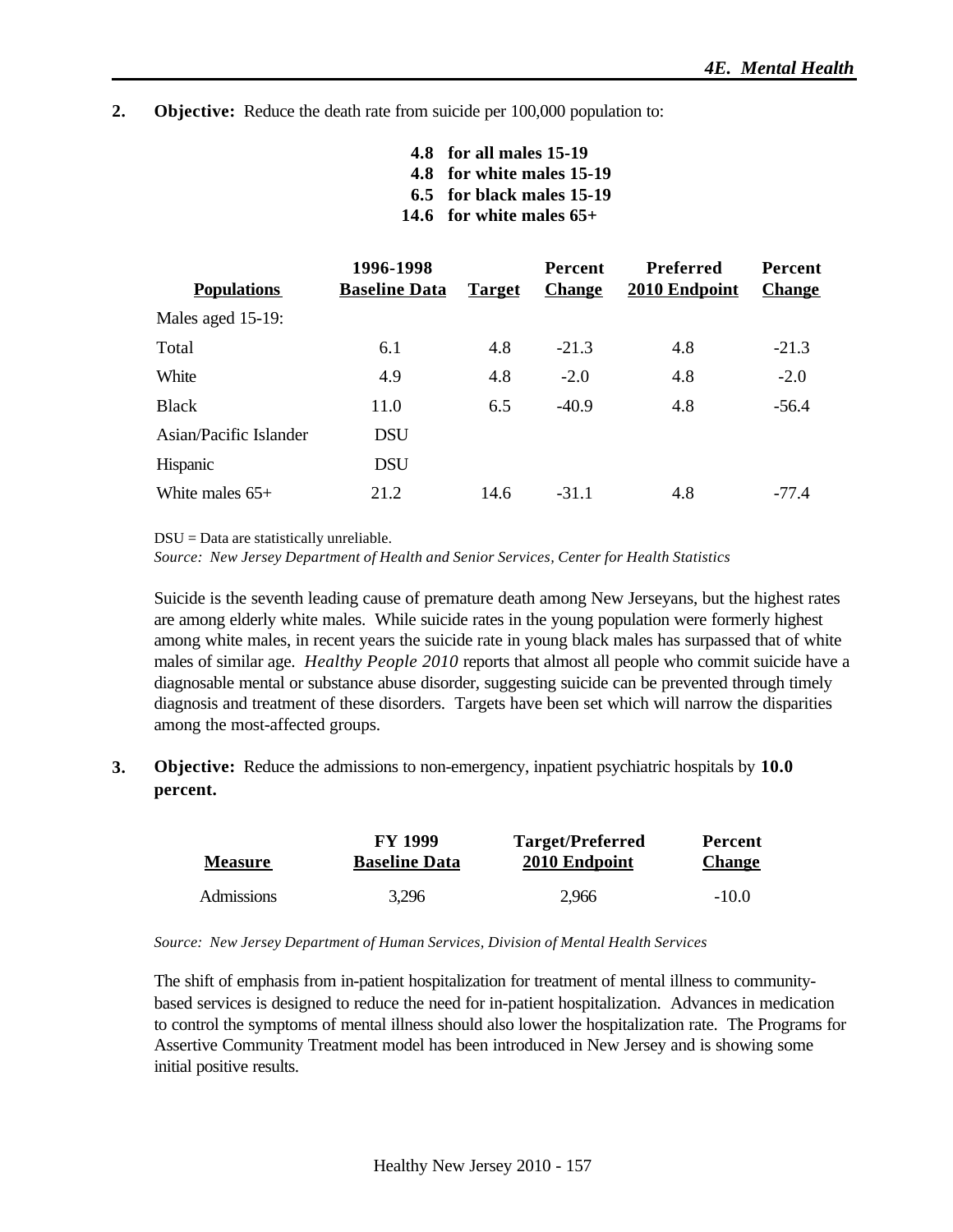### *4E. Mental Health*

**4. Objective:** Reduce the annual percentage of short-term readmissions of youth with Serious Emotional Disturbance to inpatient hospitalization in Children's Crisis Intervention Services to **5.0 percent.**

|                   | 1998                 | <b>Target/Preferred</b> | <b>Percent</b> |
|-------------------|----------------------|-------------------------|----------------|
| <b>Population</b> | <b>Baseline Data</b> | 2010 Endpoint           | <b>Change</b>  |
| Youth readmitted  | 8.3                  | 5.0                     | $-39.8$        |

*Source: New Jersey Department of Human Services, Division of Mental Health Services*

Short term readmissions for purposes of this objective are defined as youth with Serious Emotional Disturbance (SED) who are readmitted to a children's Crisis Intervention Service within 30 days of discharge. In most cases, hospitalizations are for acute episodes of mental illness, which mental health treatment can minimize. Reduction of short-term readmission is a primary goal of the children's mental health system.

**5. Objective:** Increase the percentage of site reviews of youth programs which include parent participation to **50.0 percent.**

| <b>Measure</b>       | 1998<br><b>Baseline Data</b> | <b>Target/Preferred</b><br>2010 Endpoint | Percent<br><b>Change</b> |
|----------------------|------------------------------|------------------------------------------|--------------------------|
| Site reviews with    | 0.0                          | 50.0                                     | N/A                      |
| parent participation |                              |                                          |                          |

#### *Source: New Jersey Department of Human Services, Division of Mental Health Services*

The Division of Mental Health Services considers input from consumers and parents to be valuable in judging the appropriateness and quality of services. Active parent participation in reviewing programs is expected to add an important aspect to the Division of Mental Health Services Performance Improvement Program.

**6. Objective (Developmental):** Increase the number of persons who are in the criminal justice system and have serious mental illness (as defined by the Diagnostic and Statistical Manual, Edition IV) who are provided with appropriate services to \_\_\_\_\_\_.

| <b>Population</b>                              | <b>Baseline Data</b> | <b>Target</b> | Percent<br><b>Change</b> | Preferred<br>2010 Endpoint | <b>Percent</b><br><b>Change</b> |
|------------------------------------------------|----------------------|---------------|--------------------------|----------------------------|---------------------------------|
| Seriously mentally ill<br>persons, in criminal |                      |               |                          |                            |                                 |
| justice system getting                         |                      |               |                          |                            |                                 |
| services                                       |                      |               |                          |                            |                                 |

*Source: New Jersey Department of Human Services, Division of Mental Health Services*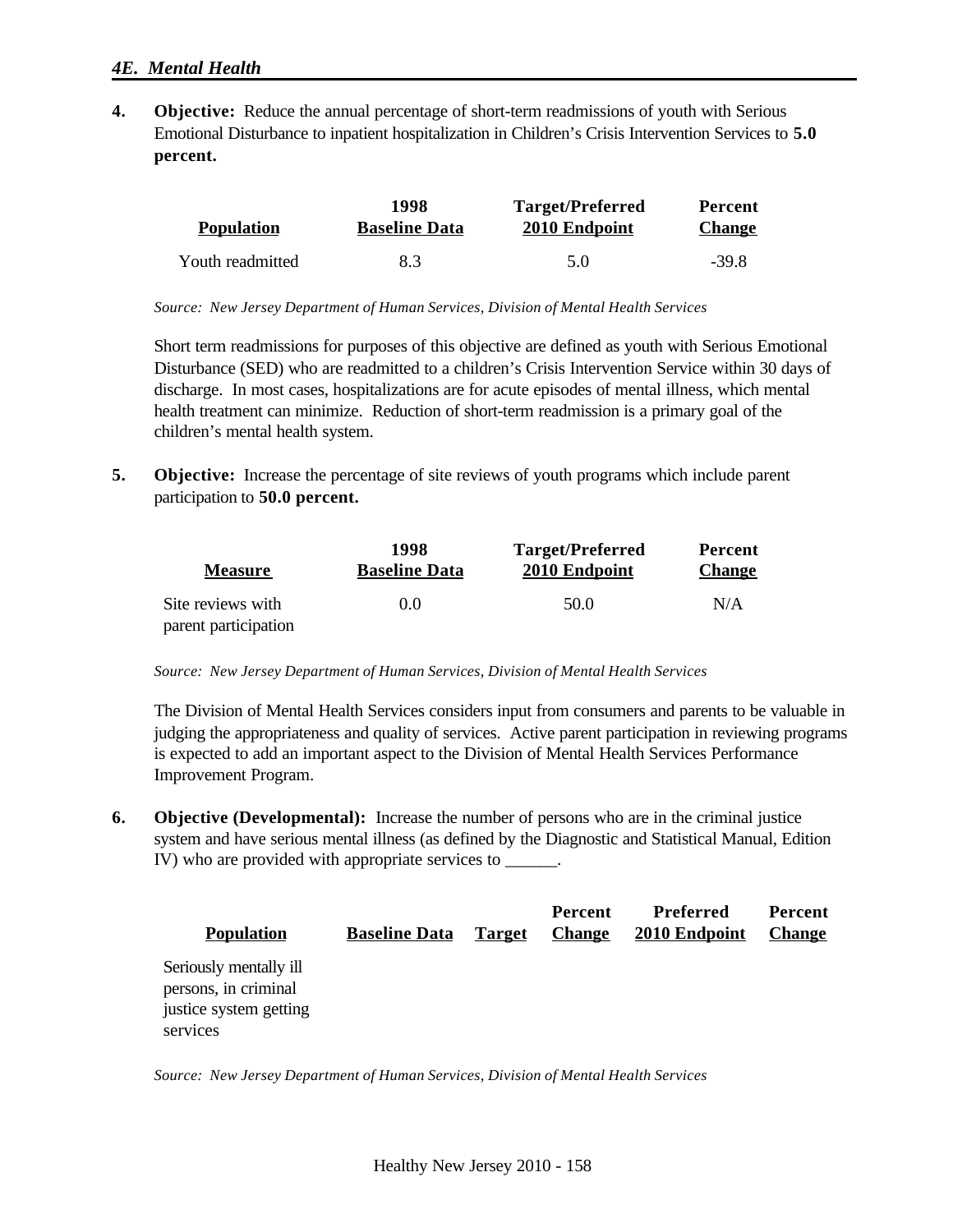A number of initiatives are underway in the state to provide adequate, secure facilities and treatment to persons with mental illness who are involved with the criminal justice system. These initiatives include construction of additional beds in both the mental health and correctional systems, provision of mental health treatment for sexually violent predators at a separate facility to be administered by the Department of Corrections, an expansion of the Ann Klein Forensic Center and provision of competency evaluations at the jails to avoid unnecessary transportation from the jails.

## **Discussion**

Limitations on data available to the state create serious constraints in developing year 2010 objectives that apply to the population as a whole. Opportunities exist in future reports to develop measures for both mental health and mental illness. "Mental health is a facet of health that evolves throughout the lifetime and affects persons of all racial and ethnic groups, both sexes, and all socioeconomic groups".<sup>4</sup> Mental health is defined as "a state of successful performance of mental function, resulting in productive activities, fulfilling relationships with other people, and the ability to adapt to change and to cope with adversity. Mental illness is the term that refers collectively to all diagnosable mental disorders."<sup>5</sup>

### **Community Based Treatment**

New Jersey has steadily moved from total reliance on hospitals as the locus of care for persons with serious mental illness. More accessible community-based services and advances in medication have enabled many people with mental illness to live productive lives, not disrupted by unnecessary hospitalization.

Recent expansion of mental health services provided under the auspices of the New Jersey Department of Human Services (NJDHS) is intended to continue that trend and reduce the occurrence and duration of any hospitalization. Among these efforts has been the development of Programs for Assertive Community Treatment teams (PACT) in most of New Jersey's counties. This comprehensive service approach has been very successful in several other states and shows good initial results here. Case management services have also been consolidated into Integrated Case Management Services (ICMS) to allow a flexible level of response to the needs of those with mental illness and to provide a minimum of eighteen months followalong case management services for every patient discharged from State or county public psychiatric hospitals. Expansion of Self-Help Centers to all counties has allowed consumers of mental health services to increase skills and provide support to each other. Intensive Family Support Services (IFSS) has similarly been expanded to all counties to allow opportunities for families to receive support and training to be of additional assistance to their relatives with mental illness. These efforts will continue to increase and involve more people at a community level.

### **Adolescent Treatment**

New Jersey has also been a leader among states in the movement to reduce the reliance on state-operated inpatient psychiatric hospitalization to meet the mental health needs of youth in need of long term treatment. In 1978, children's units based in four adult state hospitals were closed and these inpatient services were consolidated in the Adolescent Unit at Trenton and in the Arthur Brisbane Child Treatment Center in Farmingdale. In 1989, the Adolescent Unit was closed and Brisbane's treatment program was redesigned to serve youth from 11 through 17 years of age. Since then, youth under the age of 11 have been treated in the community and are no longer committed to the single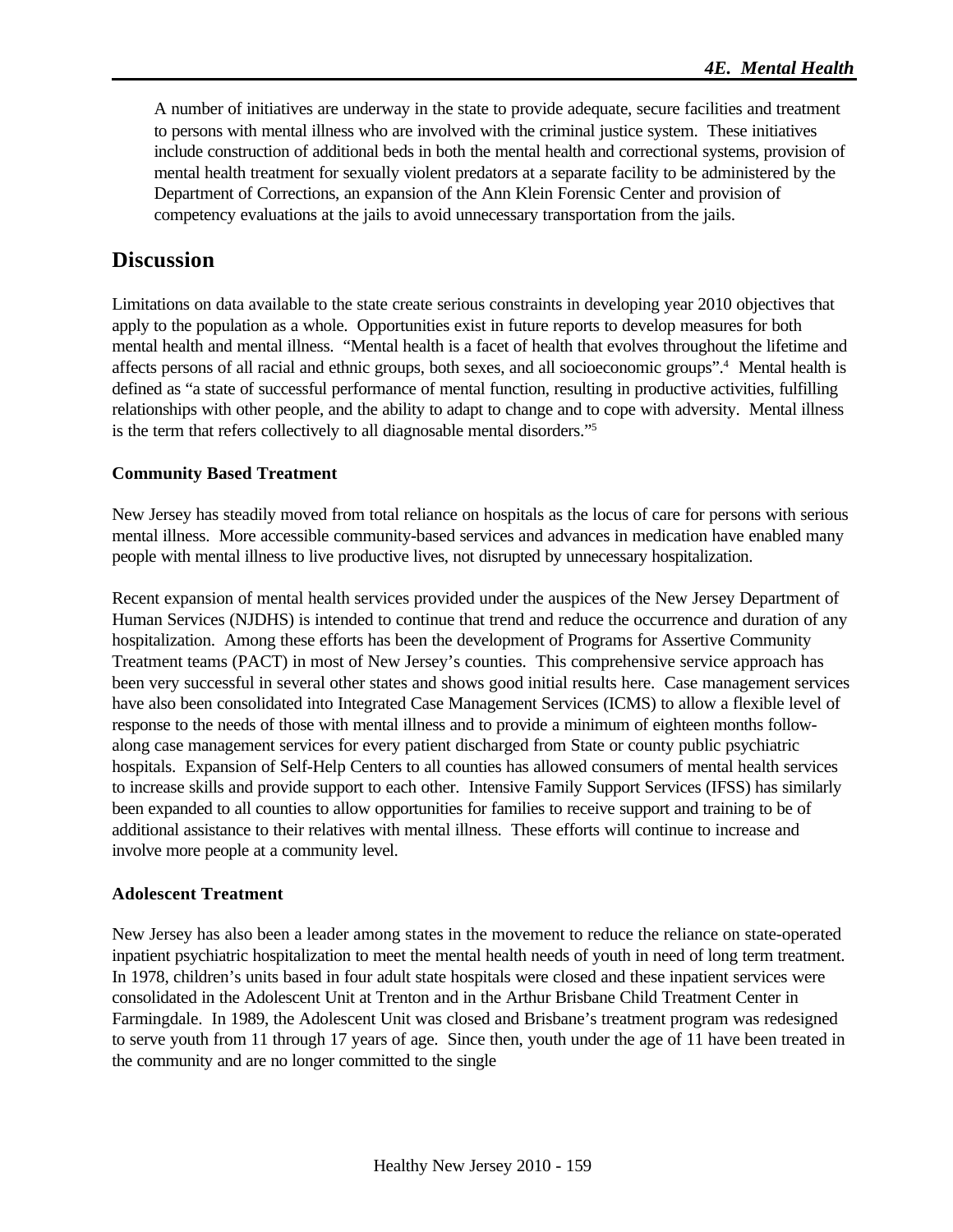### *4E. Mental Health*

remaining forty-bed state hospital at Brisbane. The development of a community-based system of services makes it possible for many youth to receive treatment closer to home. A range of community alternatives also allows families to participate in the treatment of their youngsters to an extent that had not been possible when their children were hospitalized far from home.

As part of the community system of care, New Jersey designated nine inpatient Children's Crisis Intervention Service (CCIS) units in community hospitals to provide short-term inpatient psychiatric care for children and adolescents. Since 1990, the average length of stay of youth in these CCIS units has dramatically decreased, from 28 days to 7 days. Following CCIS admission, youth are rapidly stabilized and prepared for discharge. The result is brief individual and family therapy, targeted psychiatric intervention, including the use of medication when appropriate, and referral to outpatient follow-up services for continued treatment. However, twelve percent of youth are returned to the CCIS for additional treatment within six months of their initial discharge, with over eight percent readmitted within 30 days. These readmission rates demonstrate that the vital connection to community aftercare services is not always complete.

New Jersey agrees with the conclusions regarding rehospitalization of the federal Substance Abuse and Mental Health Services Administration Mental Health Statistics Improvement Program Workgroup, "Given the increasingly limited use of psychiatric inpatient care, hospitalization most likely indicates an acute episode of illness. An important goal of mental health treatment is to minimize such episodes. Avoiding the recurrence of acute illness within 30 days of discharge is an important benchmark of effective mental health treatment".<sup>6</sup>

Lack of compliance with discharge plans and delays in the initiation of community based follow-up services are the most frequently cited causes for readmission to New Jersey's community crisis inpatient units. Expanding youth case management and other intensive in-home after-hospital services may provide the additional support some parents need to help them understand and participate more fully in their children's continuing treatment. Enhancing the relationships between community mental health providers, families and local community support services, such as churches, synagogues, schools and vocational agencies, will foster the innovative collaboration needed to augment traditional aftercare services. By providing flexible, family-focused treatment based on individual needs and incorporating individual strengths, more of our youth will be able to remain in their homes and communities after inpatient treatment and avoid rehospitalization.

The School Based Youth Services Program provides individual and group counseling to adolescents and other family members. The program activities are designed to help youth cope with normal adolescent stress, identify and treat mental health problems, and, in some cases, treat more serious psychological problems.

New Jersey has long understood the importance of working with parents when planning and delivering mental health services for children and adolescents. Parents must be equal partners with the treating professionals in the development of their child's treatment plan and in all treatment decisions. They must be true members of their child's treatment team in all mental health programs. Parents are members and chairs of the Children's Coordinating Councils and the Children's Mental Health Planning Council. Although not true for parents of adults with mental illness, one area where input of parents of youth has been lacking is in program evaluation. In 1999, parents of youth with serious emotional disturbances began to be included in this important process for the first time.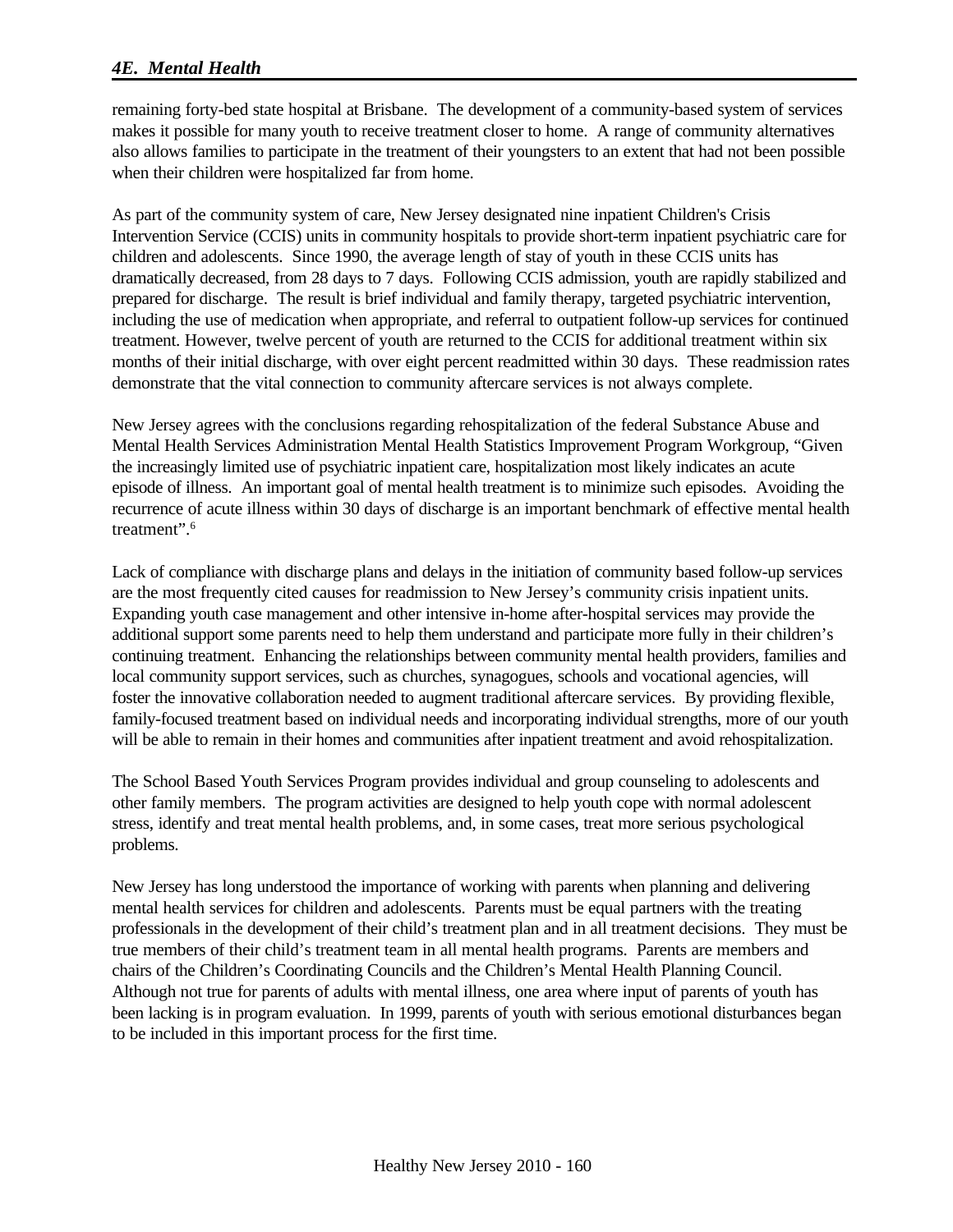Input from parents, family members, and youth who have received treatment is necessary in evaluating the appropriateness and quality of mental health services. Parents often know their children best and they bring a unique perspective to the evaluation of services, because they have experienced mental health services first hand. Active parent participation in reviewing programs that serve youth with SED will add an important aspect to the NJDHS Division of Mental Health Services Performance Improvement Program. Parents receive orientation, education and training on standards, policies and site review procedures prior to participating in reviews, and will be compensated for their participation. Transportation and childcare needs will be considered when scheduling parents on reviews.

In the Spring of 1999 former Governor Whitman announced an initiative to expand the array of services available to children with serious emotional and behavioral problems. The goal of the Children's Initiative is to shift the focus from a crisis-based system to one that provides early intervention and comprehensive community-based services to children. Planning for this initiative is underway at the Department of Human Services.

#### **Criminal Justice System Mental Health Needs**

New Jersey, as other states, has recognized the need for specialized approaches to the mental health needs of those who have a serious mental illness and are involved in the criminal justice system. National news reports and studies have identified gaps in service provision that can be detrimental to the individual involved as well as the community. New Jersey has taken, and will continue to take, steps to improve mental health services for this population. There are numerous categories involved requiring different responses. Included are people with criminal charges who are in need of mental health treatment; people who have served their sentences for particular offenses who are still a danger to the public; and people who have committed crimes but have serious mental illness and are not legally responsible for the crimes.

In 1997, former Governor Whitman appointed a Task Force for the Review of Treatment of the Criminally Insane. That Task Force was charged with studying the current practices used in the public psychiatric hospitals for housing and treating the criminally insane, with particular emphasis on issues of security and the rights of patients and persons who reside near those facilities. A formal report was issued in October 1997. It concluded that patients with certain criminal histories should be transferred to certain secure facilities and that a centrally located secure facility should be constructed. This would help address the concerns for those designated as Incompetent to Stand Trial, those charged with criminal offenses requiring court-ordered evaluations, county jail inmates requiring inpatient hospital treatment, and those persons having committed sexual offenses and subject to Megan's Law.

From the Task Force's recommendations, a number of legislative proposals were enacted, including a 1998 statute intended to assure that certain patients be relocated from those psychiatric hospitals where treatment and security may not be suitable. Another law enacted in 1998 provides for a new commitment process for individuals with a "mental abnormality" which makes them "likely to engage in acts of sexual violence." Since Megan's Law was enacted in 1994, over 200 sex offenders have been committed as "mentally ill" to State psychiatric hospitals from correctional facilities. With the new law, it is expected that the vast majority of future commitments of sex offenders from correctional facilities meet the criteria under that law and that most sex offenders currently at State psychiatric hospitals will be transferred to a new unit. A 1999 law requires the Commissioner of the Department of Corrections to provide or arrange for appropriate mental health services to State-sentenced incarcerated persons who suffer from mental illness, as defined by statute, but are not in need of inpatient treatment at a State psychiatric facility.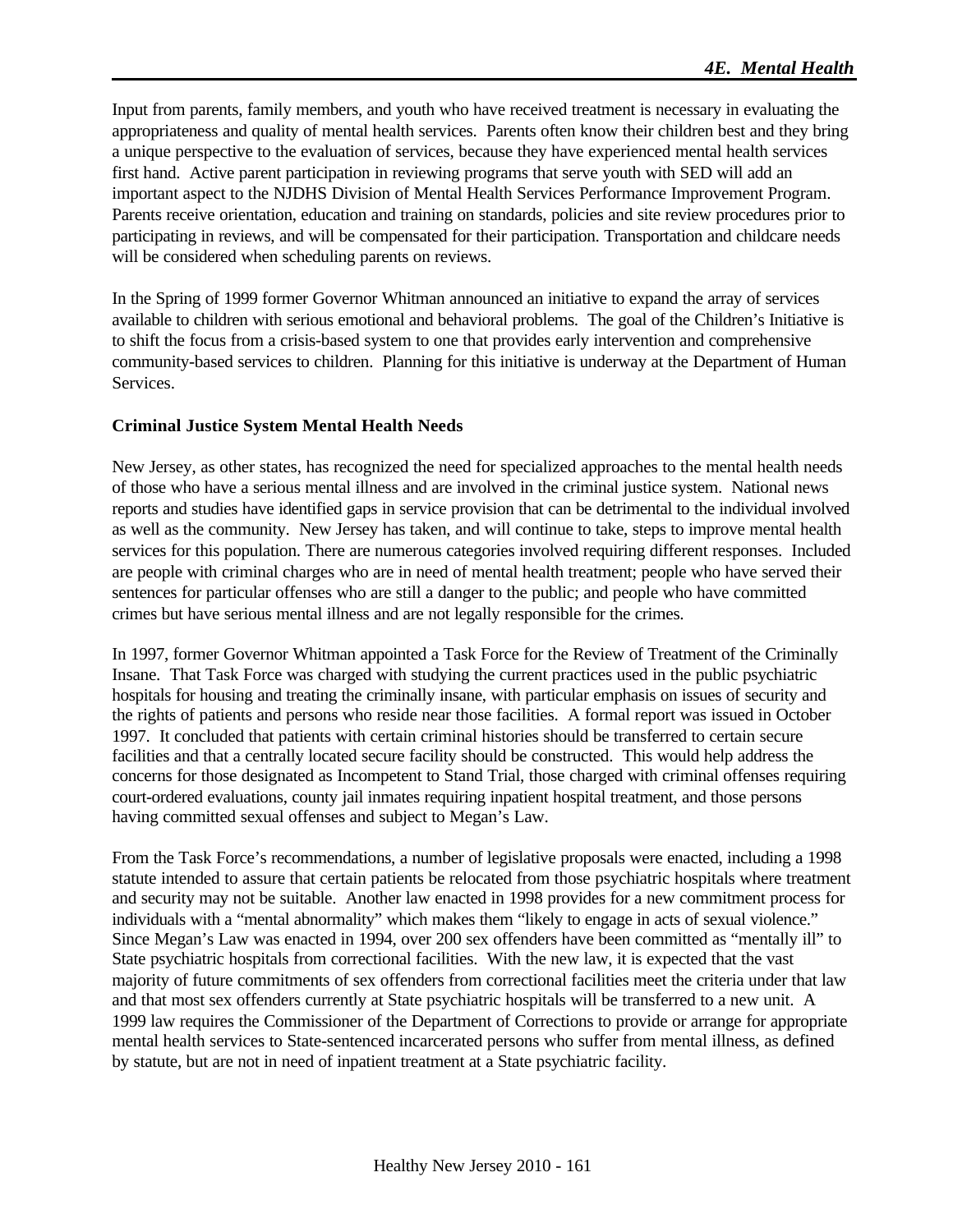## *4E. Mental Health*

Additional beds are being constructed in both the mental health and the correctional systems to accommodate those in need of treatment. A separate facility will be constructed for sexually violent predators under the administration of the Department of Corrections. Mental health treatment at this facility will be provided by the NJDHS Division of Mental Health Services. An expansion of the Ann Klein Forensic Center, under the auspices of NJDHS, will accommodate fifty additional patients and increase availability of secure treatment settings for those referred from jails for evaluation or treatment, and those subject to Megan's Law.

As a result of the Task Force's recommendations, mental competency evaluations are now being conducted by staff of the Ann Klein Forensic Center at prisons, to avoid disruptive and sometimes unnecessary transportation from the prisons. Those requiring hospitalization would continue to be referred and treated.

#### **Managed Care Behavioral Health**

NJDHSS publishes an annual performance report for managed care insurance plans. Currently this report consists of measures drawn from reviews of selected enrollee medical records, and from a survey of a representative sample of enrollees on their satisfaction with a broad range of managed care plan services. Many members of the public and advocacy groups have expressed particular concerns with behavioral health services provided through managed care plans. As a result, NJDHSS is in the process of developing a survey of plan enrollees that will specifically measure their satisfaction with behavioral health services, and expects to incorporate results of this survey in future reports. Similar reports are under consideration by NJDHSS and NJDHS for clients receiving behavioral health services from state-sponsored mental health and addiction services providers. These will make an important addition to the state's ongoing efforts to assure the quality of mental health services provided to New Jerseyans.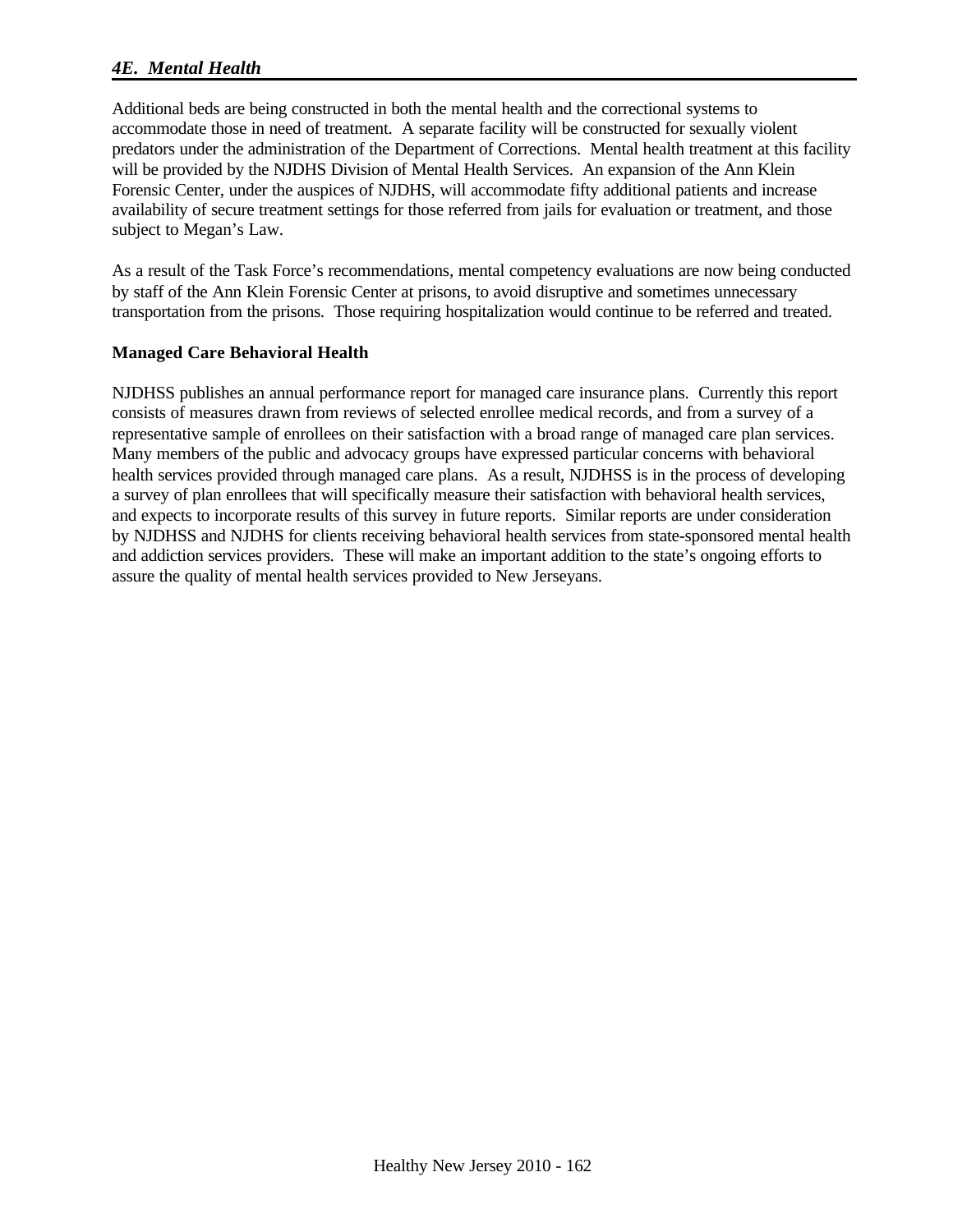# **RELATED OBJECTIVES**

- I. 1 Objective 4 Increase days able to do usual activities during the past 30 days, due to good physical or mental health, among persons 18 years and over.
- III 3G Objective 7 Reduce the statewide average percentage of residents in long-term care facilities using nine or more different medications.

## **ENDNOTES**

- <sup>1</sup> U.S. Department of Health and Human Services, *Healthy People 2010*. 2<sup>nd</sup> ed. With Understanding and Improving Health and Objectives for Improving Health. 2 Vols. Washington, DC: U.S. Government Printing Office, November 2000. II: 18-6.
- <sup>2</sup> Department of Health and Human Services. *Healthy people 2010*. 2<sup>nd</sup> ed. With Understanding and Improving Health and Objectives for Improving Health. 2 Vols. Washington, DC: U.S. Government Printing Office, November 2000. II: 18-6.
- <sup>3</sup> U.S. Department of Health and Human Services. *Mental Health: A Report of the Surgeon General-Executive Summary*. Rockville, MD: U.S. Department of Health and Human Services, Substance Abuse and Mental Health Services Administration, Center for Mental Health Services, National Institutes of Health, National Institute of Mental Health, 1999.
- <sup>4</sup> U.S. Department of Health and Human Services. *Mental Health: A Report of the Surgeon General-Executive Summary*. Rockville, MD: U.S. Department of Health and Human Services, Substance Abuse and Mental Health Services Administration, Center for Mental Health Services, National Institutes of Health, National Institute of Mental Health, 1999.
- <sup>5</sup> U.S. Department of Health and Human Services. *Mental Health: A Report of the Surgeon General-Executive Summary*. Rockville, MD: U.S. Department of Health and Human Services, Substance Abuse and Mental Health Services Administration, Center for Mental Health Services, National Institutes of Health, National Institute of Mental Health, 1999.
- <sup>6</sup> Final Report Of The Mental Health Statistics Improvement Program (MHSIP), Task Force On A Consumer Oriented Mental Health Report Card. Workgroup, Substance Abuse and Mental Health Services Administration, Department of Health and Human Services, April, 1996, T22.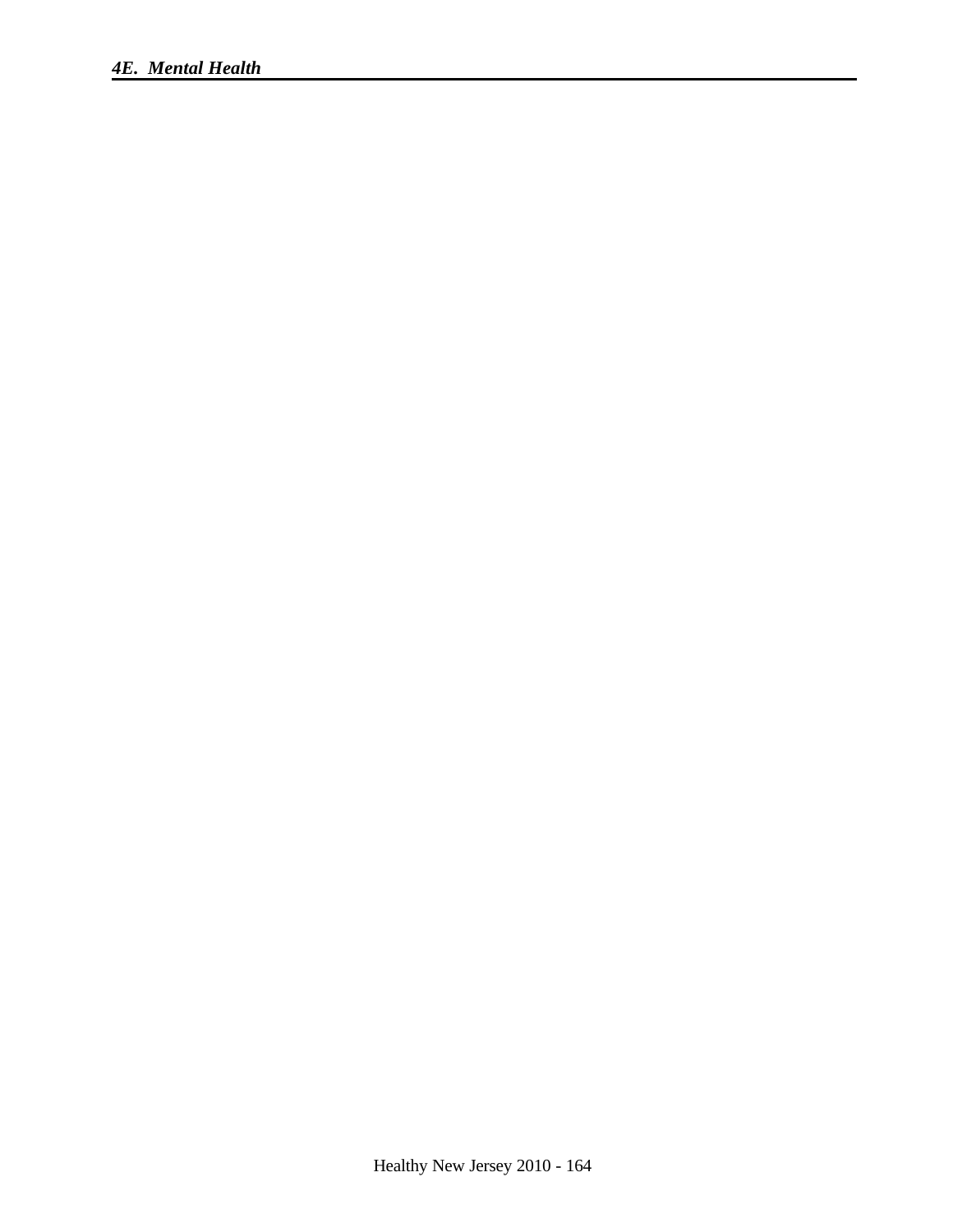Substance abuse, which includes the problematic consumption or illicit use of alcoholic beverages, tobacco products and drugs (including the misuse of prescription drugs), affects all racial, ethnic and income groups, and results in substantial morbidity and mortality, as well as contributing to crime and other social and economic problems.

According to a report from the Institute for Health Policy at Brandeis University, an estimated 100,000 persons die each year in the United States as a result of alcohol alone. In New Jersey, there is an estimated crude death rate of 34.5 per 100,000 population due to alcohol-related causes, including related cancers, cardiovascular diseases, respiratory diseases, digestive diseases, diabetes, intentional and unintentional injuries, and alcohol dependence. Additionally, illicit drug use and related AIDS deaths account nationally for 12,000 deaths annually. In New Jersey, the age-adjusted drug-related death rate is 8.4 per 100,000 population, and the link between injection drug use and HIV/AIDS transmission is stronger than in almost all other states. Finally, the federal Centers for Disease Control and Prevention (CDC) reports that tobacco-related diseases result in over 400,000 deaths per year nationally. In New Jersey, the age-adjusted tobacco-related death rate per 100,000 population is 77.4, according to Smoking Attributable Morbidity, Mortality and Economic Costs (SAMMEC), a methodology developed by CDC. The tobaccorelated death rate is still more than twice as high for men as for women.

Year 2010 objectives track progress in reducing death rates attributable to drugs in general, and tobacco and alcohol specifically. They also track the prevalence of cigarette smoking and binge drinking. Numerous related objectives are found in the chapter on healthy behaviors for adolescents.

## **2010 Objectives**

- **1. Objective:** Reduce the age-adjusted drug-related death rate per 100,000 standard population to:
	- **8.0 for the total population**
	- **7.0 for whites**
	- **13.0 for blacks**

| <b>Populations</b>                     | 1998<br><b>Baseline Data</b> | <b>Target</b> | Percent<br><b>Change</b> | Preferred<br>2010 Endpoint | <b>Percent</b><br><b>Change</b> |
|----------------------------------------|------------------------------|---------------|--------------------------|----------------------------|---------------------------------|
| Total age-adjusted                     | 8.4                          | 8.0           | $-4.8$                   | 7.0                        | $-16.7$                         |
| White age-adjusted                     | 7.9                          | 7.0           | $-11.4$                  | 7.0                        | $-11.4$                         |
| Black age-adjusted                     | 15.2                         | 13.0          | $-14.5$                  | 7.0                        | $-53.9$                         |
| Asian/Pacific Islander<br>age-adjusted | DSU                          |               |                          |                            |                                 |
| Hispanic age-adjusted                  | DSU                          |               |                          |                            |                                 |

DSU = Data are statistically unreliable.

*Source: New Jersey Department of Health and Senior Services, Center for Health Statistics*

Drug-related deaths are due to a variety of causes, including drug overdoses, drug psychoses, drug dependence, non-dependent abuse of drugs other than alcohol or tobacco, suicide by drugs, homicidal poisoning by any drug or medicament, and drug poisoning that is undetermined whether accidentally or purposely inflicted. Deaths in this category steadily increased during the early 1990s, but have declined slightly since 1996. The drug-related death rate is very high among the black population, and among males 25 through 44 years of age. Targets have been set to decrease the disparity by race.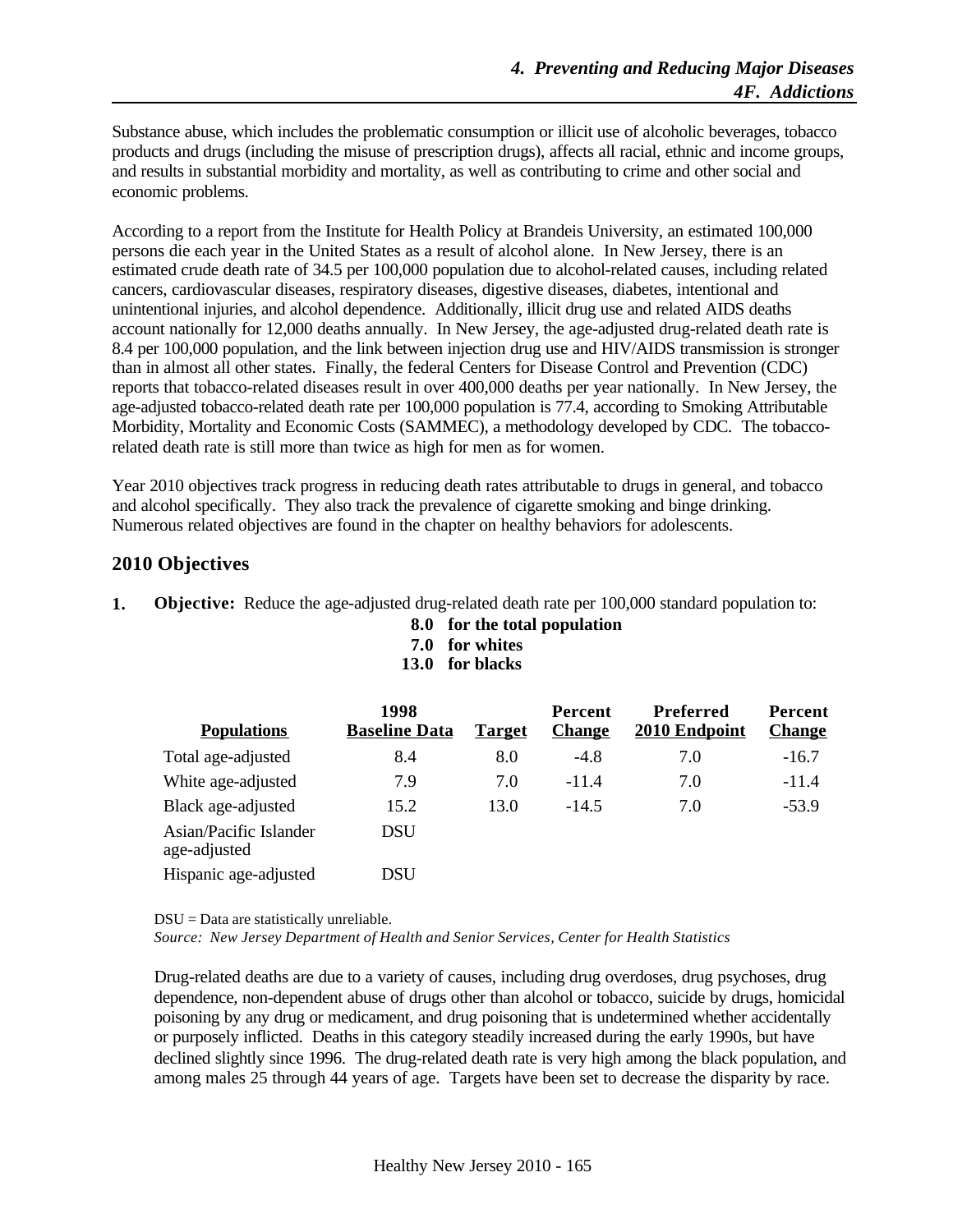- **2. Objective:** Reduce the estimated age-adjusted tobacco-related death rate per 100,000 standard population\* to:
	- **73.4 for the total population**
	- **107.0 for males**
	- **47.1 for females**

|                     | 1998                 |               | <b>Percent</b> | <b>Preferred</b> | <b>Percent</b> |
|---------------------|----------------------|---------------|----------------|------------------|----------------|
| <b>Populations</b>  | <b>Baseline Data</b> | <b>Target</b> | <b>Change</b>  | 2010 Endpoint    | <b>Change</b>  |
| Total age-adjusted  | 77.4                 | 73.4          | $-5.2$         | 70.7             | $-8.6$         |
| Male age-adjusted   | 113.9                | 107.0         | $-5.2$         | 104.1            | $-8.6$         |
| Female age-adjusted | 49.6                 | 47.1          | $-5.1$         | 45.3             | $-8.6$         |

\*The 1940 U.S. population is used as the standard population.

*Source: United States Department of Health and Human Services, Centers for Disease Control and Prevention and the New Jersey Department of Health and Senior Services, Center for Health Statistics*

The Smoking Attributable Mortality, Morbidity and Economic Cost software (SAMMEC) developed by CDC provides estimates of deaths due to smoking for the total, male and female populations. Derived relative risk factors are applied to numbers of actual deaths from causes of death with a known association with tobacco use, yielding an estimate of the number of deaths attributable to smoking. The disparity in estimated age-adjusted death rates by gender is substantial; the male death rate is more than twice the female rate. Because the prevalence of smoking has been declining during the two decades prior to the 1990s, it is expected that smoking-attributed death rates will decline by 2010 in each group. The term "tobacco-related" rather than tobacco-attributable or tobacco-caused is used in this objective for consistency with national surveys and data.

**3. Objective:** Reduce the death rate per 100,000 population estimated to be due to alcohol-related causes to:

**32.7 for the total population**

**43.0 for males**

**22.5 for females**

|                    | 1997                 |               | Percent       | <b>Preferred</b> | Percent       |
|--------------------|----------------------|---------------|---------------|------------------|---------------|
| <b>Populations</b> | <b>Baseline Data</b> | <b>Target</b> | <b>Change</b> | 2010 Endpoint    | <b>Change</b> |
| Total              | 34.5                 | 32.7          | $-5.2$        | 29.5             | $-14.5$       |
| Male               | 45.7                 | 43.0          | $-59$         | 39.0             | $-14.7$       |
| Female             | 23.9                 | 22.5          | $-59$         | 20.5             | $-14.2$       |

*Source: United States Department of Health and Human Services, Centers for Disease Control and Prevention and the New Jersey Department of Health and Senior Services, Center for Health Statistics*

Through an adaptation of the methodology used to estimate smoking-related mortality (SAMMEC), an estimate of deaths due to alcohol use is provided. The methodology involves using derived relative risk factors applied to deaths from causes related to the use of alcohol. The process produces estimates for the total population and for males and females. The male alcohol-related death rate is almost twice as high as the female rate.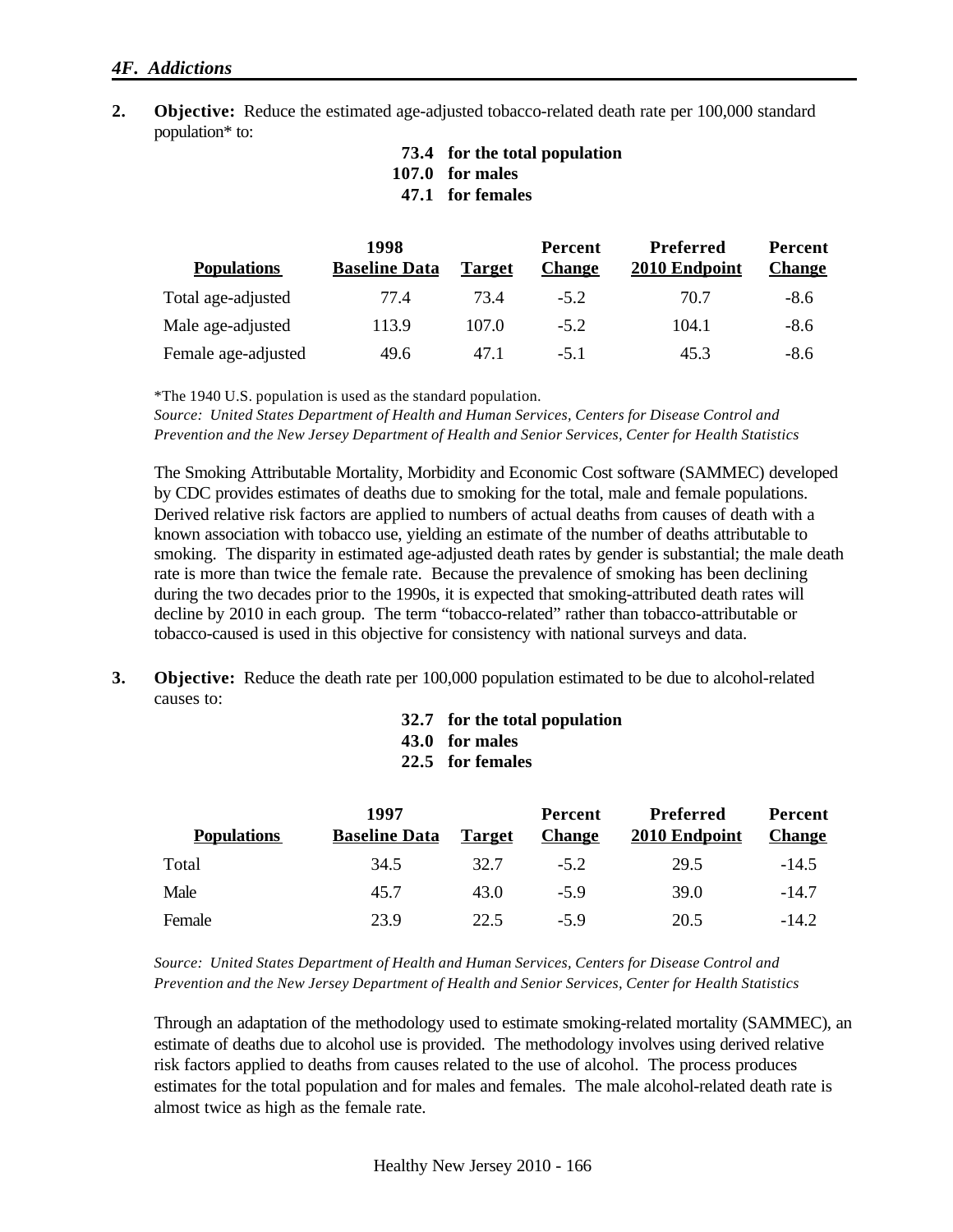**4. Objective:** Reduce the death rate due to alcohol-related motor vehicle injuries per 100,000 population to:

| 1.7 for the total population (age-adjusted) |
|---------------------------------------------|
| 3.4 for youth 15-24                         |

**2.6 for young adults 25-34**

| <b>Populations</b> | 1999<br><b>Baseline Data</b> | <b>Target</b> | Percent<br><b>Change</b> | <b>Preferred</b><br>2010 Endpoint | <b>Percent</b><br><b>Change</b> |
|--------------------|------------------------------|---------------|--------------------------|-----------------------------------|---------------------------------|
| Total age-adjusted | 2.4                          | 1.7           | $-29.2$                  | 17                                | $-29.2$                         |
| Youth aged 15-24   | 4.8                          | 3.4           | $-29.0$                  | 1.7                               | $-64.6$                         |
| Young adults 25-34 | 3.6                          | 2.6           | $-27.8$                  | 1.7                               | $-52.8$                         |

*Source: New Jersey Department of Law and Public Safety, Division of Highway Traffic Safety*

Nationally, alcohol use is associated with more than forty-five percent of all motor vehicle-related fatalities, but this is a substantially lower percentage than existed a decade ago. In New Jersey, the rates of alcohol-related motor vehicle fatalities among both the total population and youth aged 15 through 24 had been declining during the 1990s but increased in 1999. While much progress has been made, the deaths and injuries resulting from the operation of a motor vehicle after consuming alcohol remain a serious problem. Ambitious targets have been set to reduce the rates even further in the total and high-risk age groups.

**5. Objective:** Reduce the prevalence of cigarette smoking among the population aged 18 and over to:

| 15.0 percent for adults $\geq$ 18 years |
|-----------------------------------------|
| 8.0 percent for adults $\geq$ 65 years  |

| <b>Populations</b>     | 1997-1999<br><b>Baseline Data</b> | <b>Target</b> | <b>Percent</b><br><b>Change</b> | <b>Preferred</b><br>2010 Endpoint | Percent<br><b>Change</b> |
|------------------------|-----------------------------------|---------------|---------------------------------|-----------------------------------|--------------------------|
| Total                  | 20.3                              | 15.0          | $-26.1$                         | 11.0                              | $-45.8$                  |
| White non-Hispanic     | 20.5                              | 15.0          | $-26.8$                         | 11.0                              | $-46.3$                  |
| Black non-Hispanic     | $23.4*$                           | 15.0          | $-35.9$                         | 11.0                              | $-53.0$                  |
| Asian/Pacific Islander | <b>DSU</b>                        |               |                                 |                                   |                          |
| <b>Hispanic</b>        | $22.3*$                           | 15.0          | $-32.7$                         | 11.0                              | $-50.7$                  |
| Adults $65+$           | 8.5                               | 8.0           | $-5.9$                          | 6.0                               | $-29.4$                  |

DSU = Data are statistically unreliable.

\*Estimate has a relatively large standard error of one to two percent.

*Source: New Jersey Department of Health and Senior Services, Center for Health Statistics, Behavioral Risk Factor Surveillance System*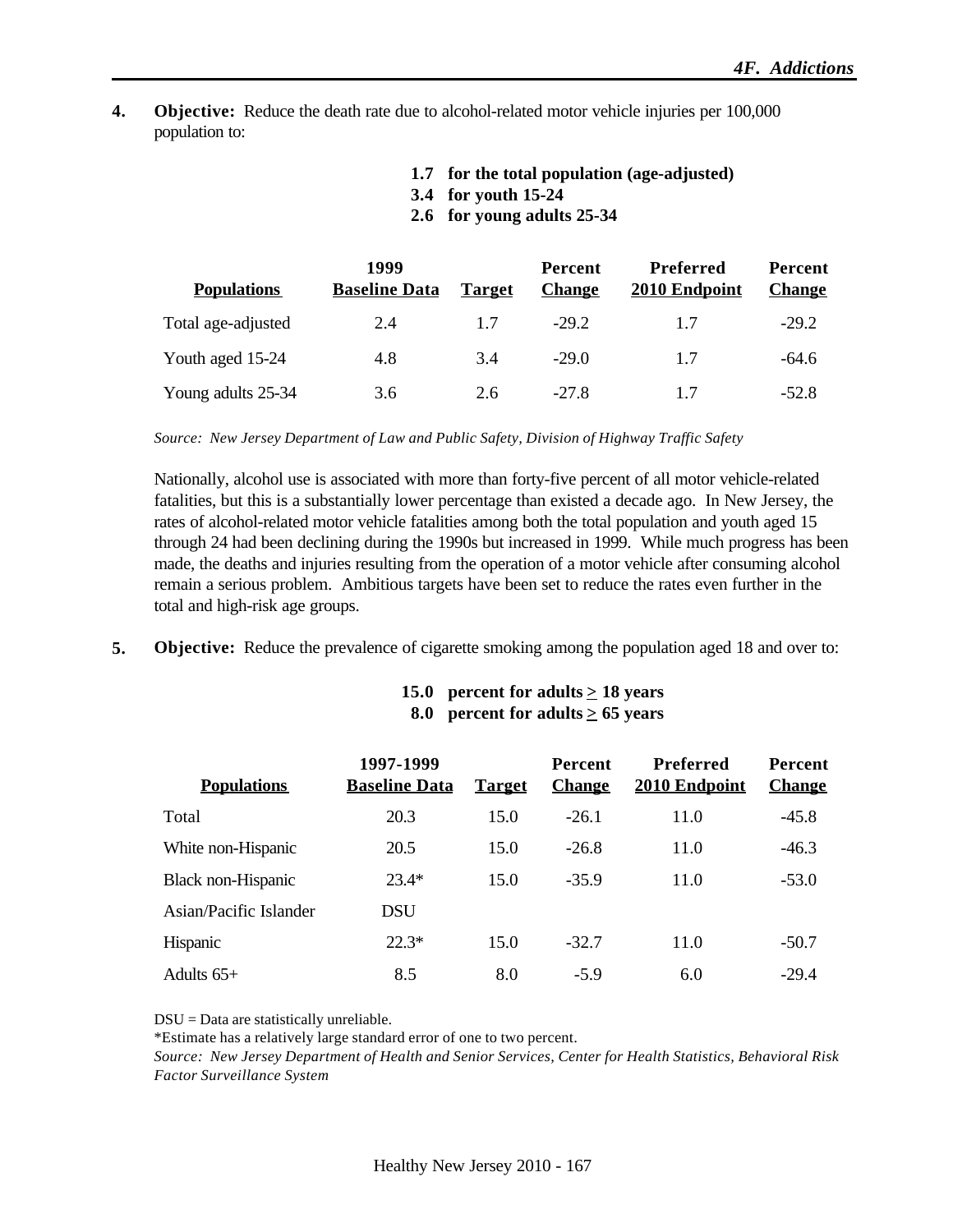### *4F. Addictions*

Major initiatives planned or underway to discourage onset of smoking, particularly in adolescents, and to promote cessation in current smokers are expected to lead to a substantial reduction by 2010 in smoking prevalence in the population 18 and over. Current self-reported data on smoking from the New Jersey BRFSS show only slight disparities by race and ethnicity, and smoking prevalence among the elderly at a rate that is almost sixty percent below the total rate. Targets have been set to eliminate the disparities by race and ethnicity.

**6. Objective:** Decrease the percentage of persons aged 18 years and older who consumed five or more alcoholic drinks per occasion, one or more times during the past month, to:

- **11.0 percent for non-Hispanic whites**
- **5.0 percent for non-Hispanic blacks**

|  |  |  | 8.0 percent for Hispanics |
|--|--|--|---------------------------|
|--|--|--|---------------------------|

| 1999<br><b>Baseline Data</b> | <b>Target</b> | <b>Percent</b><br><b>Change</b> | <b>Preferred</b><br>2010 Endpoint | <b>Percent</b><br><b>Change</b> |
|------------------------------|---------------|---------------------------------|-----------------------------------|---------------------------------|
| 12.3                         | 10.6          | $-13.8$                         | 7.0                               | $-43.1$                         |
| 14.2                         | 11.0          | $-22.5$                         | 7.0                               | $-50.7$                         |
| $5.1*$                       | 5.0           | $-2.0$                          | 5.0                               | $-2.0$                          |
| <b>DSU</b>                   |               |                                 |                                   |                                 |
| $9.3*$                       | 8.0           | $-14.0$                         | 7.0                               | $-24.7$                         |
|                              |               |                                 |                                   |                                 |

DSU = Data are statistically unreliable.

\*Estimate has a relatively large standard error of one to two percent.

*Source: New Jersey Department of Health and Senior Services, Center for Health Statistics, Behavioral Risk Factor Surveillance System*

Overall levels of self-reported binge drinking among adults from the New Jersey BRFSS have not changed drastically since the early 1990s. This high-risk behavior is particularly prevalent among younger age groups. Rates of binge drinking are higher among white non-Hispanics and Hispanics than among black non-Hispanics. Nationally there is some suggestion that Asian-Americans equaled African-Americans in their level of drinking, despite lower prevalence rates among Asian-Americans.<sup>1</sup> Reliable state data are not available due to the small number of Asian/Pacific Islander respondents. Targets have been set to narrow disparities among racial and ethnic groups in this state.

## **Discussion**

NJDHSS activities associated with reducing addictions center around monitoring the prevalence of addictions and the provision of prevention, intervention and treatment services.

#### **Tobacco Control**

Tobacco use is the single most preventable cause of death and disease in New Jersey. Each year too many New Jerseyans have a diagnosis of cancer, cardiac, pulmonary, and other diseases which significantly impact their quality of life. According to a 1999 study by the Centers for Disease Control and Prevention, each year more than 12,830 New Jersey residents die from diseases directly related to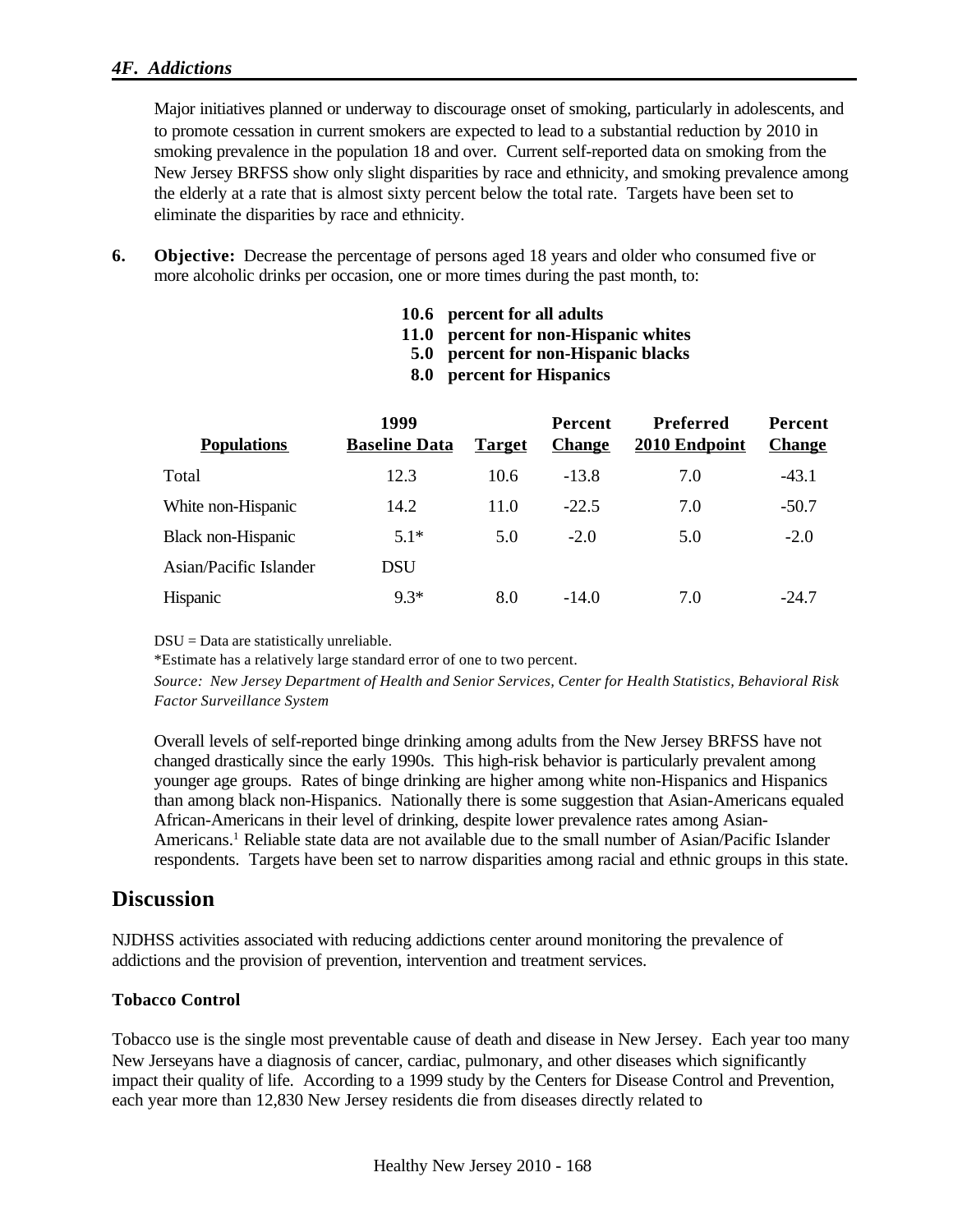tobacco use. Implementing effective prevention strategies for all residents of New Jersey is a major goal of NJDHSS. NJDHSS considers limiting tobacco use to be of the highest priority. The problem of tobacco use is community-wide. Exposure to environmental tobacco smoke reduces the quality of life for smokers and non-smokers. Medical expenditures associated with tobacco-related illnesses affect people directly as individuals and indirectly as taxpayers. The annual cost of treating tobacco-related diseases in New Jersey exceeds \$1.7 billion a year. New Jersey's new comprehensive tobacco control program will include elements designed to encourage young adults not to start smoking, as well as to assist adult smokers in finding support for their efforts to stop smoking through a Quitline/Quit Net. Other tobacco control initiatives are discussed in Chapter 3C.

#### **Alcohol and/or Drug Treatment**

Current estimates of the statewide need for alcohol and/or drug treatment indicate that 677,100 New Jerseyans are in need of such treatment, and that approximately 43,600 persons in this group would seek appropriate treatment if it were readily available. These estimates have been developed and refined between 1995 and 1998, and incorporate data from two major sources: the (adult) Survey of Households in New Jersey conducted in 1993 and 1994, and a supplemental statistical procedure applied to drug treatment admissions data reported by service providers to the Alcohol and Drug Abuse Data System (ADADS) maintained by NJDHSS. ADADS collects data on the frequency of client admission and discharge at treatment centers in New Jersey. Reporting is mandatory for licensed drug or alcohol treatment providers, NJDHSS-approved outpatient programs, agencies funded by NJDHSS or a county government agency providing treatment services, and Intoxicated Driver Resource Center-approved facilities. Of those persons needing treatment, almost seventy percent were male, and 3.7 percent were intravenous drug users, whose drug use is associated with HIV/AIDS transmission, as well as hepatitis B and C infections. In 1999, 54,810 treatment admissions for alcohol and drugs were reported to ADADS.

The current published estimates of the statewide need for alcohol and/or drug treatment have been included in the NJDHSS Substance Abuse Prevention and Treatment (SAPT) Block Grant applications since 1997. New Jersey is currently updating its methodology to generate a more accurate set of figures based on 12 month use, and anticipates making updated prevalence and need estimates with the FFY 2002 SAPT Block Grant application. Prior to the release of the first Healthy New Jersey 2010 update, all baseline figures and targets will be reevaluated if better, scientifically-sound measures are available.

Although men comprise nearly three-quarters of the population needing alcohol and/or drug treatment, NJDHSS provides priority treatment admissions for pregnant women and women with dependent children, through a federal initiative which funds a comprehensive continuum of care, including short- and long-term residential inpatient, intensive outpatient and methadone maintenance treatment. Because of the potential harm their addiction poses to their children, it is essential to make pregnant women and women with dependent children a priority for treatment. In addition, during 1999, NJDHSS, in partnership with the Department of Human Services, implemented the Work First New Jersey Substance Abuse Initiative in order to remove substance abuse as an employment barrier among welfare recipients, many of whom are women with dependent children. The Work First New Jersey Substance Abuse Initiative is a fee-forservice care coordination model incorporating a number of managed care principles. It provides for on-site assessment at local welfare offices of welfare recipients screened as having potential substance abuse problems, authorization of their placement at appropriate network treatment providers, management of their care through a continuum of service levels, and coordination of services with work plan requirements.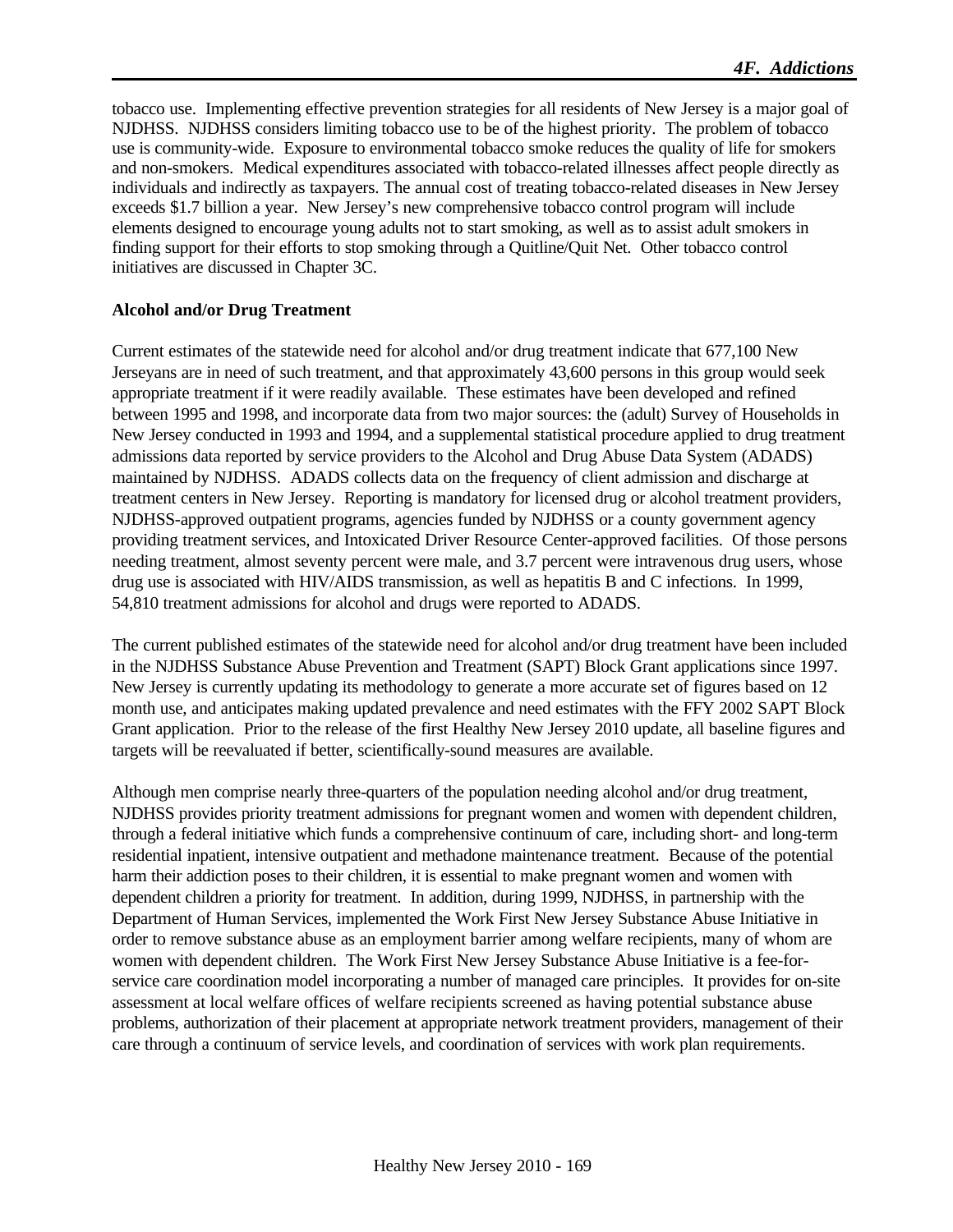### *4F. Addictions*

Because of their role in the spread of infectious diseases, such as HIV/AIDS and hepatitis B and C, NJDHSS also provides for priority admission of intravenous drug users into drug treatment facilities, and provides targeted funding for HIV Early Intervention Services on site at seventeen licensed drug treatment facilities, statewide, of which thirteen provide methadone maintenance treatment. In 1999, 17.4 percent of admissions to drug treatment were for injecting drug users. Early Intervention Services include the provision of HIV pre-test and post-test counseling, as well as HIV testing.

The decline in New Jersey's death rate due to alcohol-related vehicle fatalities is related in part to the state's comprehensive policy against impaired driving, or driving under the influence (DUI). The policy, adopted in 1994, incorporates community education; strict enforcement of DUI statutes; use of effective penalties, including driver's license revocation; mandatory post-conviction education; and treatment for all convicted DUI offenders, when indicated, prior to relicensing them to drive. Since implementation of the redesigned Intoxicated Driving Program within NJDHSS, 259,000 DUI offenders have been evaluated and educated between 1984 and 1998 at twenty-four local Intoxicated Drivers Resource Centers. Of those evaluated, 115,000 were referred to alcohol or drug treatment agencies and providers and/or to self help groups.

## **RELATED OBJECTIVES**

| III. 3C Objective 3 | $\overline{\phantom{a}}$ | Reduce the percentage of middle school students who have used cigarettes in<br>the past 30 days.                                                               |
|---------------------|--------------------------|----------------------------------------------------------------------------------------------------------------------------------------------------------------|
| III. 3C Objective 4 | $\overline{\phantom{a}}$ | Reduce the percentage of public high school students who say they are<br>currently smoking.                                                                    |
| III. 3C Objective 5 | $\overline{\phantom{a}}$ | Decrease the percentage of middle school students who have used alcohol in<br>the past 30 days.                                                                |
| III. 3C Objective 6 | $\overline{\phantom{a}}$ | Decrease the percentage of middle school students who have used marijuana<br>in the past 30 days.                                                              |
| III. 3C Objective 7 | $\overline{\phantom{a}}$ | Decrease the percentage of middle school students who have used inhalants in<br>the past 30 days.                                                              |
| III. 3C Objective 8 | $\overline{\phantom{a}}$ | Decrease the percentage of public high school sophomores, juniors and seniors<br>who have used alcohol, marijuana, cocaine, and inhalants in the past 30 days. |

## **ENDNOTES**

<sup>1</sup> U.S. Department of Health and Human Services, Substance Abuse and Mental Health Services Administration. *Developing Cultural Competence in Asian-American and Pacific Islander Communities: Opportunities in Primary Health Care and Substance Abuse Prevention (Cultural Competence Series)*. Rockville, MD: Center for Substance Abuse Prevention, 1999, 183.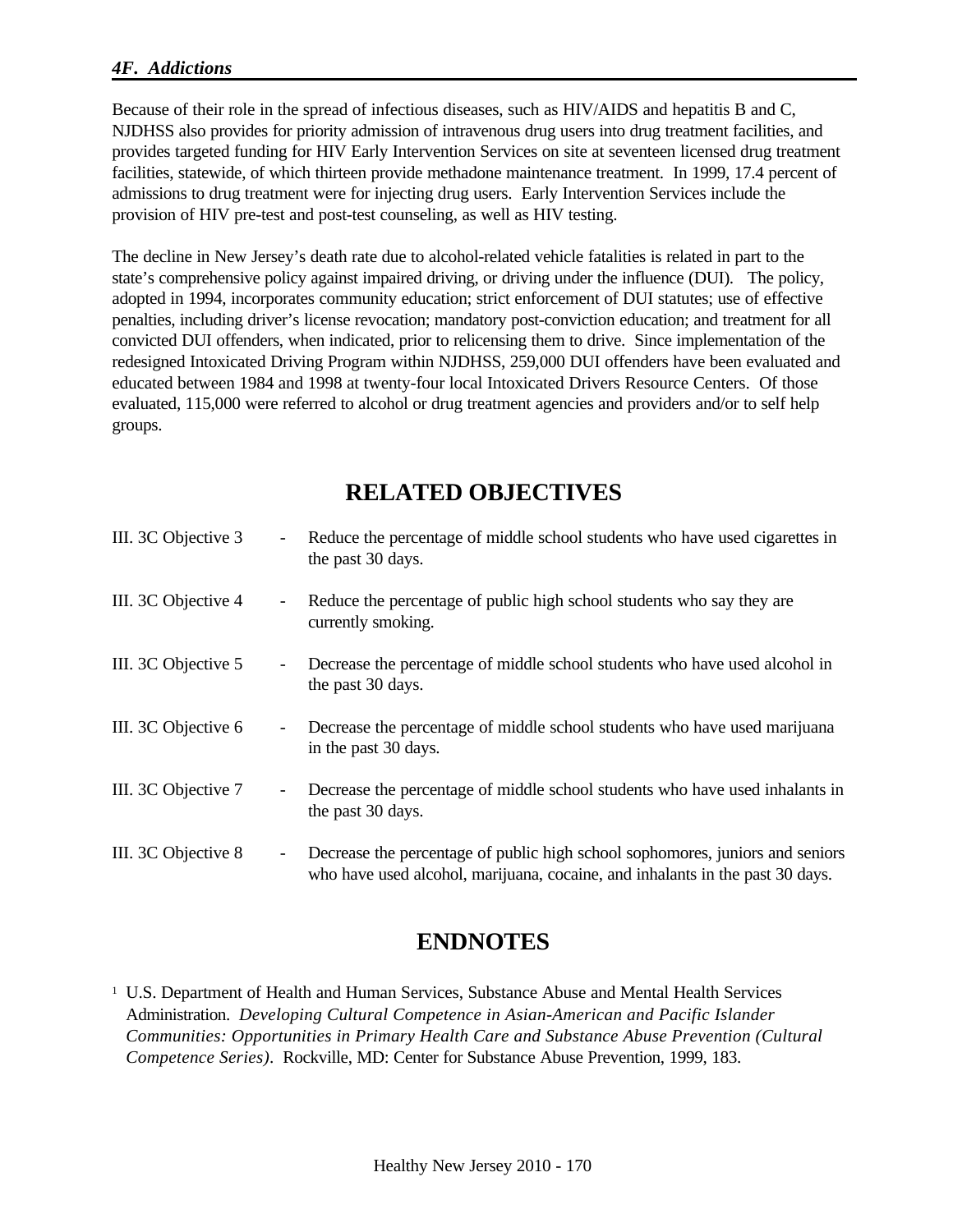Asthma is a reversible obstructive lung disease characterized by inflammation and increased responsiveness of the airways. Symptoms may include wheezing, chest tightness, coughing, and/or mucous build-up. Individuals living in urban areas are more likely to get asthma and display asthma-like symptoms. There is a strong suspicion of an environmental linkage to asthma incidence. For example, nationwide, nearly twentyfive percent of children living with asthma reside in areas with levels of ozone that exceed national standards. Studies have also found a relationship between asthma incidence and exposure to rat and mouse urine, cockroach feces, dust mites, mold, and many different occupational exposures. It is not fully understood why asthma develops in some individuals while not affecting others exposed to the same risk factors.

Nationally, asthma is responsible for over 5,000 deaths per year, 500,000 annual hospitalizations and, in 1996, was the tenth most common diagnosis in hospital emergency departments. The prevalence of asthma cases has increased eighty-two percent in the last fifteen years alone. For children under age five, the rate increased over 160 percent. In 1990, asthma medical costs nationally exceeded \$3.6 billion.<sup>1</sup>

In 1998, there were 13,521 hospitalizations in New Jersey for asthma. Blacks, Hispanics and other minorities accounted for fifty-two percent of these hospitalizations, a disproportionately large share. Over three-fourths of hospitalizations were of children under 19 years of age, and of these, almost half were for children under age five. NJDHSS is not yet able to track emergency department visits, but it is probable that asthma is also one of the most frequent diagnoses in New Jersey hospital emergency departments.

Addressing this increasingly serious disease requires education; identification, evaluation and control of environmental and occupational agents which may trigger the onset of asthma and an asthma attack; and access to primary care that facilitates diagnosis and efficient management of asthma. With good medical management, asthma attacks can be prevented and should not require hospitalization. Year 2010 objectives for asthma focus not only on reducing mortality rates, but also improving management of the disease by reducing asthma-related hospitalizations, including for very young children, and trips to the emergency room.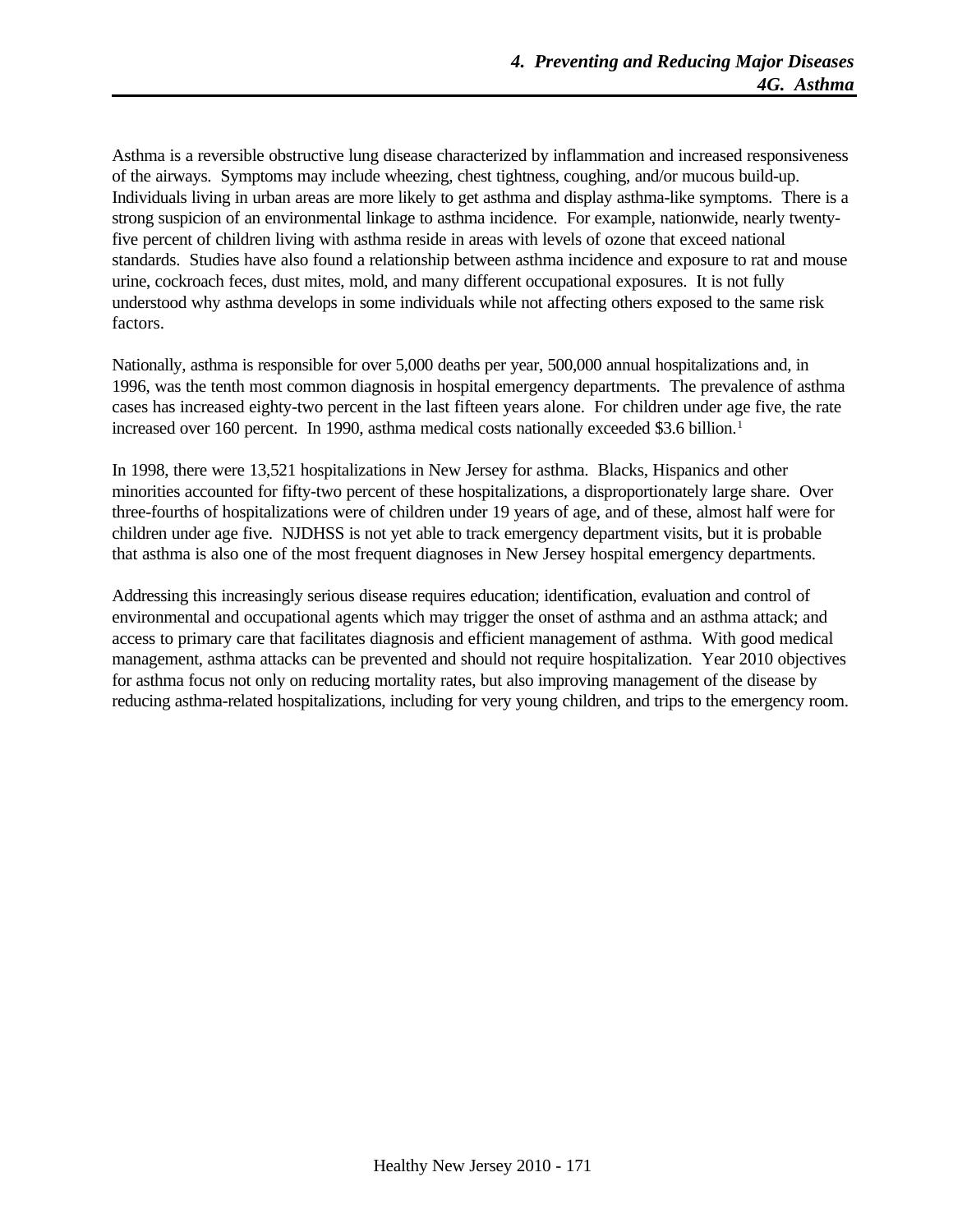## **2010 Objectives**

- **1. Objective:** Reduce the age-adjusted death rate from asthma per 1,000,000 standard population to:
	- **9.0 for the total population**
	- **5.0 for whites**
	- **18.0 for blacks**

| <b>Populations</b>                     | 1996-1998<br><b>Baseline Data</b> | <b>Target</b> | <b>Percent</b><br><b>Change</b> | Preferred<br>2010 Endpoint | Percent<br><b>Change</b> |
|----------------------------------------|-----------------------------------|---------------|---------------------------------|----------------------------|--------------------------|
| Total age-adjusted                     | 11.7                              | 9.0           | $-23.1$                         | 5.0                        | $-57.3$                  |
| White age-adjusted                     | 7.7                               | 5.0           | $-35.1$                         | 5.0                        | $-35.1$                  |
| Black age-adjusted                     | 37.2                              | 18.0          | $-51.6$                         | 5.0                        | $-86.6$                  |
| Asian/Pacific Islander<br>age-adjusted | <b>DSU</b>                        |               |                                 |                            |                          |
| Hispanic age-adjusted                  | DSU                               |               |                                 |                            |                          |

DSU = Data are statistically unreliable.

*Source: New Jersey Department of Health and Senior Services, Center for Health Statistics*

Due to the small numbers of asthma deaths per year (fewer than 400 during 1996 through 1998), a three-year average was used to compute the age-adjusted death rates. For 1996 through 1998, the black rate was nearly five times the white rate. With proper care, most asthma deaths are preventable.

**2. Objective:** Reduce the annual asthma hospital admission rate per 100,000 population to:

| 150.0 for the total population |
|--------------------------------|
| 100.0 for non-Hispanic whites  |
| 250.0 for non-Hispanic blacks  |
| 150.0 for Hispanics            |

| <b>Populations</b>     | 1998<br><b>Baseline Data</b> | <b>Target</b> | <b>Percent</b><br><b>Change</b> | Preferred<br>2010 Endpoint | <b>Percent</b><br><b>Change</b> |
|------------------------|------------------------------|---------------|---------------------------------|----------------------------|---------------------------------|
| Total                  | 166.6                        | 150.0         | $-10.0$                         | 100.0                      | $-40.0$                         |
| White non-Hispanic     | 101.3                        | 100.0         | $-1.3$                          | 100.0                      | $-1.3$                          |
| Black non-Hispanic     | 428.0                        | 250.0         | $-41.6$                         | 100.0                      | $-76.6$                         |
| Asian/Pacific Islander | <b>DSU</b>                   |               |                                 |                            |                                 |
| <b>Hispanic</b>        | 241.6                        | 150.0         | $-37.9$                         | 100.0                      | $-58.6$                         |

DSU = Data are statistically unreliable.

*Source: New Jersey Department of Health and Senior Services, Division of Health Care Systems Analysis*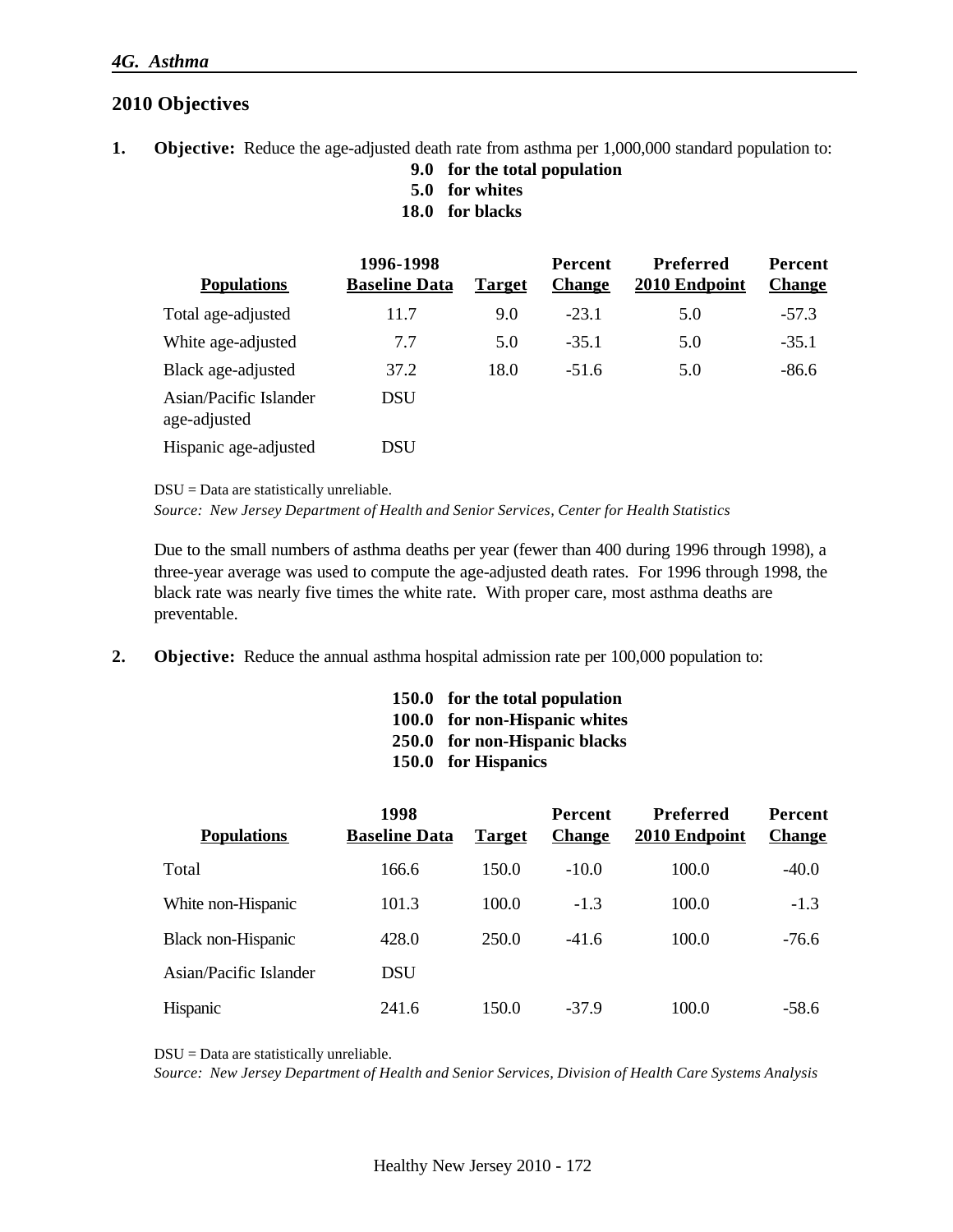In 1998, asthma was responsible for 13,521 hospitalizations in New Jersey. Blacks and Hispanics accounted for more than half (52.0%) of this number. Admission rates for black non-Hispanics and Hispanics are substantially higher than for white non-Hispanics. Since asthma can be effectively managed by patients and their primary care doctors on an outpatient basis, many asthma hospitalizations are preventable. Disparities may reflect lack of access to adequate asthma management, poor medication adherence and inadequate environmental controls. Targets have been set to reduce disparities.

- **3. Objective:** Reduce the annual asthma hospital admission rate per 100,000 children under age five to:
	- **340.0 for all children under age five**
	- **250.0 for non-Hispanic white children**
	- **800.0 for non-Hispanic black children**
	- **340.0 for Hispanic children**

| 1998                 |               | <b>Percent</b> | <b>Preferred</b> | Percent       |
|----------------------|---------------|----------------|------------------|---------------|
| <b>Baseline Data</b> | <b>Target</b> | <b>Change</b>  | 2010 Endpoint    | <b>Change</b> |
| 509.1                | 340.0         | $-33.2$        | 200.0            | $-60.72$      |
| 278.6                | 250.0         | $-10.7$        | 200.0            | $-28.2$       |
| 1,306.2              | 800.0         | $-38.8$        | 200.0            | $-84.7$       |
| <b>DSU</b>           |               |                |                  |               |
| 550.5                | 340.0         | $-38.2$        | 200.0            | $-63.7$       |
|                      |               |                |                  |               |

DSU = Data are statistically unreliable.

*Source: New Jersey Department of Health and Senior Services, Division of Health Care Systems Analysis*

Hospitalization of children under age five is targeted because the asthma hospitalization rate for children less than five years of age is substantially higher than the hospitalization rate for children 15- 19 years of age. Over one-fifth (20.6%) of asthma hospitalizations in 1998 were of children under age five. Minority children are hospitalized disproportionately. More than half of hospitalized children (58.0%) were black or Hispanic. With improved asthma management overall hospitalizations of young children, as well as disparities, should be reduced.

**4. Objective (Developmental):** Reduce the rate of emergency department visits per 100,000 population due to asthma to:

|                        | 2002                 |               | <b>Percent</b> | Preferred     | <b>Percent</b> |
|------------------------|----------------------|---------------|----------------|---------------|----------------|
| <b>Populations</b>     | <b>Baseline Data</b> | <b>Target</b> | <b>Change</b>  | 2010 Endpoint | <b>Change</b>  |
| Total                  |                      |               |                |               |                |
| White non-Hispanic     |                      |               |                |               |                |
| Black non-Hispanic     |                      |               |                |               |                |
| Asian/Pacific Islander |                      |               |                |               |                |
| Hispanic               |                      |               |                |               |                |

*Source: New Jersey Department of Health and Senior Services, Division of Health Care Systems Analysis*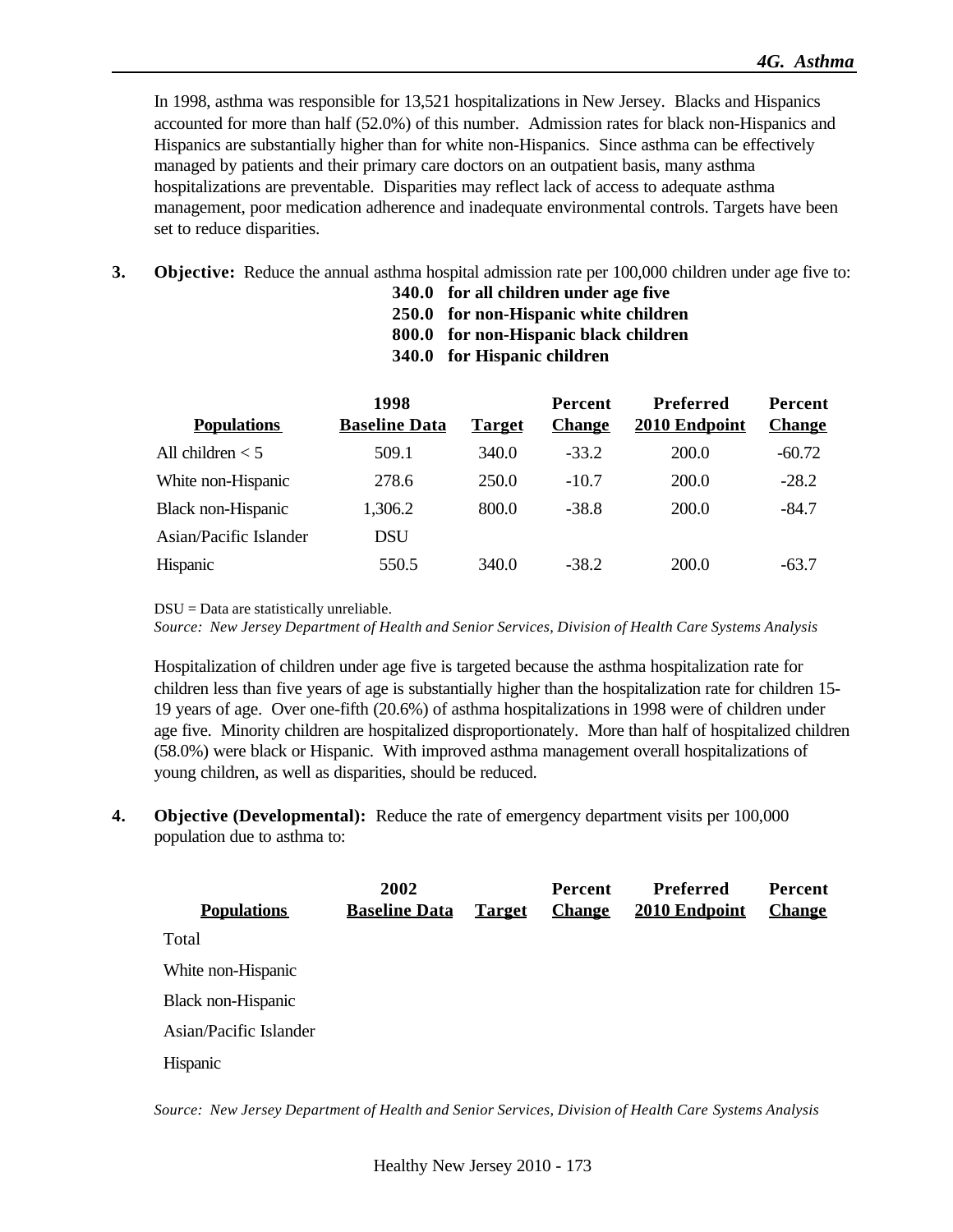Anecdotal evidence suggests that minority populations rely disproportionately on emergency department visits to treat asthma. NJDHSS plans to develop an emergency department electronic data reporting system which will provide information on visits by diagnoses. The database will contain, among other variables, information on patient demographics. It is anticipated that data on emergency department visits will be captured starting in 2002 and that the data will be available for analysis starting in 2003.

## **Discussion**

The increase in the incidence, morbidity, and mortality of asthma has made it a disease that is receiving growing attention both nationally and in New Jersey. The Centers for Disease Control and Prevention (CDC) is currently developing a national strategy for asthma prevention programs and is proposing substantial increases in federal spending to address asthma. NJDHSS is exploring ways to reduce the morbidity and mortality of asthma in New Jersey.

The environment is believed to play a major role in the incidence and prevalence of asthma. In particular, air pollutants, including allergens, ozone, particulate matter, sulfur dioxide, nitrogen dioxide, indoor air contaminants, and some occupational exposures may trigger or exacerbate asthma episodes. While more research is needed on the relationship between the incidence of asthma and the environment, it is anticipated that the efforts by NJDEP to improve air quality in New Jersey (see section 3A, Environmental Health for related objectives), will help reduce asthma incidence, morbidity and mortality.

In New Jersey, asthma disproportionately results in hospitalization and death for minorities. From 1996 to 1998, the death rate due to asthma was almost five times higher for blacks than whites. Although the overall number of deaths attributed to asthma is low, the disparity among racial and ethnic groups in these largely preventable deaths is unacceptable. Disparities may reflect both greater exposure to possible environmental triggers, as well as other factors including a lack of access to asthma management in primary care settings. Significant progress has been made in the treatment of asthma during the past ten years and access to health insurance, primary care and to appropriate medical therapies should reduce hospitalization rates. However, environmental exposures to asthma triggers may also significantly impact asthma severity, and research shows that ethnic minority populations in urban areas tend to have greater exposure to these environmental factors. Therefore, reduction in disparities related to access to primary care and appropriate medical therapies should reduce the disparities in death rates from asthma, but may not be sufficient to eliminate them entirely by the year 2010.

In 1999, recognizing the burden of asthma on minority communities, NJDHSS, in conjunction with the New Jersey Minority Health Network on Asthma, a community-based organization, developed a pilot *Asthma Resource Guide*. The guide is designed to educate the public and create asthma awareness in three communities, Newark, New Brunswick, and Trenton, as well as highlight asthma-related resources available within these communities. Services available include medical care to manage, monitor and control asthmatic conditions, counseling, and support. The guide is also available on the NJDHSS Web site.

A Pediatric Asthma Coalition, consisting of over 40 organizations, began meeting in January 2000. The primary goal of the Coalition, chaired by the American Lung Association of New Jersey (ALA), in collaboration with its medical section, the New Jersey Thoracic Society, is to promote the use of the National Heart, Lung and Blood Institute's Asthma Management Guidelines by schools, primary care providers, payers, parents and children. If new federal funds for asthma initiatives are made available to New Jersey, NJDHSS plans partnerships with community-based organizations and health care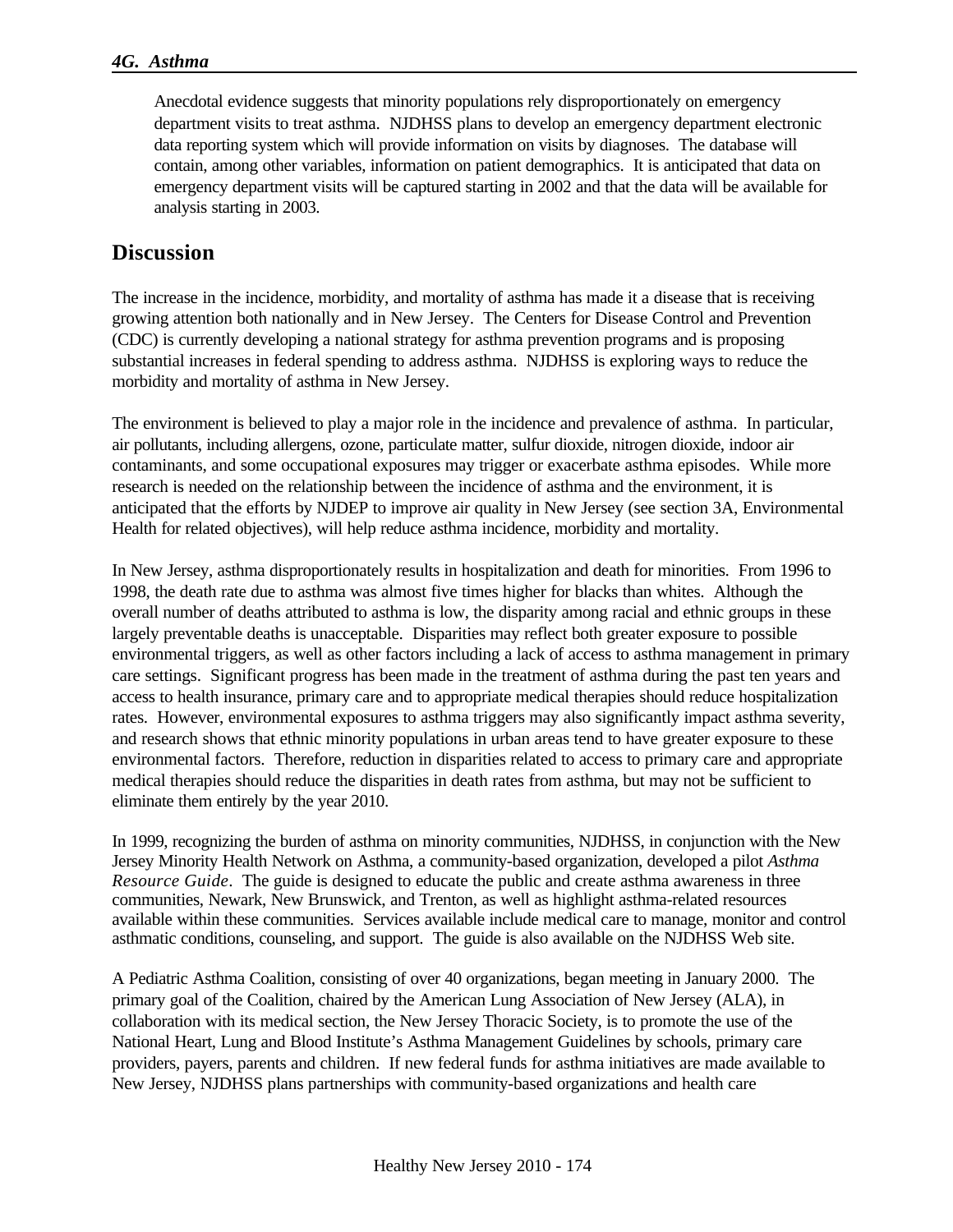providers in high-risk communities to reduce the burden of asthma. Particular emphasis will be placed on identifying, diagnosing and treating persons with asthma in urban settings as early as possible, to prevent or limit lung damage. Asthma is a chronic disease and generally requires preventive medication. NJDHSS will educate health care providers, patients and parents that asthma, in many cases, can be self-managed by the patient, with proper supports and the use of treatment guidelines. When a physician who is familiar with the treatment and individual circumstances of a patient with asthma is managing the condition on a routine basis, the probability of acute attacks, and the resulting need for emergency room treatment and/or hospitalization is reduced. At this time, NJDHSS can only track hospitalizations. A modernization of the hospital reporting system will allow monitoring of emergency room usage and diagnoses within several years. This will greatly enhance NJDHSS's ability to assess the effectiveness of asthma management in primary care settings.

Asthma is a major factor in school absenteeism. Currently there are no baseline data or a reliable data source for tracking the number of days of school lost due to asthma. Therefore, this issue is not included in this edition but represents an opportunity for development.

Year 2010 objectives should reflect the effectiveness of efforts by NJDHSS and others to prevent asthma, as well as better manage it.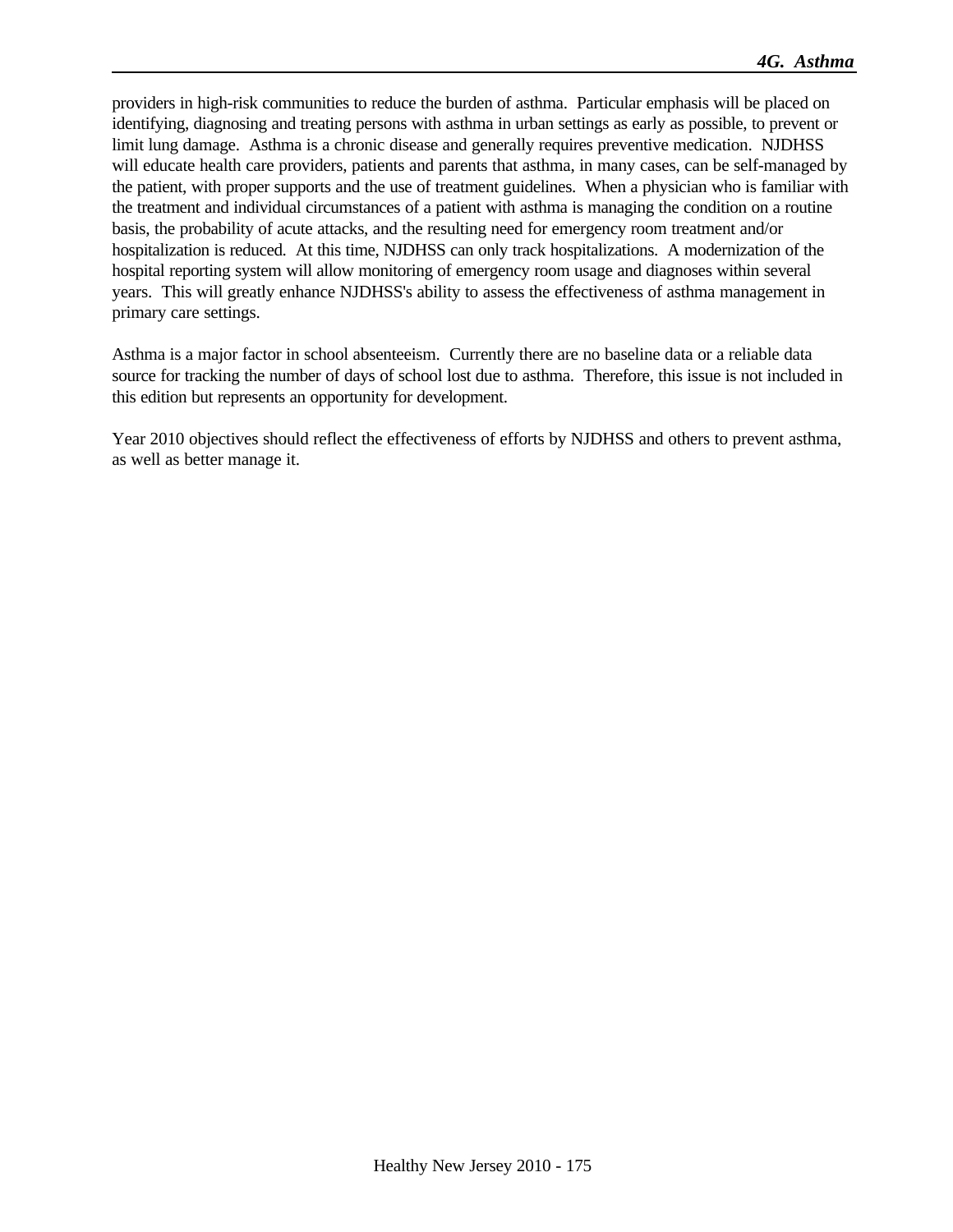# **RELATED OBJECTIVES**

| III. 3A Objective 1 | $\overline{\phantom{0}}$ | Maintain the number of unhealthful days throughout the state, as determined by<br>the National Ambient Air Quality Standards, attributable to carbon monoxide,<br>coarse particulate matter, lead, sulfur dioxide, and nitrogen dioxide at zero. |
|---------------------|--------------------------|--------------------------------------------------------------------------------------------------------------------------------------------------------------------------------------------------------------------------------------------------|
| III. 3A Objective 2 | $\overline{\phantom{0}}$ | Reduce the number of unhealthful days attributable to ozone.                                                                                                                                                                                     |
| III. 4H Objective 1 | $\overline{\phantom{0}}$ | Reduce the tuberculosis incidence rate per 100,000 population.                                                                                                                                                                                   |
| III. 5 Objective 3  | -                        | Increase the proportion of NJDHSS <i>Healthy New Jersey 2010</i> objectives for<br>which racial/ethnic sub-objectives are appropriate that can be tracked for all<br>population groups.                                                          |

# **ENDNOTE**

<sup>1</sup> U.S. Department of Health and Human Services. *Healthy People 2010*. 2<sup>nd</sup> ed. With Understanding and Improving Health and Objectives for Improving Health Outcomes, 2 Vols. Washington, DC:, U.S. Government Printing Office, November, 2000, II: 24-4.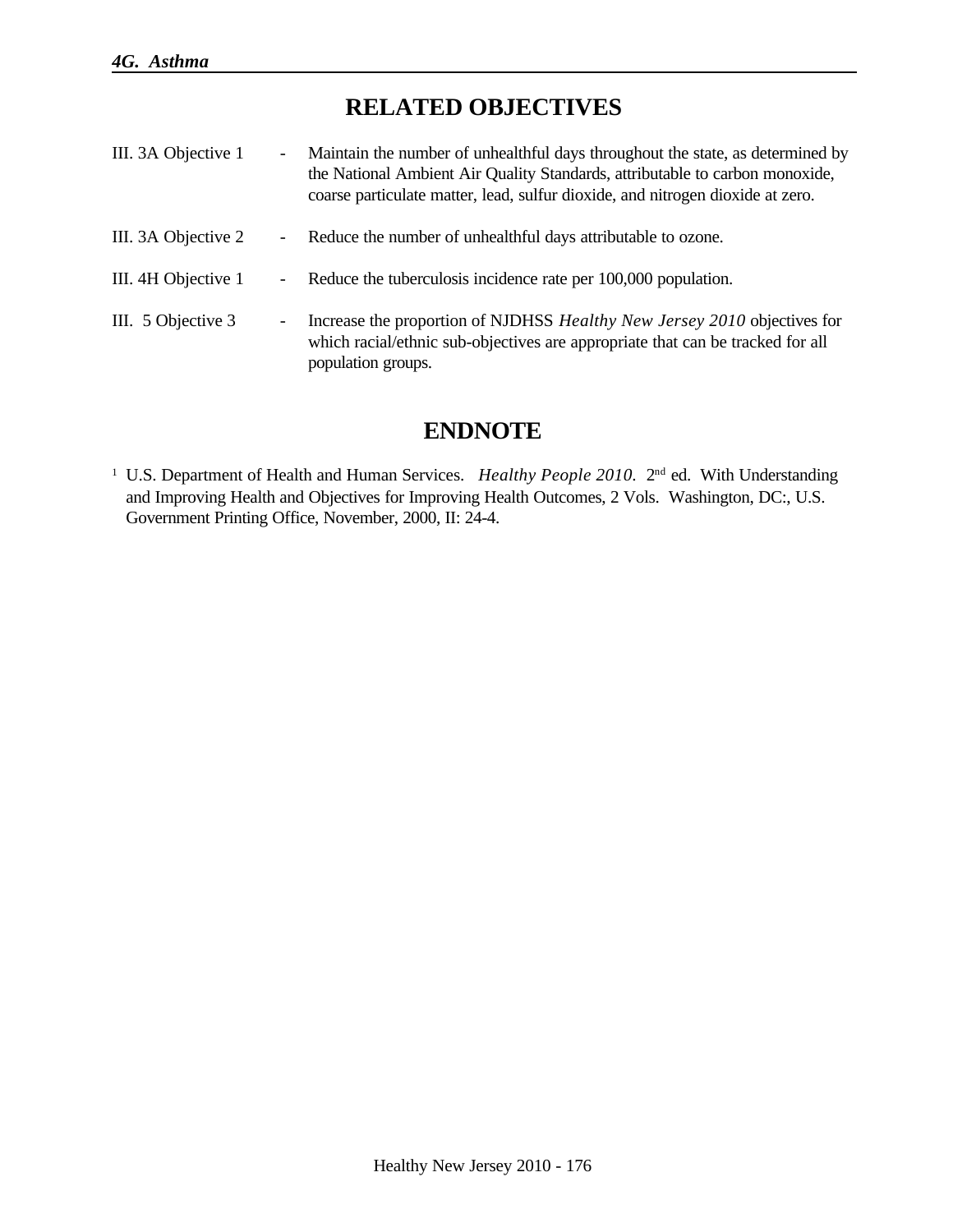Control of communicable infectious diseases remains a fundamental component of public health programs throughout the world. Although experts predicted the need to focus public health on infectious diseases would diminish, these diseases remain major sources of morbidity and mortality in the United States. New infectious agents have been identified, and diseases that were once considered to be under control have reemerged as problems. Examples include: Cryptosporidium, which earlier in this decade in Milwaukee resulted in the largest outbreak of waterborne illness in United States history; widespread instances of food borne illness due to Escherichia coli; the recognition of hepatitis C as a major cause of chronic hepatitis responsible for liver cancer and the need for liver transplants; the occurrence of a subtype of avian influenza not previously associated with human illness; the occurrences of West Nile Virus never before found in the Western Hemisphere; and the emergence of Lyme disease in the Northeastern United States, a disease previously unknown. Compounding the problem is increasing resistance of a variety of infectious agents to antibiotics. Tuberculosis (TB) was once the leading cause of death in the United States. Improvements in nutrition, housing, sanitation, medical care and effective antibiotics dramatically reduced the number of cases and deaths. However, in the mid-1980s the trend toward TB elimination was reversed. A resurgence occurred due to the emergence of multiple drug resistant strains, the increase in the incidence of TB among immigrants and refugees, and the high risk of disease transmission posed by individuals with dual HIV/TB infection. The impact of uncontrolled infectious diseases can be catastrophic. For this reason, ongoing efforts to prevent the spread of such diseases is essential. For some infectious diseases, vaccines provide a cost-effective method of prevention. Year 2010 immunization objectives for young children and seniors (chapters 3B and 3G) are essential measures of New Jersey's effectiveness in controlling vaccine preventable infectious diseases. For diseases such as TB, efforts are concentrated on prompt identification and effective treatment of infectious and infected individuals, to reduce the risk of the disease being spread and the acquisition of multiple drug resistant TB.

Year 2010 objectives in this chapter are designed to measure New Jersey's success in implementing strategies related to tuberculosis and Lyme disease.

## **2010 Objectives**

- **1. Objective:** Reduce the tuberculosis incidence rate per 100,000 population to:
	- **2.4 for the total population**
	- **1.3 for whites**
	- **5.3 for blacks**
	- **10.5 for Asian or Pacific Islanders**
	- **4.5 for Hispanics**

|                        | 1998                 |               | Percent       | <b>Preferred</b> | <b>Percent</b> |
|------------------------|----------------------|---------------|---------------|------------------|----------------|
| <b>Populations</b>     | <b>Baseline Data</b> | <b>Target</b> | <b>Change</b> | 2010 Endpoint    | <b>Change</b>  |
| Total                  | 7.9                  | 2.4           | $-69.6$       | 1.3              | $-83.5$        |
| White                  | 4.3                  | 1.3           | $-69.8$       | 1.3              | $-69.8$        |
| <b>Black</b>           | 17.5                 | 5.3           | $-69.7$       | 1.3              | $-92.6$        |
| Asian/Pacific Islander | 35.0                 | 10.5          | $-70.0$       | 1.3              | $-96.3$        |
| Hispanic               | 15.1                 | 4.5           | $-70.2$       | 13               | $-91.4$        |

*Source: New Jersey Department of Health and Senior Services, Division of Epidemiology, Environmental and Occupational Health*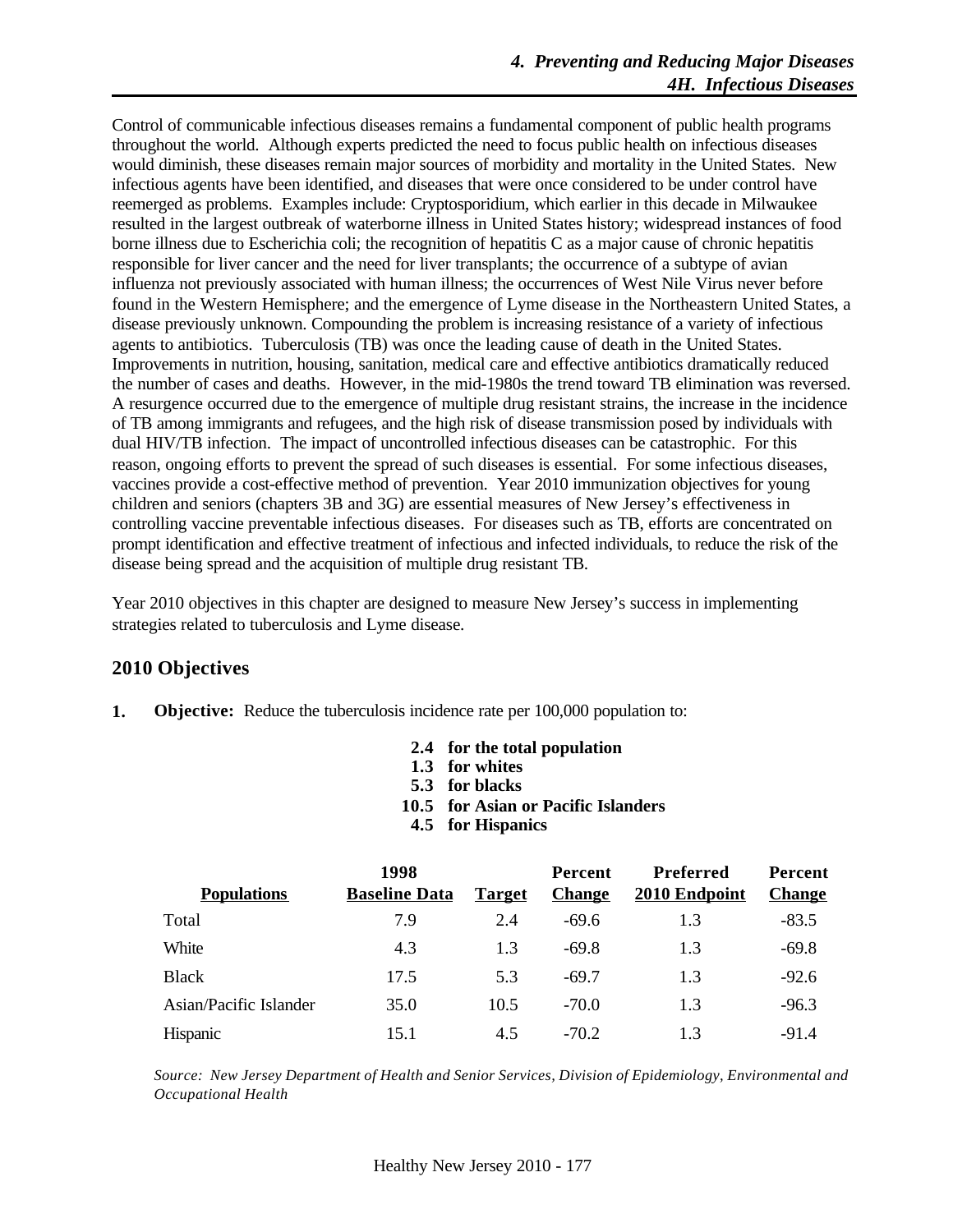#### *4H. Infectious Diseases*

The incidence rate of tuberculosis in the total population in New Jersey increased steadily from 1986 through 1992, then declined steadily through 1999. Minorities are disproportionately affected by TB. Due to the way in which the data are collected persons in the "Hispanic" ethnic group are also included in any of the racial groups.

**2. Objective:** Increase the percentage of tuberculosis patients who complete curative therapy within 12 months to **90.0 percent.**

| <b>Population</b> | 1997<br><b>Baseline Data</b> Target Change |      | Percent | Preferred<br>2010 Endpoint | <b>Percent</b><br><b>Change</b> |
|-------------------|--------------------------------------------|------|---------|----------------------------|---------------------------------|
| Total             | 71.3                                       | 90.0 | $+26.2$ | 95.0                       | $+33.2$                         |

*Source: New Jersey Department of Health and Senior Services, Division of Epidemiology, Environmental and Occupational Health*

The measurement of completion of therapy is a long-accepted indicator of community TB control efforts. Interruption of therapy when symptoms begin to abate contributes to the development of multiple drug resistant strains of TB, as well as continued illness in the patient.

**3. Objective:** Reduce the incidence of Lyme disease per 100,000 population to **6.5.**

| <b>Population</b> | 1998                 | Target/Preferred | Percent       |
|-------------------|----------------------|------------------|---------------|
|                   | <b>Baseline Data</b> | 2010 Endpoint    | <b>Change</b> |
| Total             | 23.5                 | 6.5              | $-72.3$       |

*Source: New Jersey Department of Health and Senior Services, Division of Epidemiology, Environmental and Occupational Health* 

Aside from a slight decrease in 1997, the number and rate of Lyme disease cases have been steadily rising in New Jersey since 1988. The method of diagnosis of Lyme disease prior to 1988 was less specific, generating data that are not comparable to subsequent data. Minority populations in New Jersey have a low incidence rate primarily due to very limited exposure to deer tick habitats; therefore, the data are not broken down by race or ethnicity.

## **Discussion**

One of NJSHSS's most critical roles in controlling infectious diseases is surveillance. Providers and/or laboratories are required to report cases of thirty-eight specific communicable diseases to NJDHSS. In some instances, e.g., multiple cases of foodborne illness, the Department works with local health agencies to quickly identify source(s) of contamination and take corrective action. In other instances, for example when cases of meningitis or tuberculosis (TB) in congregate settings are identified, NJDHSS works with local agencies to identify people who have had contact with the infected person(s) and assure appropriate follow-up and preventive measures. In addition to using surveillance to conduct immediate follow-up when necessary, NJDHSS also uses surveillance data to monitor trends for longer term programmatic planning.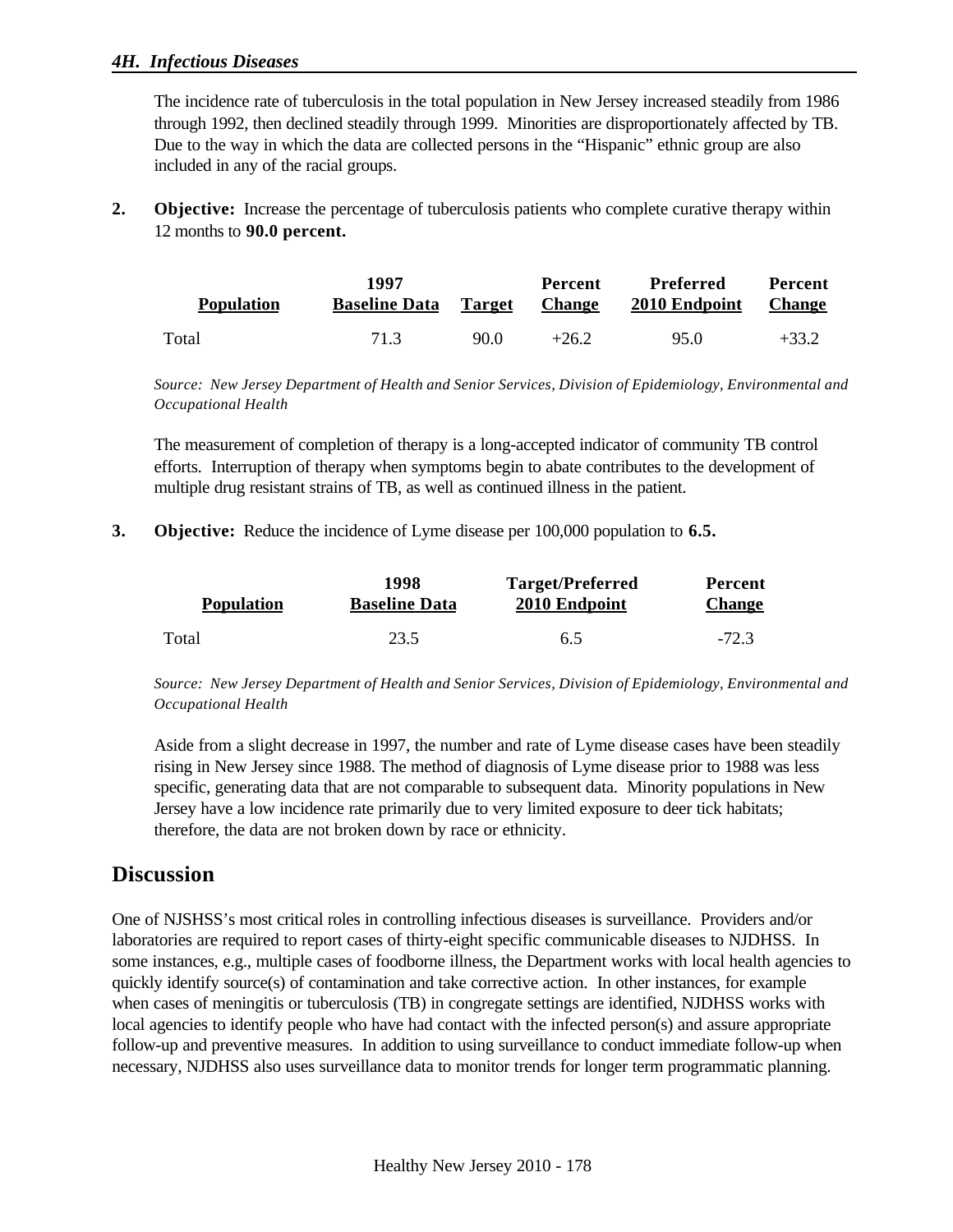TB led to more deaths worldwide in 1999 than any other infectious disease. It is the world's leading cause of death for women ages 15 through 44, and kills more than 100,000 children each year. In the United States and New Jersey, TB infection rates declined steadily after the introduction of antibiotics, and this disease was for many years no longer considered a major health threat. In more recent decades, however, TB has once again become a problem, particularly multiple drug resistant forms of TB that are difficult to treat with antibiotics. Health agencies have had to renew their vigilance, as well as develop new strategies for controlling TB.

Nationally, TB cases increased by twenty percent between 1985 and 1992. From 1992 through 1999, the incidence of TB declined, with the most recent annual number of cases similar to the number before the resurgence. In New Jersey, between 1986 and 1992, the incidence of active TB increased 36 percent. After peaking in 1992, active TB cases statewide have since declined in each consecutive year. In 1999, there were 575 new TB cases, which represents a twenty percent decrease over 1997. Although the number of New Jerseyans with active TB is at its lowest ever, minorities are disproportionately affected. From 1986 through 1999, the active TB case rate among the minority population was much greater than that for the white population. In 1999, it was four times higher for Hispanics, five times higher for blacks, and ten times higher for Asian or Pacific Islanders. The higher risk for minority populations is most likely related to socioeconomic conditions, such as poor housing and nutrition,<sup>1</sup> access to health care, and a higher prevalence of other risk factors, such as HIV infection and drug use.

NJDHSS's TB program supports thirty-six chest clinics providing access throughout the state, which provide TB medications free of charge, medical consultation to providers through the New Jersey Medical School National TB Center at the University of Medicine and Dentistry of New Jersey in Newark, nursing/administrative consultation, and training for various health professionals.

The Department also assists state and county correctional facilities with TB surveillance and prevention activities. In addition, funding is provided to selected clinics to ensure that persons who have been diagnosed with TB or suspected TB complete a prescribed course of treatment. In these cases, outreach staff provide Directly Observed Therapy (DOT), i.e., they observe patients as they take their TB medications. This is required for all active TB cases and suspects at risk of spreading their disease to others for the initial part of their outpatient therapy or if they stop taking their self-administered medication. In more densely populated areas, most patients under clinic care stay on DOT for the entire length of their therapy (six to twelve months). Patients who stop taking their medication when their symptoms begin to subside are at risk of developing and spreading strains of TB that are resistant to multiple types of antibiotics. DOT has been proven to be effective in reducing TB morbidity as well as the number of cases of multiple drug resistant TB. In 1999, ninety percent of active TB cases supervised by the state's chest clinics were placed on DOT.

In addition to providing treatment, NJDHSS also funds investigations of reported and suspected TB cases where the potential of transmitting infection to others exists. Potentially-infected individuals who are identified through investigations can then be promptly screened for TB, and treated if necessary. In the event of a large-scale TB investigation in a setting where many people may have been exposed, such as a school or workplace, NJDHSS provides technical consultation and assistance to local health agencies.

Lyme disease is an infection caused by Borrelia burgdorferi, a type of bacterium called a spirochete that is carried by deer ticks, which are widely found in suburban and rural areas of New Jersey. An infected tick can transmit the spirochete to humans and animals it bites. If left untreated, the bacterium travels through the bloodstream, establishes itself in various body tissues and can cause many symptoms, including headaches, painful arthritis, swelling of the joints, cardiac abnormalities and cognitive disorders.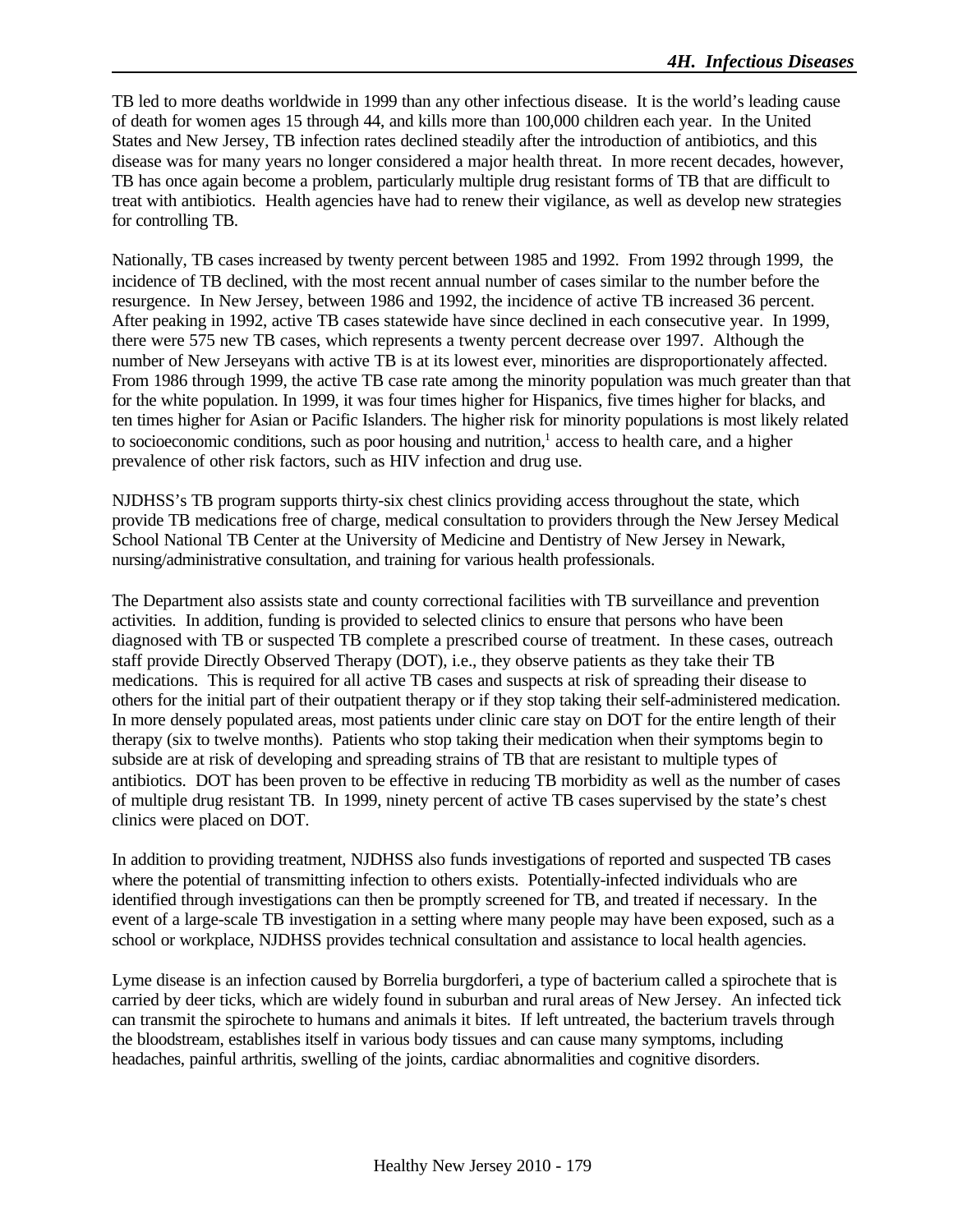### *4H. Infectious Diseases*

Since Lyme disease was first identified in the 1980s, the annual number of cases reported in New Jersey has increased steadily and substantially. In 1996, for example, there was a 28.6 percent increase in reported cases over 1995. It is not possible to determine how much of the recent increase may be due to increased awareness and subsequent improved diagnosis of Lyme disease, versus a genuine increase in incidence.

To date, prevention efforts by the NJDHSS, local health departments and other health providers have focused on tick control and encouraging the use of personal protection against ticks. The Department has developed informational pamphlets, also available on its Web site, to educate the public on personal protection measures. NJDHSS has also developed a guide for New Jersey physicians on Lyme and other tickborne diseases. In 1998 the federal Food and Drug Administration approved a new vaccine to prevent Lyme disease. The vaccine is approved for individuals between the age of 15 and 70 and is recommended for those individuals at high risk for infection (e.g., outdoor workers in endemic areas). This vaccine requires a series of three injections over a twelve month period to reach the peak immunity level. At this level, the vaccine is estimated to prevent close to eighty percent of the infections that would have occurred without the vaccine. As this vaccine becomes widely available in New Jersey, and individuals continue to practice personal protection in high risk areas, the incidence of Lyme disease should decrease.

# **ENDNOTE**

<sup>1</sup> Centers for Disease Control and Prevention (CDC). A strategic plan for the elimination of tuberculosis in the United States*. Morbidity and Mortality Weekly Report*. 38(S-3):1-25, 1989.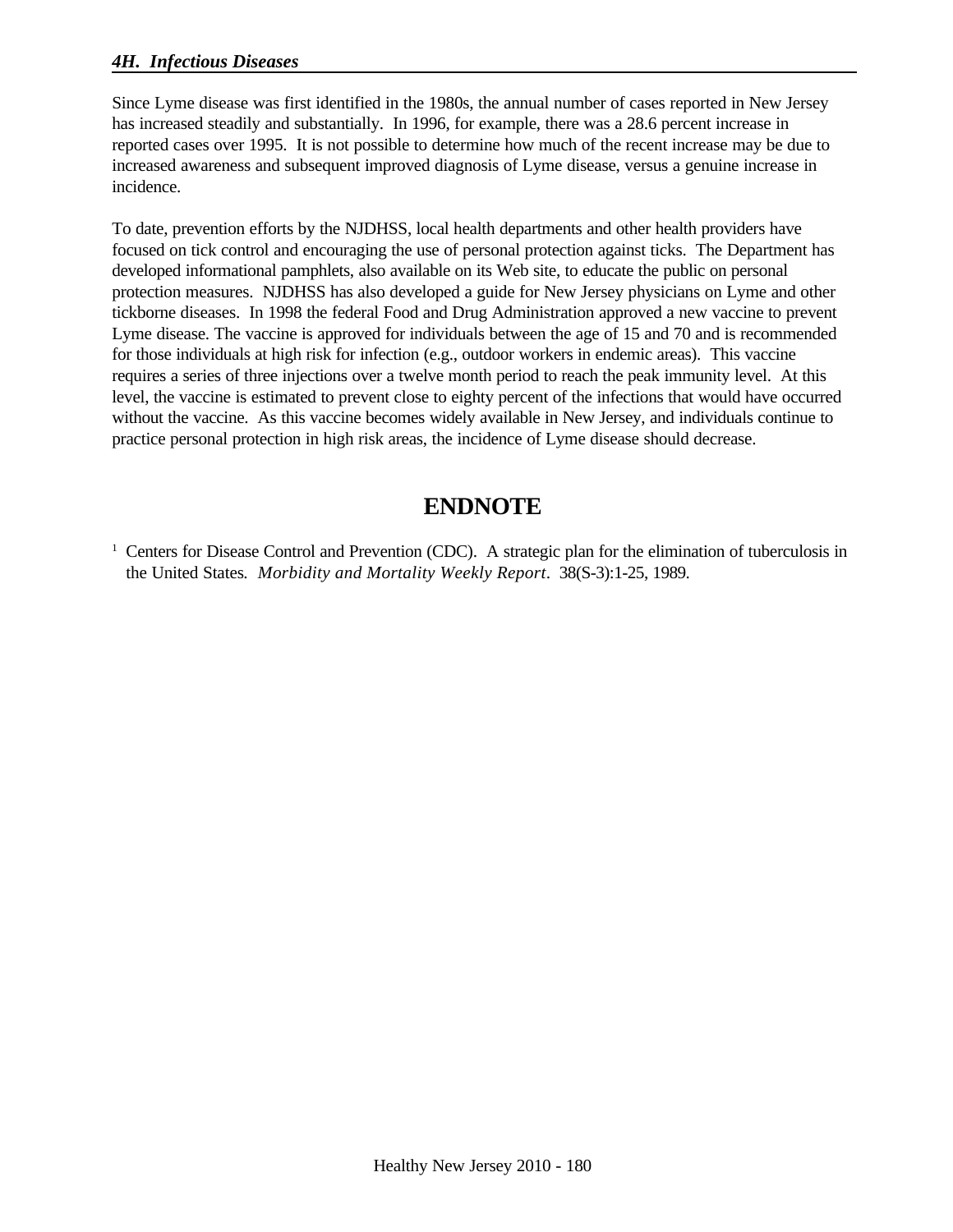Today, sexually transmitted diseases (STDs) are among the most common infectious diseases in the United States, particularly affecting adolescents and minorities. Despite the preventable nature of STDs, they are a significant health threat. This is due to the fact that symptoms of these diseases may be difficult to recognize, many people are unaware of the symptoms, and social stigma often prevents individuals from seeking medical care. STDs can have long term negative health consequences for women, increasing the likelihood of infertility, pelvic inflammatory disease, tubal pregnancy, and cervical cancer. Effective prevention and treatment strategies will reduce STDs in New Jersey. To that end, the year 2010 objectives focus on reducing the incidence of chlamydia, gonorrhea and syphilis.

#### **2010 Objectives**

**1. Objective:** Reduce the rate of chlamydia trachomatis infections among females aged 15 through 19 to **950** per 100,000**.**

| <b>Populations</b> | 1998<br><b>Baseline Data</b> | Ta <u>rget</u> | Percent<br><b>Change</b> | Preferred<br>2010 Endpoint | <b>Percent</b><br><b>Change</b> |
|--------------------|------------------------------|----------------|--------------------------|----------------------------|---------------------------------|
| Females 15-19      | 1,873.8                      | 950.0          | $-49.3$                  | 500.0                      | $-73.3$                         |

*Source: New Jersey Department of Health and Senior Services, Division of Epidemiology, Environmental and Occupational Health*

Chlamydia is the most common sexually transmitted bacterial pathogen in the United States. The incidence among teenage females aged 15 through 19 is substantially higher than the rate for the total population.

**2. Objective:** Reduce the prevalence of chlamydia trachomatis infections among persons 15 through 24 years old to:

#### **3.0 percent for persons attending STD clinics 12.0 percent for persons attending Family Planning clinics**

|                             | 1998                 |               | <b>Percent</b> | Preferred     | <b>Percent</b> |  |
|-----------------------------|----------------------|---------------|----------------|---------------|----------------|--|
| <b>Populations</b>          | <b>Baseline Data</b> | <b>Target</b> | <b>Change</b>  | 2010 Endpoint | <b>Change</b>  |  |
| STD clinic patients         | 5.4                  | 3.0           | -44.4          | 3.0           | -44.4          |  |
| Family planning<br>patients | 23.9                 | 12.0          | $-49.8$        | 3.0           | $-87.4$        |  |

*Source: New Jersey Department of Health and Senior Services, Division of Epidemiology, Environmental and Occupational Health*

Left untreated, chlamydia may lead to serious complications including pelvic inflammatory disease (PID), infertility, and ectopic pregnancy.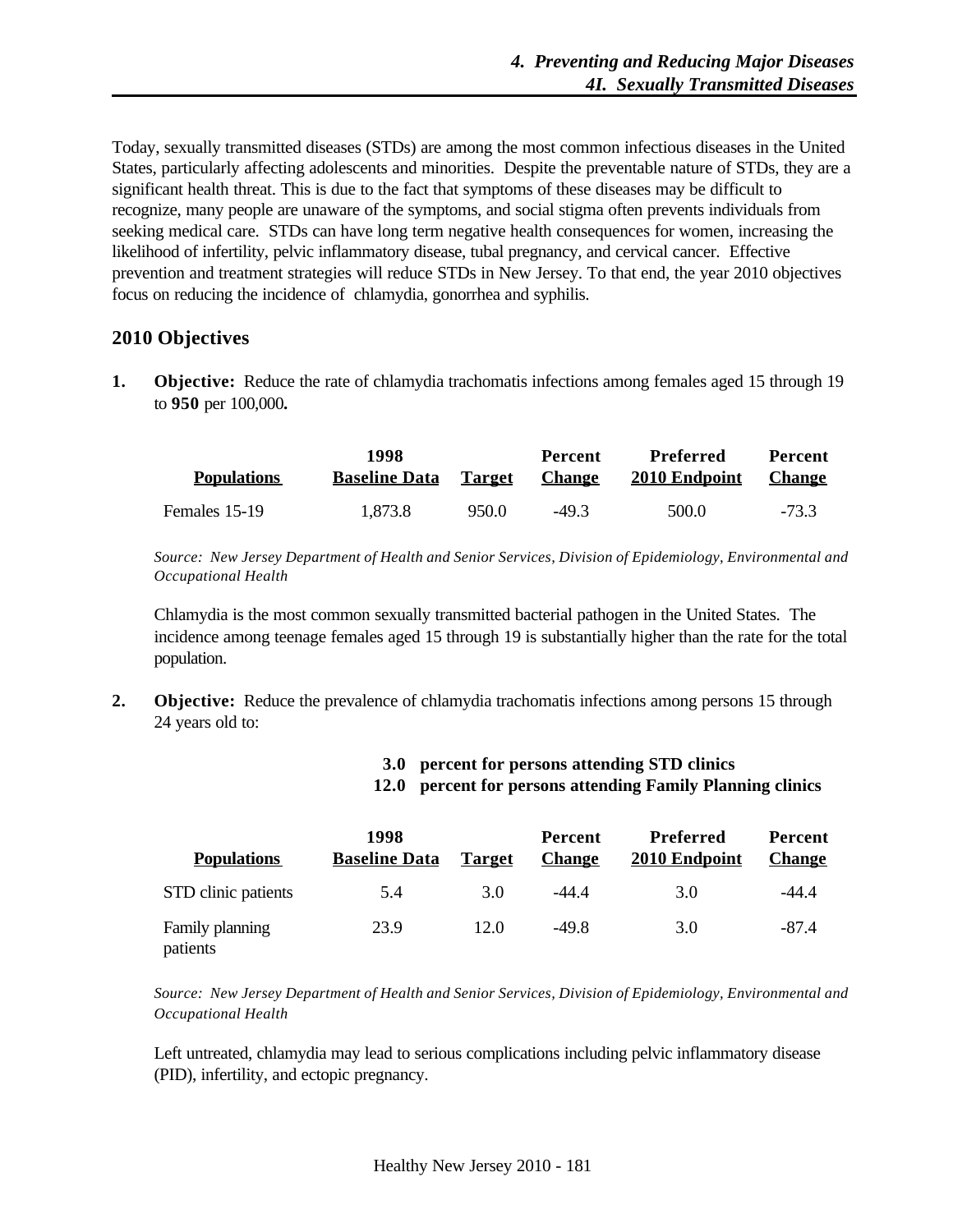**3. Objective:** Reduce the incidence of gonorrhea per 100,000 population to:

| 30.0 for the total population |
|-------------------------------|
| 325.0 for persons 15-19 years |
| 325.0 for females 15-19 years |

| <b>Populations</b> | 1998<br><b>Baseline Data</b> | <b>Target</b> | Percent<br><b>Change</b> | Preferred<br>2010 Endpoint | <b>Percent</b><br><b>Change</b> |
|--------------------|------------------------------|---------------|--------------------------|----------------------------|---------------------------------|
| Total              | 96.8                         | 30.0          | $-69.0$                  | 19.0                       | $-80.4$                         |
| Persons 15-19      | 452.6                        | 325.0         | $-28.2$                  | 186.7                      | $-58.7$                         |
| Females 15-19      | 622.7                        | 325.0         | $-47.8$                  | 186.7                      | $-70.0$                         |

*Source: New Jersey Department of Health and Senior Services, Division of Epidemiology, Environmental and Occupational Health*

The incidence rate of gonorrhea in the total population had been declining until 1995, when it began rising again. This apparent increase is likely due to improvements in the surveillance system in 1995 from a provider-based to a laboratory-based system. The 1998 rate was slightly lower than the rate in 1996.

- **4. Objective:** Reduce the incidence of primary and secondary syphilis per 100,000 population to:
	- **0.5 for the total population**
	- **0.2 for whites**
	- **1.2 for all other races**

| <b>Populations</b> | 1998<br><b>Baseline Data</b> | <b>Target</b> | Percent<br><b>Change</b> | <b>Preferred</b><br>2010 Endpoint | <b>Percent</b><br><b>Change</b> |
|--------------------|------------------------------|---------------|--------------------------|-----------------------------------|---------------------------------|
| Total              | 1.3                          | 0.5           | $-61.5$                  | 0.2                               | $-84.6$                         |
| White              | 0.4                          | 0.2           | $-50.0$                  | 0.2                               | $-50.0$                         |
| All Other Races    | 4.7                          | 12            | $-74.5$                  | 0.2                               | $-95.7$                         |

*Source: New Jersey Department of Health and Senior Services, Division of Epidemiology, Environmental and Occupational Health*

Since 1990, the incidence rate of primary and secondary syphilis for the population as a whole has been declining. Stratifying by race to produce black, Asian or Pacific Islander and Hispanic incidence rates may yield inaccurate data, due to a high proportion of cases where race is not reported. The minority rate, despite its decline, is more than eleven times the rate for whites.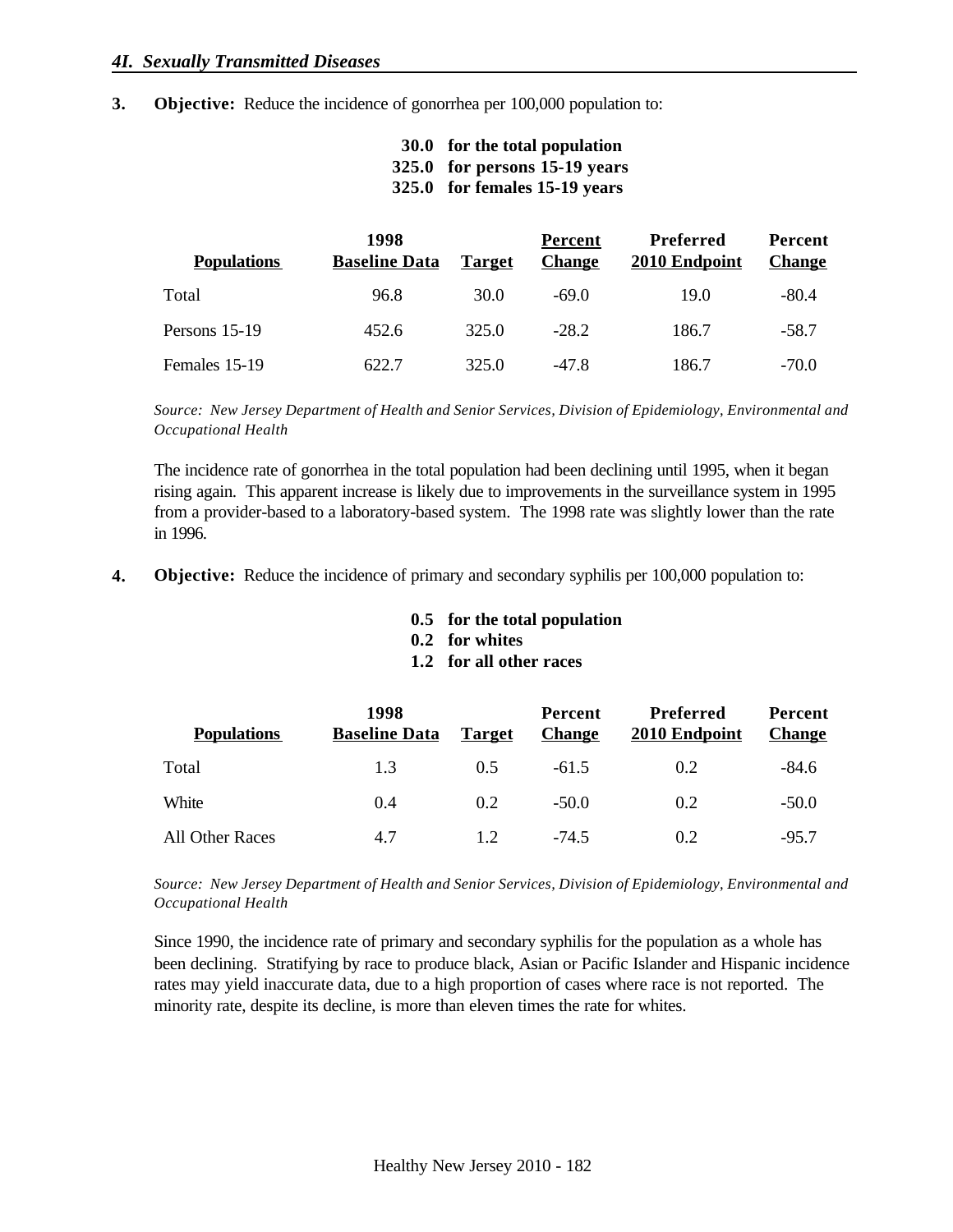**5. Objective:** Reduce the incidence of congenital syphilis per 100,000 live births to:

| 25.0 for the total population |
|-------------------------------|
| 10.9 for whites               |

**69.6 for all other races**

| <b>Populations</b> | 1998<br><b>Baseline Data</b> | <b>Target</b> | Percent<br><b>Change</b> | Preferred<br>2010 Endpoint | Percent<br><b>Change</b> |
|--------------------|------------------------------|---------------|--------------------------|----------------------------|--------------------------|
| Total              | 77.2                         | 25.0          | $-67.6$                  | 10.9                       | $-85.9$                  |
| White              | 32.3                         | 10.9          | $-66.3$                  | 10.9                       | $-66.3$                  |
| All Other Races    | 198.6                        | 69.6          | $-65.0$                  | 10.9                       | $-94.5$                  |

*Source: New Jersey Department of Health and Senior Services, Division of Epidemiology, Environmental and Occupational Health*

Rates have fluctuated from year to year with a low of 33.8 in 1991 and a high of 153.0 in 1994. Rates for minorities have remained consistently higher than those for the total and white populations.

#### **Discussion**

Great progress has been made toward reducing the burden of the most common bacterial STDs in the United States, such as gonorrhea and syphilis. Nevertheless, STD-related complications continue to take a heavy toll, particularly on women's health and health care costs. NJDHSS uses surveillance, prevention and treatment approaches to control STDs. To strengthen its surveillance of STDs, NJDHSS in 1995 began requiring laboratories to report test results directly to the Department. Positive test results and untreated individuals are sent to one of three regional STD offices and one of forty-five STD clinics throughout the 21 counties of New Jersey for treatment verification, partner notification and diagnostic services. These clinics provide not only treatment services, but also screening and diagnosis. NJDHSS also funds education and screening services in a variety of other public health settings.

In 1999, chlamydia was the most commonly reported communicable disease in the United States, with 660,000 cases reported. It is estimated that four million new chlamydia infections occur in the United States every year, and of these, 2.6 million occur among women. Chlamydia is especially common among sexually active adolescents and young adults. In New Jersey, chlamydia infection is about twice as common among adolescents as gonorrhea. In 1996, eighty-three percent of the chlamydia cases reported in New Jersey were in persons aged 15 through 29 years. The highest rate was observed in those 15 through 19 years of age. The incidence has appeared to increase in recent years, although this may be an artifact of a revised reporting system.

When diagnosed, chlamydia can be easily treated and cured. Untreated, chlamydia can cause serious complications that include pelvic inflammatory disease (PID), which is a major cause of infertility and potentially a cause of fatal tubal pregnancy. Chlamydia may also result in adverse birth outcomes, including neonatal conjunctivitis (eye infection) and pneumonia. In addition, research has shown that women infected with chlamydia have a three-to-five fold increased risk of acquiring HIV, if exposed.<sup>1</sup> Therefore the annual screening of sexually active women is recommended as part of routine primary care visits. In addition to screening and treatment provided by physicians in private practice,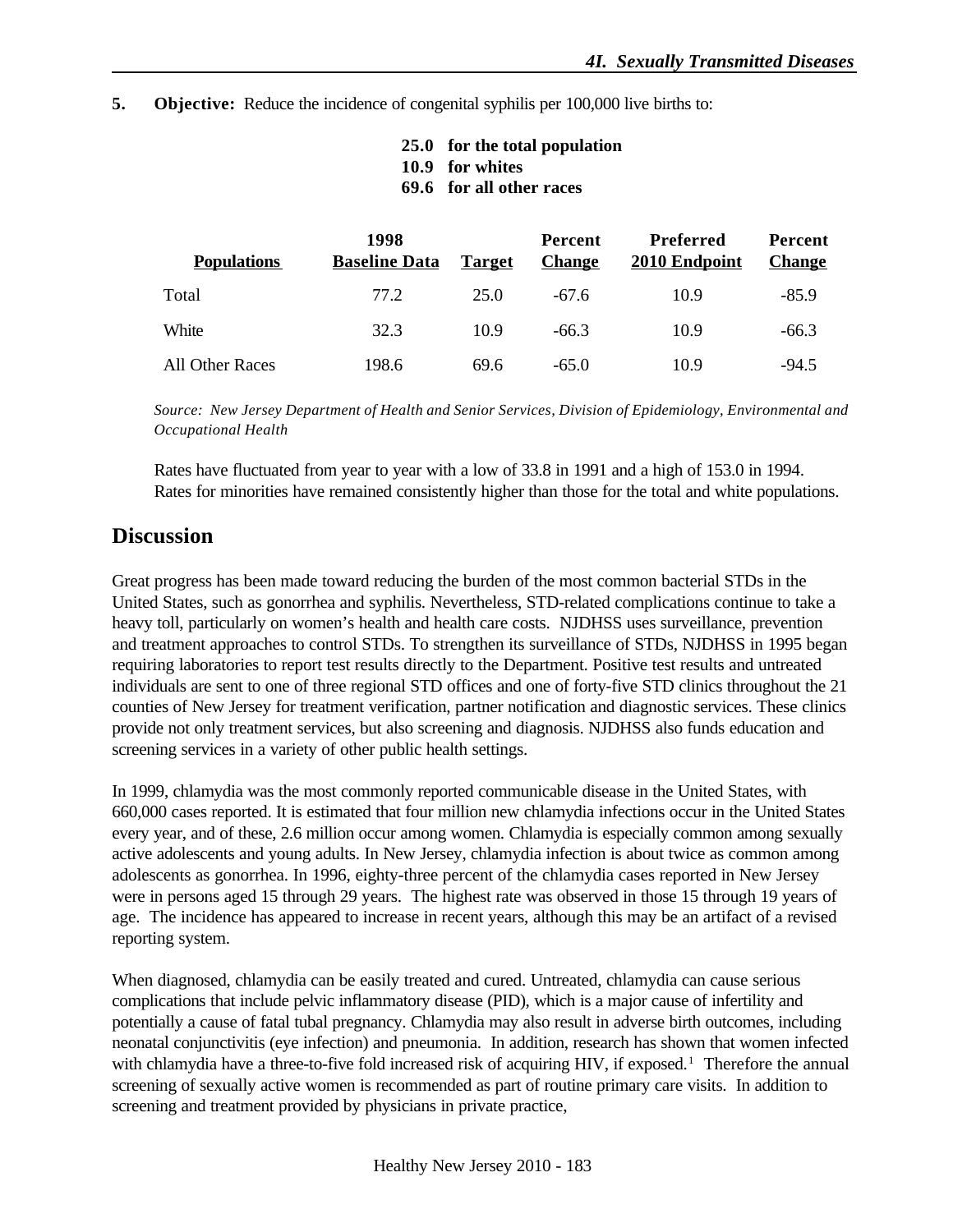New Jersey also makes publicly funded chlamydia screening available to all women 24 years of age and younger who use family planning agencies. Screening services are also available for women 29 years of age or younger in seven cities which have STD rates higher than the state rate: Atlantic City, Camden, Trenton, Elizabeth, Newark, Jersey City and Paterson. Annually, approximately 60,000 women are screened for chlamydia through the Infertility Prevention Project Initiative.

The incidence rate of syphilis in the United States is at its lowest level in 20 years, with only 70,000 newly reported cases annually. Infection levels remain so low that the Centers for Disease Control and Prevention suggests it is possible to eliminate syphilis in the United States. In New Jersey, the total number of reported syphilis cases has declined annually since 1991. From 1995 to 1998, the reported incidence decreased by 769 cases, from 1,518 to 749. Statewide, from 1990 to 1998 the reported rates of primary and secondary syphilis declined by 94.1 percent. Some experts have suggested that this decline may be a direct result of sexual behavior changes in response to concerns with HIV/AIDS. In 1996, the highest reported rates of primary and secondary syphilis were observed in individuals aged 20 through 39 years. Currently, the disease is most common among those populations that have traditionally been hard to reach, such as lowincome individuals. Neonatal and prenatal positive screening results reported to NJDHSS have the highest priority when referred to one of the three regional STD offices for follow-up, treatment verification and diagnostic services.

During the past decade, the annual incidence of gonorrhea steadily declined in New Jersey until 1995 and 1996, when it increased. This apparent reversal may be the result of the change in the reporting system from primarily provider reports to direct laboratory reporting to NJDHSS. Despite this recent upward turn in gonorrhea rates, the incidence rate declined almost 60 percent between 1985 and 1996. Most importantly, the 1997 data indicate a decrease in the incidence compared to the 1996 rates. However, gonorrhea remains a major cause of pelvic inflammatory disease, infertility, ectopic pregnancy and chronic pelvic pain for women in New Jersey.

Much work remains to be done to reduce STD rates. NJDHSS will continue to make STD surveillance, prevention and treatment a priority.

## **ENDNOTE**

<sup>&</sup>lt;sup>1</sup> Centers For Disease Control and Prevention (CDC). *Some Facts About Chlamydia: March, 1997*. Atlanta, GA: U.S. Department of Health and Human Services, CDC, National Center for HIV, STD and TB Prevention, 1997. <http://www.cdc.gov/nchstp/dstd/chlamydia\_facts.htm>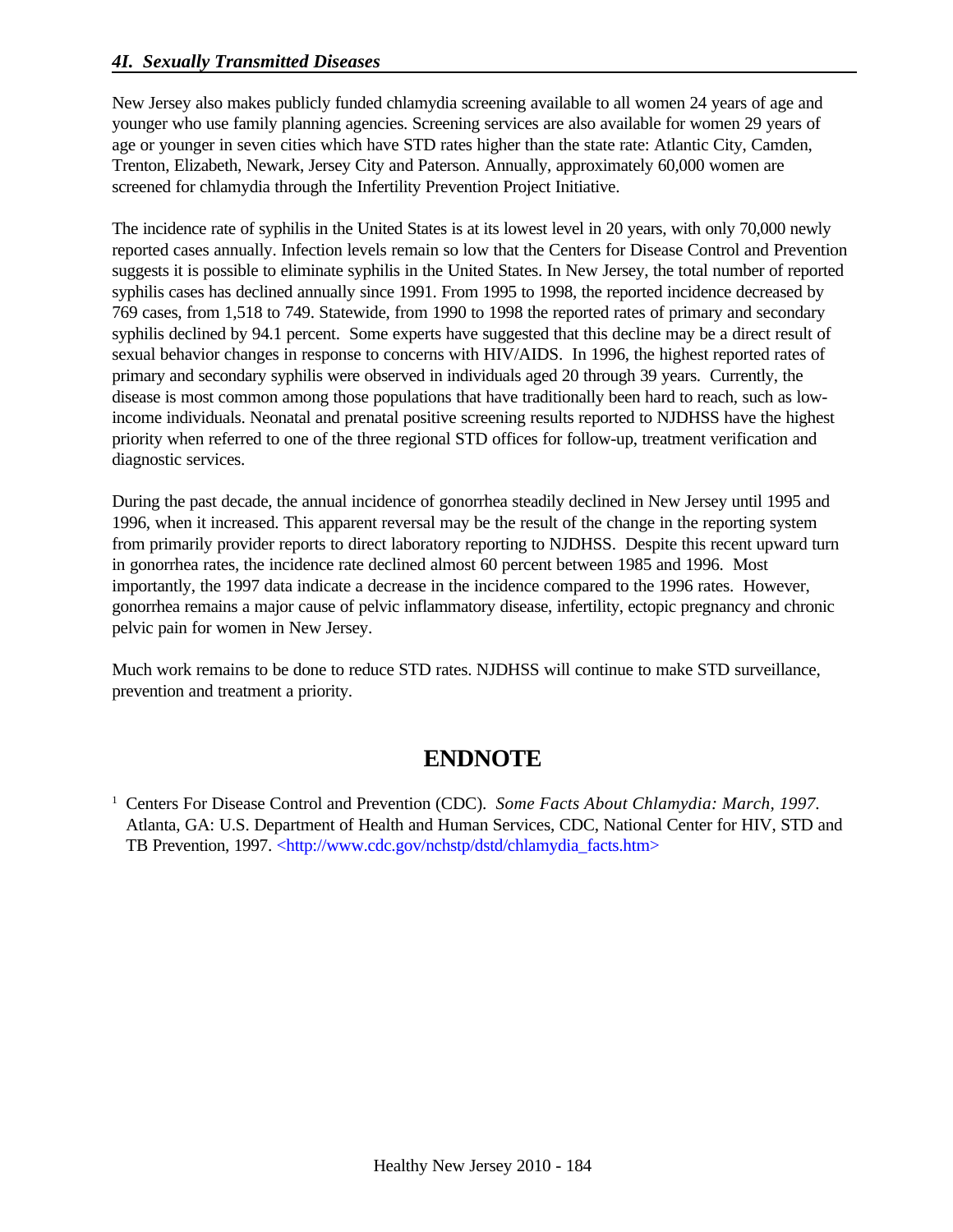# Healthy New Jersey 2010

Volume II:

New Jersey's Public Health Agenda

< Strengthening Public Health Capacity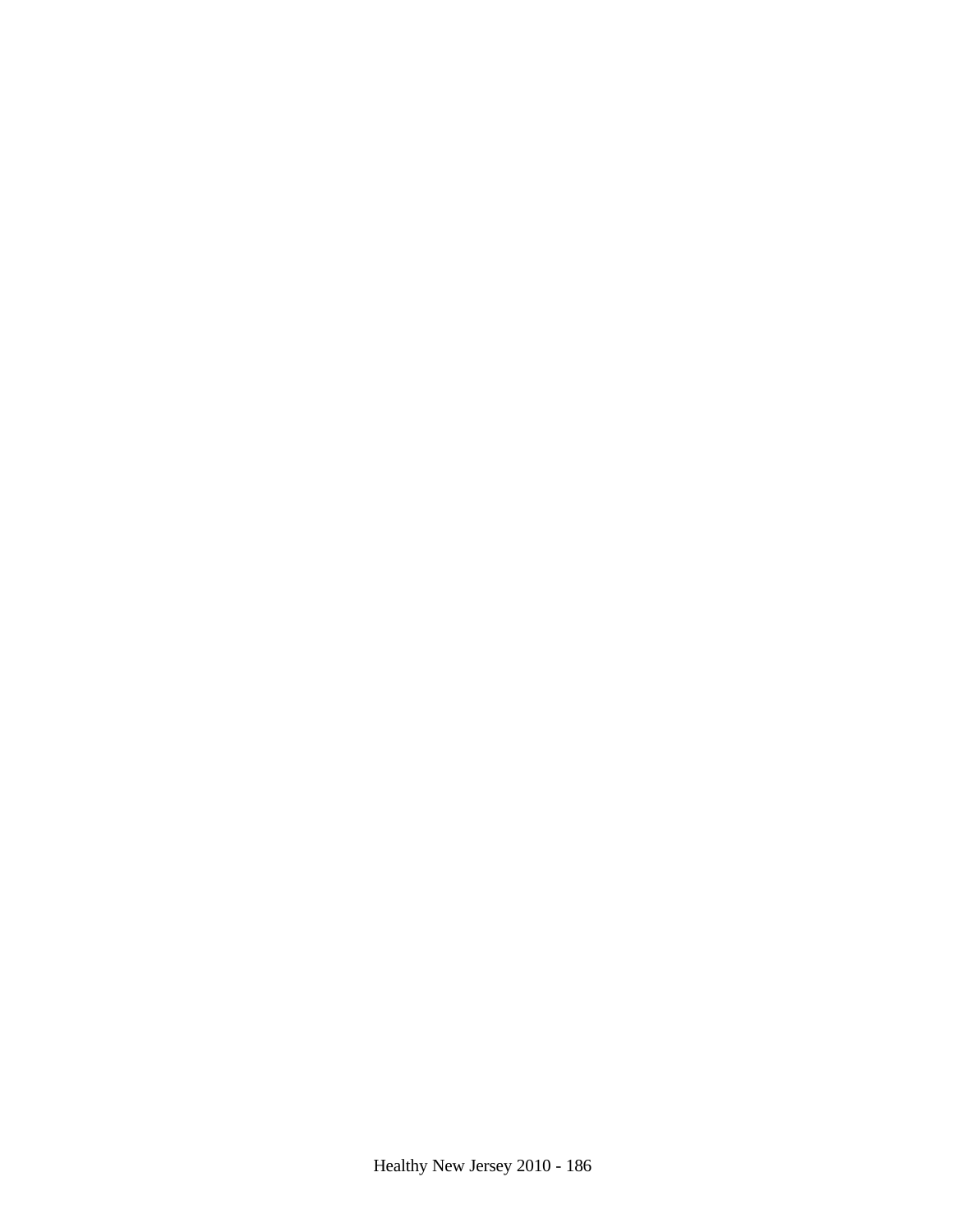Public health capacity is defined as the ability of public, private, federal, state and local entities to collectively prevent disease and injury and promote health. While health is addressed by many private providers and organizations as well as public agencies, it is government's unique responsibility to assure the public's health. The 1988 Institute of Medicine report *The Future of Public Health*<sup>1</sup> sets forth three core functions of a health agency. These are assessment of health status, health resources and population demographics within a community; comprehensive health policies and plans to improve health status; and assurance that quality personal health and public health services are provided efficiently and effectively. Based on this report, a national task force developed a consensus of ten essential public health services<sup>2</sup> that should be available to all citizens:

- 1. Monitor health status to identify community health problems.
- 2. Diagnose and investigate health problems and health hazards in the community.
- 3. Inform, educate, and empower people about health issues.
- 4. Mobilize community partnerships to identify and solve health problems.
- 5. Develop policies and plans that support individual and community health efforts.
- 6. Enforce laws and regulations that protect health and assure safety.
- 7. Link people to needed personal health services and assure the provision of health care when otherwise unavailable.
- 8. Assure a competent public health and personal health care workforce.
- 9. Evaluate effectiveness, accessibility, and quality of personal and population-based health services.
- 10. Research for new insights and innovative solutions to health problems.

In a statewide system, both state and local public health agencies have important roles and responsibilities. In general, it is NJDHSS's responsibility to provide leadership and to establish statewide policies that preserve the public's health. NJDHSS accomplishes this by regulating the quality of health care facilities and managed care plans, by funding essential public health services provided by a wide variety of local agencies, by identifying and responding to threats to public health, and by collecting, analyzing and reporting health data. In recent years NJDHSS has placed greater emphasis on disseminating health data to assist the public in making informed choices as well as to support health services planning and research by public and private entities.

Local health agencies are responsible for monitoring and improving health in their communities by providing leadership in assessing and addressing health problems through concerted efforts involving many public and private parties. Over the years, New Jersey's local public health infrastructure has not kept pace with the times. NJDHSS is working to re-engineer and modernize New Jersey's public health infrastructure to better serve the goals of promoting health and preventing disease. In September of 1997, a State Public Health Task Force adopted the ten essential public health services as the context through which new public health practice standards for New Jersey's public health agencies should be developed.

NJDHSS plans to take advantage of the widespread and growing use of electronic information technology to enable state and local public health agencies to accomplish their mission more efficiently and effectively. Year 2010 objectives focus on increasing the timeliness and comprehensiveness of the data that drive public health policy-making in New Jersey; communicating these data to the public as well as to other key components of the health system; and building the capacity of the state's local health system to access and use information to promote the health of their communities.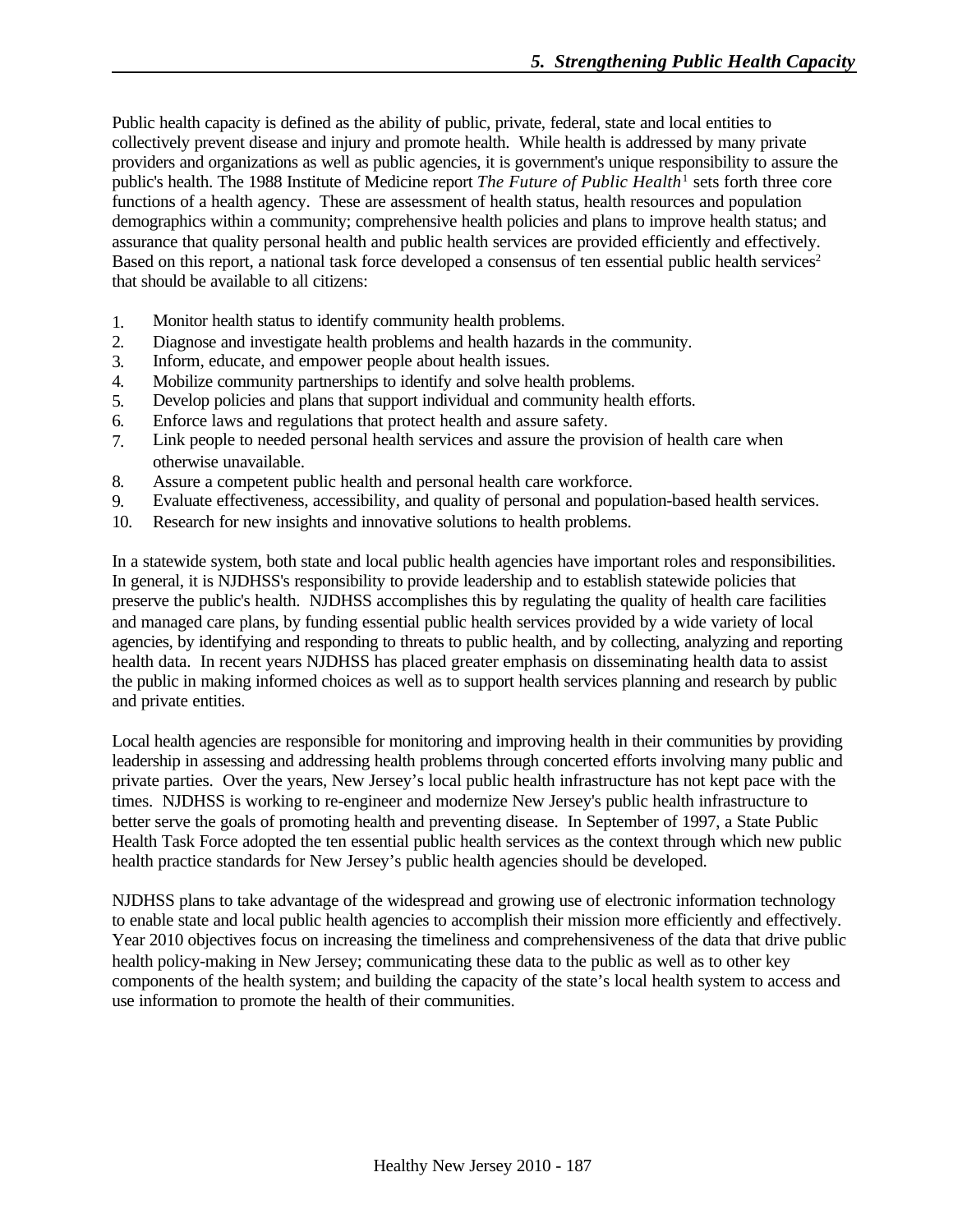#### **2010 Objectives**

**1. Objective (Developmental):** Increase the proportion of Healthy New Jersey 2010 objectives for which state data are released within one year of the end of data collection by 100%.

*Source: New Jersey Department of Health and Senior Services, Health Information Steering Committee*

It is inevitable that there will be lags between the occurrence of events and their collection and reporting in health data systems, but use of enhanced technologies and revised procedures can shorten lag times and make data available in a more timely fashion to the public and those organizations that use data for health assessment and planning.

**2. Objective (Developmental):** Increase the use of standardized geocoding in all major NJDHSS health data systems to promote the development of geographical information system (GIS) capability to **100 percent**.

*Source: New Jersey Department of Health and Senior Service, Office of Information Technology Services*

A fundamental prerequisite to good epidemiology and health planning is accurate data indicating where key health events are taking place, e.g. which communities have disproportionately more low birthweight babies, etc. In New Jersey, the widespread use of postal addresses that do not always correspond to political jurisdictions of residence makes it particularly challenging to correctly link health data with a municipality. Improvements and standardization of the way health data are collected and processed will enhance NJDHSS's ability to provide accurate county and local health data.

**3. Objective (Developmental):** Increase the proportion of NJDHSS *Healthy New Jersey 2010* objectives for which racial/ethnic subobjectives are appropriate that can be tracked for all population groups to **100 percent**.

*Source: New Jersey Department of Health and Senior Services, Center for Health Statistics*

Despite national data indicating that some racial and ethnic groups often face higher rates of illness, disability, death or other risk factors than the general population, reliable race and ethnicity data for all population groups are not available for many state health objectives.

**4. Objective (Developmental):** Increase the proportion of non-confidential NJDHSS health data that is made readily available to the public.

*Source: New Jersey Department of Health and Senior Services, Office of Policy & Research, Health Information Steering Committee*

In recent years NJDHSS has increased the number of reports derived from its health surveillance systems, and makes these reports available in both hard copy and via the Internet. NJDHSS expects to expand the data available and accessible to individuals and organizations.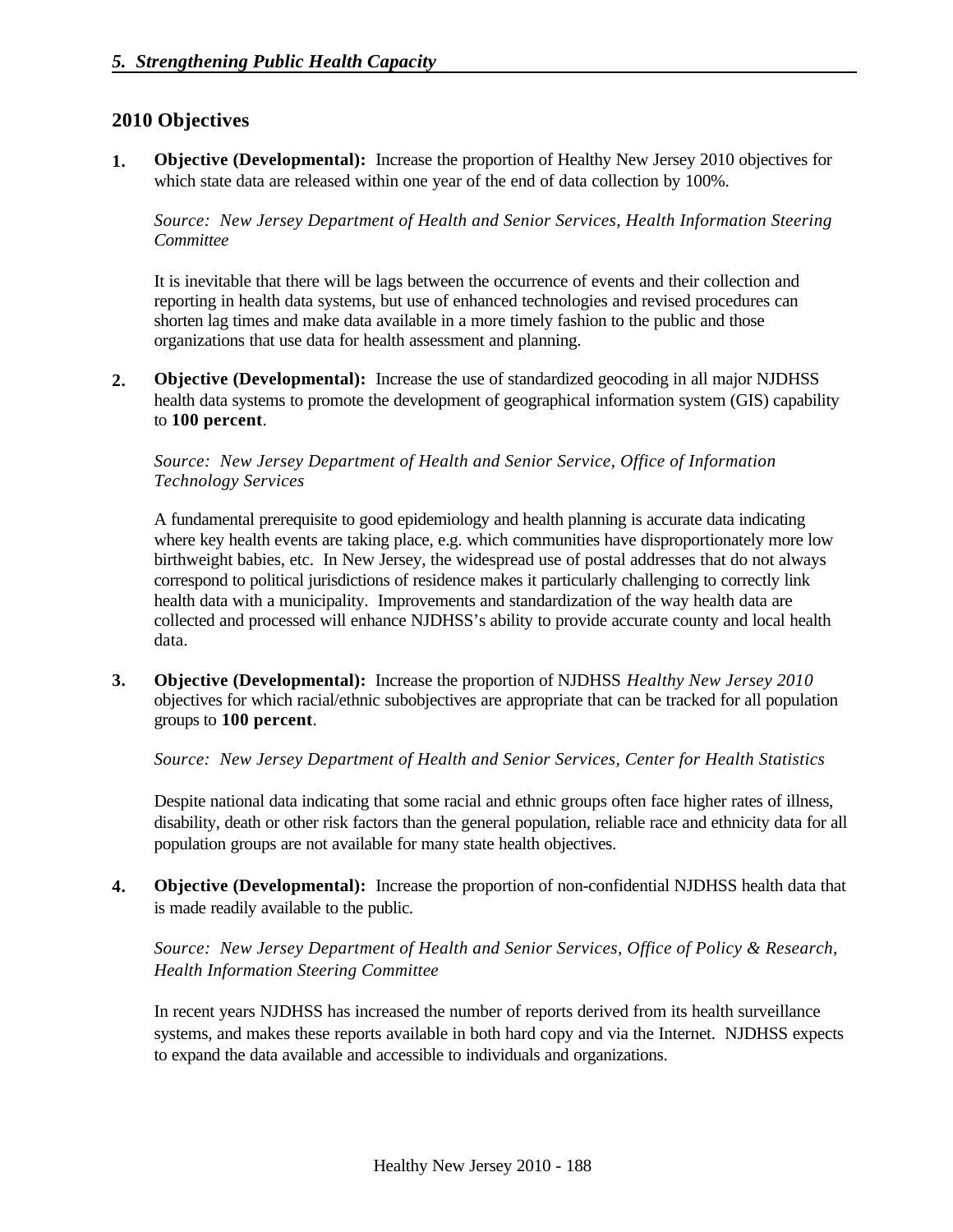**5. Objective:** Increase the percentage of local health departments that perform the following core public health functions to:

| 75.0 percent for Assessment                |
|--------------------------------------------|
| <b>75.0 percent for Policy Development</b> |
| 90.0 percent for Assurance                 |

|                           | 1998                 |               | Percent       |
|---------------------------|----------------------|---------------|---------------|
| <b>Functions</b>          | <b>Baseline Data</b> | <b>Target</b> | <b>Change</b> |
| Assessment                | 51.9                 | 75.0          | $+44.5$       |
| <b>Policy Development</b> | 55.1                 | 75.0          | $+36.1$       |
| Assurance                 | 73.7                 | 90.0          | $+22.1$       |

*Source: New Jersey Department of Health and Senior Services, Office of Local Health*

The three core functions of public health are assessment, policy development, and assurance. Not all local health agencies in New Jersey have the capacity to perform these functions. The target reflects an expectation that local capacity will be greatly enhanced.

**6a. Objective (Developmental):** Increase the percentage of local health departments that have actively participated in developing a county-wide community health plan that identifies improved health outcomes to **80.0 percent.**

*Source: New Jersey Department of Health and Senior Services, Office of Local Health*

**6b. Objective (Developmental):** Increase the percentage of county-wide public health partnerships which produce one initial health plan and two updates by 2010 to **100.0 percent.**

*Source: New Jersey Department of Health and Senior Services, Office of Local Health*

Engaging the community in assessing health problems, prioritizing issues, determining effective strategies and evaluating outcomes is key to improving health outcomes. Baseline data will be established in 2001 and data will be available for analysis in 2002 or 2003.

**7a. Objective:** Increase the percentage of local health departments that have workplace access to the Internet to **100.0 percent.**

|                          | 1999                 |               | Percent       |
|--------------------------|----------------------|---------------|---------------|
| <b>Population</b>        | <b>Baseline Data</b> | <b>Target</b> | <b>Change</b> |
| Local health departments | 65.7                 | 100.0         | $+52.2$       |

*Source: New Jersey Department of Health and Senior Services, Office of Local Health*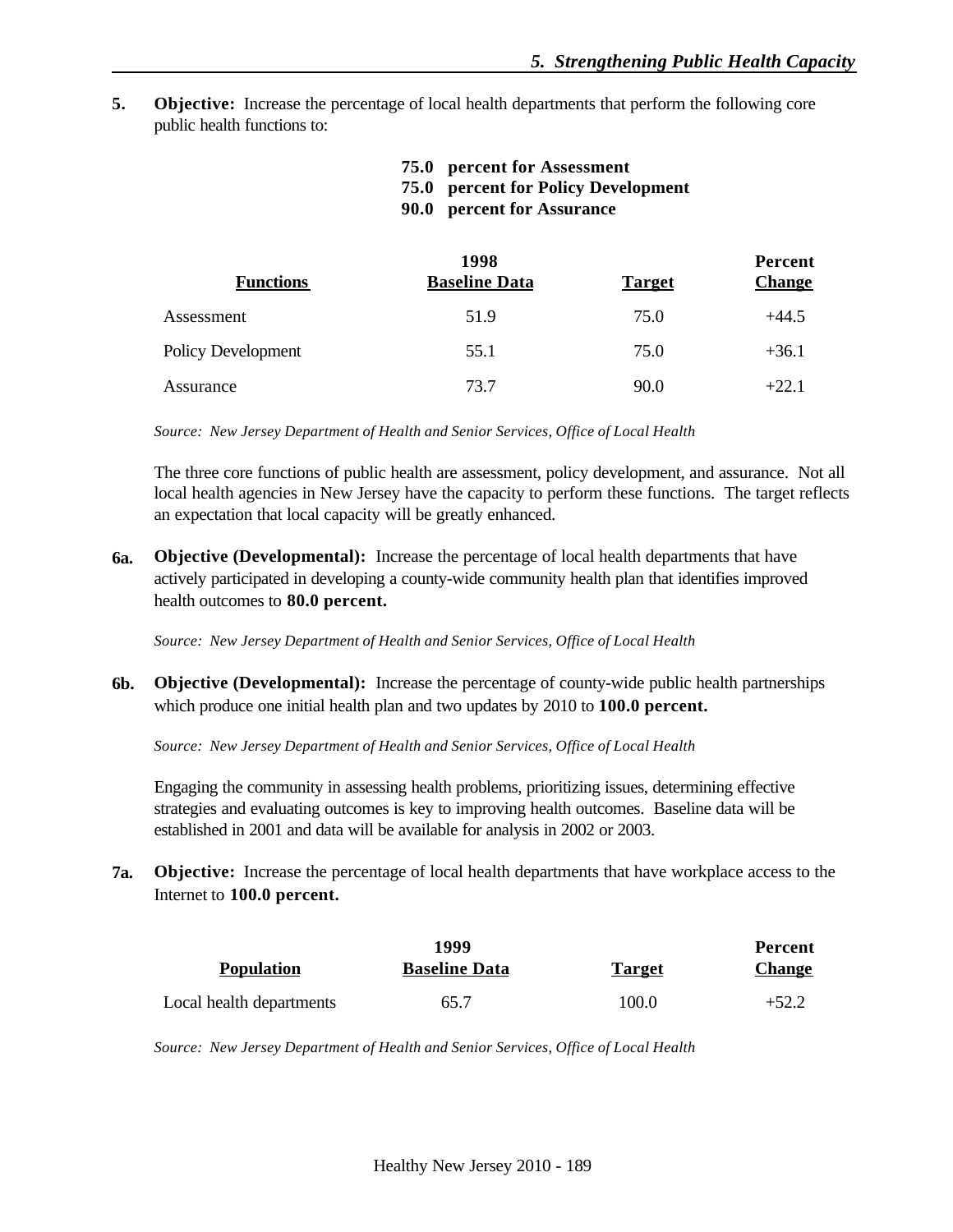**7b. Objective:** Increase the percentage of local health departments that participate in the Local Information Network and Communication System (LINCS) public health information system in their respective counties to **100.0 percent.**

|                          | 1999                 |               | <b>Present</b> |
|--------------------------|----------------------|---------------|----------------|
| <b>Population</b>        | <b>Baseline Data</b> | <b>Target</b> | <b>Change</b>  |
| Local health departments | 60.6                 | 100.0         | $+65.0$        |

*Source: New Jersey Institute of Technology*

Local health agencies' capacity to perform health surveillance, contain conditions that threaten the public health, and other emergency response functions is greatly enhanced, particularly in terms of timeliness, when they are electronically connected to NJDHSS and other local agencies through the LINCS system, and to a wide array of information via the Internet.

**8. Objective (Developmental):** Increase the percentage of local health departments that satisfy staff expertise/competencies defined in NJDHSS public health performance standards to **90.0 percent.**

*Source: New Jersey Department of Health and Senior Services, Office of Local Health*

Baseline data will be established in 2001 and data will be available for analysis in 2003 or 2004.

**9. Objective (Developmental):** Increase the percentage of local health departments that satisfy NJDHSS public health performance standards for public health and environmental laboratory services to **90.0 percent.**

*Source: New Jersey Department of Health and Senior Services, Office of Local Health*

Baseline data will be established in 2001 and data will be available for analysis in 2002.

**10. Objective (Developmental):** Increase the percentage of local health departments that satisfy NJDHSS public health performance standards for epidemiology services to support core functions and essential public health services to **90.0 percent.**

*Source: New Jersey Department of Health and Senior Services, Office of Local Health*

It is not expected that each local health department provide these services, but rather have access to them through a public health infrastructure agency to be defined in the Public Health Practice Standards. Baseline data will be established in 2001 and data will be available for analysis in 2002.

### **Discussion**

Increasing access to health information by the public at large, as well as those people and organizations best able to promote healthy behaviors, self-care, and informed health care choices is a priority for NJDHSS. For example, in addition to annual reports on vital statistics that have been provided for many years, the Department now also gives health care consumers information on the quality of health care plans and providers, to facilitate their making informed choices. In 1997, NJDHSS released its first annual report on managed care plans. This report compared how well these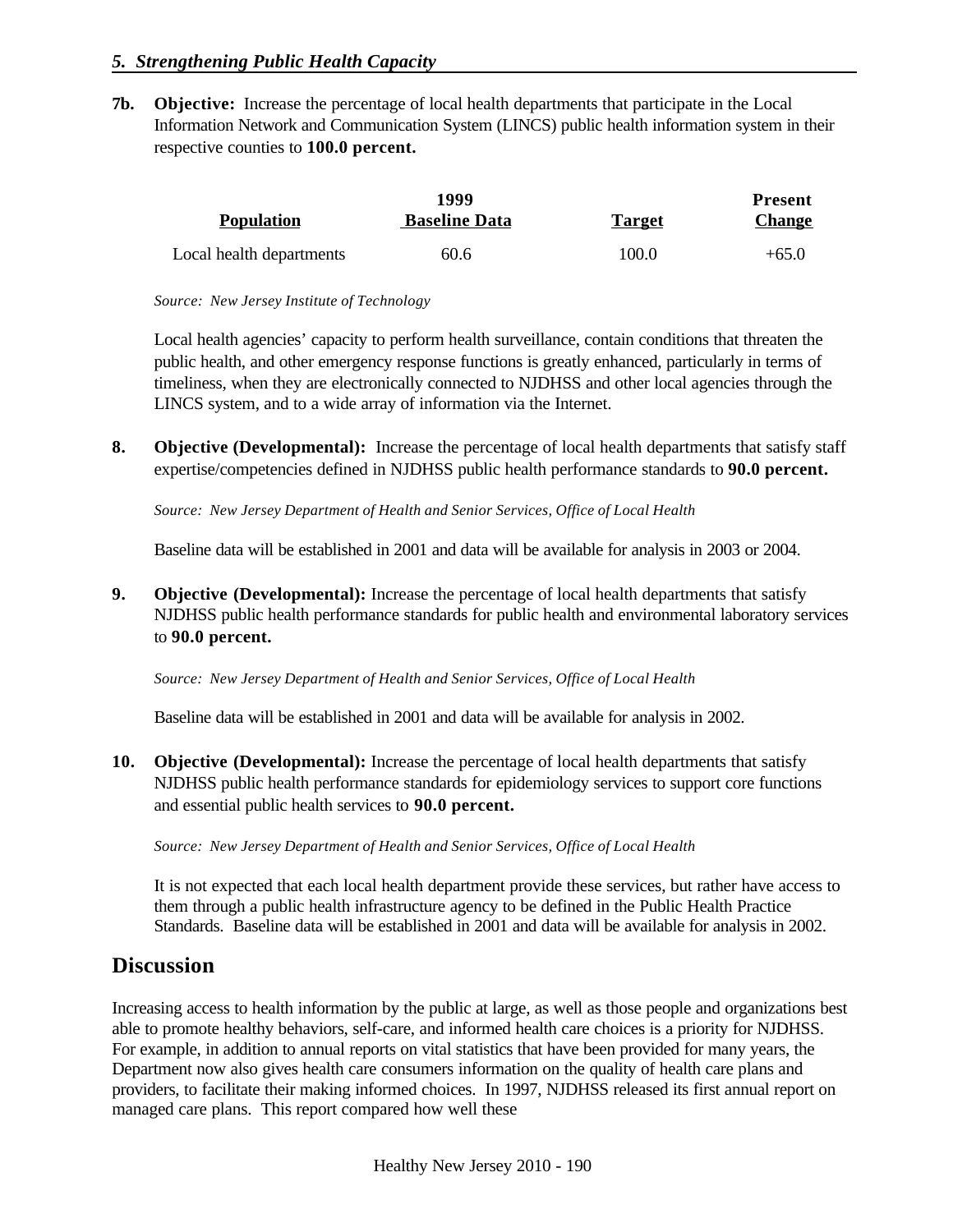plans deliver quality health care and customer service. The report focused on key measures of access, service, satisfaction with providers, assisting plan members in staying healthy as well as treating them when they are ill, and caring for children. The annual report now covers more types of managed care plans. Several of the measures in the managed health care report have been used to construct year 2010 objectives as well.

In 1997, NJDHSS also released (both in hard copy and via Web site) its first report on the quality of hospitals and surgeons performing coronary artery bypass graft surgery, and followed this report with updates in 1999 and 2000. There has already been evidence to suggest that publication of these data in New Jersey is having a similar effect as that observed in New York, which began publishing comparable reports several years earlier. The reports promote vigorous self-policing and quality improvement by hospitals, resulting in reductions in mortality from this type of surgery. NJDHSS is exploring cost-effective ways to collect, analyze and publish a broader range of hospital quality data.

In 1998, NJDHSS also produced its first report detailing how well each nursing home in the state performed on a number of quality measures. This report was a first for NJDHSS in that it is provided only via the Web site, and allows some interactive selection of parameters so that consumers can focus on nursing homes in particular geographic areas of interest to them.

In response to heightened public concern and interest in cancer, NJDHSS has also increased its analysis and publication of reports detailing trends in cancer. Recent reports were published on overall cancer incidence in New Jersey, cancer incidence by county, breast cancer incidence and mortality, trends in childhood cancer, trends in prostate cancer and cancer incidence among Hispanics.

Quarterly reports on the trends in HIV/AIDS infection have also been available since 1996. The Department also produces periodic updates on its progress toward the state's *Healthy New Jersey 2000* objectives.

As a matter of policy, NJDHSS now designs as many of its reports as possible for simultaneous release via the Web site and hard copy. Currently, the Cancer Registry and the Center for Health Statistics offer public use data sets via the Internet. The Department realizes that it could do much more, however, including routinely releasing non-confidential data sets via its Web site for ready access by academic researchers, health planners, and other interested parties. Considerable work must be done before NJDHSS will be able to provide ready access to data in a consumer-friendly fashion. For example, one very important data set for analyzing health services trends is collected from hospitals and includes information on costs and diagnoses for all patients admitted for treatment. Currently, there is a considerable lag in the collection of these data. With the introduction of an electronic reporting system, however, the data will not only be more timely, but also eventually expanded to cover outpatient and emergency department (ED) cases. The latter will allow, for example, tracking of ED visits for asthma treatment, an indicator of the success or failure to manage asthma to prevent acute crises. NJDHSS is committed to making similar improvements in timelines and accessibility in as many of its major health data systems as possible.

There are also some very technical, but very important changes NJDHSS must make in its data collection to enhance the usefulness of these data for policymaking and programmatic planning. For many of the *Healthy New Jersey 2010* objectives, data and targets for smaller population groups and for Hispanic subpopulations are listed as not statistically reliable, not analyzed or not available. From the federal government level on down there have been long-standing problems of lack of standardization in the definition of race and ethnicity, as well as in the reporting of data. The federal government has tackled the standardization issue, and is requiring that, by the year 2003, all federal agencies as well as agencies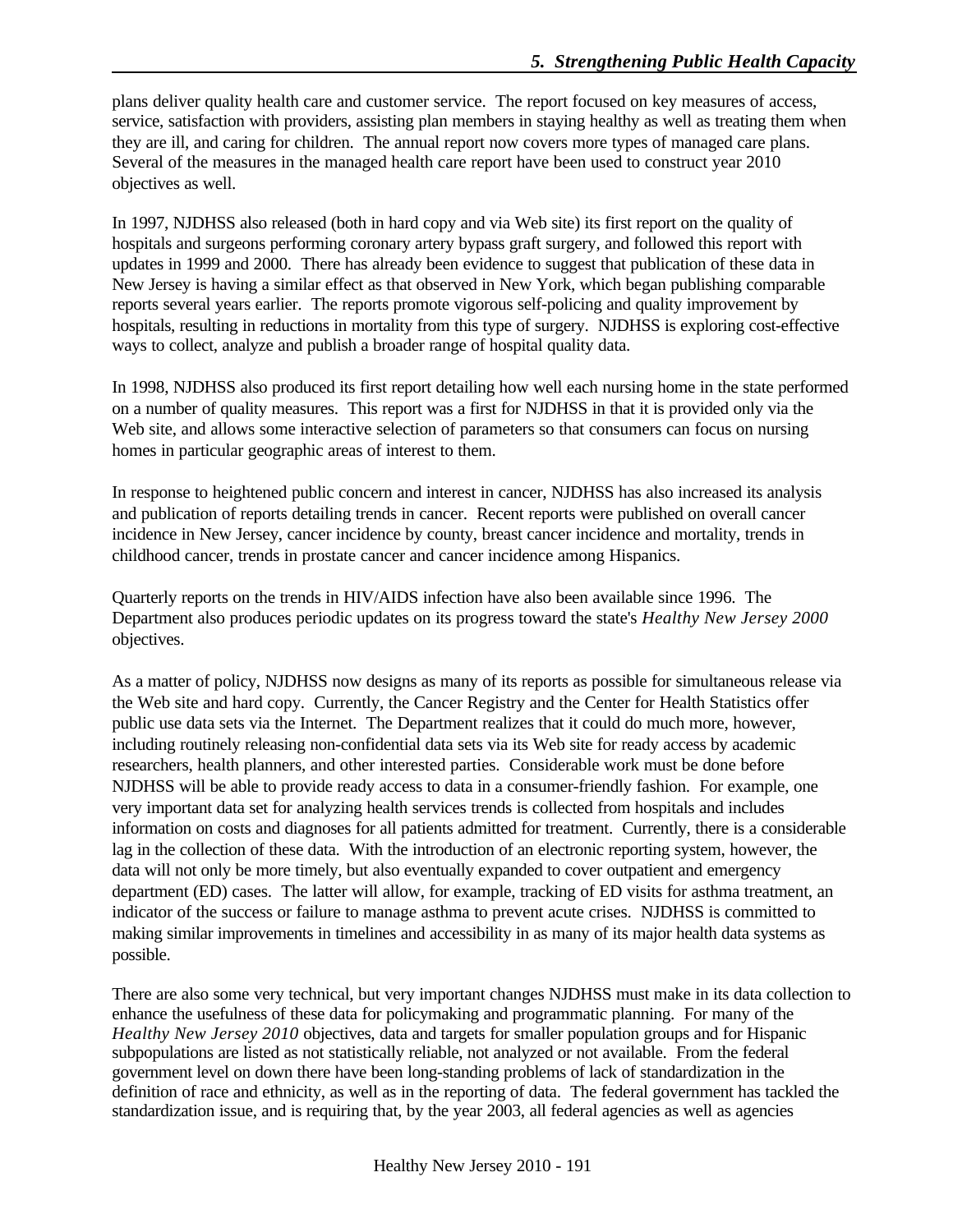receiving federal funding conform to the revised federal standard for reporting of race and ethnicity. The new standard will bring complications of its own, however, in that it will allow individuals to identify themselves as more than one race. There is not yet consensus on how to count such individuals for purposes of measuring racial differences in health status.

In addition to standardization issues, however, there are also reporting problems. There are many different sources for NJDHSS data, including hospitals, physicians, funeral directors, agencies receiving grants, and laboratories. It is an ongoing challenge to encourage all reporting sources to record data on race and ethnicity completely and accurately. Currently, the Asian or Pacific Islander population group and Hispanic ethnicity are underreported in some data systems. NJDHSS will work not only to improve reporting in the future, but also will explore ways to adjust existing data, in order to develop reliable estimates for disease morbidity and mortality among all populations in New Jersey.

A second technical change concerns geocoding. Effective epidemiology and health planning requires that health data correctly reflect the residence of the populations affected. NJDHSS and other state agencies are exploring ways to standardize approaches to geocoding, and to use computer software to correct address anomalies. Reporting health data below the county level will result in the need to address issues of data reliability, validity, comparability and confidentiality and privacy.

#### **Expanding Local Health Capacity**

New Jersey has 116 local health departments, which provide public health services to more than eight million people in the State. In 1998, NJDHSS found in a study of the State's 116 local health departments that there is great variation in the depth and breadth of public health services they offer. Local health departments are configured in various ways, and have differing types of public oversight, including county, regional, and municipal arrangements. They are funded in various ways, have different types and number of personnel, and offer different mixes of services. This variety presents a challenge in providing public health services in a coordinated, systematic, cost-effective and efficient manner. The NJDHSS study noted that planning, epidemiology, and communicable disease prevention are among the key areas where local health agencies need more capacity.

As noted in the Institute of Medicine's report on public health, there is a consensus among experts that government public health agencies have three primary responsibilities: assessing health status and needs for the community served, as well as community resources and capacity; developing public policies to address priority needs; and assuring access to and quality of needed health services. While local health agencies' responsibilities in each of these three areas will necessarily differ from NJDHSS's, they also presume indepth knowledge of and engagement in the local community. The 1998 NJDHSS study of local health department capacity revealed that the performance of these core functions falls below desired levels. Only fifty-two percent of local departments perform assessment, fifty-five percent policy development and seventy-four percent assurance. To address this concern, NJDHSS is revising the regulations governing recognized public health activities and standards of performance for local boards of health. The new public health practice standards will require local health departments to adequately address all three core functions. The standards will be developed through the regulatory process and provide opportunity for public comment. By the year 2010, there should be a substantial increase in the number of local health departments performing these core functions adequately.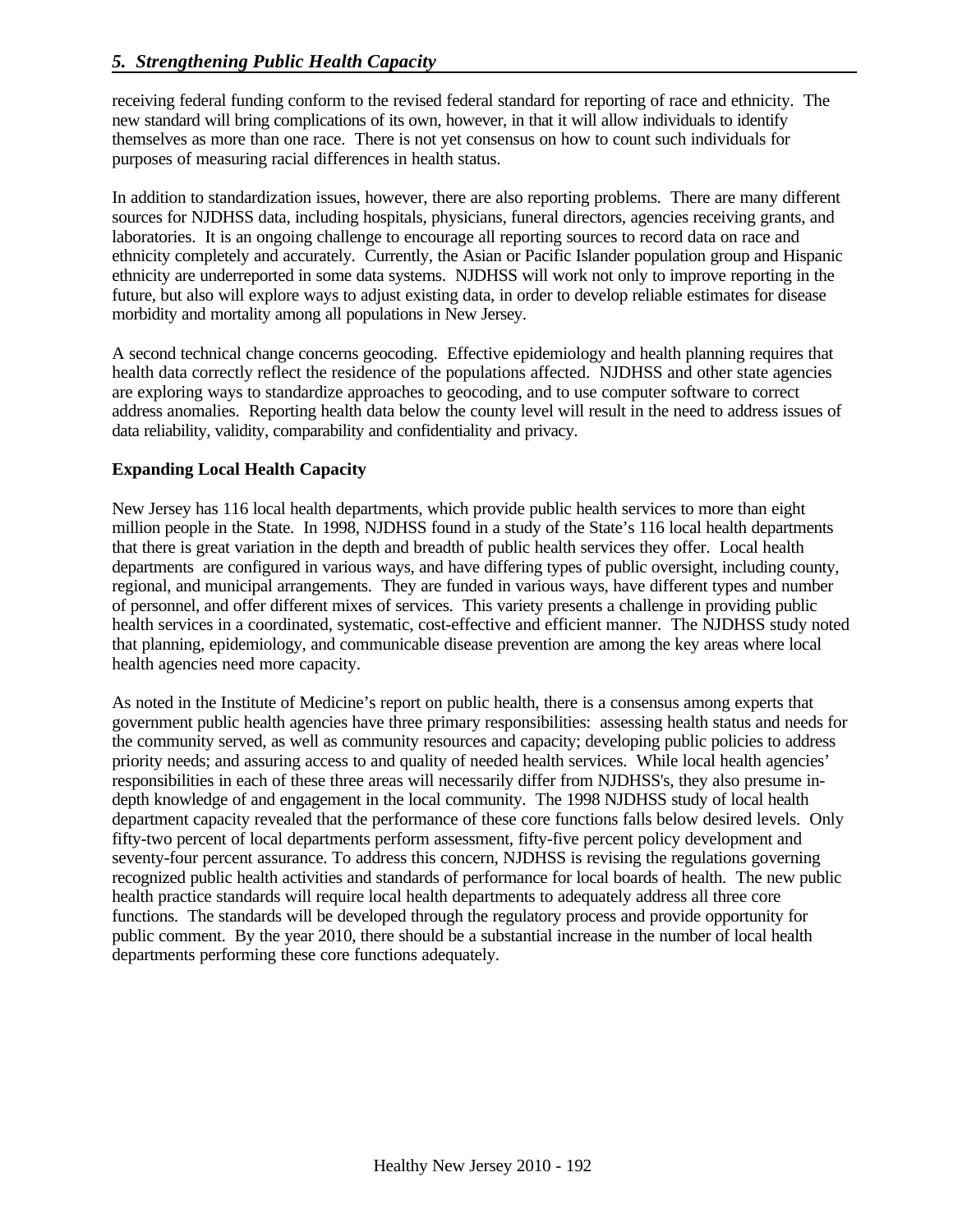Planning provides the foundation for successful organizations and activities, and is central to improvement. NJDHSS supports development by local health departments of county-wide community health improvement plans. Planning by communities in isolation from each other is not effective. New Jersey's complex local public health system reflects the state's many municipalities and tradition of "home rule". It has resulted in inconsistency in local health planning and services. A broader, county-wide and more collaborative approach to health planning will be encouraged in the revised standards of performance for local health departments. All community stakeholders should be involved in the process. This will undoubtedly help New Jersey achieve its year 2010 objectives of at least eighty percent of local health departments participating in county-wide community health planning. Community health planning should be based on structured formal community assessments where local needs can be addressed within the constraint of available resources. This will result in more effective and efficient public health services, and hopefully improved health for New Jerseyans.

The Department will continue to strengthen local health departments' capacities. In 1997, NJDHSS introduced New Jersey LINCS, a statewide system of twenty-four strategically positioned local health departments with electronic linkages to NJDHSS, other local health departments, health care facilities, and emergency response organizations. LINCS will provide access to the most up-to-date health information, disease surveillance data, and mechanisms supporting rapid response to incidents which threaten the public's health. It also will facilitate coordinated health planning. By coupling LINCS with the Internet, local health departments gain access to a wealth of information, as well as education and training opportunities through the NJDHSS Distance Learning Network. Currently, the Distance Learning Network consists of a series of satellite video-conferencing downlink sites in each county that can receive broadcasts for education and training purposes. In the future, training should also be available via the Internet, eliminating the need to travel to the downlink site. By year 2010, NJDHSS expects all local health departments to have access to LINCS and the Internet.

Local health department capacity will be further developed through the Public Health Preparedness and Response for Bioterrorism grant awarded to NJDHSS in August 1999 from the Centers for Disease Control and Prevention. This grant will expand LINCS Internet connections to all local health departments in the state, and will drive the identification and addressing of gaps in New Jersey's public health system, especially for surveillance, public health emergency communications and response. The grant also provides funds for training local and state public health workers in information technology and public health response for catastrophic events related to broad-scale infectious disease threats. Building such capacities will enhance the public health system's ability to effectively respond to any other statewide public health disasters, and to assist communities in recovery from disasters.

Public health agencies must assure that their staff have the skills and expertise to keep pace with the continually changing nature of public health practice. New Jersey has had a licensure program for its local health officers and registered environmental health specialists for nearly one hundred years, and is the only state in the nation that requires licensure of its local health officers. In 1998, NJDHSS strengthened this program by establishing requirements for the continuing education of these public health professionals as a condition of annual license renewal. Other local health professionals must have specific academic training, and public health nurses must have a Registered Nurse license. NJDHSS intends to review continuing education and training for the State's public health nurses and health educators, and other professionals as well. By the year 2010, ninety percent of local health departments should satisfy the latest performance standards for staff expertise and competencies.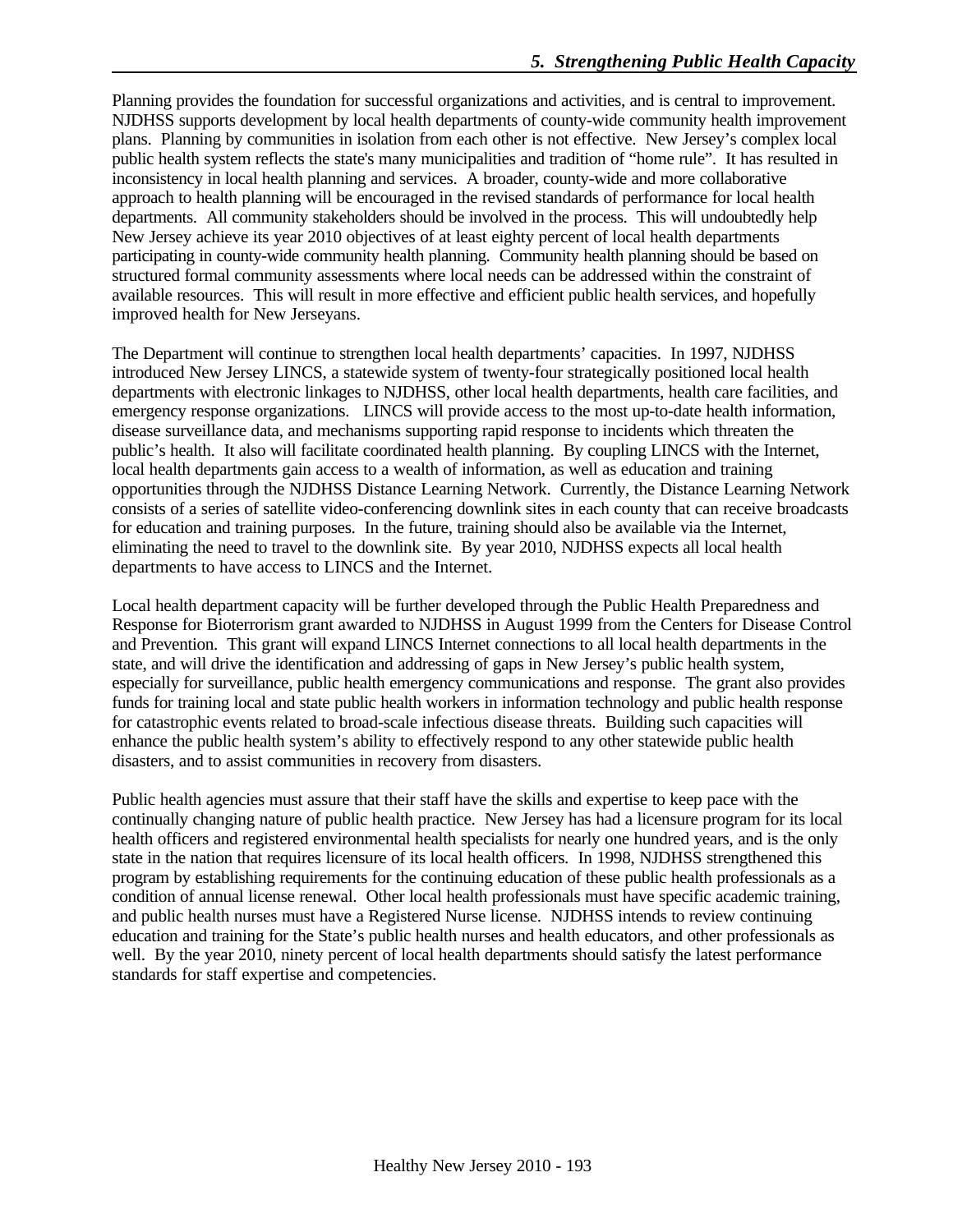Public health agencies require access to laboratories capable of providing the specialized services needed to assure safe water and food, monitor lead and other environmental exposures, and identify outbreaks of infectious disease in their communities. Local health departments largely rely on contracts with laboratories that are often limited in their capacity to perform the specialized tests needed. NJDHSS is exploring strategies to assure local health departments have access to appropriate laboratory services, such as those provided by the NJDHSS Public Health and Environmental Laboratory.

Without access to epidemiological expertise in analyzing laboratory and disease surveillance data, health agencies are limited in their ability to plan and target their resources in the way most beneficial to their communities. Epidemiology services are also essential to effective emergency response to diseases and conditions that threaten the public's health. NJDHSS is exploring ways to make comprehensive epidemiology services accessible to all local health departments. The Department anticipates that partnership arrangements among all local health departments in each county will be used to assure the availability and affordability of laboratory and epidemiological services. By the year 2010, ninety percent of local health departments are expected to have access to these services.

The Department through its public health practice standards initiative is in the process of defining state and local roles and has included county-wide planning as part of the standards. In addition, the NJDHSS has begun a process of examining its categorical programs in order to coordinate and integrate its functions and activities into a planning process that will strengthen the statewide system. Public health capacity is dependent on a complex array of governmental public health bodies, non-governmental entities, service delivery agencies, such as managed care organizations, hospitals, researchers, schools, universities, and faith-based organizations. NJDHSS looks forward to working more closely with many health partners to find innovative and practical strategies to address public health problems.

# **ENDNOTES**

<sup>2</sup> Public Health Functions Steering Committee. *Public Health in America*. Fall 1994. <http://www.health.gov/phfunctions/public.htm>.

<sup>&</sup>lt;sup>1</sup> Institute of Medicine, Committee for the Study of the Future of Public Health. *The Future of Public Health*. Washington, DC: National Academy Press, 1988.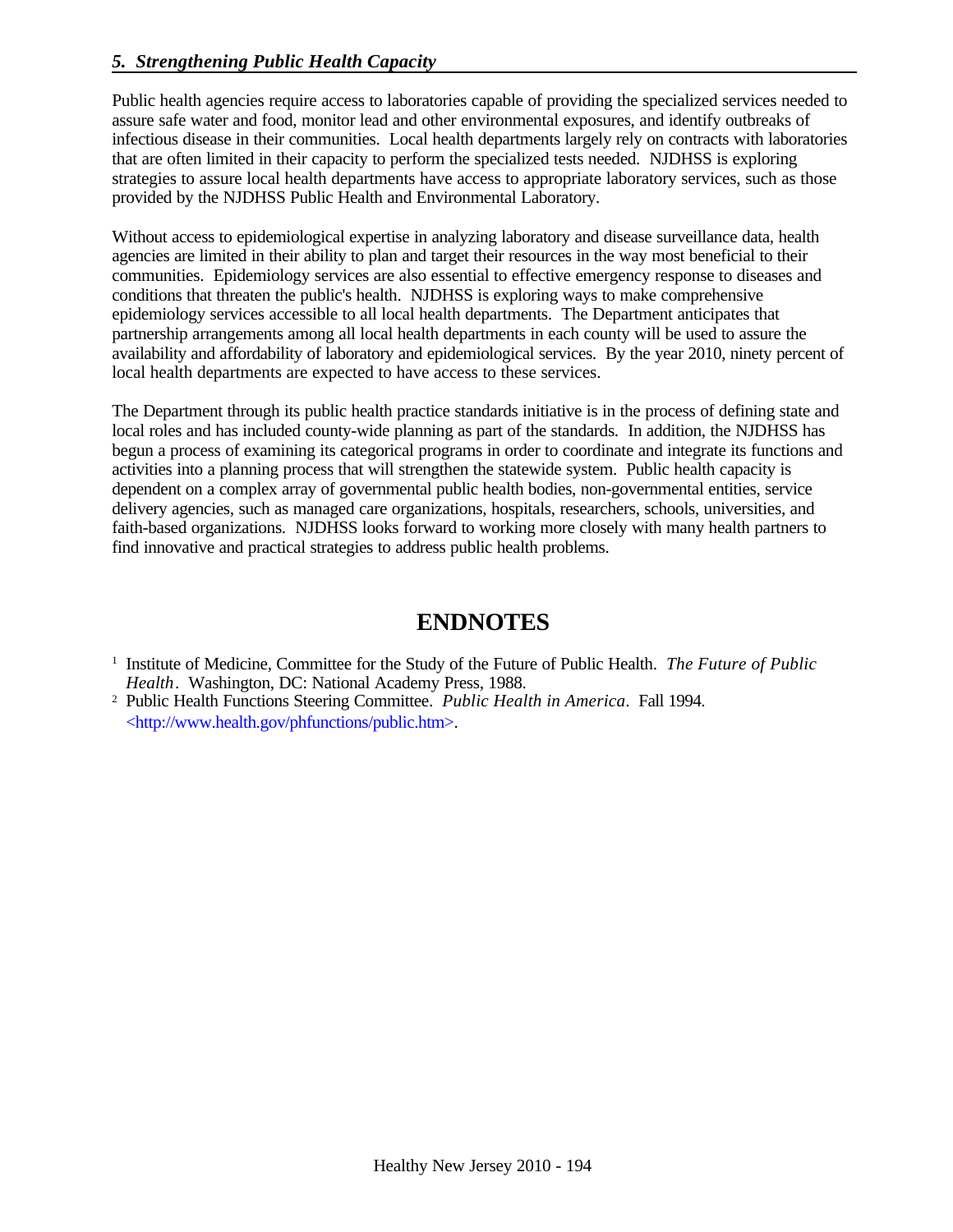# Healthy New Jersey 2010

## **APPENDICES**

| $B$ : |                                                                                  |
|-------|----------------------------------------------------------------------------------|
| C:    |                                                                                  |
| $D$ : |                                                                                  |
| E:    |                                                                                  |
| F:    |                                                                                  |
| G:    | ICD-9 Codes for Cause-Specific Healthy New Jersey 2010 Mortality Objectives  G-1 |
| H:    | Healthy New Jersey 2010 Inter-Departmental Steering Committee Members  H-1       |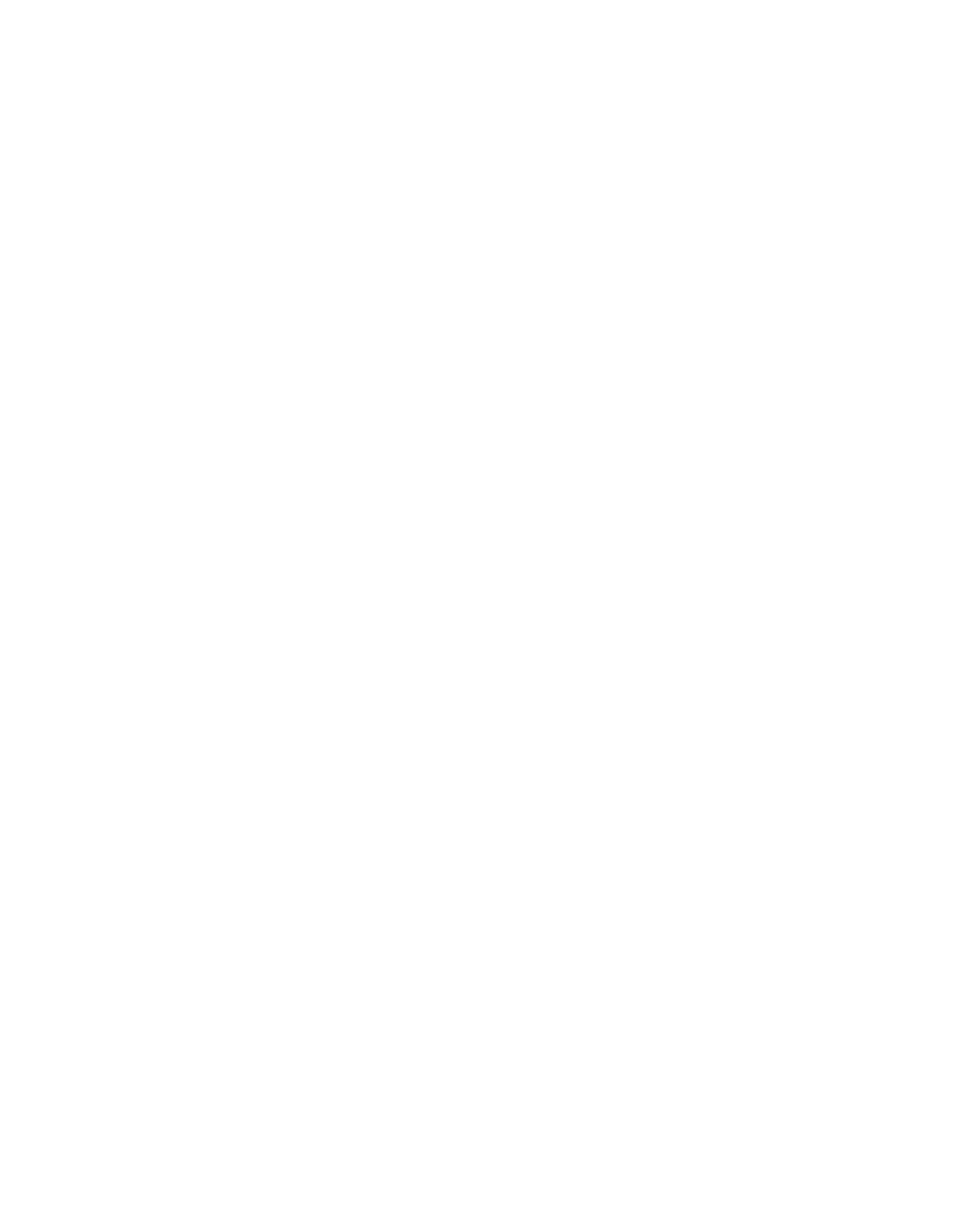#### **Appendix A. Abbreviations and Acronyms**

|               |                          | 4-3-1 Series -- 4 doses of DTaP vaccine + 3 doses of polio vaccine + 1 dose of MMR vaccine |
|---------------|--------------------------|--------------------------------------------------------------------------------------------|
| <b>AAA</b>    | н.                       | Automobile Association of America                                                          |
| ACS           | н.                       | Ambulatory Care Sensitive (Condition)                                                      |
| <b>ADADS</b>  | $\sim$                   | Alcohol and Drug Abuse Data System                                                         |
| <b>ADDP</b>   | ۰.                       | <b>AIDS</b> Drug Distribution Program                                                      |
| <b>AIDS</b>   | $\sim$                   | Acquired Immune Deficiency Syndrome                                                        |
| <b>ATSDR</b>  | ۰.                       | Agency for Toxic Substances and Diseases Registry                                          |
| <b>BMI</b>    | ۰.                       | <b>Body Mass Index</b>                                                                     |
| <b>BRFSS</b>  | $\sim$                   | Behavioral Risk Factor Surveillance System                                                 |
| <b>CABG</b>   | $\sim$                   | Coronary Artery Bypass Graft                                                               |
| <b>CCIS</b>   | ۰.                       | Children's Crisis Intervention Service                                                     |
| <b>CDC</b>    | н.                       | Centers for Disease Control and Prevention                                                 |
| $\mathbf{CN}$ |                          | Certificate of Need                                                                        |
| CQI           | --                       | <b>Continuous Quality Improvement</b>                                                      |
| <b>DOT</b>    | ۰.                       | Directly Observed Therapy                                                                  |
| <b>DRE</b>    | $\sim$                   | <b>Digital Rectal Examination</b>                                                          |
| <b>DTaP</b>   | $\overline{\phantom{a}}$ | Diphtheria, Tetanus, and acellular Pertussis (Vaccine)                                     |
| <b>DUI</b>    | $\sim$                   | Driving Under the Influence                                                                |
| <b>EASE</b>   | $\sim$                   | Easy Access, Single Entry                                                                  |
| <b>EPA</b>    | $\sim$                   | United States Environmental Protection Agency                                              |
| ER            | $\sim$                   | <b>Emergency Room/Emergency Department</b>                                                 |
| <b>ESHI</b>   | $\overline{\phantom{a}}$ | <b>Employer-Sponsored Health Insurance</b>                                                 |
| <b>ESPA</b>   | --                       | <b>Elementary School Proficiency Assessment</b>                                            |
| <b>ESRD</b>   | $\sim$                   | <b>End-Stage Renal Disease</b>                                                             |
| <b>FARS</b>   | ۰.                       | <b>Fatal Accident Reporting System</b>                                                     |
| <b>FDA</b>    | $\sim$                   | United States Food and Drug Administration                                                 |
| <b>FMBA</b>   |                          | Firemen's Mutual Benevolent Association                                                    |
| <b>FOBT</b>   | н.                       | <b>Fecal Occult Blood Test</b>                                                             |
| <b>GEPA</b>   | --                       | <b>Grade Eight Proficiency Assessment</b>                                                  |
| <b>HBV</b>    | --                       | Hepatitis B Virus                                                                          |
| <b>HCBS</b>   | ۰.                       | Home and Community Based Services                                                          |
| <b>HEDIS</b>  | --                       | Health Plan Employer Data and Information Set                                              |
| <b>HHS</b>    | --                       | United Stated Department of Health and Human Services                                      |
| <b>Hib</b>    | ۰.                       | Haemophilus Influenzae type b                                                              |
| <b>HIV</b>    | ۰.                       | Human Immunodeficiency Virus                                                               |
| <b>HMO</b>    | --                       | Health Maintenance Organization                                                            |
| <b>HSPA</b>   |                          | <b>High School Proficiency Assessment</b>                                                  |
|               |                          |                                                                                            |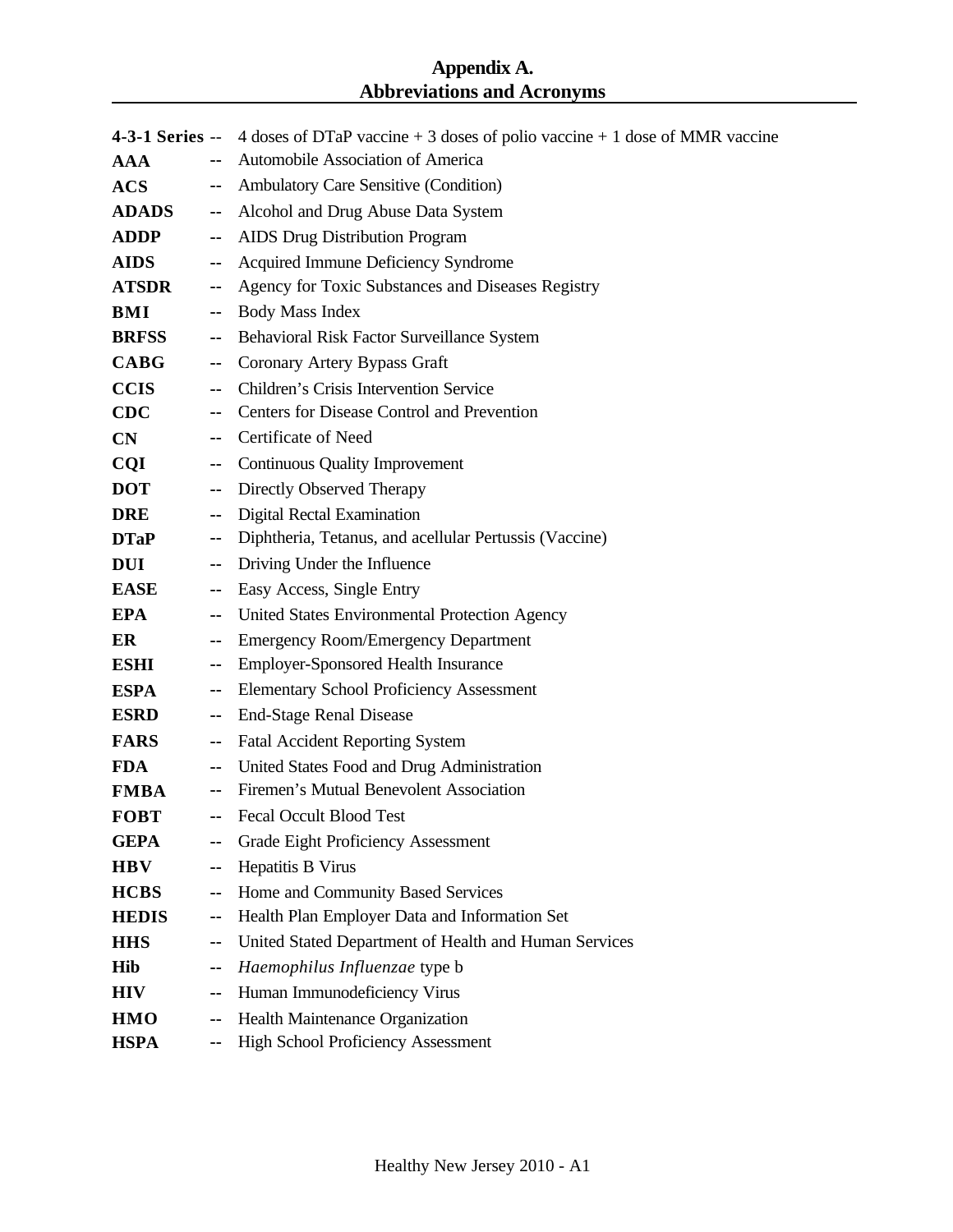#### **Appendix A. Abbreviations and Acronyms**

| <b>IAFF</b>    |                          | International Association of Firefighters                     |
|----------------|--------------------------|---------------------------------------------------------------|
| ICD-9          | $-$                      | International Classification of Diseases, Ninth Revision      |
| <b>ICMS</b>    | $- -$                    | <b>Integrated Case Management Services</b>                    |
| <b>IDDM</b>    | $-$                      | <b>Insulin-Dependent Diabetes Mellitus</b>                    |
| IDU            | $-$                      | <b>Injecting Drug User</b>                                    |
| <b>IFSS</b>    | $- -$                    | <b>Intensive Family Support Services</b>                      |
| <b>LINCS</b>   | $-$                      | Local Information Network and Communication System            |
| <b>MCO</b>     | $-$                      | Managed Care Organization                                     |
| <b>MDS</b>     | $\overline{\phantom{a}}$ | Minimum Data Set                                              |
| <b>MMR</b>     | $\overline{\phantom{m}}$ | Measles, Mumps, and Rubella (Vaccine)                         |
| N/A            | $-$                      | Not Available                                                 |
| <b>NCI</b>     | $\overline{\phantom{a}}$ | <b>National Cancer Institute</b>                              |
| <b>NICU</b>    | $\overline{a}$           | Neonatal Intensive Care Unit                                  |
| NIDDM          | $-$                      | Non-Insulin Dependent Diabetes Mellitus                       |
| <b>NIOSH</b>   | $\overline{a}$           | National Institute for Occupational Safety and Health         |
| <b>NJBCCCI</b> | $\overline{\phantom{a}}$ | New Jersey Breast and Cervical Cancer Control Initiative      |
| <b>NJCCR</b>   | $-$                      | New Jersey Commission on Cancer Research                      |
| <b>NJDEP</b>   | $\overline{a}$           | New Jersey Department of Environmental Protection             |
| <b>NJDHS</b>   | $-$                      | New Jersey Department of Human Services                       |
| <b>NJDHSS</b>  | $-$                      | New Jersey Department of Health and Senior Services           |
| <b>NJDOE</b>   | $\overline{a}$           | New Jersey Department of Education                            |
| <b>NJLPS</b>   | $-$                      | New Jersey Department of Law and Public Safety                |
| <b>NJPRO</b>   | $-$                      | New Jersey Peer Review Organization                           |
| <b>NPL</b>     | $-$                      | <b>National Priorities List</b>                               |
| <b>OSHA</b>    | $-$                      | Occupational Safety and Health Administration                 |
| <b>PACT</b>    | $\overline{\phantom{m}}$ | Programs for Assertive Community Treatment                    |
| <b>PEOSH</b>   | $\overline{\phantom{m}}$ | Public Employees Occupational Safety and Health (Program)     |
| <b>PID</b>     | $-$                      | Pelvic Inflammatory Disease                                   |
| <b>SAMMEC</b>  | $-\,-$                   | Smoking-Attributable Mortality, Morbidity, and Economic Costs |
| <b>SED</b>     | --                       | <b>Serious Emotional Disturbance</b>                          |
| SIC            | --                       | <b>Standard Industrial Classifications</b>                    |
| <b>STD</b>     | $-$                      | <b>Sexually Transmitted Disease</b>                           |
| <b>TANF</b>    | $\overline{\phantom{a}}$ | Temporary Aid to Needy Families                               |
| TB             | --                       | Tuberculosis                                                  |
| <b>TBI</b>     | $-$                      | Traumatic Brain Injury                                        |
| <b>USDA</b>    | $\overline{\phantom{a}}$ | United States Department of Agriculture                       |
| <b>WHO</b>     | $\overline{\phantom{a}}$ | World Health Organization                                     |
| <b>WIC</b>     | $-$                      | Women, Infants, and Children (Program)                        |
| YPLL           | ۰.                       | Years of Potential Life Lost                                  |
| <b>ZDV/AZT</b> | ۰.                       | Zidovudine, formerly Azidothymidine (an AIDS drug)            |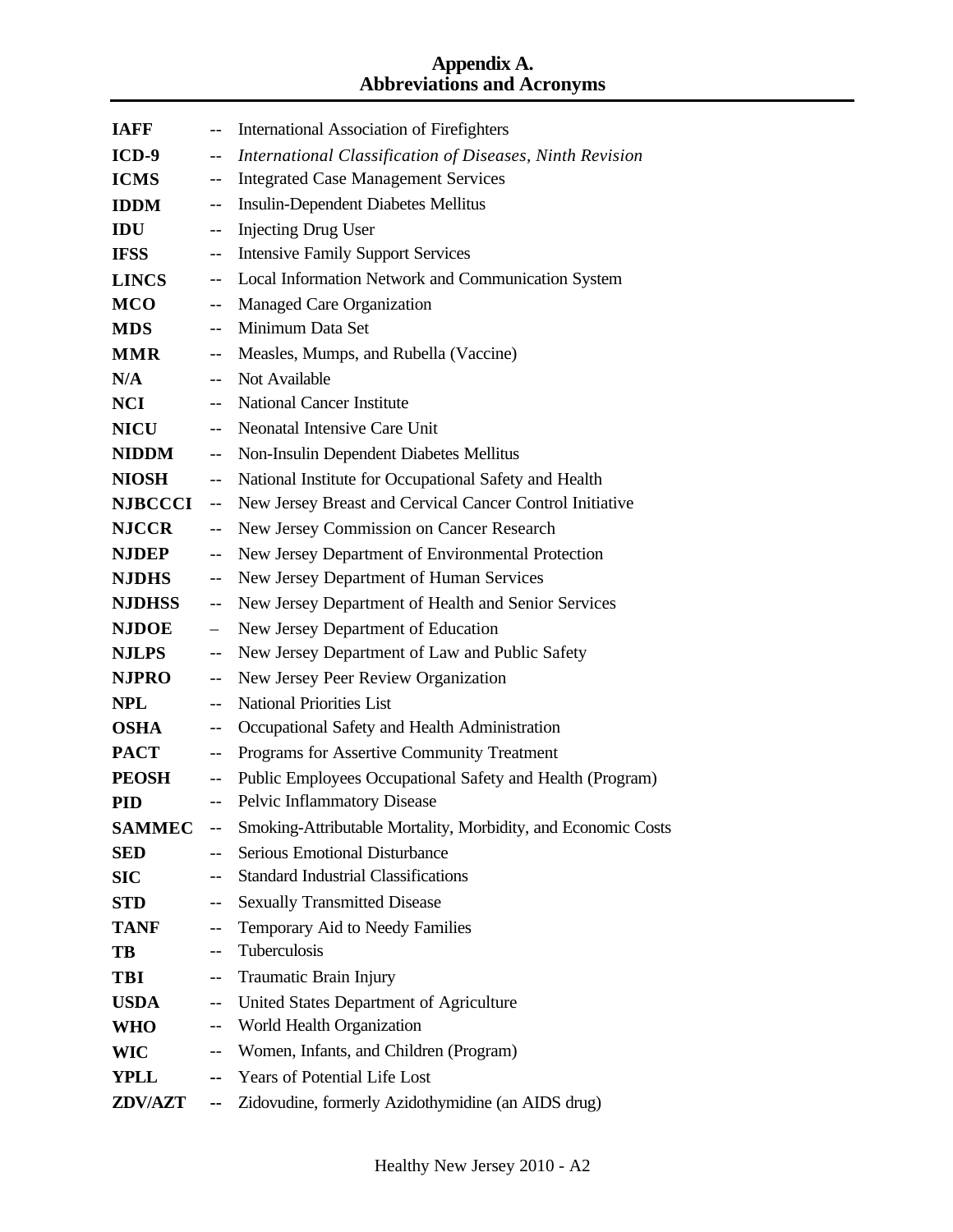#### **Appendix B. Definitions**

**Active Case of Tuberculosis** -- also referred to as a new verified case of tuberculosis. These cases are characterized by (1) any bacteriological confirmation of the presence of Mycobacterium tuberculosis or (2) in the absence of bacteriological confirmation, for a diagnosis of active pulmonary tuberculosis the patient must present a positive purified protein derivative (PPD), or must exhibit a positive chest x-ray, or in the case of children, must be epidemiologically linked to another active case of tuberculosis. In the case of extrapulmonary tuberculosis, the patient must show signs of clinical improvement while taking tuberculosis medication.

**Birth Weight** -- the first weight of the fetus or newborn obtained after delivery. Birth weight is recorded in grams.

**Cause of Death Classification** -- a system of specification of the diseases and/or injuries which led to death and the sequential order of their occurrence. The version of the system in use through 1998 is the *International Classification of Diseases, Ninth Revision* (1977), sponsored by the World Health Organization.

**Infant Death** -- death within the first year of life.

**Life Expectancy** -- the expected number of years to be lived, on average, by persons born in the year analyzed.

Live Birth -- the complete expulsion or extraction from its mother of a product of conception, irrespective of the duration of pregnancy, which, after such separation, breathes or shows any evidence of life, such as beating of the heart, pulsation of the umbilical cord, or definite movement of voluntary muscles.

Low Birth Weight -- birth weight of less than 2,500 grams or approximately 5 pounds, 8 ounces. Prior to 1989, New Jersey defined low birth weight as 2,500 grams or less.

**Motor Vehicle-Related Fatalities** -- Motor vehicle-related fatalities is a broad term encompassing a number of different types of motorized vehicles and a variety of circumstances covering an encounter of an individual with a motorized vehicle. A motor vehicle is defined in *Manual of the International Statistical Classification of Diseases, Injuries, and Causes of Death, Volume 1* as "any mechanically or electrically powered device, not operated on rails, upon which any person or property may be transported or drawn upon a highway. Any object such as a trailer, coaster, sled, or wagon being towed by a motor vehicle is considered a part of the motor vehicle". The Manual includes automobile; bus; construction, industrial or farm machinery; fire engine; motorcycle; moped; motorized scooter; trolley bus not operating on rails; truck; and van in its definition of motor vehicle. Persons killed or injured by a motor vehicle can be drivers, passengers, bicyclists, or pedestrians. Injuries and fatalities related to the use of motor vehicles are not currently labeled "accidents" by public health professionals, as these events are considered preventable.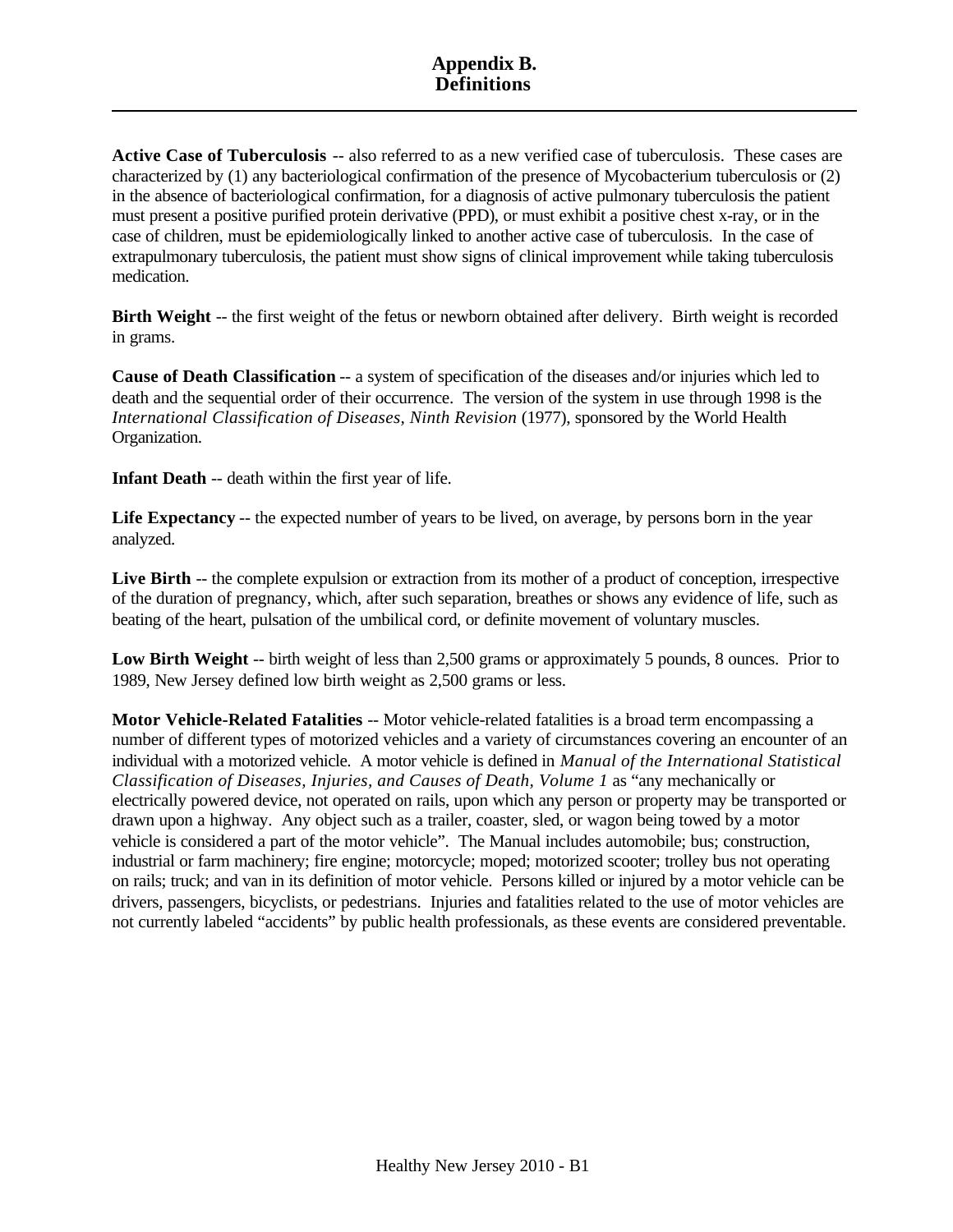**Stages of Syphilis** (Larsen and Kraus, 1990):

**Primary Syphilis** -- begins within approximately 30 hours after infection; a primary chancre usually forms within two through six weeks of infection. Both treponemal and nontreponemal antibodies appear one through four weeks after the lesion has formed. Even without treatment, the lesion usually resolves within two months.

**Secondary Syphilis** -- occurs within six weeks of healing of the primary lesion. Disseminated lesions appear that are attributable to systemic infection. Virtually every organ and tissue of the body are affected. Whether treated or untreated, the lesions of secondary syphilis usually resolve within two through ten weeks.

**Trimester of Pregnancy** -- the first trimester includes the first 12 weeks of pregnancy, the second trimester encompasses the thirteenth through twenty-fourth weeks and the third trimester is the period after the twenty-fourth week through delivery.

**Underlying Cause of Death** -- the disease or injury which initiated the train of events leading directly to death or the circumstances of the unintentional injury or violence which produced the fatal injury. Most of the cause-of-death data in this report relate to the underlying cause of death coded from the death certificate by NJDHSS staff, however deaths from falls and from traumatic brain injury were obtained from the multiple cause of death file.

**Very Low Birth Weight --** birth weight of less than 1,500 grams or approximately 3 pounds, 5 ounces.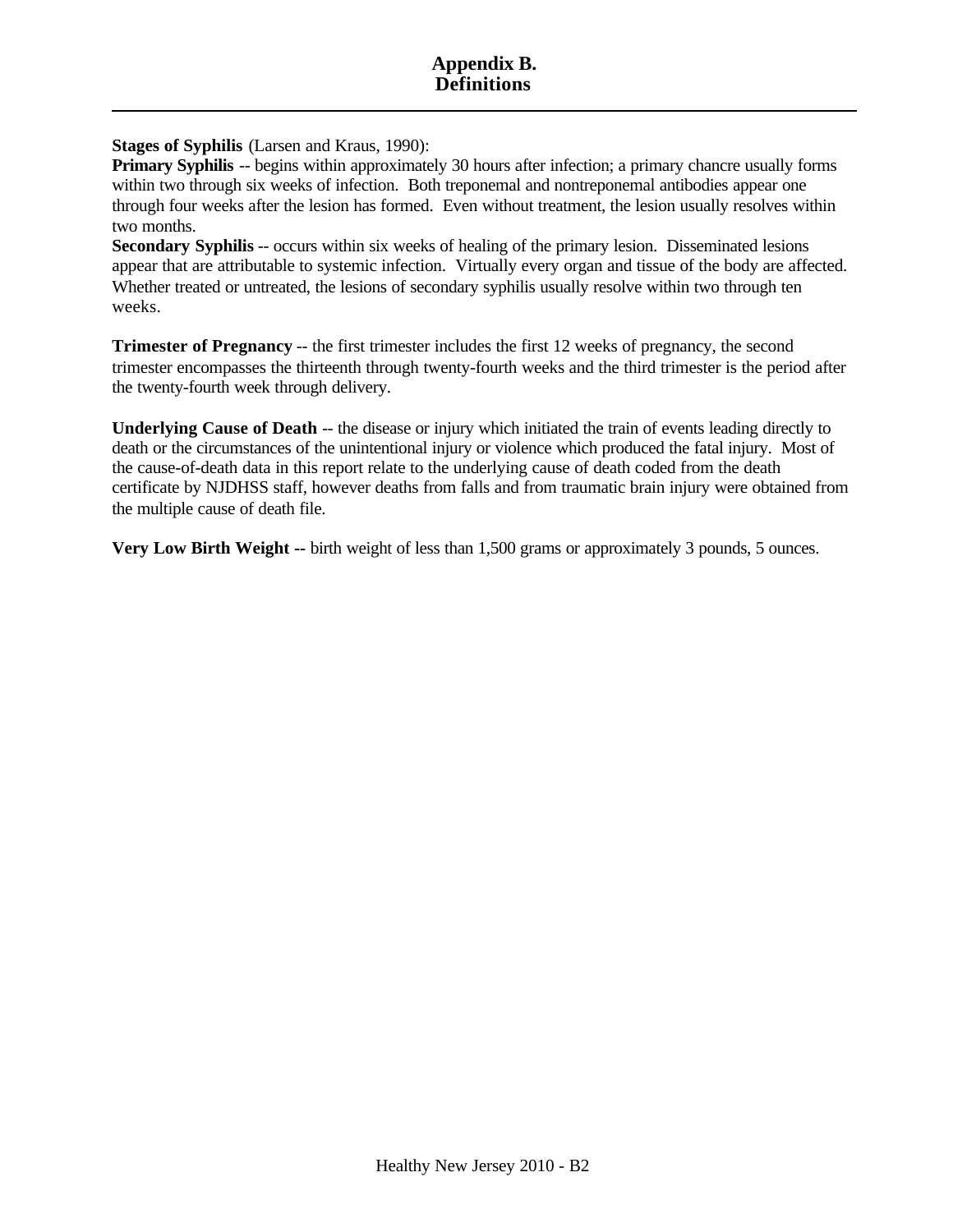#### **Appendix C. Data Precision**

Data based on a small number of observations tend to be unreliable and may vary dramatically from year to year. This is true for data which are the result of complete counts, as well as those obtained through sampling of a larger population. In addition to random variation, survey data are subject to sampling errors, which are expressed as standard errors (s.e.'s). Standard errors are available only for selected estimates used as baseline data for objectives included in *Healthy New Jersey 2010*. Estimates from the New Jersey Behavioral Risk Surveillance System have standard errors provided, while the health insurance coverage estimates from the Current Population Survey and the estimates of tobacco, drug and alcohol use from the respective surveys of middle and high school students have not had standard errors computed.

Standard errors tend to be larger for estimates based on small sample sizes. When responses from the total sample are subdivided into smaller subgroups, the resulting estimates for the smaller subgroups, in particular, may be based on a small number of responses. In this document, baseline estimates which use the Behavioral Risk Factor Surveillance System as the data source have been marked with one or more asterisks when the relative standard error exceeded the following criteria:

| <b>BRFSS Estimate</b> | <b>Flag (One Asterisk)</b> | <b>Suppression (Two Asterisks)</b> |
|-----------------------|----------------------------|------------------------------------|
| 50%/50%               | s.e. $> 2.0\%$             | s.e. $> 6.0\%$                     |
| 40%/60%               | s.e. $> 2.0\%$             | s.e. $> 6.0\%$                     |
| 30%/70%               | s.e. $> 2.0\%$             | s.e. $> 6.0\%$                     |
| 20%/80%               | s.e. $> 1.5\%$             | s.e. $> 5.5\%$                     |
| 10%/90%               | s.e. $> 1.0\%$             | s.e. $> 4.0\%$                     |
| 5%/95%                | s.e. $> 1.0\%$             | s.e. $> 2.5\%$                     |

For example, an estimate from the Behavioral Risk Factor Surveillance System of 40 percent of respondents who reported a particular health behavior would be marked with one asterisk if the standard error exceeded 2.0 percent and with two asterisks if the standard error was more than 6.0 percent. Estimates from BRFSS that fall between the stated estimates in the chart would be interpolated between the adjacent categories. For example, an estimate of 25 percent would receive one asterisk if its s.e. exceeded 1.75 percent and two asterisks if its s.e. was more than 5.75 percent. The criteria in the table were derived in part from criteria used by the National Household Survey of Drug Abuse conducted in 1994. Caution should be exercised when drawing conclusions for those estimates with relative standard errors exceeding the above limits. In particular, assessments of the statistical significance of differences between groups or in one population's estimate over time must take into account the relative standard errors.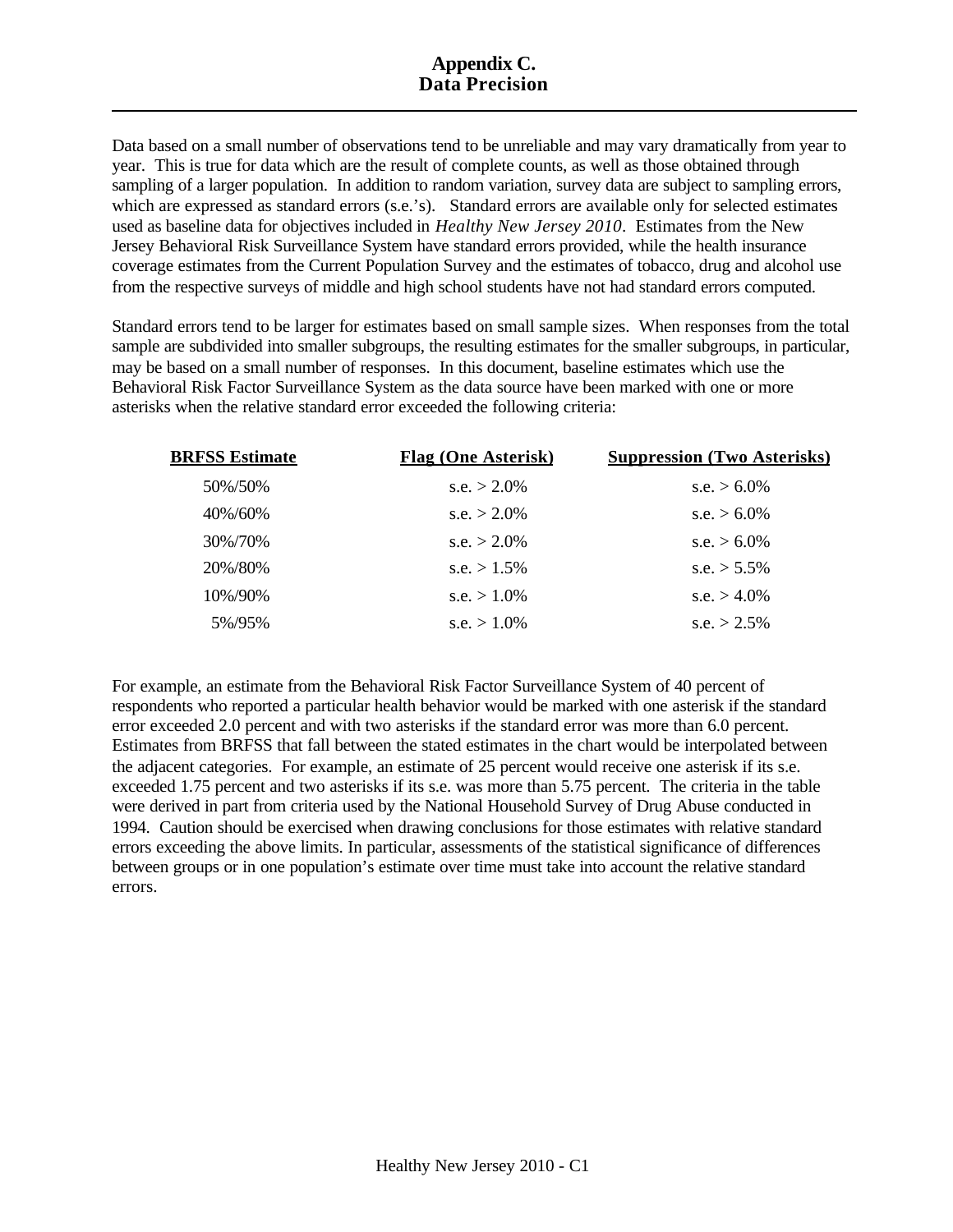#### **Appendix D. Rates and Ratios**

The presentation of vital statistics in the form of rates and ratios facilitates comparisons between political subdivisions with populations of different sizes or between subgroups of a population. Crude rates are calculated by dividing the number of events of a type that occur to the residents of an area (e.g., births or deaths divided by the resident population of an area or subgroup). The events are limited to those that occur within a specific time period, usually a year, and the population is, in general, the mid-year estimate of the resident population of the area, although census counts as of April 1 may be used in decennial census years. Crude rates are expressed in terms of occurrences within a standard, rounded population, usually 1,000 or 100,000.

While the denominators for rates consist of the population at risk of the events included in the numerator (e.g., births, deaths), ratios are designed to indicate the relationship between two counts in which the denominator population is not at risk of the events included in the numerator. An example of a ratio contained in this document is the ratio of public spending on nursing homes to public spending on Home and Community Based Services contained in the chapter on Preserving Good Health for Seniors.

In order to compare natality and mortality experience among various ages and races or between the sexes, rates may be computed for subgroups of the population. These are referred to as age-, race-, or sexspecific rates and are calculated by dividing the relevant events within a subgroup by the population in the subgroup. Death rates from specific causes may also be calculated, with the numerator consisting of the deaths from the particular cause in an area and the denominator comprised of the population at risk of the disease or condition.

The definition of rates and ratios used in this report follows. It should be noted that alternative forms exist for some of these statistics. Some other states and the federal government may employ different formulae for the computation of selected rates.

**Age-Adjusted Incidence or Death Rate** -- Direct Method-the elimination of the effect of the age distribution of the population on crude rates for purposes of comparison with other rates by applying actual age-specific rates to a standard population. The resulting rate in the standard population is age-adjusted and can only be compared to other rates age-adjusted to the same standard population.

**Age-Specific Birth Rate** -- the number of resident live births to females in a specific age group per 1,000 females in the age group.

**Cause-Specific Death Rate** -- the number of resident deaths from a specific cause per 100,000 population.

**Crude Death Rate** -- the number of resident deaths per 100,000 population.

**Crude Incidence Rate** -- the number of newly diagnosed cases per 100,000 population within a given time span, usually one year.

**Infant Mortality Rate** -- the ratio of the number of deaths to children less than one year of age in a given year per 1,000 births in the same year.

Caution should be exercised in the interpretation of rates and ratios based on small numbers.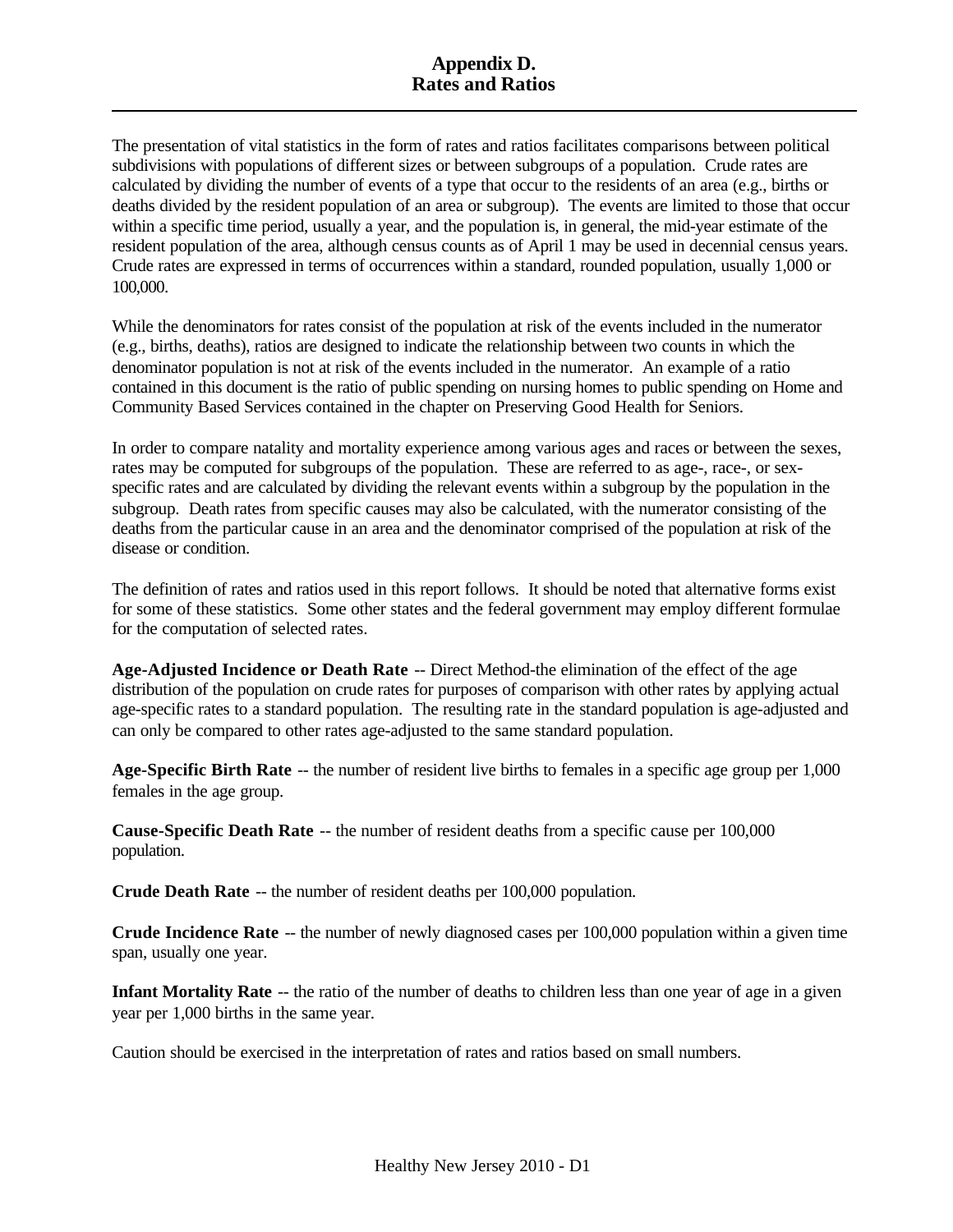#### **Appendix E. Statistical Methodology**

**Age-Adjusted Rates** -- The numbers of births and deaths or cases of disease and injury in an area are directly related to the demographic characteristics of the area's population. In comparing rates over time or among geographic areas, it is helpful to eliminate the effects of the differences in demographic characteristics of the populations on the comparison. This can be accomplished through adjustments of the rates for the particular characteristics of interest. Since age is the variable that has the greatest effect on the magnitude of rates (Shryock, Siegel and Associates, 1976), the most common type of adjustment of rates is for age.

There are at least two methods of calculating an age-adjusted rate: the Direct Method and the Indirect Method. Several different standard populations are currently in use by various agencies and groups. Direct adjustment of vital statistics rates involves application of existing rates (age-, race-, or sex-specific) to a standard population to arrive at the theoretical number of events that would occur in the standard population, at the rates prevailing in the actual population. These events are then divided by the total number of persons in the standard population to arrive at an adjusted rate. Adjusted rates are index numbers and cannot be compared to crude or other actual rates. The use of adjusted rates is limited to comparison with other adjusted rates, based on the same standard population. The standard population used in this report for ageadjustment of death and other rates aside from cancer incidence is the United States 1940 standard million, derived from the counts of the 1940 decennial census, while the age-adjusted cancer incidence rates use the United States 1970 standard million.

**Years of Potential Life Lost (YPLL)** -- Crude and age-adjusted death rates have traditionally been used to examine the relative importance of the various causes of death acting upon a population. Since most deaths occur in the older age groups, these measures are heavily weighted toward the mortality experience of the elderly. An important public health priority is the prevention of premature death, i.e., deaths that occur earlier than the average life expectancy or prior to some selected age, such as 65. A measure used to reflect the trends in premature mortality is years of potential life lost (YPLL). YPLL represents the summation of all of the years of life not lived to a defined upper limit. For this document, the YPLL age limit is set at 65. Deaths at younger ages receive a greater weight in computing YPLL than do deaths at older ages, e.g., one death at age 20 adds 45 years to YPLL, while a death at age 64 adds only one year to YPLL. Thus the death of one 20 year old is equivalent to the deaths of 45 persons aged 64 in the computation of years of potential life lost. The YPLL rate is the total YPLL in years, divided by the appropriate population under the age of 65.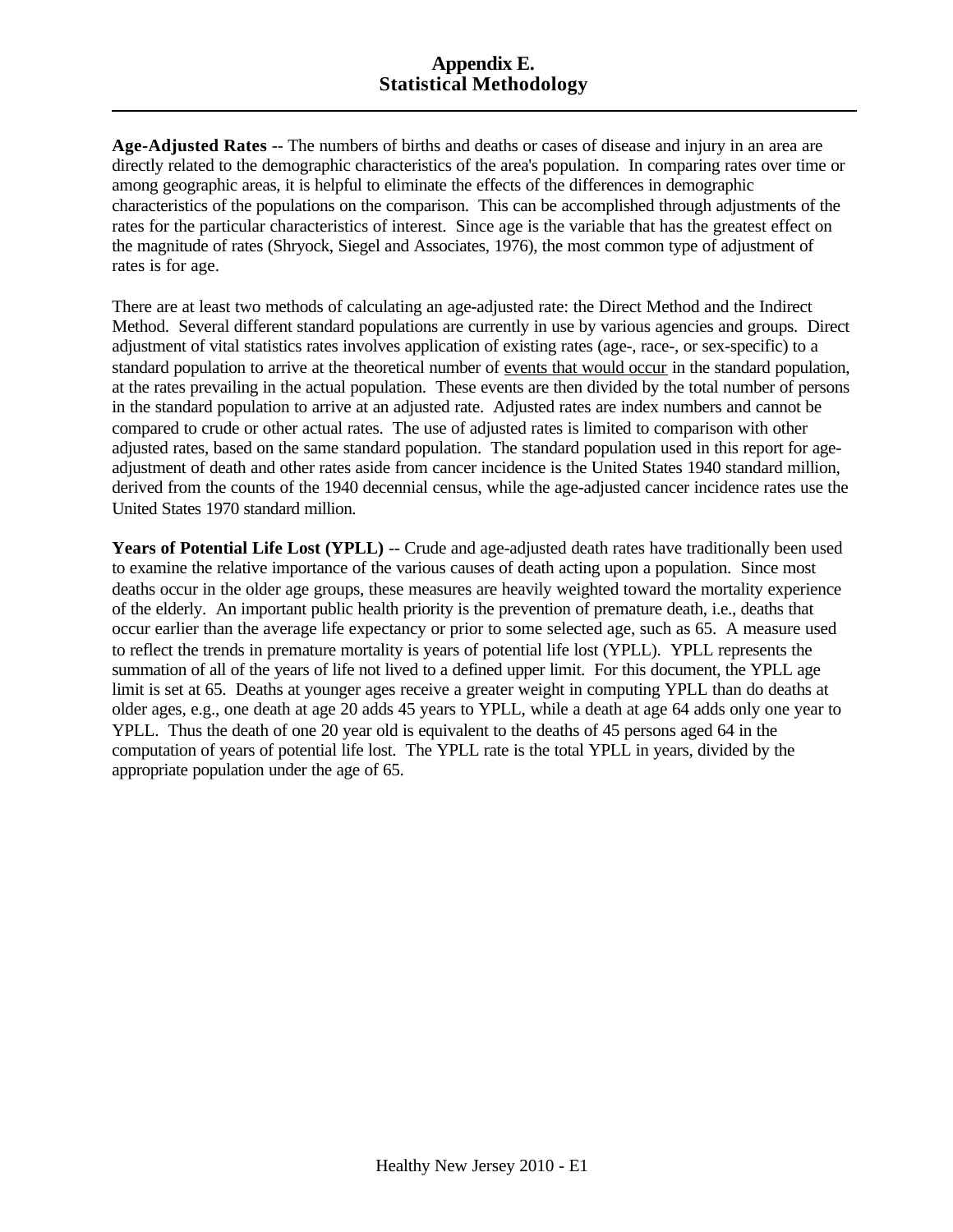#### **Appendix F. Data from the New Jersey Health Plan Employer Data and Information Set (HEDIS)**

The managed care organization (MCO) data presented in this report were derived by one of two methods: a review of billing records (the administrative method) or an examination of both medical and administrative records (the hybrid method). Use of the administrative records method will result in lower rates. HEDIS rates are based on complex protocols and documentation requirements to demonstrate that a patient has received a particular service.

Comparisons between HEDIS and population-based measures in *Healthy New Jersey 2010* are complicated by differences in applicable age groups and time frames. HEDIS data are collected on persons enrolled in New Jersey HMOs and Point of Service plans including commercial and self-insured products (but excluding Medicare and Medicaid). Specific definitions for the HEDIS measures contained in this report and the corresponding *Healthy New Jersey 2010* measures are:

#### Immunizations:

- C HEDIS is based on the full range of immunizations (4 diptheria/pertussis/tetanus (DPT), 3 polio, 1 measles/mumps/rubella, 1 influenza type b, and 2 hepatitis B) by the time of the second birthday. Completion by the age of two is strictly adhered to and the patient record must include the antigen and date given.
- C *Healthy New Jersey 2010's* data on childhood immunization are obtained from quarterly surveys conducted by CDC of the immunization status of children 18 through 35 months of age.

#### Mammograms:

- C HEDIS reports mammograms done on women aged 52 through 69 during the previous two years.
- C *Healthy New Jersey 2010's* measure in this area is estimated from BRFSS results for women 40 and over who report receiving a clinical breast examination and a mammogram within the past two years.

Dilated Eye Exams of Persons with Diabetes:

- C HEDIS data are for persons aged 31 or older with diagnosed diabetes who received an eye exam from an eye care specialist during the past year.
- C *Healthy New Jersey 2010* uses findings from BRFSS on persons 18 and over with diagnosed diabetes who report having had a dilated eye exam within the past year.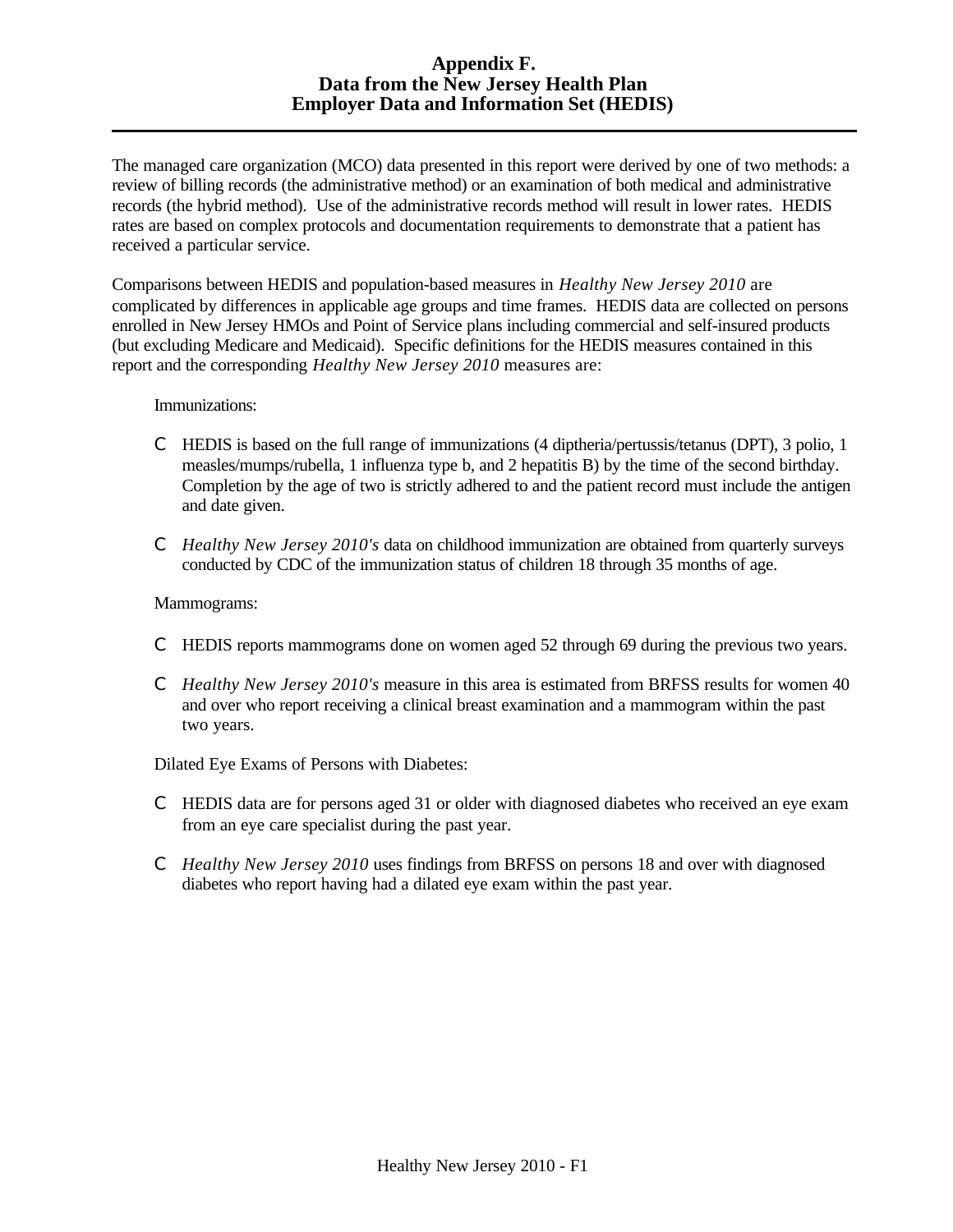#### **Appendix G. ICD-9 Codes for Cause-Specific Healthy New Jersey 2010 Mortality Objectives**

| Condition                                             | <b>ICD-9-CM Identifying Codes</b>                                                    |
|-------------------------------------------------------|--------------------------------------------------------------------------------------|
| Homicide                                              | E960-E969                                                                            |
| Homicide by Firearms                                  | E965.0-E965.4                                                                        |
| Motor Vehicle Related Injuries                        | E810-E825                                                                            |
| Falls                                                 | E880-E888 (from Multiple Cause of Death File)                                        |
| <b>Coronary Heart Disease</b>                         | 402, 410-414, 429.2                                                                  |
| Cerebrovascular Disease                               | 430-438                                                                              |
| <b>Diabetes</b>                                       | 250                                                                                  |
| Cardiovascular Disease in the presence of<br>diabetes | 390-448 (from Multiple Cause of Death File) with<br>250 in any other diagnosis field |
| <b>Female Breast Cancer</b>                           | 174                                                                                  |
| <b>Cervical Cancer</b>                                | 180                                                                                  |
| <b>Prostate Cancer</b>                                | 185                                                                                  |
| <b>Colorectal Cancer</b>                              | 153.0-154.3, 154.8, 159.0                                                            |
| Lung Cancer                                           | 162.2-162.9                                                                          |
| <b>HIV</b> Infection                                  | 042-044                                                                              |
| Suicide                                               | E950-E959                                                                            |
| Drug-Related                                          | 292, 304, 305.2-305.9, E850-E858, E950.0-E950.5,<br>E962.0, E980.0-E980.5            |
| Asthma                                                | 493                                                                                  |
| Motor-Vehicle Related Pedestrian Deaths               | E810-E825 with fourth digit of 7                                                     |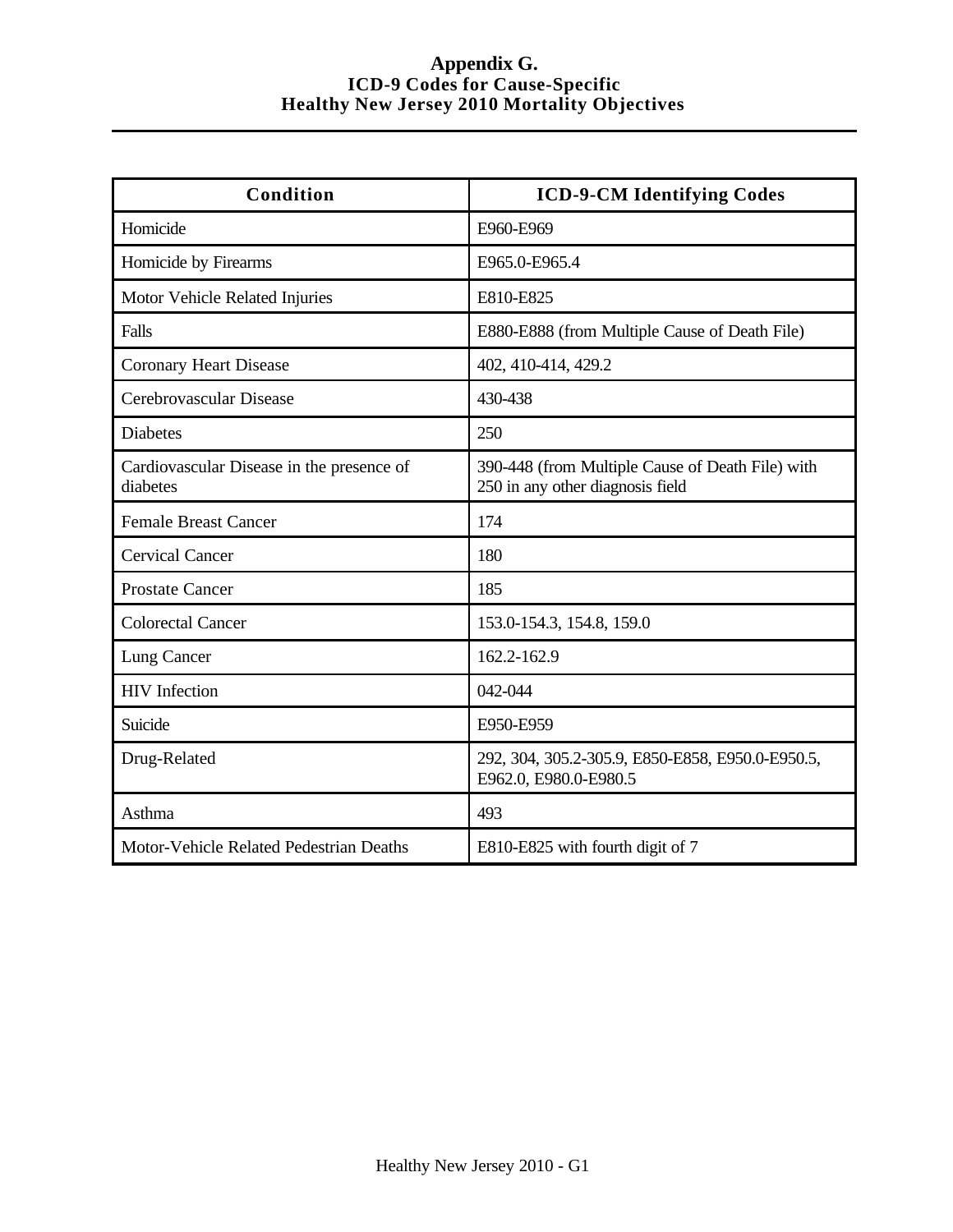#### **Appendix H.** *Healthy New Jersey 2010* **Inter-Departmental Steering Committee Members**

*Healthy New Jersey 2010* was prepared by the Office of Policy and Research, with the assistance of an Interdepartmental Steering Committee, which included representatives not only from the Department of Health and Senior Services, but also the Departments of Education, Environmental Protection, Human Services and Law and Public Safety. Many other agency staff worked with their Steering Committee representatives to respond to suggestions and information for this report. The data tables were prepared by the Center for Health Statistics.

#### *Healthy New Jersey 2010* **Inter- departmental Steering Committee Members**

| <b>Name</b>            | <b>Title</b>                                          | Program                                                      |
|------------------------|-------------------------------------------------------|--------------------------------------------------------------|
| Ruth Charbonneau       | Director, Chair                                       | NJDHSS, Office of Policy & Research                          |
| <b>William Barstow</b> | Chief, Policy and Planning                            | NJDHSS, Addiction Services                                   |
| John Brook             | <b>Managing Physician</b>                             | NJDHSS, Communicable Disease Services                        |
| James Brownlee         | Director                                              | NJDHSS, Consumer and Environmental<br><b>Health Services</b> |
| Val Casey              | Office of Children's Services                         | NJDHS, Mental Health Services                                |
| Marilyn Dahl           | Senior Assistant Commissioner                         | NJDHSS, Health Planning & Regulation                         |
| Linda Holmes           | <b>Executive Director</b>                             | NJDHSS, Office of Minority Health                            |
| <b>Betsy Kohler</b>    | Director                                              | NJDHSS, Cancer Epidemiology Services                         |
| Patricia Macionis      | Chief, Bureau of Planning                             | NJDHS, Mental Health Services                                |
| Rose Marie Martin      | Research Scientist I                                  | NJDHSS, Center for Health Statistics                         |
| <b>Richard Matzer</b>  | Director                                              | NJDHSS, Office of Local Health                               |
| Leslie McGeorge        | <b>Assistant Commissioner</b>                         | NJDEP, Environmental Planning & Science                      |
| Linda L. Morse         | Coordinator, Comprehensive<br><b>Career Standards</b> | NJDOE, Division of Academic &<br>Health & Physical Education |
| Kathleen O'Leary       | Director                                              | NJDHSS, Occupational Health Services                         |
| Gary Poedubicky        | Deputy Director                                       | NJLPS, Highway Traffic Safety                                |
| E. Steven Saunders     | Director                                              | NJDHSS, AIDS Prevention & Control                            |
| Viktoria Wood          | <b>Research Scientist II</b>                          | NJDHSS, Division of Family Health Services                   |
| Martin T. Zanna        | Director                                              | NJDHSS, Senior Services, Office<br>of Policy and Planning    |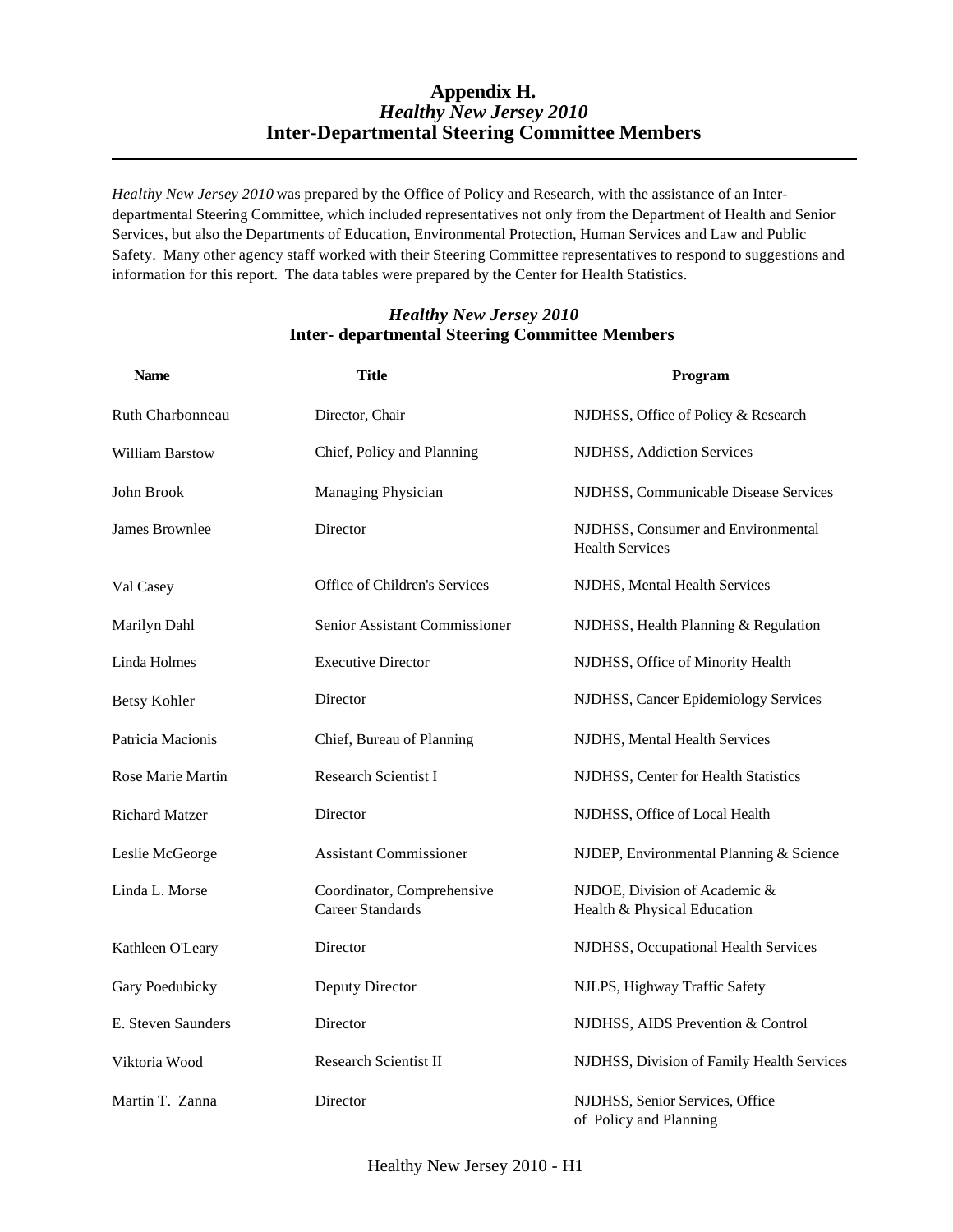# **Tracking Healthy New Jersey 2010**

| Part A: | <b>General Data Issues</b>                                                  |
|---------|-----------------------------------------------------------------------------|
| 1.      | Target Setting and Assessing Progress for Measurable Objectives  Tracking 1 |
| 2.      |                                                                             |
| 3.      |                                                                             |
| 4.      |                                                                             |
| 5.      | Changes in Reporting of Cause of Death Data Tracking 17                     |
| 6.      | Changes in Categorization of Race and Ethnicity Tracking 19                 |
| Part B: | <b>Major Data Sources</b>                                                   |
| 1.      |                                                                             |
| 2.      | Healthy NJ 2010 Health Measures by Data Source Tracking 27                  |
| 3.      | Healthy NJ 2010 Data Sources by Number of Objectives Tracked  Tracking 33   |
| 4.      |                                                                             |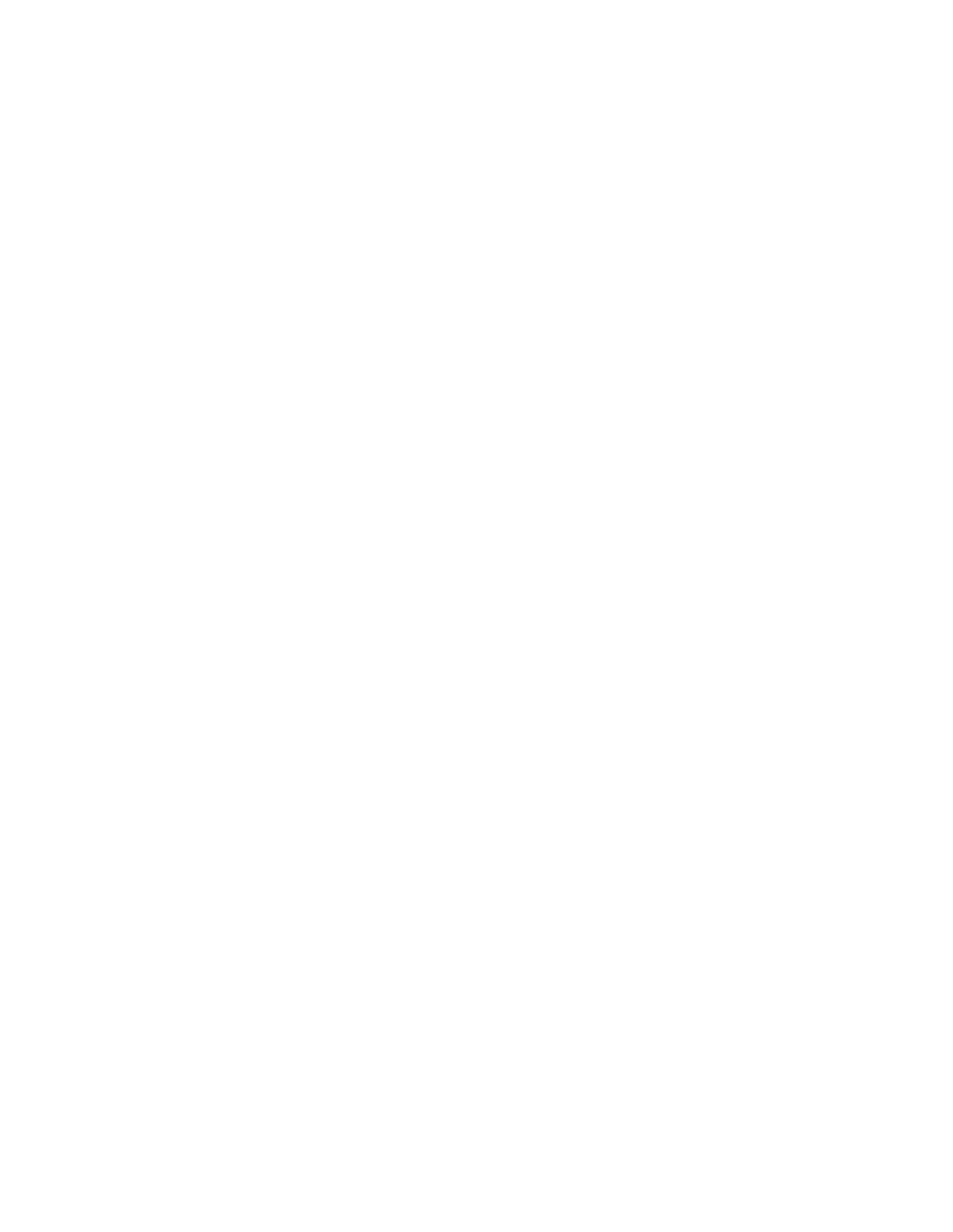# Healthy New Jersey 2010

Volume II

PART A: General Data Issues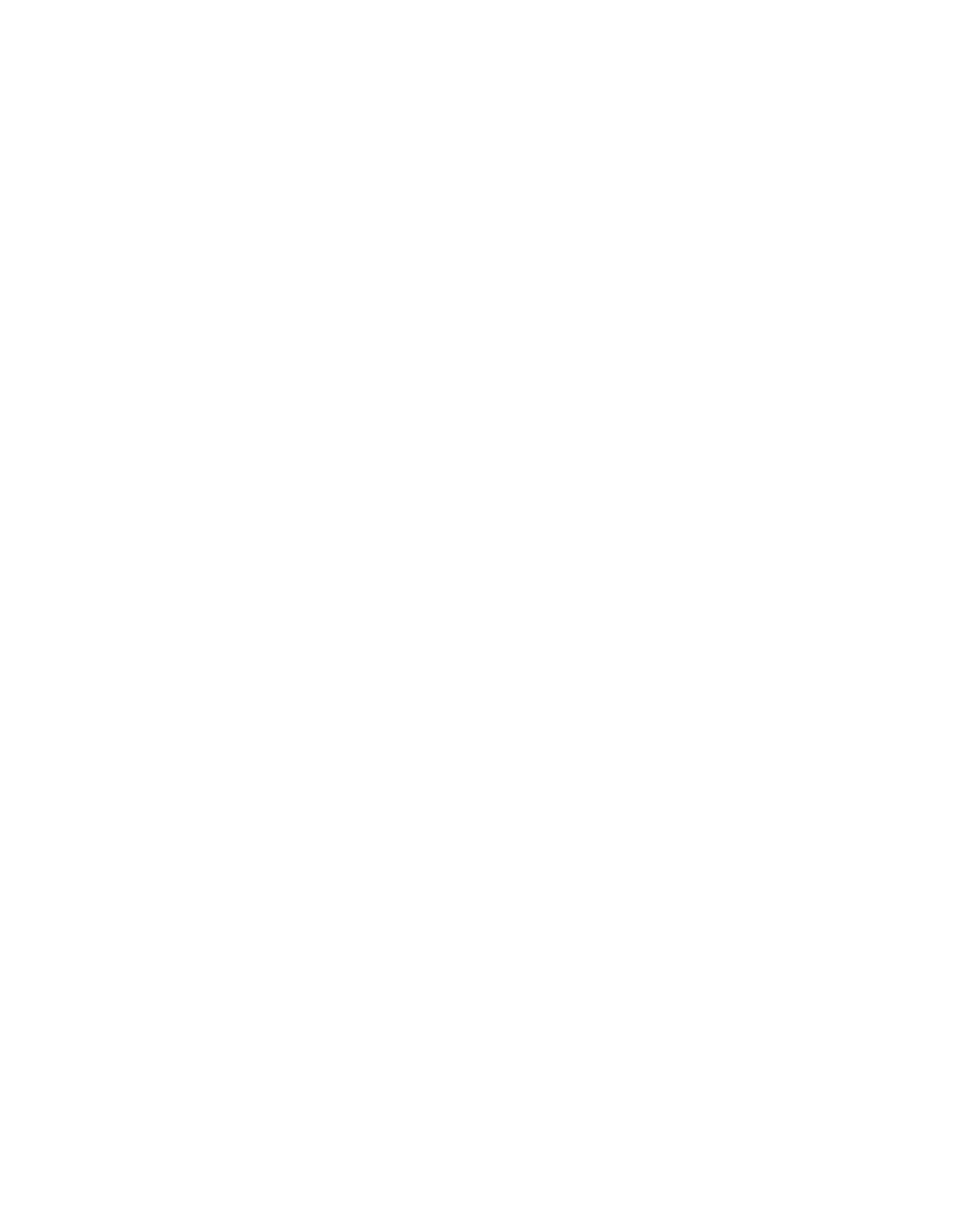## **1. TARGET SETTING AND ASSESSING PROGRESS FOR MEASURABLE OBJECTIVES**

#### **Selection of the Overarching Goals**

*Healthy New Jersey 2010* adopts the overarching goals as well as much of the framework of the federal document, *Healthy People 2010*, but is designed to focus on New Jersey data. It is important to note that the overarching goals proposed for the year 2010 are significantly different from those which informed *Healthy New Jersey 2000*. For the year 2000, New Jersey set two major goals: to prevent premature death, and to reduce the gap in health status between minorities and the total population. There has been considerable progress toward these two goals, although the record on meeting the specific year 2000 targets is a mixed one. For the year 2010, however, New Jersey is proposing to adopt the much more ambitious goals of increasing the quality and years of healthy life; and to narrow, and in many instances eliminate, health status gaps between minority and majority populations, while identifying the amount of change needed to eliminate health disparities.

#### **Goals are not predictions.**

At the same time that *Healthy New Jersey 2010* acknowledges the overarching importance of increasing quality and years of life, and of eliminating health disparities, it also recognizes that ten years is a very short time to reach these ambitious goals. This is the direction that New Jersey needs to move in; these are the standards by which we will judge how well the state is doing. It would be less than honest, however, to suggest that asserting these very ambitious goals is equivalent to predicting that New Jersey will achieve them by the year 2010. On the other hand, the articulation of public health goals can have a powerful impact in focusing attention and resources on pressing needs, and can make a real difference.

#### **Objectives are the means by which the overarching goals are translated into measurable indicators.**

Like its predecessor, *Healthy New Jersey 2010* seeks to operationalize its goals by identifying objectives. An "objective for 2010 is a statement of a target to be achieved by 2010 for a quantifiable indicator that is considered a relevant measure of movement toward one or both goals." The target represents an improvement over baseline, and may be stated as a rate, percentage, or a number of cases.

There is as much art as there is science in the development of targets for objectives. They have more of the character of predictions than do the overarching goals, because they are measurable and involve some increment of progress over a baseline. They are, nonetheless, also very speculative. *Health New Jersey 2000* has already taught us how difficult it is to project trends ten years into the future, even when one starts from a systematic evaluation of available data. The mortality associated with HIV/AIDS provides a good illustration. New Jersey's year 2000 targets, set at a time when information about the incidence and prevalence of HIV/AIDS, as well as treatments for those with the disease were much more limited, initially proved to be extraordinary ambitious and seemed unlikely to be achieved. Medical breakthroughs in treatment have resulted in people with HIV/AIDS living longer, healthier lives. As a consequence, the original year 2000 targets are likely to be achieved. Medical advances in a specific disease and their impact on mortality cannot, however, be predicted with any reliability.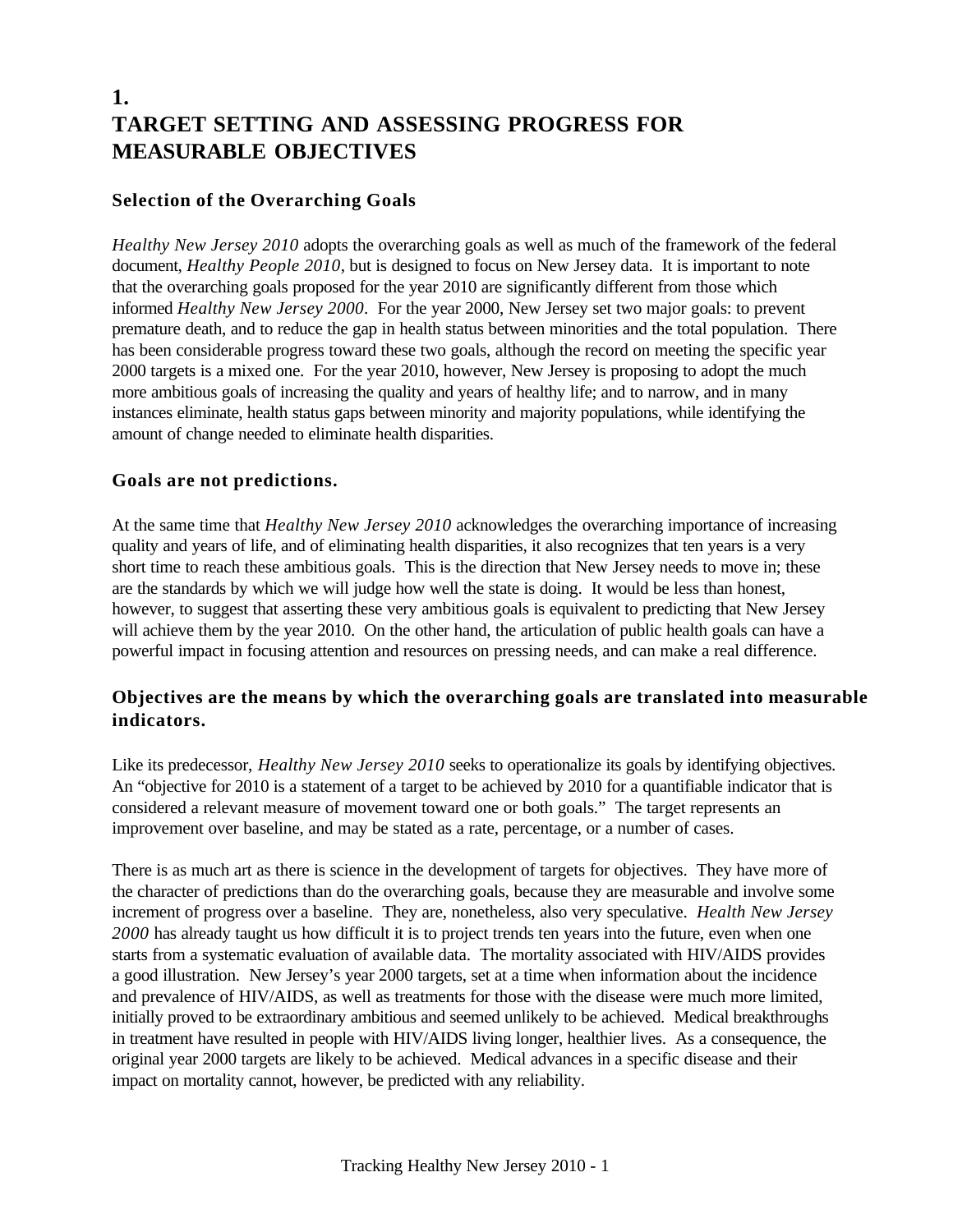The year 2000 objective of reducing the percentage of the population under age 65 without health insurance to three percent provides another interesting example of the difficulty in setting targets fulfilling the overarching goals. In the early 1990s, it appeared that consensus was growing for development of some form of universal health insurance as a national policy, and it was not unreasonable to set a year 2000 target of reducing those without insurance to three percent of the population. After a very intensive national debate of this issue, however, it became clear that genuine consensus was lacking, and that a federal universal health insurance program would not be enacted. National trends, such as steady decline in the percentage of Americans covered by employment-based health insurance, continued, however. It is very difficult to address such national phenomena on the state level, and New Jersey, like the rest of the nation, has experienced a decline in the percentage of its population with health insurance. The assessment made of the trends in health insurance when the year 2000 target was set was not an unreasonable one, given the information available at that time. In retrospect however, it has proven to be overly optimistic.

In *Healthy New Jersey 2010*, targets have been set in a way that connects them to the overarching goals, as well as to the trends that have been observed to date. For example, in order to address the goal of eliminating disparities, baselines will be established for the white, black, Asian/Pacific Islander and Hispanic populations in New Jersey whenever the data permit and such a breakdown makes sense. Depending on the specific objective, data might also be broken down by age or gender. This will allow measurement of progress toward the goal of eliminating disparities.

For most of the objectives in this report, there is both a "target" and a "preferred 2010 endpoint." In most cases, the preferred endpoints identified for each objective indicate what must be achieved to increase years of healthy life, eliminate preventive disparities, and to reflect progress for all groups even those that are doing comparatively well today. The targets, on the other hand, represent what agency staff believes are ambitious but achievable numbers that can be attained by the year 2010, taking recent trends into account as well as predicting the impact of future efforts of all concerned parties. They are not always identical to the preferred endpoints that a literal interpretation of the overarching goals would dictate. For each objective, the percentage change between baseline and the target or preferred endpoint is reported, in order to give some indication of the magnitude of change.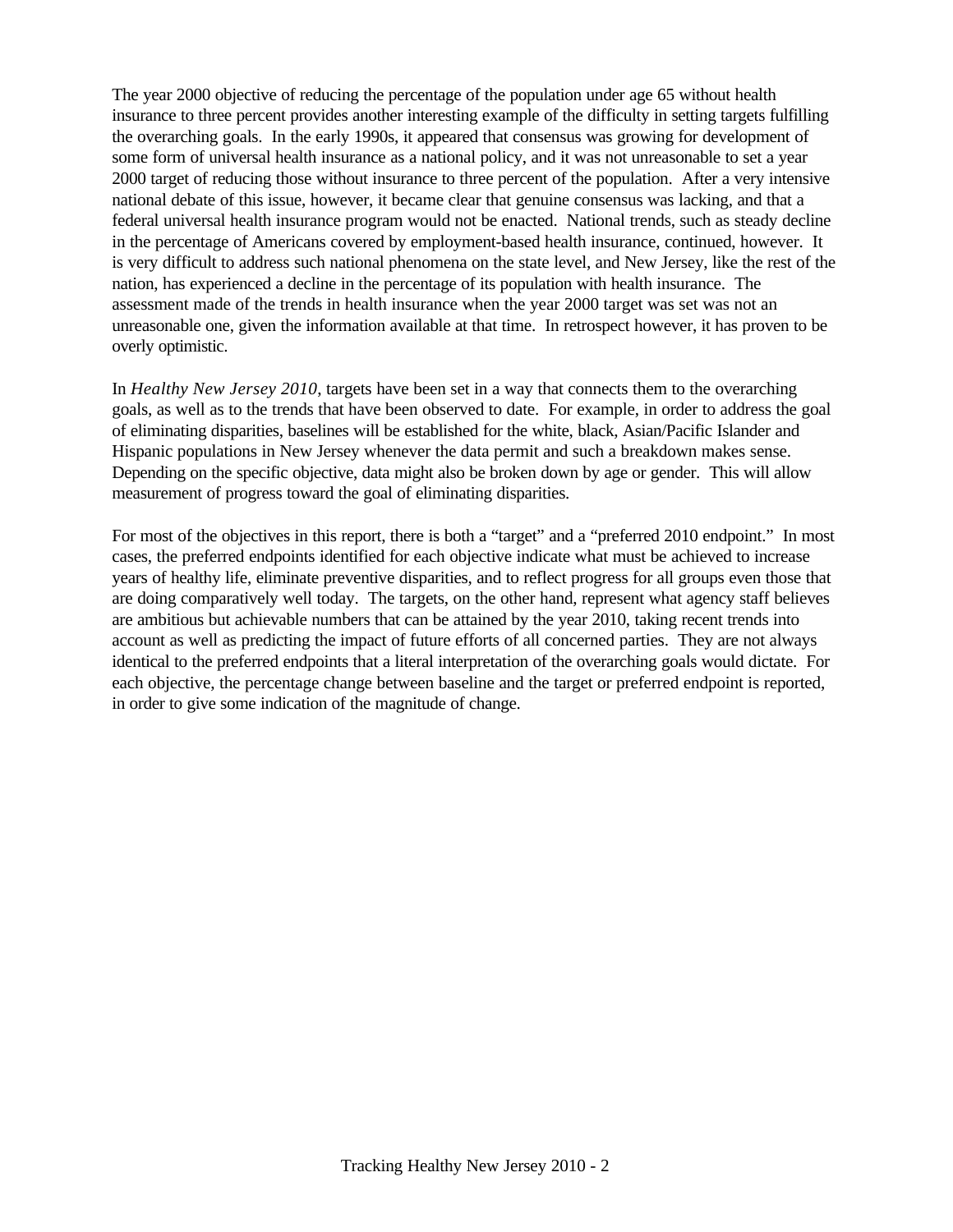# **2. DEVELOPMENTAL OBJECTIVES**

Data sets that are under development or funded for development are used to support many *Healthy New Jersey 2010* objectives. The following objectives rely on developmental data sources:

- 3A.7 Increase the percentage of residential lead evaluation/risk assessments conducted that meet performance standards to 90.0 percent. 3A.8 Reduce the percentage of initial inspections of retail food establishments where deficiencies are noted to  $\qquad \qquad$ . 3B.13 Increase the percentage of children screened for lead poisoning by two years of age to 85.0 percent. 3B.14 Reduce the percentage of tested children whose initial blood lead level is  $>10 \frac{Fg}{dL}$  by 50.0 percent. 3B.16 Increase the percentage of infants receiving diagnostic follow-up after a position screening for hearing loss by three months of age to 90.0 percent. 3B.17 Increase the enrollment of infants diagnosed with hearing loss/deafness in appropriate intervention services by six months of age to 90.0 percent.
- 3B.18 Increase the percent of fourth grade public school students who pass the comprehensive health and physical education portion of the Elementary School Proficiency Assessment (ESPA) to \_\_\_\_\_ percent.
- 3C.1 Increase the percentage of public school students who pass the comprehensive health and physical education portion of the Grade Eight Proficiency Assessment (GEPA) to \_\_\_\_\_ percent.
- 3C.2 Increase the percentage of eleventh grade public school students who pass the comprehensive health and physical education portion of the High School Proficiency (HPSA) to \_\_\_\_\_ percent.
- 3E.3 Increase the percentage of health care facilities protecting workers by instituting effective latex-sensitization prevention practices to 90 percent.
- 3E.4 Increase hepatitis B vaccination levels among New Jersey public employees at occupational risk of infection through exposure to blood to 90 percent.
- 3G.1 Decrease the ratio of public spending on nursing homes to public spending on Home and Community Based Services (HCBS) to  $\qquad \qquad$ .
- 3G.5 Reduce the statewide incidence of falls per 100 person years in long-term care facilities to

\_\_\_\_\_.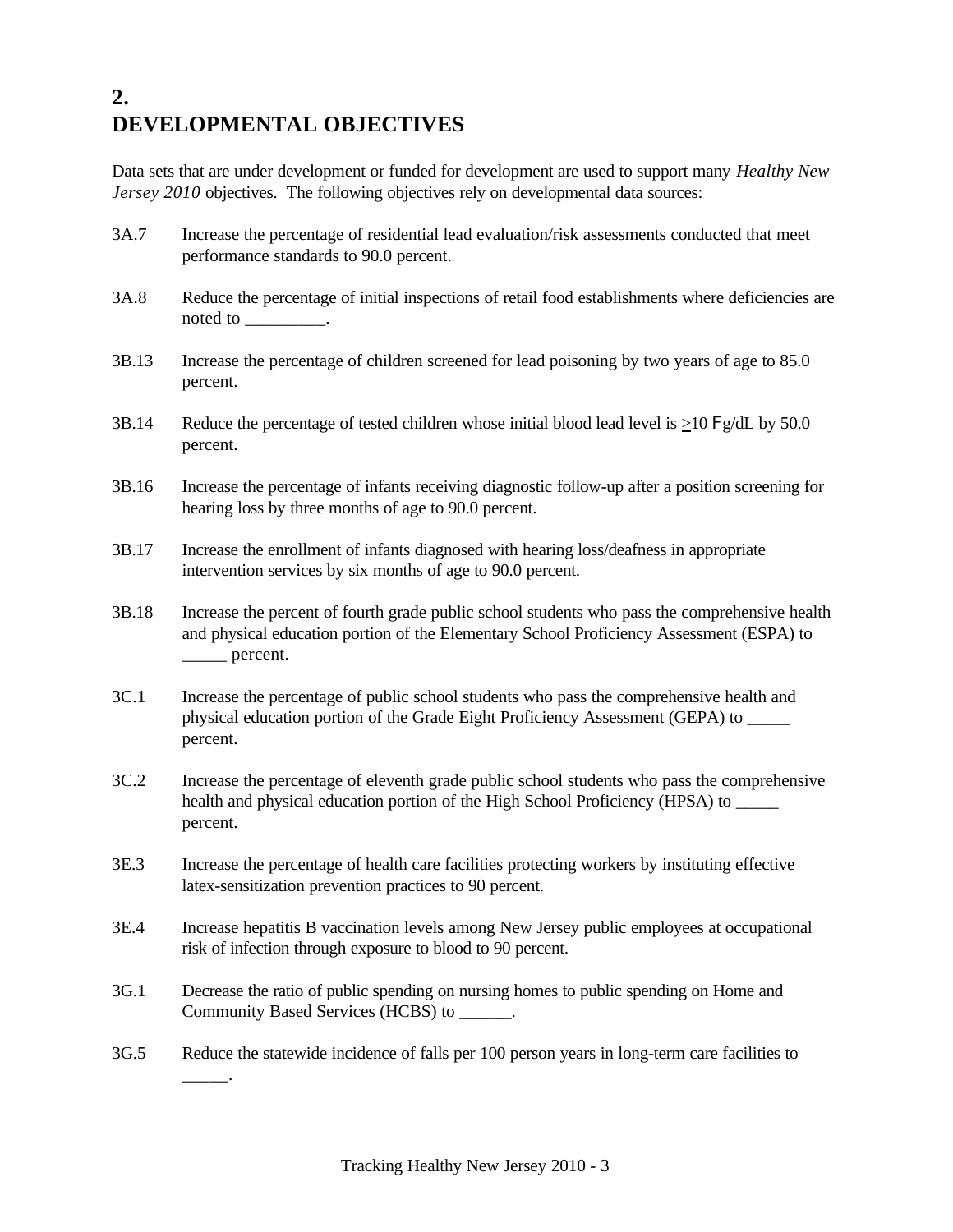- 3G.6 Reduce the statewide average prevalence of decubitus ulcers (excluding State I) in long-term care facilities to percent.
- 3G.7 Reduce the Statewide average percentage of residents in long-term care facilities using nine or more different medications to percent.
- 4B.3 Increase the percentage of persons 18 and over who have been screened for diabetes during the past three years to percent.
- 4B.4 Increase the percentage of persons 18 and over with diagnosed diabetes who have been told they have blood pressure and are currently taking medication for high blood pressure to \_\_\_\_ percent.
- 4B.6 Increase the number of persons who are in the criminal justice system and have serious mental illness (as defined by the Diagnostic and Statistical Manual, Edition IV) who are provided with appropriate services to \_\_\_\_\_.
- 4G.4 Reduce the rate of emergency department visits per 100,000 population due to asthma to \_\_\_\_\_.
- 5.1 Increase the preparation of *Healthy New Jersey 2010* objectives for which state data are released within one year of the end of data collection by 100%.
- 5.2 Increase the use of standardized geocoding in all major NJDHSS health data systems to promote the development of geographical information system (GIS) capability to 100 percent.
- 5.3 Increase the proportion of NJDHSS *Healthy New Jersey 2010* objectives for which racial/ethnic sub-objectives are appropriate that can be tracked for all population groups to 100 percent.
- 5.4 Increase the proportion of non-confidential NJDHSS health data that is made readily available to the public.
- 5.6a Increase the percentage of local health departments that have actively participated in developing a county-wide community health plan that identifies improved health outcomes to 80.0 percent.
- 5.6b Increase the percentage of county-wide public health partnerships which produce one initial plan and two updates by 2010 to 100.0 percent.
- 5.8 Increase the percentage of local health departments that satisfy staff expertise/ competencies defined in NJDHSS public health performance standards to 90.0 percent.
- 5.9 Increase the percentage of local health departments that satisfy NJDHSS public health performance standards for public health and environmental laboratory services to 90.0 percent.
- 5.10 Increase the percentage of local health departments that satisfy NJDHSS public health performance standards for epidemiology services to support core functions and essential public health services to 90.0 percent.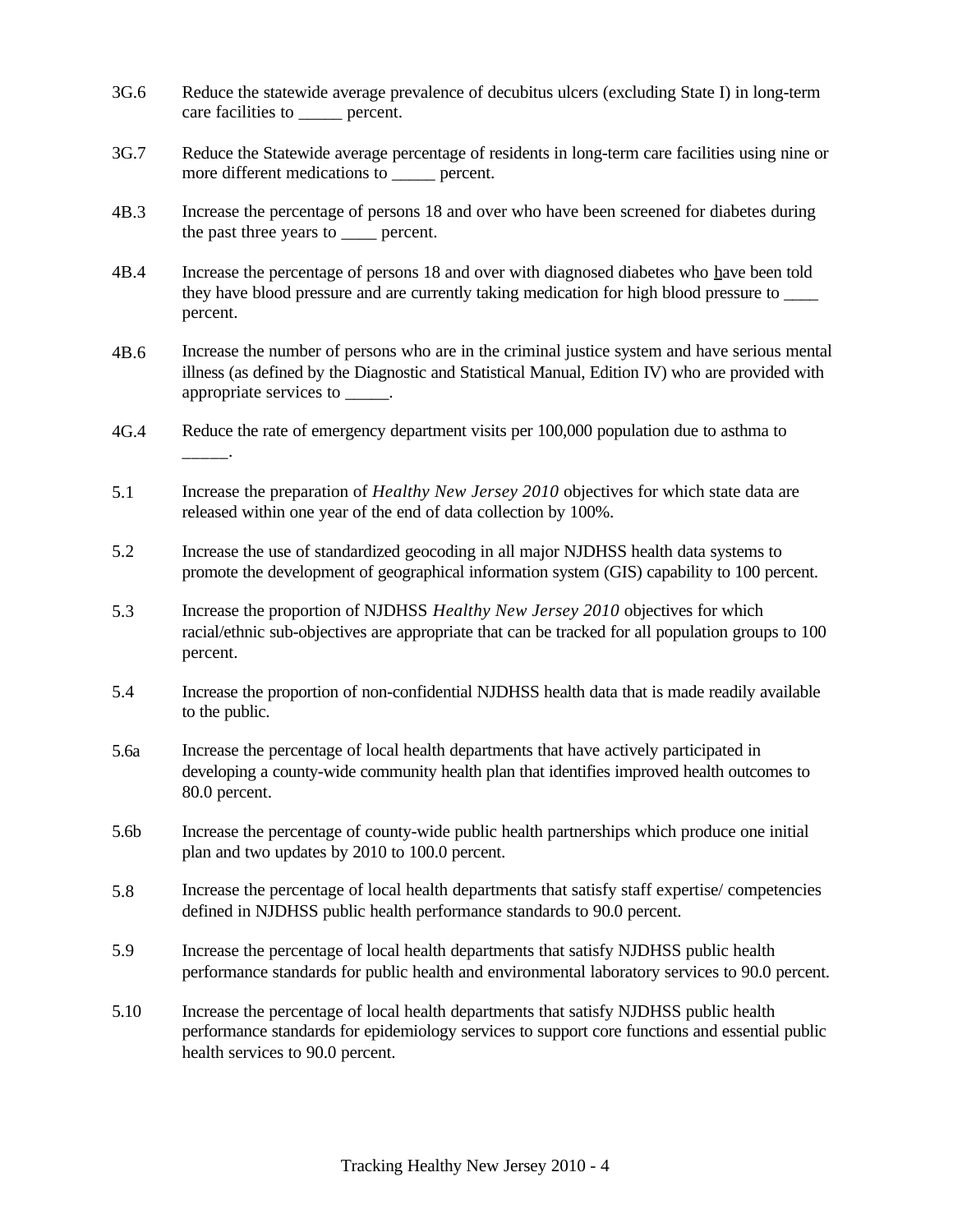# **3. TABLE 1: POPULATION ESTIMATES**

| <b>People QuickFacts</b>                                                         | <b>New Jersey</b>      | <b>USA</b>          |
|----------------------------------------------------------------------------------|------------------------|---------------------|
| Population, 1999 estimate                                                        | 8,143,412              | 272,690,813         |
| Population percent change, 1990-1999 estimate                                    | $+5.1%$                | $+9.6%$             |
| Male population, 1999 estimate                                                   | 3,946,443<br>4,196,969 | 133,276,559         |
| Female population, 1999 estimate<br>Population under 18 years old, 1999 estimate | 24.6%                  | 38,252,190<br>25.7% |
| Population 65 years old and over, 1999 estimate                                  | 13.6%                  | 12.7%               |
| White population, 1999 estimate                                                  | 79.3%                  | 82.4%               |
| Black population, 1999 estimate                                                  | 14.7%                  | 12.8%               |
| Asian or Pacific Islander population, 1999 estimate                              | 5.8%                   | 4.0%                |
| American Indian, Eskimo, or Aleut population, 1999 estimate                      | 0.3%                   | 0.9%                |
| Hispanic population, 1999 estimate                                               | 12.6%                  | 11.5%               |
| White non-Hispanic population, 1999 estimate                                     | 68.4%                  | 71.9%               |
| High school graduates, persons 25 years and over, 1990                           | 76.7%                  | 75.2%               |
| College graduates, persons 25 years and over, 1990                               | 24.9%                  | 20.3%               |
| Homeownership rate, 1990                                                         | 64.9%                  | 64.2%               |
| Single family homes, number 1990                                                 | 1,871,958              | 65,761,652          |
| Households, 1990                                                                 | 2,794,316              | 91,993,582          |
| Persons per households, 1990                                                     | 2.71                   | 2.63                |
| Family households, 1990                                                          | 2,037,787              | 65,049,428          |
| Median household money income, 1997 model-based estimate                         | \$47,903               | \$37,005            |
| Persons below poverty level, percent, 1997 model-based estimate                  | 9.3%                   | 13.3%               |
| Children below poverty level, percent, 1997 model-based estimate                 | 14.8%                  | 19.9%               |
| <b>Business QuckFacts</b>                                                        | <b>New Jersey</b>      | <b>USA</b>          |
| Private nonfarm establishments, 1998                                             | 230,860                | 6,941,822           |
| Private nonfarm employment, 1998                                                 | 3,368,365              | 108,117,731         |
| Change in private nonfarm employment, 1990 to 1998                               | 4.6%                   | 15.7%               |
| Manufacturers shipments, 1997 (\$1000)                                           | 97,060,800             | 3,842,061,405       |
| Retail sales, 1997 (\$1000)                                                      | 79,914,892             | 2,460,886,012       |
| Retail sales per capita 1997                                                     | \$9,922                | \$9,190             |
| Minority-owned firms, 1992                                                       | 64,074                 | 1,965,565           |
| Women-owned firms, 1992                                                          | 164,798                | 5,888,883           |
| Building permits, 1999                                                           | 31,976                 | 1,663,533           |
| Federal funds and grants, 1999 (\$1000)                                          | 40,397,603             | 1,516,775,001       |
| Local government employment-full-time equivalent, 1997                           | 298,363                | 10,227,429          |
| <b>Geography QuckFacts</b>                                                       | <b>New Jersey</b>      | <b>USA</b>          |
| Land area, 1990 (square miles)                                                   | 7,419                  | 3,536,278           |
| Persons per square mile, 1999                                                    | 1,097.7                | 77.1                |
|                                                                                  |                        |                     |

#### **Data Quality Statement**

Source U.S. Census Bureau: State and County QuickFacts. Data derived from Population Estimates, 1990 Census of Population and Housing, Small Area Income and Poverty Estimates, County Business Patterns, 1997 Economic Census, Minority-and Women-Owned Business, Building Permits, Consolidated Federal Funds Report, 1997 Census of Governments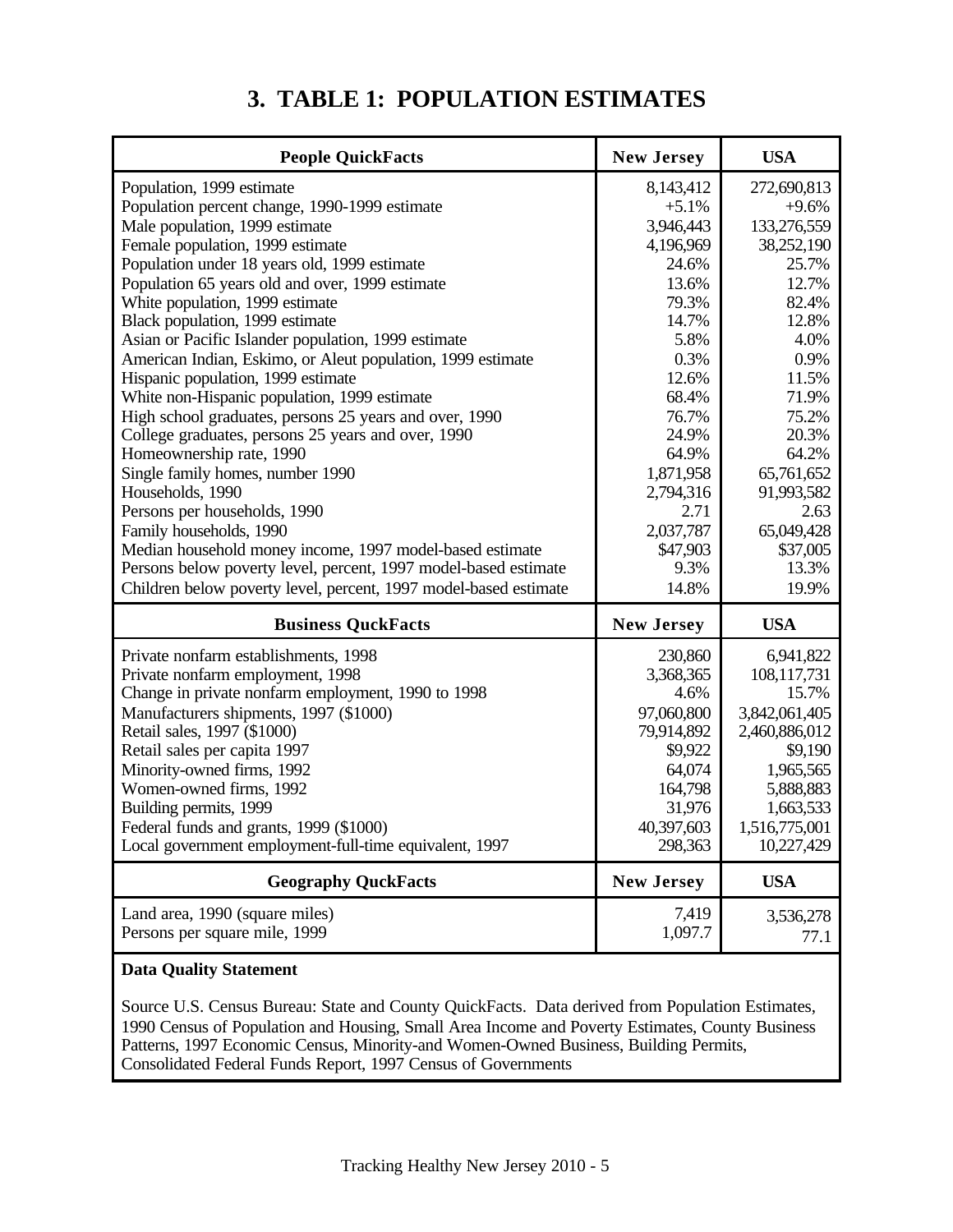|                   |                      | Total          |               |                     | White    |               |              | Black       |         |            | Asian          |            |         | Hispanic    |        |
|-------------------|----------------------|----------------|---------------|---------------------|----------|---------------|--------------|-------------|---------|------------|----------------|------------|---------|-------------|--------|
|                   | <b>SSC</b>           | 3000           | hange         | 1990                | 2000     | <b>Change</b> | iği          | <b>ROOT</b> | Change  | 1990       | 2000           | Change     | Š       | <b>SORS</b> | Change |
| New Jersey        | 17,730,18818,414,350 |                | 폃             | 5,130,465,6,104,705 |          |               | 0% 1.036,825 | 1,141,821   | 10%     | 270,859    | 180,276        | Ĕ          | 739,861 | 1.117,191   | ř,     |
| <b>Allentic</b>   | 224,327              | 252,552        | 13%           | 172,088             | 172,632  | ð%)           | 39.86        | 44,534      | š       | 4,786      | 12,771         | I70%       | 16,117  | 30,729      | ٩ř     |
| Bergen            | 825,380              | <b>BB4,TBB</b> | 蔑             | 717.907             | 383,256  | ř,            | 40,031       | 46.568      | f6%     | 54,660     | 94,324         | ది         | 49.776  | 91,877      | 酱      |
| Burlington        | 385,066              | 423,354        | 酱器            | 324,751             | 331,899  | ň             | 545,545      | 64,071      | Ś       | 7.875      | 11.378         | ्र<br>च    | 12.819  | 17,632      | ž.     |
| Camden            | 502,824              | 508,932        | 36%           | 385,350             | 360,756  | Š             | B1.865       | 92.D59      | Š       | इड<br>Ë    | 18.910         | ś          | 36,022  | 49,166      | Š,     |
| Cape May          | 85,089               | 102,326        | 74%           | 88,097              | 33,700   | Š             | 莴苣           | 5.178       | Š       | g          | 661            | <b>AR</b>  | i 85    | 3,378       | ř.     |
| Cumbariand        | 138,053              | 146,438        | $\frac{3}{2}$ | 101,457             | 96,478   | ś,            | 23,318;      | 29,595      | हैँ     | i<br>Litel | à              | 26%        | 18,348  | 27,823      | ន្លឹ   |
| Essex             | 778,209              | 793,633        | 735%          | <b>398,024</b>      | 352,859  | 11%           | 316,252      | 327.324     | डू      | 21,017     | 29,429         | 中心         | 医双刀     | 122.347     | 25%    |
| <b>Gloucester</b> | 230.082              | 254,673        | š.            | 2005,500            | 221,742  | š.            | 19,935       | 23.084      | 16%     | 2,824      | 3,805          | ź,         | 4.331   | 6,583       | ś      |
| Hudson            | 553,099              | 548,975        | Į             | 380,612             | 388.457  | 11%           | 79,770       | 82,098      | हैं     | 陽陽         | 56,942         | Š          | 183,465 | 242,123     | å,     |
| Hunterdon         | 107,778              | 121,989        | ř,            | 103,768             | 114,563  | Š             | 2217         | 2,743       | डू<br>इ | 82         | 2348           | ē          | 1732)   | 3,371       | Š.     |
| Mercer            | 325,824              | 350,761        | \$            | 244,855             | 240,206  | हैं           | 51,481       | 69,502      | š       | 9,862      | 17,340         | <b>76%</b> | 19,665  | 33,898      | 72%    |
| Middlesex         | 671,780              | 750,162        | 596%          | 550,006             | 513,298  | ř             | 83.623       | 88,467      | 28%     | 44,788     | <b>104.212</b> | 劉          | 食"的     | defior      | Ě      |
| Monmouth          | 553,124              | 615,301        | 89%           | 483.277             | 519,267  | ř             | 47,229       | 49,609      | š       | 15,097     | 24,403         | ž.         | 22,407  | 38,175      | É      |
| Morris            | 421,353              | 470,212        | 30%           | 386,681             | 410,042  | 8             | 12,491       | 13,181      | š       | 16,700     | 29,432         | 76%        | 19,814  | 36,626      | \$     |
| Ocean             | 433,203              | 510,916        | €             | 412,709             | 475,391  | Š,            | 12,035       | 15,268      | Ž,      | 3,820      | 6,550          | दू<br>द    | 13,950  | 25,638      | 84%    |
| Passak            | 453,060              | <b>GM2188</b>  | iê%           | 325,530             | 304,786  | Š             | 68,077       | 64.647      | Ŗ,      | 11,880     | 18.064         | Š          | 38,092  | 46,492      | \$     |
| Salem             | 65,294               | 64.285         | 弱             | 54,394              | 52,195   | ř             | 9,557        | 9.498       | ÷       | S          | S.             | Š,         | 1,435   | 2,498       | Ã      |
| Somerset          | 240,279              | 297,490        | 募萃            | 211,384             | 236,042  | Š             | 14,824       | 22,398      | ड<br>5  | 10,52      | i<br>Ri<br>Ri  | 137%       | 10,187  | 25.B11      | 153%   |
| <b>Exans</b>      | 130,943              | 144,168        | 121%          | 127,831             | 130,015  | š,            | 1,242        | 1,502       | PK<br>石 | 1,208      | 1,738          | डू<br>चु   | 2.911   | 4.622       | Š      |
| <u>injor</u>      | 433,819              | 522,541        | 117%          | 367,416             | 342,302  | Ķ             | 92,BO7       | 100,583     | Ĕ       | 13,514     | 19,993         | 警          | 67.797  | 103.011     | s.     |
| <u>Waren</u>      | 91,607               | 102,437        | $\frac{1}{2}$ | 89,028              | 1948,845 | डु            | 1,302        | 1.914       | Ę,      | इ          | $\frac{1}{2}$  | Š          | 1.784   | 3,751       | tios,  |

3. Table 2: Race and Ethnicity by County, New Jarsey, 1990 and 2000

Note: 3-th of anti-evenic group access pequision total tecques hispaniss are adulted in both at the state call state contents and the State Center, NDOL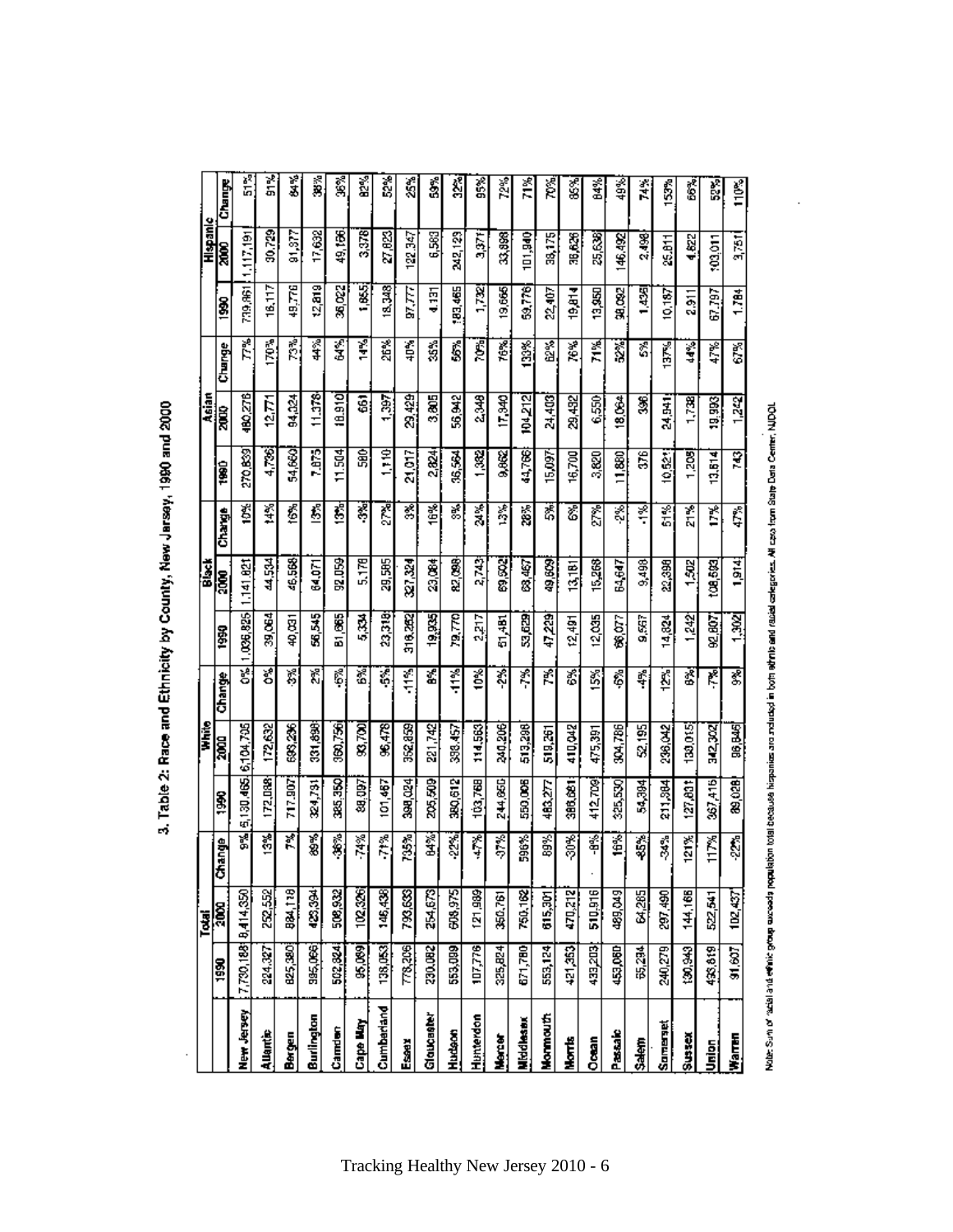|                                                         |           |                     |               |                |             |        |               |               |          |                   | Poverty and income     | Median           |
|---------------------------------------------------------|-----------|---------------------|---------------|----------------|-------------|--------|---------------|---------------|----------|-------------------|------------------------|------------------|
|                                                         |           | 0-19 years          |               |                | 20-64 years |        |               | ś             |          |                   | % below poverty - 1995 | Household Income |
|                                                         | 1990      | 1999                | ě<br>ā        | 1990           | 1999        | Change | 1990          | 1999          | Change   | Total             | Children               | 381              |
| New Jersey                                              |           | 2,031,807 2.207,376 | Š,            | 4,695,523      | 4,827,784   |        | 3%; 1,029,825 | 108,255       | اچ       | $\overline{B}$ .7 | 2.6                    | \$44,345         |
| <b>Atlantic</b>                                         | $-38,688$ | 65,475              | 12%           | 134,092        | 139,838     | ¢,     | 32,371        | 34,313        | Č        | 10.9              | 15.4                   | \$37,205         |
| Bergen                                                  | 187,986   | 201,448             | È             | 511,262        | 521,339     | å      | 125,259       | 34,265        | ě        | 46                | 3                      | \$55,340         |
| <b>Burlington</b>                                       | 111,229   | 119,796             | š             | 242,614        | 249,609     | Š      | 42,374        | 55,105        | is<br>S  | 53                | 7.                     | 549,665          |
| Camden                                                  | 147,240   | 154,093             | š.            | 295,063        | 286,228     | 昴      | 81,077        | 62,772        | ğ        | 12.3              | 31                     | SP.523           |
| Cape May                                                | 23,516    | 25,180              | Ř             | 52,671         | 52,803      | g      | 19,073        | 20,026        | ដូ       | 88                | 13.9                   | \$34,788         |
| Cumberland                                              | 40,272    | 42460               | 烈             | 79,338         | 78,410      | ្មី    | 18.597        | 19,242        | ኇ፟       | $\frac{5}{4}$     | 20.8                   | \$34,089         |
| Essex                                                   | 213,556   | 211,406             | $+$ %         | 466,509        | 444,105     | థి     | 97,306        | 91,844        | 鄙        | 16.7              | 24.B                   | \$36,365         |
| Gloucester                                              | 69,041    | 77,308              | हैं           | 137,256        | 144,575     | ř      | 24,781        | 28,609        | 15%      | r                 | ۹<br>ø                 | \$46,855         |
| Hudson                                                  | 138,443   | 145,149             | នី            | <b>S44,940</b> | 340,177     | ុំ     | 69,707        | 67.483        | Ş        | $\overline{17.3}$ | 26.3                   | 892,152          |
| Hunterdon                                               | 28,587    | 33,593              | ¦e‰           | 69,398         | 78,496      | Š      | 10,249        | 12.464        | 22%      | α<br>N            | 33                     | \$66,265         |
| Marce                                                   | $-85,554$ | <b>91,050</b>       | 鄙             | 198,453        | 199,158     | Ď%     | 42.DB2        | 43,653        | is.<br>4 | 82                | Ë                      | \$47,088         |
| Middlesex                                               | 167.914   | 165,788             | 11%           | 426,104        | 439,563     | ř,     | 78,823        | 92,598        | Ĕ.       | 31                | 7.8                    | \$50,019         |
| Monmouth                                                | 149,699   | 170,810             | 14%           | 334,138        | 363,449     | š.     | 70,361        | $\n  7,185\n$ | 10%      | 3                 | 8.5                    | 853,189          |
| Morris                                                  | 107,633.  | 120,120             | $\frac{3}{2}$ | 269,498        | 288,774     | ř,     | 计算            | 54,651        | 23%      | ్లే               | ₹                      | 882,773          |
| Ocean                                                   | 108,921   | 130,663             | 20%           | 225,147        | 253,419     | S.     | 100,001       | 113,451       | 13%      | 2                 | ě                      | <b>S40,474</b>   |
| Passak                                                  | 130,294   | 141.359             | 8%            | 281,923        | 285,149     | ř      | 58,659        | 58,557        | రిక      | $\overline{23}$   | ä                      | \$38,381         |
| Salem                                                   | 18,631    | 18,781              | ř             | 37,206         | 35,623      | ईं     | 9.545         | 10,130        | క        | 횐                 | $\frac{14.8}{ }$       | \$39,092         |
| Somerset                                                | 58.477    | 72.124              | 23%           | 156,885        | 183,333     | 17%    | 25,982        | 32,633        | č        | $\frac{4}{5}$     | 4.3                    | \$66,223         |
| Sussex                                                  | 39,888    | 45,252              | జ్లీ          | 79,810         | 86,463      | P.     | 11,678        | 12,985        | ₹.       | 33                | ្នុ                    | \$57.064         |
| Urdon                                                   | 121,127   | 127,062             | 5%            | 298,558        | 298,549     | ă      | 73,872        | 73,148        | 훈        | 78                | 11.6                   | \$46,161         |
| Warren                                                  | 25,101    | 28,460              | 3%            | 54,757         | 58,719      | É      | 12,098        | 13,133        | š,       | 33                | tii<br>Bi              | \$47,043         |
| Mote: Federal Povemy Laval in 1995 was \$15,718 hara to |           |                     |               |                |             |        |               |               |          |                   |                        |                  |

3. Table 3: Age by County, New Jersey, 1990 and 1990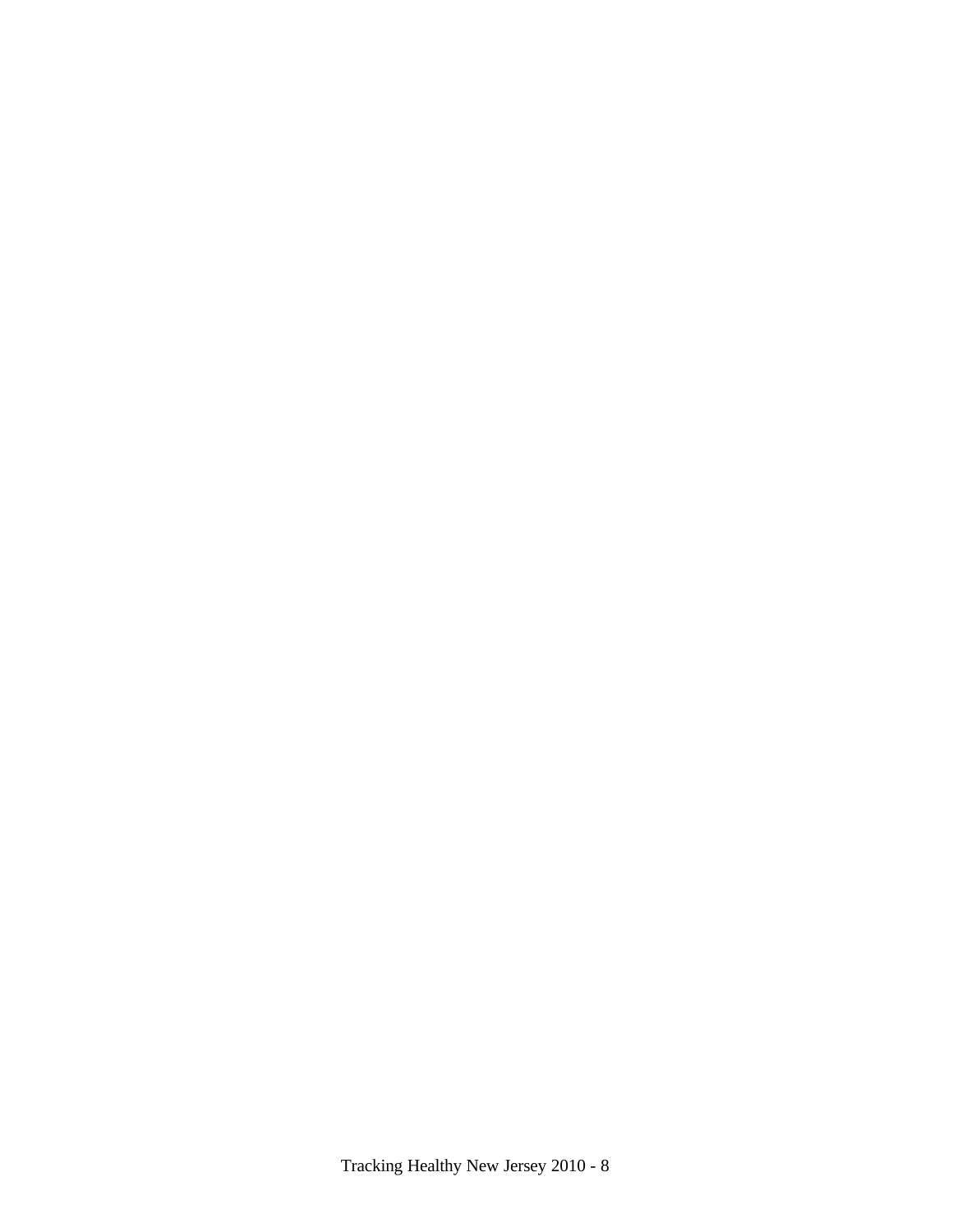# **4. AGE STANDARDIZATION**

Age Standardization Of Death Rates In New Jersey: Implications Of A Change In The Standard Population

Beginning with data year 1999, the U.S. Department of Health and Human Services is using a new standard population based on the year 2000 population for age standardization (age-adjustment). The change to a new standard population will require re-computation of age-adjusted rates for past years using the new standard population, for purposes of examining trends. The baseline year for many objectives in *Healthy New Jersey 2010* is 1998. This section discusses the implications of the change. Future updates of *Healthy New Jersey 2010* will reflect use of the year 2000 standard as well as a discussion of the effect of the change on the reported objectives.

Death rates are greatly affected by the socioeconomic/demographic composition of the population at risk. Specifically, death rates have been shown to vary by age, race, gender, occupation, education and income levels of the population. However, death rates are most greatly impacted by the age distribution of the population.<sup>1</sup> The overall death rate and the death rate from most causes will be higher in populations with a greater proportion of persons in the older age groups than in populations with relatively large proportions of younger people. Thus, comparisons of crude or unadjusted death rates among groups or over time may be misleading if the age distributions of the populations at risk are different. For this reason, death rates intended for use as trend data or for comparisons among groups are usually adjusted or standardized, to remove the effect of the differences in age distribution.

Age adjustment, using the direct method, requires the selection of a standard population. Since 1943, the National Center for Health Statistics (NCHS) and the state Centers for Health Statistics have used a standard population derived from the 1940 Census count. Population demographics have changed considerably since 1940 in the country. Fertility has declined resulting in a smaller proportion of the population in the youngest age groups at the same time that life expectancy has increased, leading to growth in the number and percentage of persons in the older age groups. These changes in actual population when applied to an out-of-date standard have led to a substantial discrepancy between the crude and age-adjusted death rates. At present, there are at least three other standard populations in use by various governmental and private agencies.<sup>2</sup> For example, the National Cancer Institute (NCI) uses the 1970 U.S. census count as the population standard for age adjustment. The New Jersey Cancer Registry followed NCI's lead in using the 1970 population standard for age-adjusted rates in this document.

In response to the major issues related to selection of a standard population, NCHS has recommended that a new standard for age adjustment of rates be adopted based on the projected year 2000 U.S. population. The recommendation was approved by the Secretary of the Department of Health and Human Services and was implemented beginning with data year 1999.<sup>3</sup> Changing to the year 2000 standard population will lead to age-adjusted rates that are very close to the crude health rates. This occurs because the population estimates by age group for current years are very similar to the proportions by age group in the year 2000 U.S. population projections. The magnitude of the age-adjusted rates using the year 2000 standard are almost twice the age-adjusted rates computed using the 1940 standard population. For example, in 1997 the age-adjusted death rate for New Jersey using the 1940 standard population was 460.3 per 100,000 and the comparable rate using the year 2000 standard population was 861.4.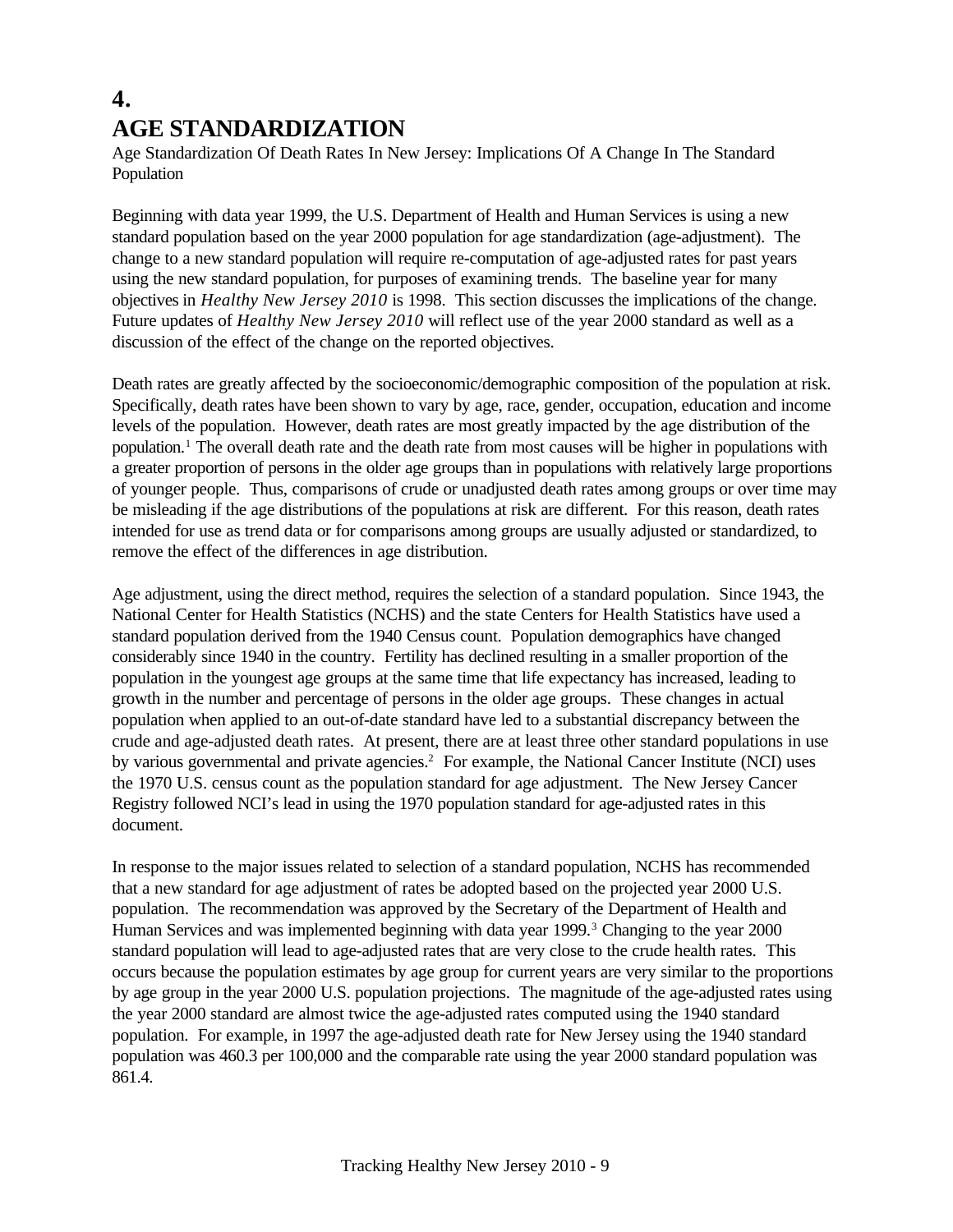The crude or unadjusted death rate is calculated by dividing the number of deaths in a population during a defined period of time, usually a year, by the population exposed to the risk of death during the period. The result is multiplied by a constant, usually 1,000 or 100,000, to avoid expressing these rates as numbers less than one. For example, the crude death rate among New Jersey residents in 1997 was 894.6 per 100,000 population, arrived at by dividing 72,039 resident deaths by the estimated mid-year population of the state, 8,052,849, and multiplying the result by 100,000. Crude death rates serve several public health purposes, which include providing an indication of the magnitude of overall and cause-specific mortality in a population.

Although useful for certain purposes, the crude death rate has a major shortcoming: it is a function of the age distribution of the population at risk. A summary measure that eliminates the effect of the underlying age distribution of the population is the age-adjusted death rate. The result is a figure that represents the theoretical risk of mortality for a population, if the population had an age distribution identical to that of the standard population.

There are two major techniques for computing age-adjusted rates: the direct and the indirect methods. The indirect method is not in wide usage in this country. The direct method age-adjusted rate is calculated by applying a series of weights to the age-specific death rates. The weights are the respective proportions of the standard population in each of the relevant age groups. The age-adjusted rate derived in this manner can then be compared with other similar age-adjusted rates to assess the relative risks of mortality from populations or over time, when the effect of the age distribution has been removed. The methods of age standardization are valid for many other types of rate adjustments, including morbidity and birth rates and for adjustment for characteristics other than age, such as gender, income and race. Several important points apply:

- The age-adjusted or age-standardized rate is an index number, not an actual death rate. It is a hypothetical figure designed for the purpose of comparing rates among populations or within the same population over time.
- The age-adjusted rate can only be compared to other rates generated through use of the same method and using the same standard population.
- The use of a summary statistic, such as the age-adjusted death rate, may ignore important trends and differences in age-specific death rates.

The choice of a standard population does not effect the trends in age-adjusted rates, unless trends in these death rates vary by age groups. However, the relative ranking of causes of death may differ, depending on the standard used. As shown in Table 1, the leading cause of death which are most prevalent in the older age groups (e.g., diseases of the heart, stroke, chronic obstructive heart disease, pneumonia and influenza and diabetes) will tend to have adjusted rates that are considerably higher using the 2000 standard, compared to using the 1940 standard. Leading causes of death that are more prevalent among young and middle-aged populations (i.e., unintentional injuries, HIV infection) will have similar adjusted rates using either standard population. The differential changes in magnitude of age-adjusted rates by cause lead to variations in the ranking of leading causes, depending on the standard population used.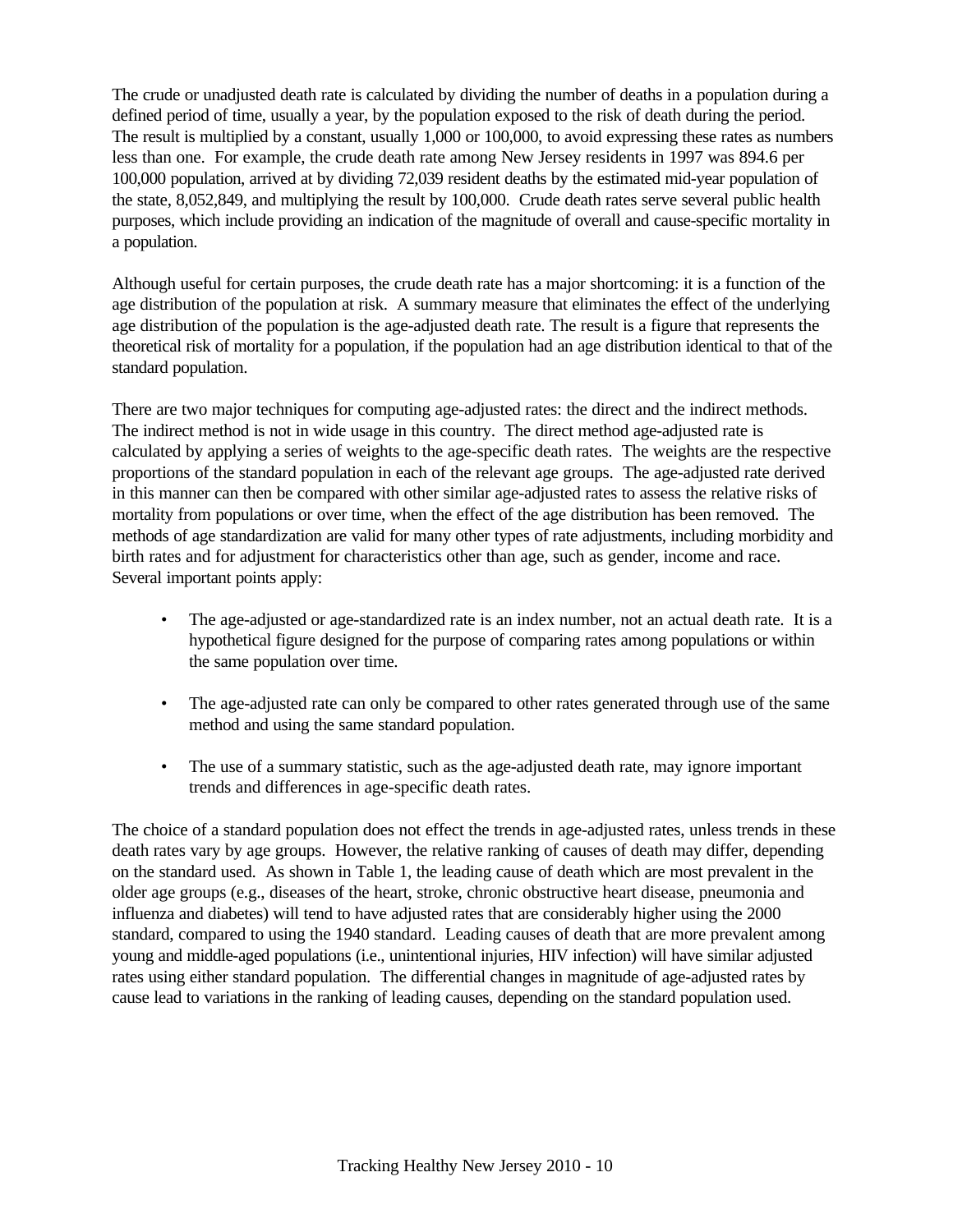Table 1 illustrates the effect of the choice of a standard population overall and on the leading causes of death in 1997. For each of the causes which affected primarily the elderly population (all of the ten leading causes except unintentional injury and HIV infection), the age-adjusted rate using the 2000 standard population was two or more times the age-adjusted rate using the 1940 standard population. The death rates resulting from using the two different standards were very similar for HIV infection and unintentional injury deaths. This effect is due to the higher proportion of elderly persons in the year 2000 standard. The highest age-specific rates are applied to a larger population when calculating age-adjusted rates for heart disease, stroke, pneumonia and influenza, and other causes affecting primarily the oldest population.

| <b>TABLE 1</b><br>AGE-ADJUSTED DEATH RATES, LEADING CAUSES AND TOTAL DEATHS<br>USING 1940 AND 2000 STANDARD POPULATIONS<br>NEW JERSEY, 1997 |               |                |               |                |
|---------------------------------------------------------------------------------------------------------------------------------------------|---------------|----------------|---------------|----------------|
| <b>Cause of Death</b>                                                                                                                       | 1940 Standard |                | 2000 Standard |                |
|                                                                                                                                             | <b>RATE</b>   | <b>RANK</b>    | <b>RATE</b>   | <b>RANK</b>    |
| Disease of the Heart (390-398,<br>402, 404-429                                                                                              | 123.0         | $\overline{2}$ | 277.5         | $\mathbf{1}$   |
| <b>Malignant Neoplasms</b><br>$(140-208)$                                                                                                   | 127.9         | 1              | 212.5         | $\overline{2}$ |
| Cerebrovascular Diseases<br>$(430-438)$                                                                                                     | 21.5          | $\overline{4}$ | 50.5          | 3              |
| Chronic Obstructive Pulmonary<br>Diseases (490-496)                                                                                         | 16.0          | 6              | 32.8          | $\overline{4}$ |
| Pneumonia/Influenza (480-487)                                                                                                               | 11.3          | 8              | 29.5          | 5              |
| Diabetes Mellitus (250)                                                                                                                     | 16.1          | 5              | 28.5          | 6              |
| Unintentional Injuries<br>(E800-E949)                                                                                                       | 23.4          | 3              | 26.4          | $\overline{7}$ |
| Septicemia (038)                                                                                                                            | 7.2           | 9              | 15.7          | 8              |
| Nephritis/Nephrosis (580-589)                                                                                                               | 6.0           | 10             | 13.1          | 9              |
| HIV Infection (042-044)                                                                                                                     | 11.6          | $\overline{7}$ | 12.3          | 10             |
| Total, All Causes                                                                                                                           | 460.3         |                | 861.4         |                |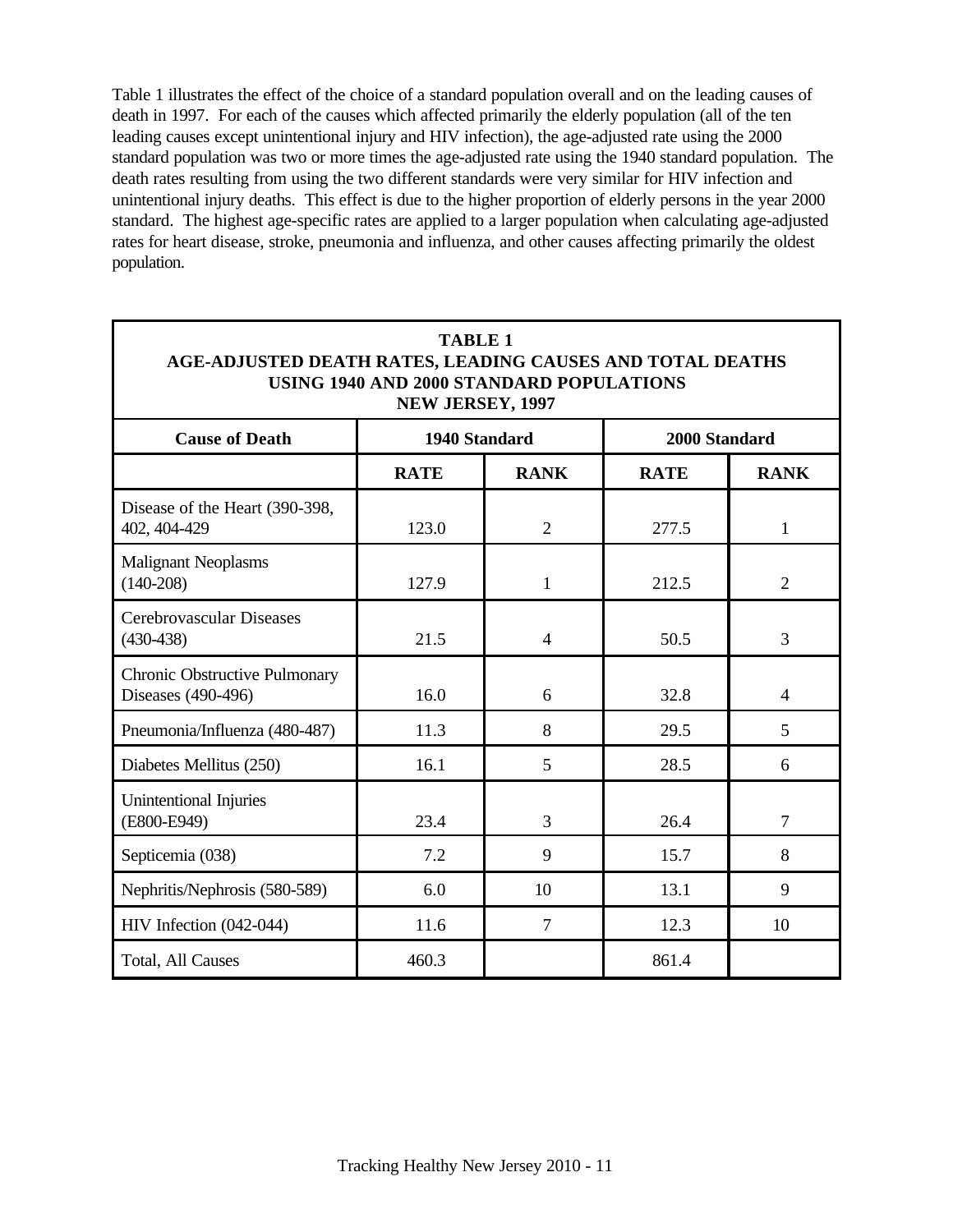The age-adjusted death rate using the year 2000 standard population the crude death rate for current years are very similar (Table 2). This is due to the correspondence between current years' population estimates and the projected population for 2000. In future years, as there is greater distance between the data year and the year of the standard population, there will no doubt be greater discrepancies between crude and age-adjusted rates.

| <b>TABLE 2</b><br>AGE-ADJUSTED DEATH RATES USING THE 2000 STANDARD POPULATION<br><b>AND CRUDE DEATH RATES</b><br>NEW JERSEY, 1997 |                                   |                                           |  |
|-----------------------------------------------------------------------------------------------------------------------------------|-----------------------------------|-------------------------------------------|--|
| <b>CAUSE OF DEATH</b>                                                                                                             | <b>CRUDE</b><br><b>DEATH RATE</b> | <b>AGE-ADJUSTED RATE</b><br>2000 STANDARD |  |
| Diseases of the Heart (390-398,<br>402, 404-429)                                                                                  | 287.6                             | 277.5                                     |  |
| <b>Malignant Neoplasms</b><br>$(140-208)$                                                                                         | 222.4                             | 212.5                                     |  |
| Cerebrovascular Diseases<br>$(430-438)$                                                                                           | 52.3                              | 50.5                                      |  |
| Chronic Obstructive Pulmonary<br>Diseases (490-496)                                                                               | 34.5                              | 32.8                                      |  |
| Pneumonia/Influenza (480-487)                                                                                                     | 30.3                              | 29.5                                      |  |
| Diabetes Mellitus (250)                                                                                                           | 29.8                              | 28.5                                      |  |
| Unintentional Injuries<br>(E800-E949)                                                                                             | 26.8                              | 26.4                                      |  |
| Septicemia (038)                                                                                                                  | 16.3                              | 15.7                                      |  |
| Nephritis/Nephrosis (580-589)                                                                                                     | 13.5                              | 13.1                                      |  |
| HIV Infection (042-044)                                                                                                           | 12.7                              | 12.3                                      |  |
| <b>Total, All Causes</b>                                                                                                          | 894.6                             | 861.4                                     |  |

Changing to the 2000 standard population will affect racial differences in age-adjusted rates. Relative age-specific rates differ substantially between white and black races. In New Jersey in 1997, for example, the black death rate for the population under 25 was 2.5 times the white rate, yet for persons aged 65 and over, the death rates were virtually identical (Table 3). Although black age-adjusted rates are higher than comparable white rates using either standard population and the gap between the ageadjusted rates persists, the ratio of black/white rates is less using the year 2000 standard population: a black/white ratio of 1.6 using the 1940 standard population and a ratio of 1.3 using the year 2000 population. Because of this lack of consistency in the relative rates by race among age groups, it is important that the presentation of age-adjusted rates by race be supplemented by analysis of age-specific rates.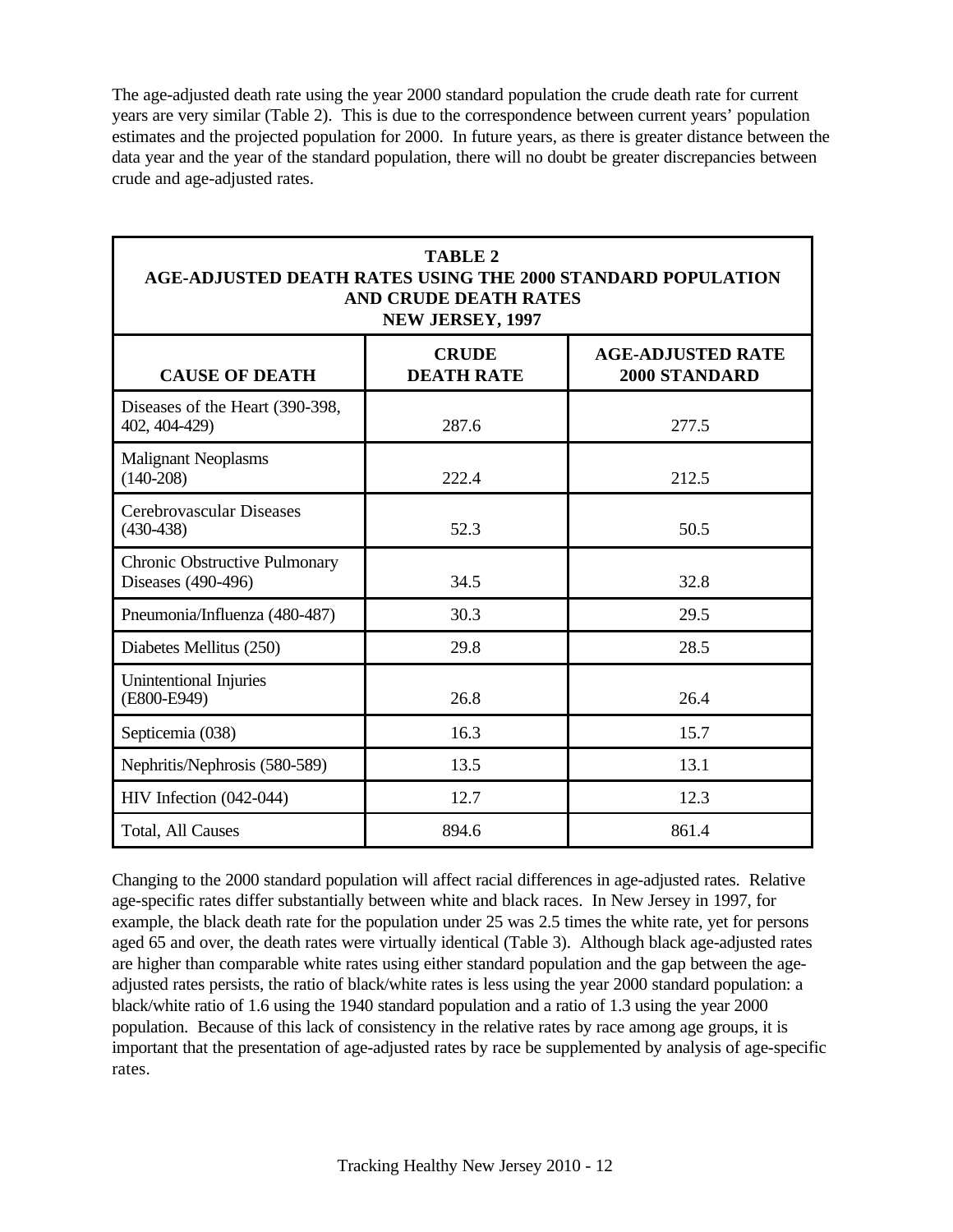| <b>TABLE 3</b><br><b>CRUDE AND AGE-ADJUSTED DEATH RATES FOR BLACK AND WHITE RACES</b><br>USING 1940 AND 2000 STANDARD POPULATIONS<br>NEW JERSEY, 1997 |              |              |                          |
|-------------------------------------------------------------------------------------------------------------------------------------------------------|--------------|--------------|--------------------------|
| <b>DEATH RATE</b>                                                                                                                                     | <b>WHITE</b> | <b>BLACK</b> | <b>BLACK/WHITE RATIO</b> |
| <b>CRUDE</b>                                                                                                                                          | 955.4        | 769.7        |                          |
|                                                                                                                                                       |              |              |                          |
| <b>AGE-ADJUSTED</b>                                                                                                                                   |              |              |                          |
| 1940 STANDARD                                                                                                                                         | 429.4        | 674.3        | 1.6                      |
| 2000 STANDARD                                                                                                                                         | 831.3        | 1099.7       | 1.3                      |
|                                                                                                                                                       |              |              |                          |
| <b>AGE-SPECIFIC</b>                                                                                                                                   |              |              |                          |
| <b>UNDER 25</b>                                                                                                                                       | 49.9         | 126.0        | 2.5                      |
| <b>25-64 YEARS</b>                                                                                                                                    | 318.5        | 638.2        | 2.0                      |
| 65 AND OVER                                                                                                                                           | 5015.7       | 4914.5       | 1.0                      |

The ratios of white and Asian or Pacific Islander death rates will also be affected by changes in the standard population for age-adjustment, although to a lesser extent than the black/white ratios. The crude and age-adjusted death rates for the Asian or Pacific Islander population are lower than those in the white population (Table 4), although there may be understatement of Asian or Pacific Islander race on the death certificates.<sup>4</sup> The ratio of Asian or Pacific Islander and white age-adjusted death rates decreases to .37 when the year 2000 population projections are used, from .40 under the 1940 standard population. The minimal change in the ratios when the year 2000 population standard is used is caused by the relative agespecific death rates in the Asian or Pacific Islander population: the age-specific death rates are relatively highest in the youngest ages and lowest in the older age group.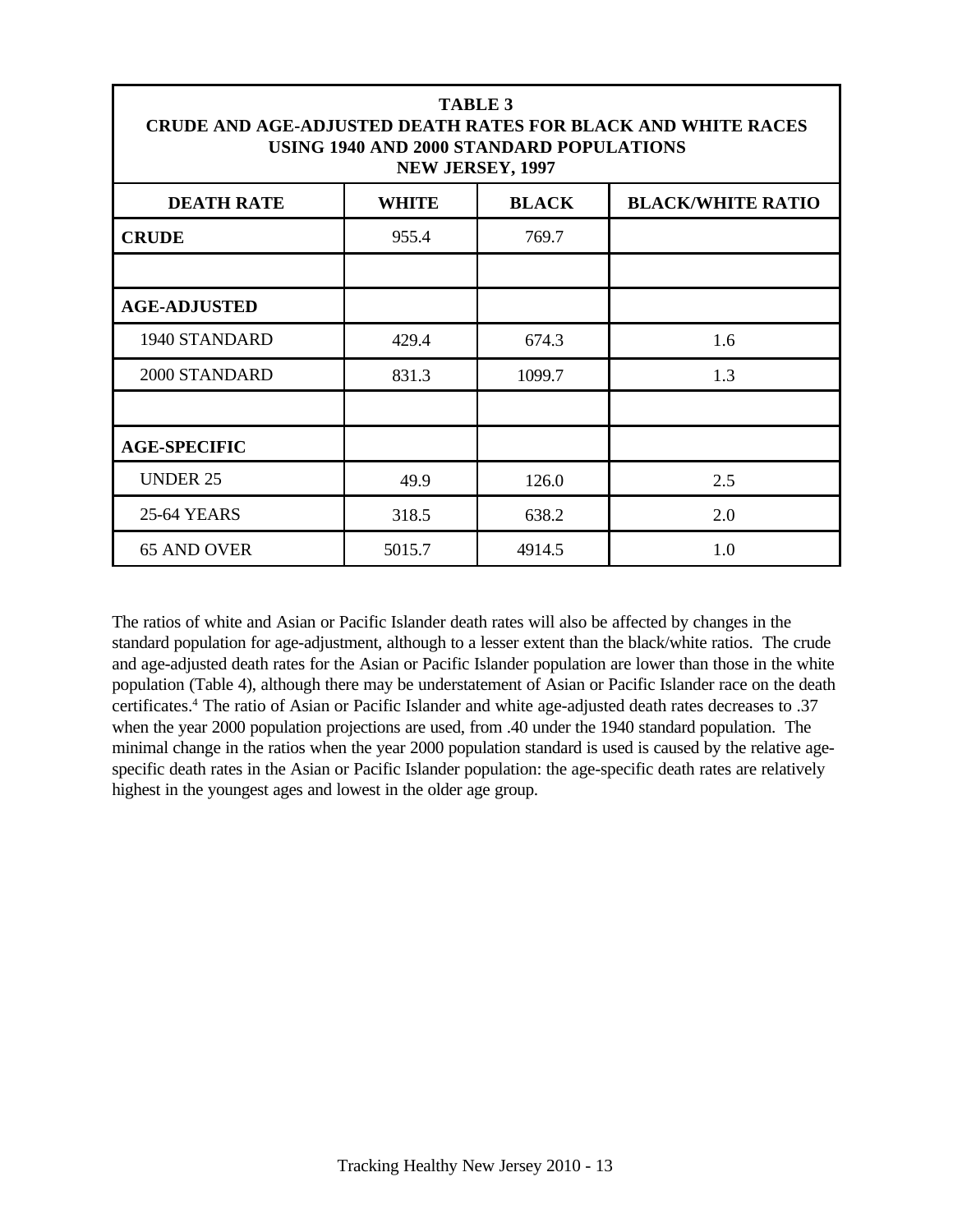| <b>TABLE 4</b><br><b>CRUDE AND AGE-ADJUSTED DEATH RATES FOR WHITES AND</b><br><b>ASIAN OR PACIFIC ISLANDERS</b><br>USING 1940 AND 2000 STANDARD POPULATIONS<br>NEW JERSEY, 1997 |              |                                                       |                                                                  |
|---------------------------------------------------------------------------------------------------------------------------------------------------------------------------------|--------------|-------------------------------------------------------|------------------------------------------------------------------|
| <b>DEATH RATE</b>                                                                                                                                                               | <b>WHITE</b> | <b>ASIAN OR</b><br><b>PACIFIC</b><br><b>ISLANDERS</b> | <b>ASIAN OR PACIFIC</b><br><b>ISLANDER/WHITE</b><br><b>RATIO</b> |
| <b>CRUDE</b>                                                                                                                                                                    | 955.4        | 158.8                                                 |                                                                  |
|                                                                                                                                                                                 |              |                                                       |                                                                  |
| <b>AGE-ADJUSTED</b>                                                                                                                                                             |              |                                                       |                                                                  |
| 1940 STANDARD                                                                                                                                                                   | 429.4        | 171.4                                                 | 0.40                                                             |
| 2000 STANDARD                                                                                                                                                                   | 831.3        | 311.4                                                 | 0.37                                                             |
|                                                                                                                                                                                 |              |                                                       |                                                                  |
| <b>AGE-SPECIFIC</b>                                                                                                                                                             |              |                                                       |                                                                  |
| <b>UNDER 25</b>                                                                                                                                                                 | 49.9         | 33.4                                                  | 0.67                                                             |
| <b>25-64 YEARS</b>                                                                                                                                                              | 318.5        | 103.8                                                 | 0.33                                                             |
| <b>65 AND OVER</b>                                                                                                                                                              | 5015.7       | 1575.8                                                | 0.31                                                             |

In summary, use of a uniform standard will simplify and ease the burden of comparison of data from different sources, using different standard populations. However, the implementation of a new standard population will necessitate recalculation of a large number of series of rates. In particular, baseline data for selected health objectives for the year 2010 will have to be recomputed and, in many of these cases, new targets will need to be developed. Death rates age-adjusted to the new standard population will differ in magnitude from those previously used, most notably those developed using the 1940 standard population. Differentials in death rates by race will narrow with introduction of the new population standard to the age-adjustment process.

Thorough analysis of health data will incorporate examination of differences in trends in rates by age group, as use of age-standardization alone may mask important information. Although the age-adjusted rate is fundamental to comparative data analysis, the calculation of age-specific rates over time or between populations is also a critical element of health data analysis.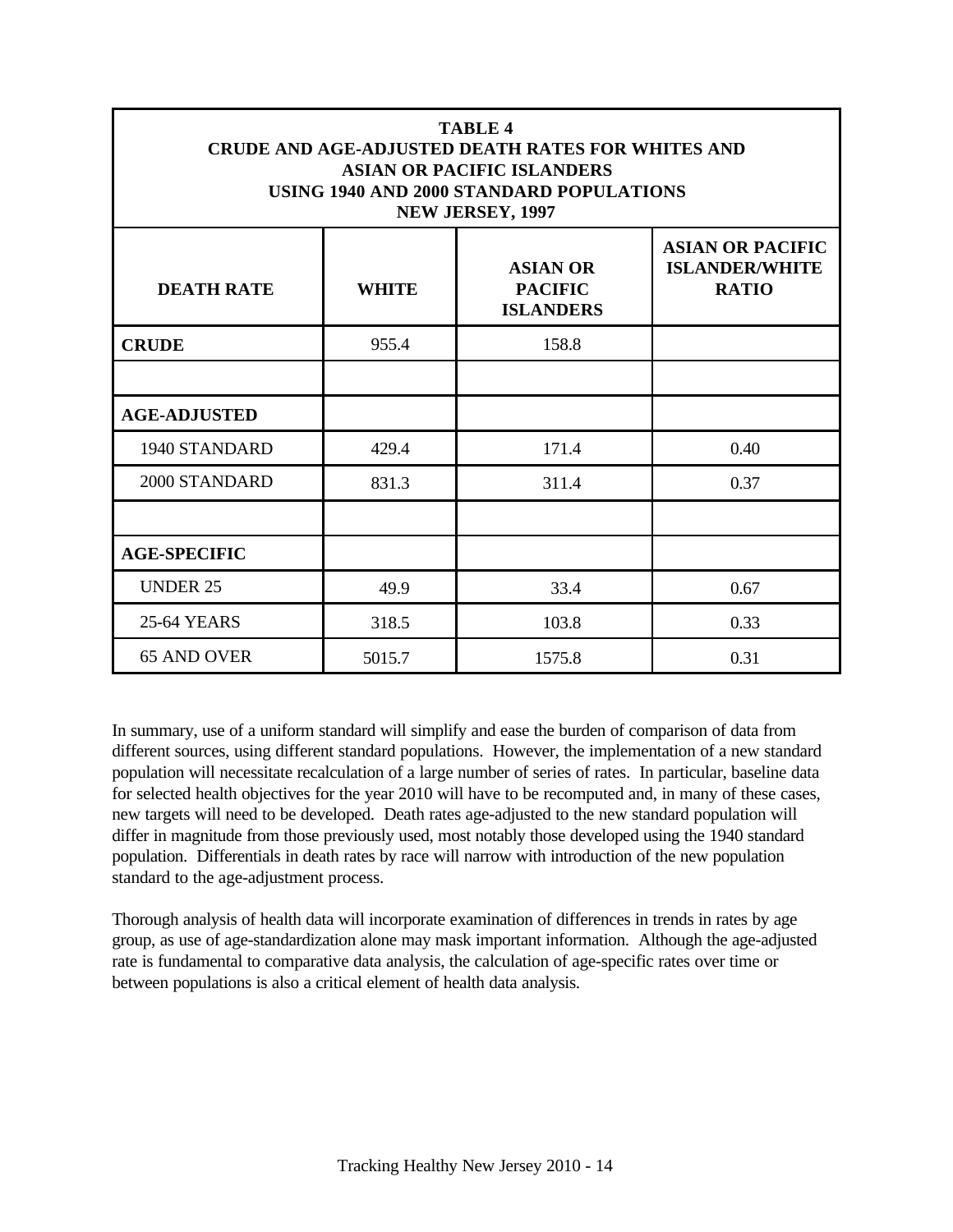#### **REFERENCES**

- 1. North Carolina State Center for Health Statistics. Statistical Primer: Age-adjusted Death Rates. North Carolina Department of Health and Human Services. August 1998.
- 2. Anderson, R.N. and Rosenberg, H.M. Age Standardization of Death Rates: Implementation of the Year 2000 Standard. National Vital Statistics Reports: Vol. 47, No. 3. Hyattsville, MD: National Center for Health Statistics. October 1998.
- 3. National Association for Public Health Statistics and Information Systems. New Age Adjustment Standard. The Journal. NAPHSIS. Washington, DC. December 1998.
- 4. Rosenberg HM, Maurer JD, Sorlie PD, Johnson NJ, el al., Quality of death rates by race and Hispanic origin: A summary of current research, 1999. National Center for Health Statistics. Vital Health Stat 2(128). 1999.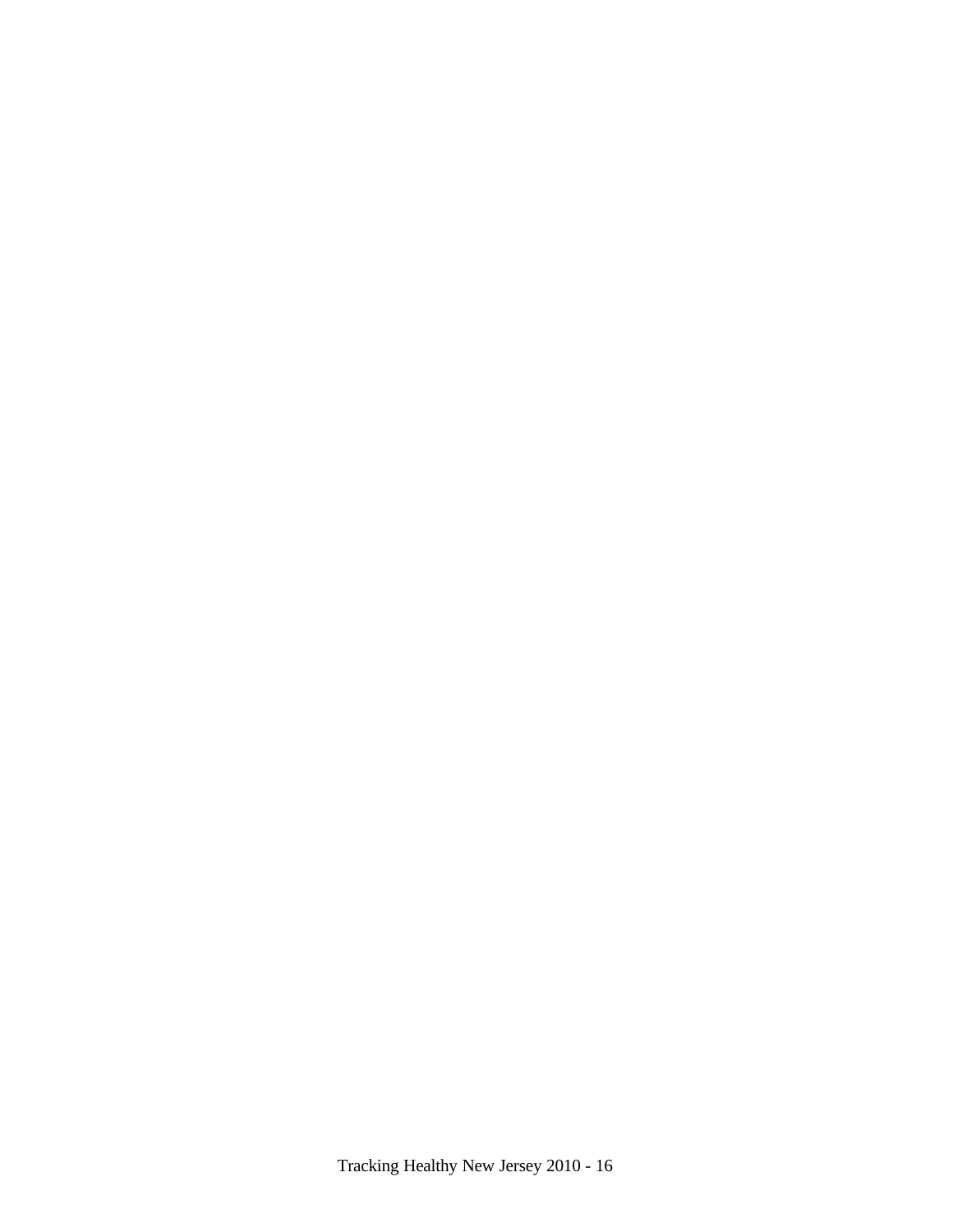## **5 CHANGES IN REPORTING OF CAUSE OF DEATH DATA**

#### IMPLEMENTATION OF ICD-10

Revisions in the system of classification of causes of mortality are made periodically. The classification system in effect for the data covered in this report was the *Manual of the International Statistical Classification of Diseases, Injuries and Causes of Death: International Classification of Diseases* (ICD-9). This version of the classification system was in effect for deaths that occurred from calendar years 1979 through 1998. A change in the method of classifying causes of death from death records was recently implemented. As of January 1999, causes of death have been classified and coded according to the *Tenth Revision of the International Statistical Classification of Diseases and Related Health Problems* (ICD-10). The changes in the method of classification of cause of death may have an impact on the manner in which the health objectives contained in *Healthy New Jersey 2010* will be tracked across the coming decade.

The first revision of the International List of Causes of Death was implemented in 1900, followed by one per decade until the Ninth Revision (ICD-9), which was in effect from 1979 through 1998. The current revision is ICD-10 which became effective in 1999. The system of classification is developed through a collaborative effort on the part of the World Health Organization (WHO) and ten international centers, one of which is located at the National Center for Health Statistics (NCHS). This collaboration is for the purpose of promoting international comparability in the use and presentation of morbidity and mortality data. The agreement with WHO that insures the use of the ICD for the classification of deaths has the force of an international treaty.

Each of the revisions to the ICD has included three major types of change: (1) the addition or deletion of terms used to describe diseases or conditions; (2) the movement of diseases from one section to another to reflect new discoveries or advances in knowledge of the nature of cause of particular diseases; and (3) the addition of separate categories to identify diseases or complications of specific diseases which are of growing interest. These factors led to many of the major differences between ICD-9 and ICD-10. ICD-10 codes are alphanumeric, each consisting of a letter and three numbers, while ICD-9 used only numbers as codes. Another important change from ICD-9 is that there was a rearrangement of chapters, changes in titles and regrouping of conditions in ICD-10. The number of categories of causes of death has been increased dramatically; there are almost twice as many categories in ICD-10 as in ICD-9. In addition, some relatively minor changes in the coding rules have been made in ICD-10.

The cause-of-death section on the death record consists of two parts: causes that form part of the sequence of events that led to death (Part I) and other conditions that may have contributed to death, but did not cause the condition that began the sequence of events that resulted in death (Part II). The last cause in the sequence of causes in Part I is the underlying cause of death if it meets the definition of "(a) the disease or injury which initiated the train of events leading directly to death or (b) the circumstances of the accident or violence which produced the final injury". Part I and II of the certification of cause of death provide the information to be coded, grouped, arrayed in tables and otherwise analyzed for presentation. The causes on the certification section of the death record are either coded by an experienced cause-of-death coder, called a nosologist or through use of software which replicates the processes used by the nosologist. The list of codes and the rules used to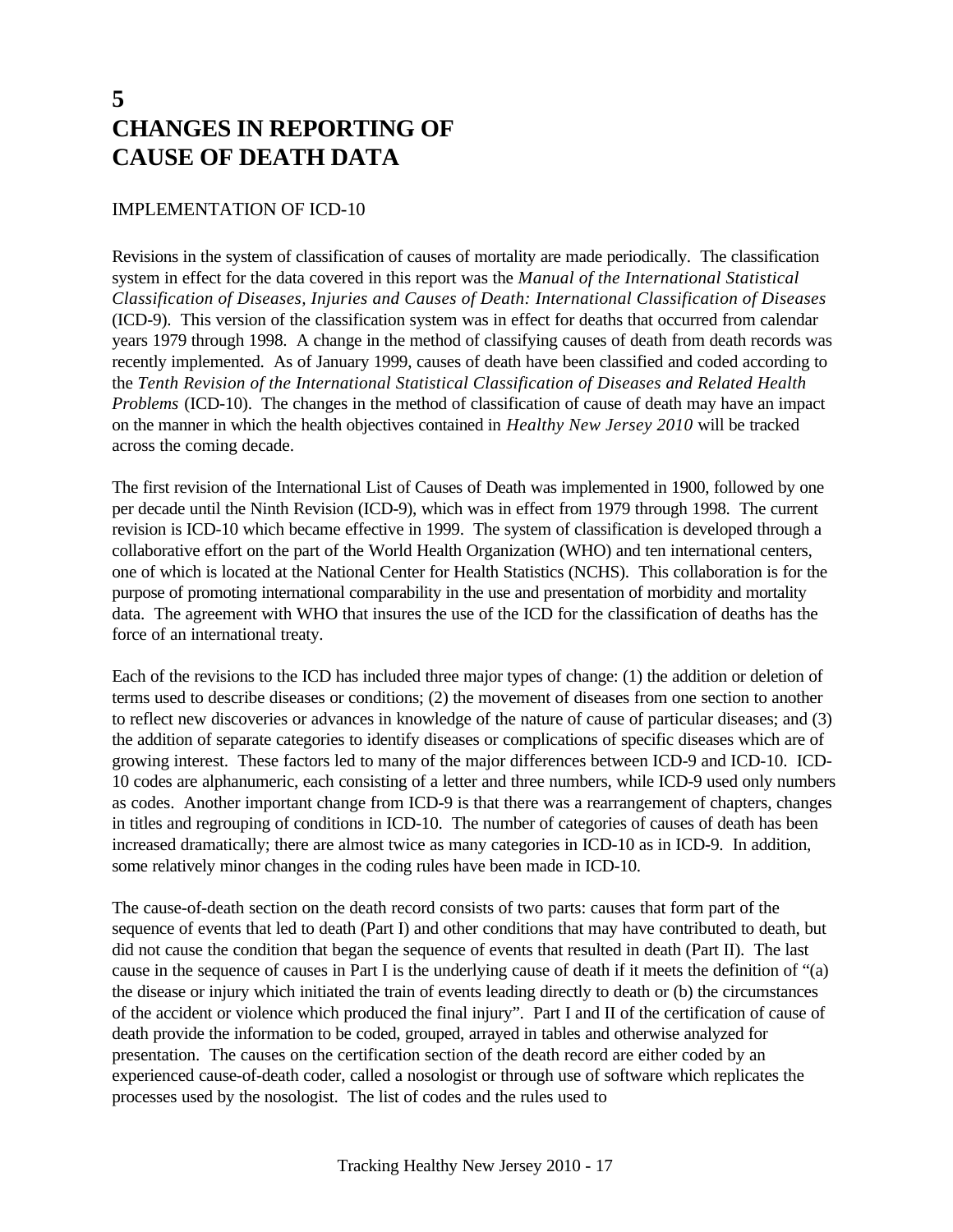categorize the causes of death entered on the death certificate are contained in the international classification system.

Two major ways in which these changes effect the manner and form in which cause-of-death data are presented are in the grouping of causes into categories and in comparability of the grouped causes over time. The manner in which any particular single or grouped cause of death can be analyzed and presented may differ, depending on which revision of the ICD is in effect at the time. New categories are introduced with the development of a revised version of the coding manual. In addition, categories with the same name in two successive revisions may encompass different causes. Causes that were separate, distinct categories may be grouped with other causes in a new version of the code and cannot then be disaggregated under the new coding scheme. Importantly, changes in coding rules may effect the likelihood of a specific cause being designated as underlying in a causal sequence. All of these modifications may cause disruptions in the trends of deaths for causes of death that are effected. Measures of the discontinuities are essential to interpretation of mortality trends.

In order to measure the effect of a revision in the ICD on causes of death, comparability studies have been conducted by NCHS on each revision since the changeover from the Fourth to the Fifth revision which occurred in 1939. Comparability studies are useful because they provide measurement of the break in trend and also provide information on the process by which the break in trend occurred. Comparability studies are accomplished through coding a large sample of death records from a recent year twice, using the codes and coding rules in effect for each of the two revisions of ICD.

The end result of a comparability study is a set of comparability ratios indicating the quotient of the number of deaths classified to a cause under the current ICD revision divided by the number of deaths classified to the cause under the prior version. A number greater than one means that more deaths are classified to the cause under the latest revision of ICD. A comparability ratio of one means that the number of deaths is not expected to change as a result of the revision of ICD. NCHS provides the standard error and confidence interval for each of the computed comparability ratios.

Preliminary comparability ratios for causes of death under ICD-9 and ICD-10 were released by NCHS in December 2000.

The comparability ratios and guidance provided by NCHS will determine whether objectives contained in *Healthy New Jersey 2010* must be revised. For objectives relating to cause groups that show little or no discontinuity, the objectives for 2010 will remain as stated in this document. In a case where the cause group being measured by an objective under ICD-9 in this document cannot be identified in an identical manner in ICD-10, the objective will need to be revised in accordance with the most nearly comparable cause group in ICD-10. If this situation occurs, the baseline rate for the revised cause under ICD-10 will be recalculated using 1999 data and the targets, preferred 2010 endpoints and percentages of change will be reviewed for revision. The narrative sections related to the objective may also need adjustment. The progress on meeting the revised objective will be tracked through the coming decade, using the revised baseline measures and targets.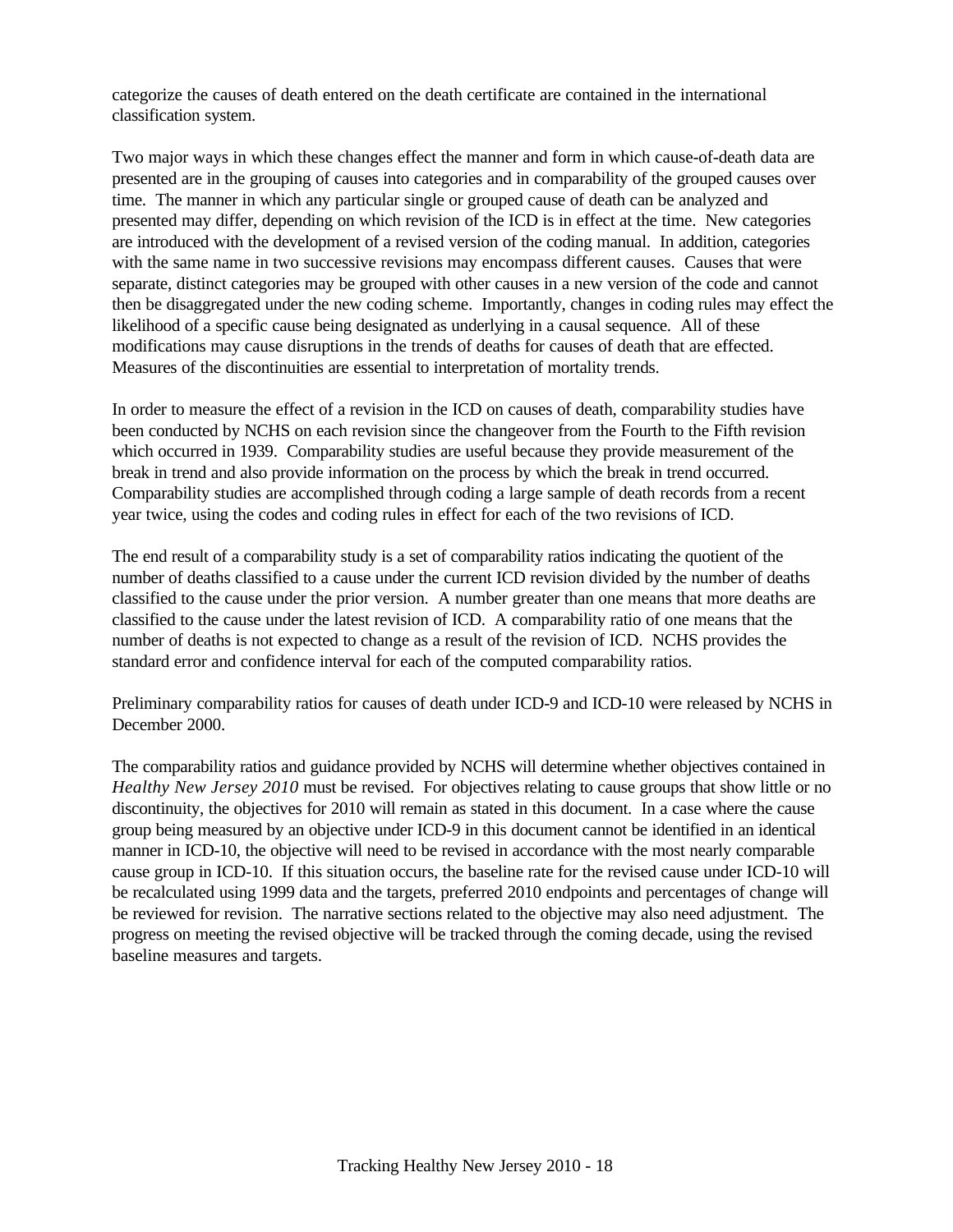## **6 CHANGES IN CATEGORIZATION OF RACE AND ETHNICITY**

#### REVISION OF OMB DIRECTIVE 15

In 1977, the Office of Management and Budget issued OMB Policy Directive No. 15, Race and Ethnic Standards for Federal Statistics and Administrative Reporting. This directive was intended to standardize the collection of racial and ethnic information among federal agencies. Although these standards applied to federal agencies, state governments and business and industry data users and researchers also complied with the directive, in order to have data that were consistent with national information. Directive 15 required the collection of data that could be aggregated into four racial groups (American Indian or Alaskan Native; Asian or Pacific Islander; black; and white) and two ethnic categories (Hispanic origin and not Hispanic origin). Each respondent was to be recorded in one of the four race groups and one of the two Hispanic origin categories. The preferred method of collecting race and ethnicity data was separate designation of a race and an ethnicity classification for each individual. However, if a combined format was used, the minimum acceptable categories were (1) American Indian or Alaskan Native; (2) Asian or Pacific Islander; (3) black, not of Hispanic origin; (4) Hispanic; and (5) white, not of Hispanic origin. Each individual on whom data were collected was to be placed in one of the five categories. In order to increase the response rate and minimize concern from responding individuals, an "other, specify" category was allowed, although the reporting agency was obligated to allocate each of the responses in this category to one of the standard categories. The "other, specify" category was allowed only where respondent self-identification was used.

The racial makeup of the country has changed since 1977, encompassing much more racial and ethnic diversity. Many residents were critical of the race/ethnicity categories after participating in the 1990 census, claiming that the available categories did not adequately represent the diversity of the population, particularly those with a multiracial background. In October 1997, after four years of review and consideration of the issue, the Federal Interagency Committee for the Review of the Racial and Ethnic Standards issued revisions to OMB Directive No. 15. One of the major changes contained in these guidelines for reporting was that respondents to federal surveys and the census have the option of reporting themselves as members of more than one race. Other changes to the standards include changes in labeling of categories: "black" becomes "black or African American", and Hispanic becomes "Hispanic or Latino". In addition, the previously combined category of Asian or Pacific Islander was separated into two groups: Native Hawaiian and other Pacific Islander; and Asian. Agencies are also required to obtain reporting from all respondents on Hispanic origin or not of Hispanic origin, separately from racial classification. All federal programs are required to comply with the new standards by January 1, 2003. An excerpt from the *Federal Register* of October 30, 1997 defines the racial categories under the revised standards as follows:

- **American Indian or Alaska Native.** A person having origins in any of the original peoples of North and South America (including Central America), and who maintains tribal affiliation or community attachment.
- **Asian.** A person having origins in any of the original peoples of the Far East, Southeast Asia, or the Indian subcontinent including, for example, Cambodia, China, Japan, Korea, Malaysia, Pakistan, the Philippine Islands, Thailand, and Vietnam.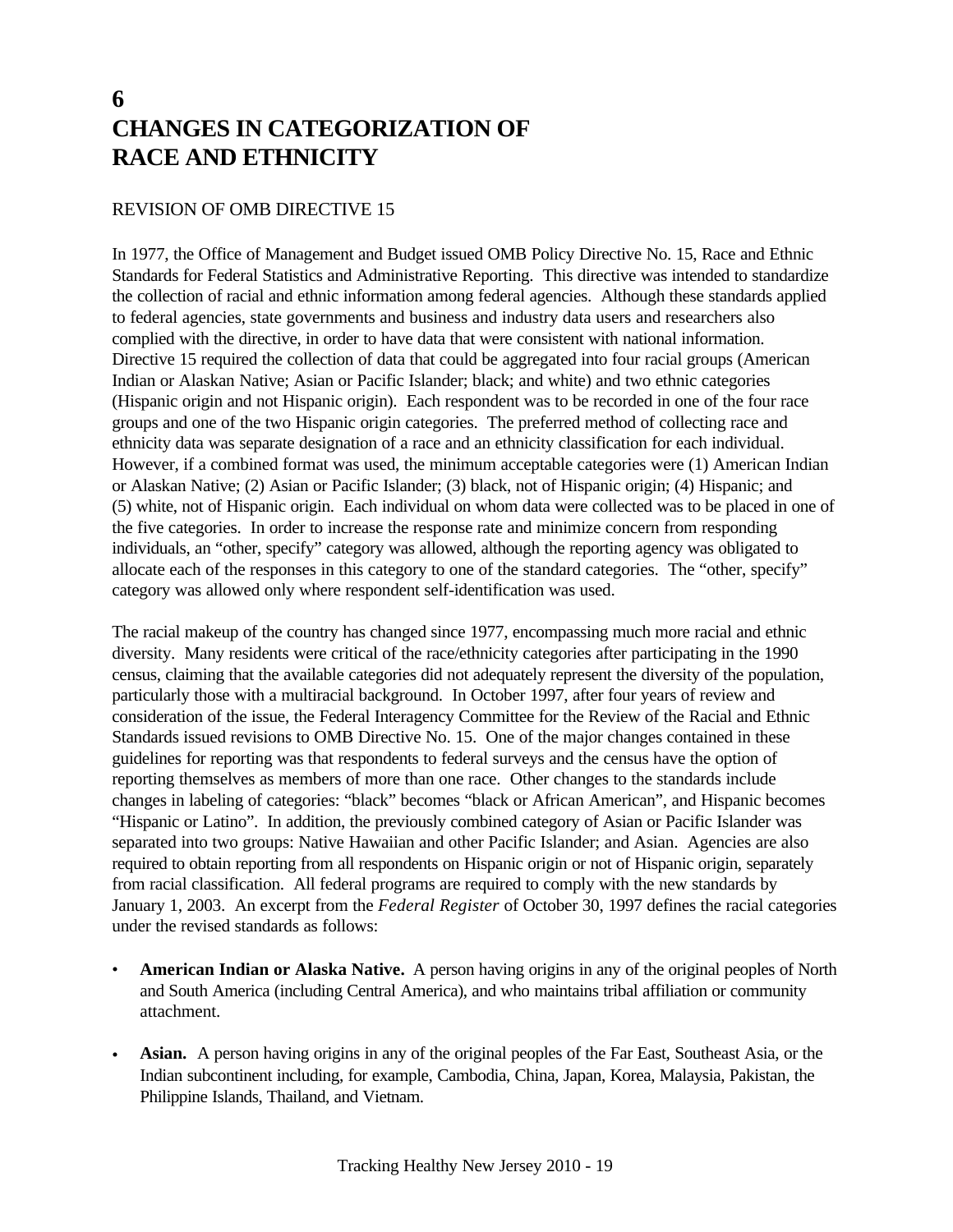- **Black or African American.** A person having origins in any of the black racial groups of Africa. Terms such as "Haitian" or "Negro" can be used in addition to "Black or African American".
- **Hispanic or Latino.** A person of Cuban, Mexican, Puerto Rican, South or Central American, or other Spanish culture or origin, regardless of race. The term, "Spanish origin," can be used in addition to "Hispanic or Latino".
- **Native Hawaiian or Other Pacific Islander.** A person having origins in any of the original peoples of Hawaii, Guam, Samoa, or other Pacific Islands.
- **White.** A person having origins in any of the original peoples of Europe, the Middle East, or North Africa.

The new guidelines for reporting of race and ethnicity were used in the year 2000 census. OMB granted the Census Bureau's request to again include a "some other race" category in the census questionnaire. Other federal agencies have implemented or are planning to incorporate the revised standards into reporting formats. The National Cancer for Health Statistics (NCHS) is developing revised standard certificates for vital events to be implemented in 2003. These new formats will meet the requirements of the revised standards. Some states may have already revised vital records reporting formats to meet the guidelines, but New Jersey will implement the revised guidelines in 2003, along with the implementation of the revised standard certificates. The Behavioral Risk Factor Surveillance System demographic module required of all reporting states has incorporated the revised standards into the 2001 questionnaire. Other federal and state agencies that report on race and ethnicity are expected to meet the 2003 deadline.

While resolving some reporting issues that affect a number of individuals reporting to or responding to federal and state administrative record systems and surveys, the revised method of reporting creates new challenges for analysis and interpretation of the resulting data. These issues fall into three general categories: (1) how many race/ethnicity groups to tabulate; (2) whether respondents should be counted each time they report being a member of a race or whether some type of allocation of multiple race individuals should be done; and (3) how comparisons should be made with data on race/ethnicity from earlier years when this information was collected differently.

The Office of Management and Budget has issued preliminary guidelines on the tabulation of data from its revised guidelines. The guidelines recommend presentation of data on individuals who selected only one group, separately for each of the five racial categories, and detailed data on the number of individuals who selected more than one category, as long as the requirements for data quality and confidentiality are met. When a "some other race" category is included, there are 63 possible combinations of race categories, including six single-race categories and 57 combinations of races for those who report two or more races. The basic presentation for redistricting, the PL 94-171 Redistricting File, will utilize all 63 categories. Many applications for geographic areas smaller than the nation will utilize aggregated categories due to small numbers of cases. One such grouping would result in the presentation of data for seven categories: American Indian and Alaska Native alone; Asian alone; Black or African American alone; native Hawaiian and Other Pacific Islander alone, Some Other Race alone; White alone; and Two or More Races. Even this condensed list may produce very small numbers of events for some groups in states and smaller jurisdictions, depending on the demographic distribution of the population. In this case, racial groups other than the largest may have to be combined into an "all other single race" category, while still presenting data for individuals of "two or more races" if possible under the existing constraints. Each of the race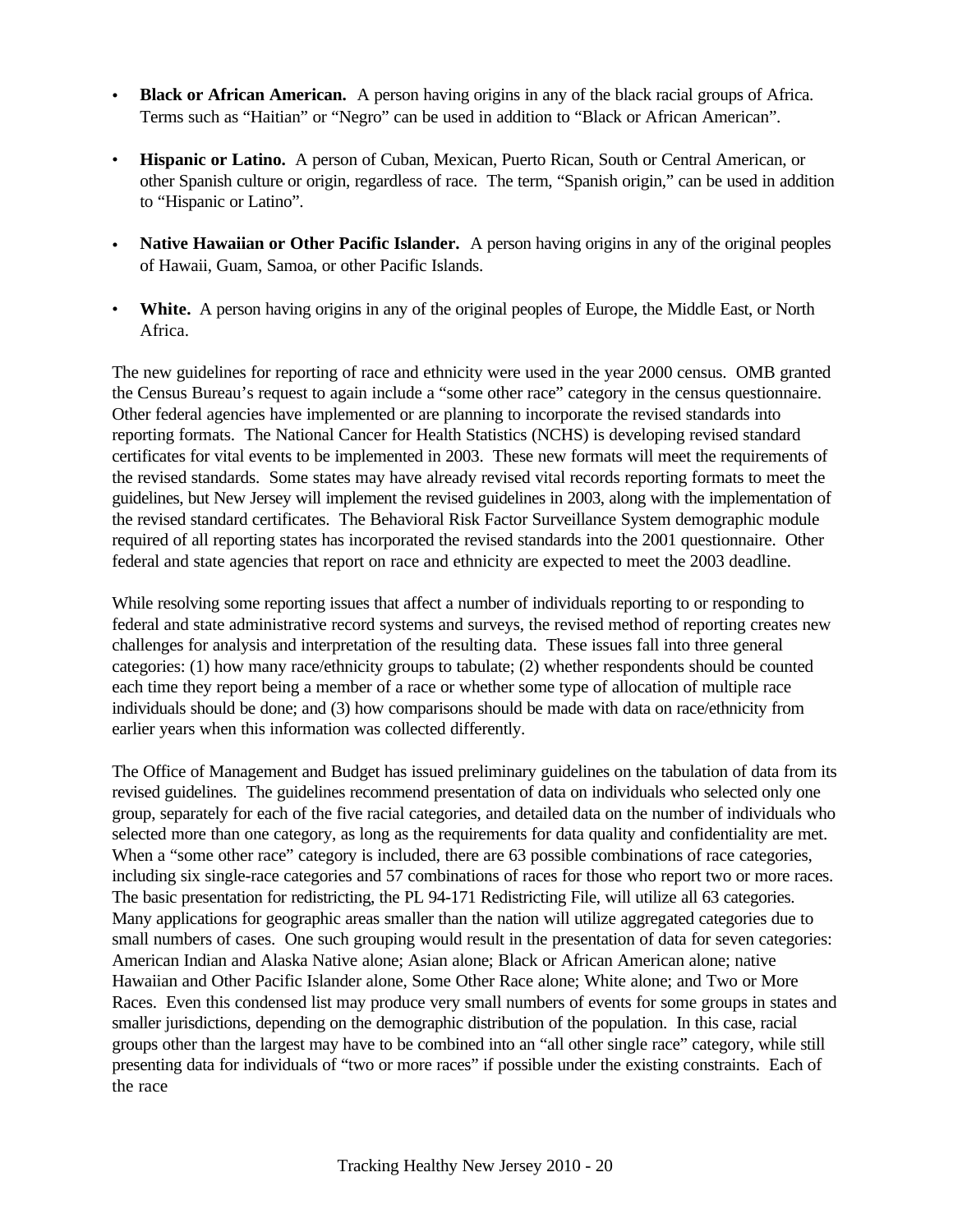categories available for presentation could be cross tabulated with Hispanic origin (Hispanic or non-Hispanic), again depending on the number of events in the category.

In tabulating data where individuals can make more than one choice, respondents can be (1) counted in the exact categories of selection resulting in a potential for a large number of categories or (2) presented in grouped categories that encompass all respondents in one and only one category. An example of the latter would be the counts of all persons indicating a single race plus the aggregation of all persons selecting "two or more races" described above. This type of distribution results in a total count that represents the number of individuals in the data system, i.e., each respondent fits in one and only one category. For purposes of identifying which racial groups are represented by respondents, individuals could be counted in each response category. Thus each individual could be included in the tally one through six times depending on the number of racial categories the individual selected. The total for this type of distribution would be more than the total number of respondents, if any individual selected more than one race. Analysis of public health data in most cases requires allocation of population members to one and only one category. However, there may be applications where tabulation of the events in persons who identify with the various races is pertinent.

Comparison with data by race and ethnicity collected under the previous standards with data collected under the standards of the revision to OMB Directive No. 15 will be necessary for the analysis of trend data. The Tabulation Working Group of the Interagency Committee for the Review of Standards for Data on Race and Ethnicity has prepared a report on the tabulation options for trend analysis. The options proposed by this group fall into two general categories: (1) fractional assignment and (2) whole assignment. Fractional assignment divides responses in the "more than one race" group among the single race groups involved in the multiple race category, according to specific algorithms. Among the techniques are apportioning individuals in the multiple-race categories using equal fractions (e.g., one-half to each single-race group in a category with two races or one-third to each component group in a multirace group of three races). Another proposed method for allocation is to assign persons in multiple-race groups proportionately to single-race data distributions from data from other sources. Whole assignment techniques call for placement of an entire multiple-race group into one of the single-race categories involved, using a set of rules. Different whole assignment techniques allocate all of the members in a multiple-race group to the smallest race group involved, to the largest non-white group involved, or to the largest group. Analysis and review of the effects of these allocation techniques are continuing.

For purposes of *Healthy New Jersey 2010*, the ability to distribute data by detailed race and ethnicity categories and to track these data over the decade is critical, in view of the overarching goal to eliminate health disparities inherent in this document. In an effort to ensure comparability of New Jersey's data on health status and progress in achieving its health objectives with the nation and other states, the guidance provided by *Healthy People 2010* will be followed. The National Center for Health Statistics, through its program of health data analysis, and the U.S. Bureau of the Census, through its presentation of census data and population estimation program, will set the standards for the states to follow for data tabulation and techniques for "bridging" race and ethnicity data for comparison with past years.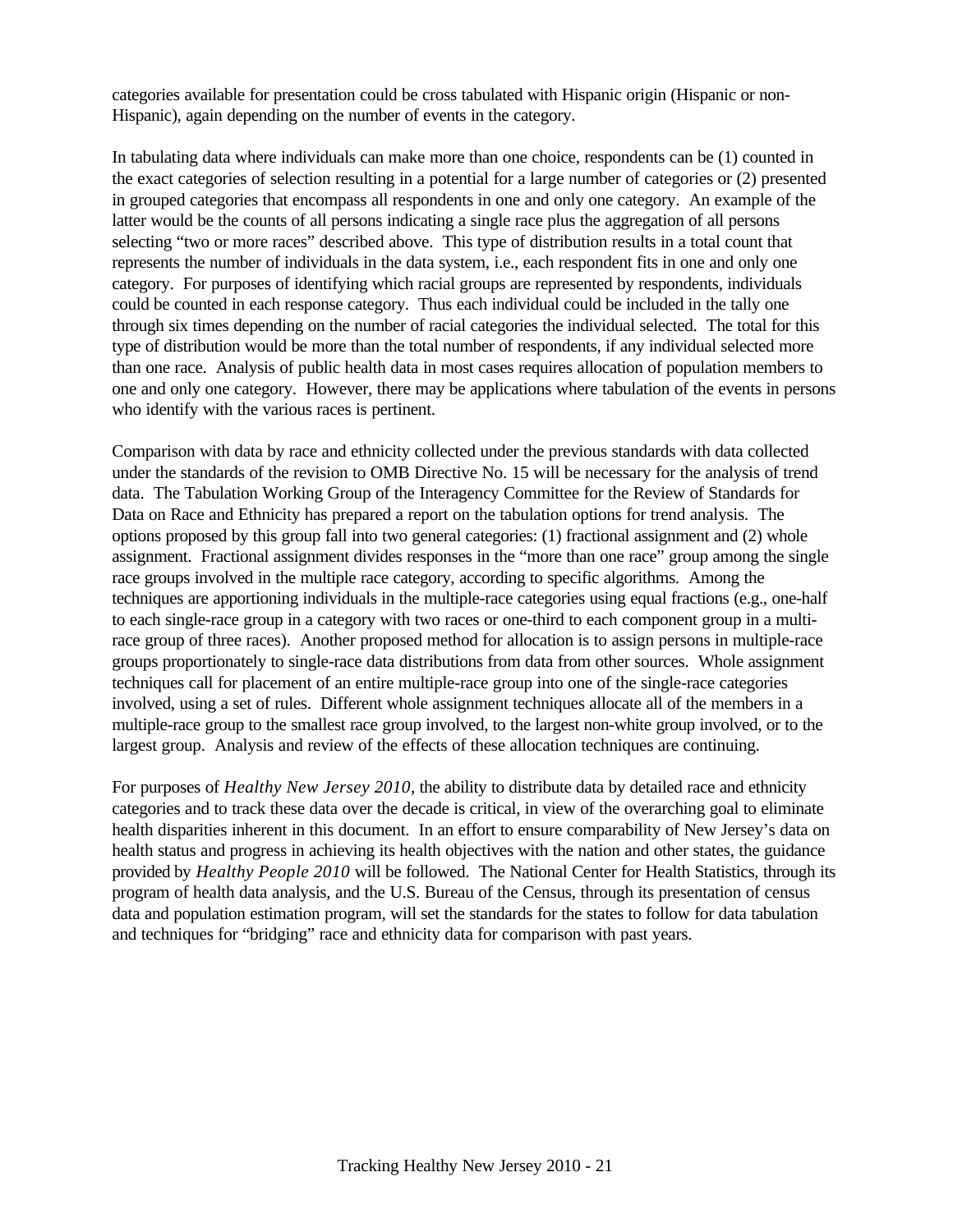#### **REFERENCES**

Dodds, David. 2000. Tabulating Diversity: Race and Ethnicity Categories in Census 2000. American Demographics. Summer 2000.

Interagency Committee 1999. Tabulation Working Group Interagency Committee for the Review of Standards for Data on Race and Ethnicity. Draft Provision Guidance on the Implementation of the 1997 Standards for Federal Data on Race and Ethnicity (February 17, 1999). Washington, D.C. Office of Management and Budget.

Interagency Committee 1999. Tabulation Working Group Interagency Committee for the Review of Standards for Data on Race and Ethnicity. Draft Provisional Guidance on the Implementation of the 1997 Standards for Federal Data on Race and Ethnicity, Appendix D. The Bridge Report: Tabulation Options for Trend Analysis (February 17, 1999). Washington, D.C. Office of Management and Budget.

O'Hare, William. 1998. Managing Multiple-Race Data. American Demographics. April 1998.

U.S. Census Bureau 2000. Racial and Ethnic Classifications Used in Census 2000 and Beyond. U.S. Census Bureau, Population Division, Special Population Staff. Internet document created April 12, 2000.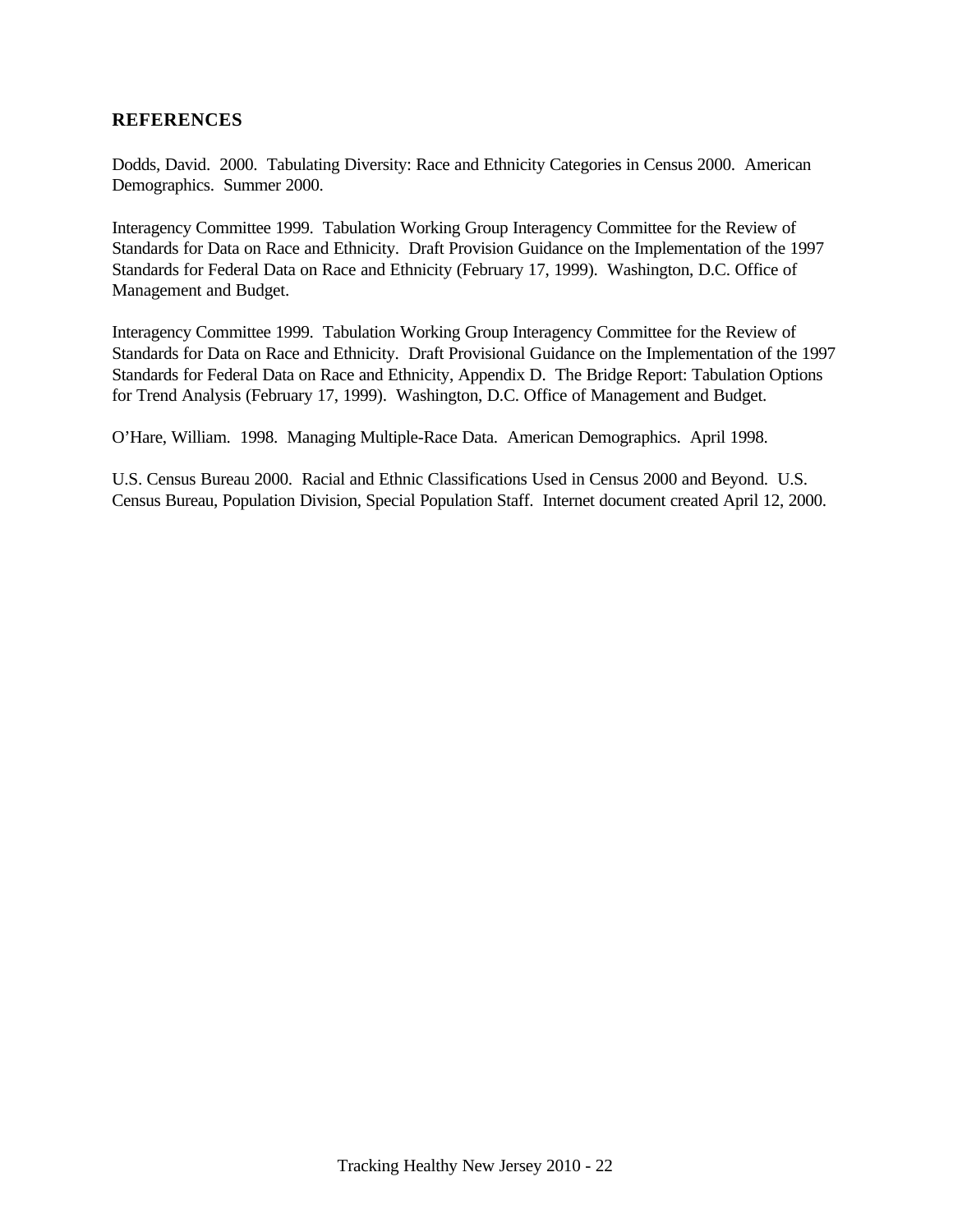# Healthy New Jersey 2010

## Volume II

# PART B: Major Data Sources

A major data source is defined as a data system responsible for tracking five or more *Healthy New Jersey 2010* objectives. The following pages list the major data sources. Table 1 lists health measures by data source. Table 2 lists the major data sources by the number of objectives they track. A brief description of each (by alphabetical order) is provided in this section.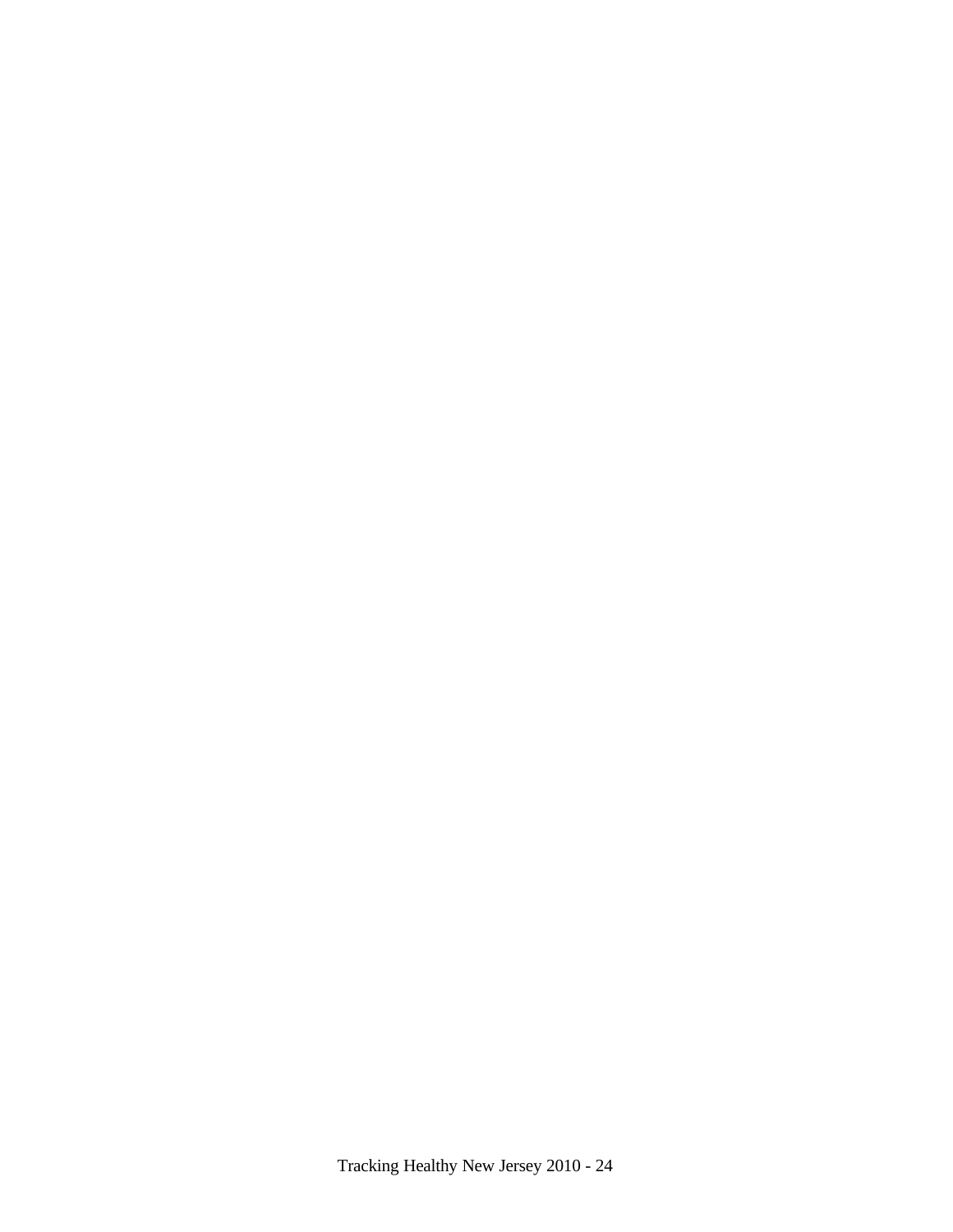#### **Major Data Sources**

Data from birth and death certificates will provide the measurement of achievement for a number of the objectives encompassed by *Healthy New Jersey 2010*. Birth certificates are usually completed by hospital personnel, while death certificates are prepared by hospital personnel, physicians, medical examiners and funeral directors. New Jersey law requires that certificates of all births and deaths which occur in the state must be filed with the Local Registrar within a specified time period after occurrence. The certificates are then submitted to the office of the State Registrar, where they are recorded and filed permanently.

For public health planning and policy determination, the most useful population to study is usually the resident population of an area. For the objectives comprising *Healthy New Jersey 2010* which use birth and death data to measure progress, the data presented are for New Jersey residents. The National Center for Health Statistics sponsors a program of resident certificate exchange among the registration areas in the country, which fosters transfer of information on events occurring to out-of-state residents to the state of residence. This is particularly important to New Jersey, as a number of births to female residents of this state and deaths of New Jersey residents occur in New York and Pennsylvania.

Data on morbidity and disease incidence contained in this report come from a number of sources. Within NJDHSS, these include the New Jersey cancer registry, the AIDS registry, and the Office of Communicable Disease Service in the Department's Division of Epidemiology, Environmental and Occupational Health. Reporting of data from these systems is residence-based and includes data on New Jersey residents diagnosed in other states. Discharges from New Jersey acute care hospitals are reported through the Uniform Billing (UB-92) data system. The resulting data files serve as the source of information on the diagnoses and demographic characteristics of persons hospitalized in the state. For objectives which employ hospitalization rates as measures, the UB-92 file was used to provide occurrence-based baseline data.

Survey data from several sources were used to provide data for measurement of selected objectives: various health behaviors (the Behavioral Risk Factor Surveillance System); smoking and drug use among middle school public and private school students (The New Jersey Middle School Survey on Substance Use); and health insurance coverage (the Current Population Survey). Many of the Divisions within NJDHSS collect and analyze data specific to objectives contained in *Healthy New Jersey 2010*. These include environmental and occupational health data provided by the Division of Environmental and Occupational Health Services; core functions of local health departments provided by the Office of Local Health; data from the Women, Infants, and Children Program collected by the Division of Family Health Services; data on funds expended for nursing home and home or community-based long-term care services supplied by the Divisions of Consumer Support and Senior Affairs; and selected health indicators on managed care enrollees from the Health Plan Employer Data and Information Set (HEDIS) provided through the Division of Health Care Systems Analysis.

Several other departments within New Jersey state government with health-related responsibilities participated in the development of *Healthy New Jersey 2010* and have provided objectives with baseline data related to these areas of responsibility. Among the source files for data from other departments are three from the Division of Mental Health Services of the New Jersey Department of Human Services: the Unified Services Transaction Form, Crisis Intervention Service Reports, and Bureau of Licensing Reports of the Office of Children's Services Designation Reports. The Department of Law and Public Safety provides data on alcohol-related motor vehicle fatalities from the Fatal Accident Reporting System and data on drug, alcohol and tobacco use among public high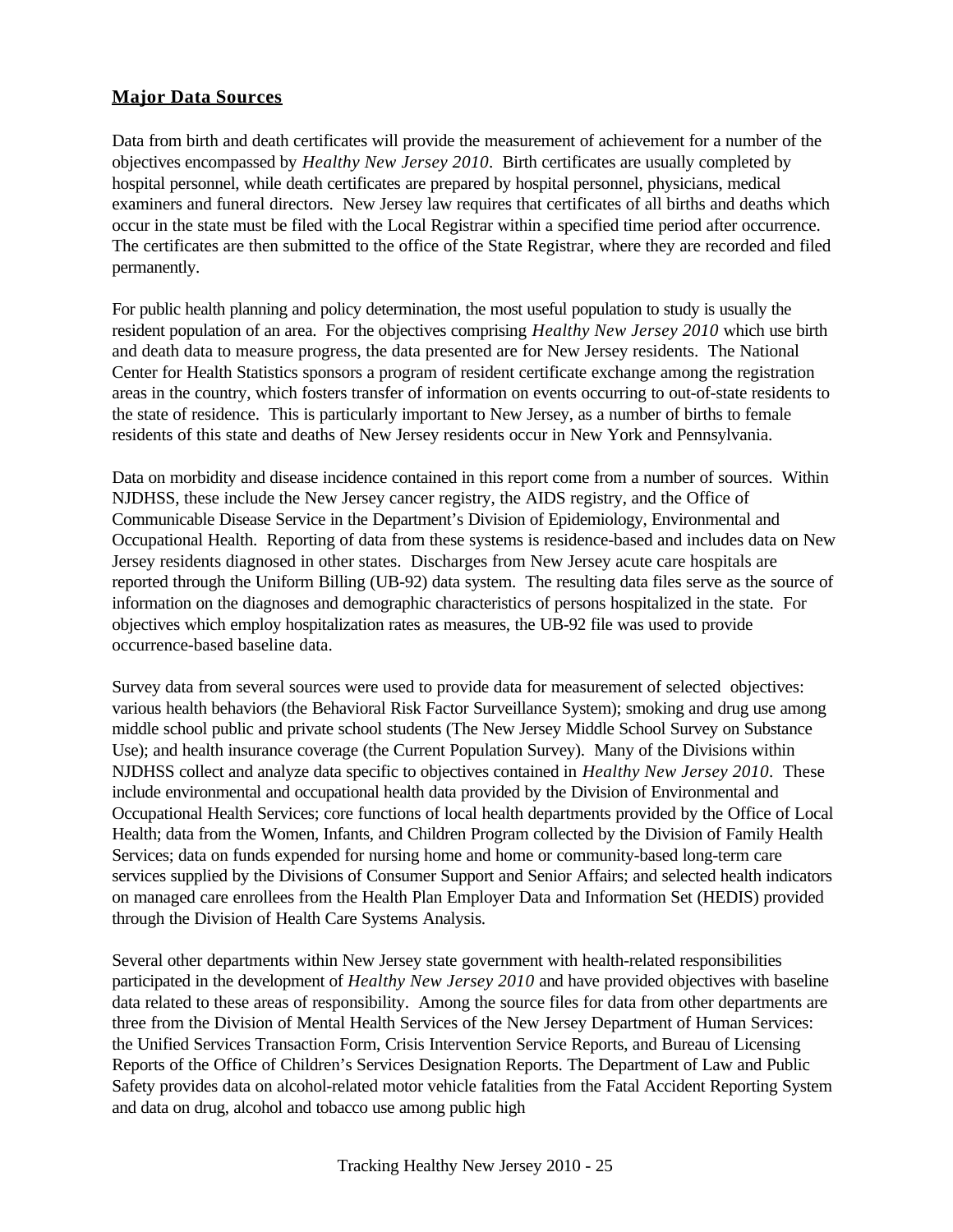school students from the report, "Drug and Alcohol Use Among New Jersey High School Students." In addition to other state government departments, outside agencies provided data for objectives in this document: the Trans-Atlantic Renal Council provided data on characteristics of persons with newly diagnosed End Stage Renal Disease, and the New Jersey Institute of Technology is the source of information on local health department LINCS participation.

Included in the set of objectives which comprise *Healthy New Jersey 2010* are a number which have been labeled as developmental. These objectives have no existing baseline data. To be included in this document, these objectives had to have data currently in the process of being collected or have a collection system planned for implementation early in this decade. Among the developmental data sets which are expected to provide data for this process are the Elementary School, Grade Eight, and High School Proficiency Assessments from the Office of Standards and Professional Development in the Division of Academic Programs and Standards of the New Jersey Department of Education and the Minimum Data Set being collected by the Division of Senior Affairs of NJDHSS. In addition, the Office of Local Health of NJDHSS is planning extensive data collection efforts among local health departments to provide measurement on progress toward meeting objectives related to the functioning of local health departments.

#### **Racial and Ethnic Classification**

Race and ethnicity are reported as separate characteristics on some of the data forms used to collect measurement of data for health objectives in this document. Among these are the birth and death certificates, the Electronic Birth Certificate, the BRFSS questionnaire, the UB-92 hospital discharge file, and the Cancer Registry. Other data systems collect race/ethnicity as one characteristic: white non-Hispanic, black non-Hispanic, other non-Hispanic and Hispanic. These data systems include the surveys of middle and high school drug, alcohol and tobacco use, the HIV registry and the communicable disease data. The STD program has available data only for white and non-white races.

In order to address the overall goal of eliminating health disparities, baselines for relevant objectives have been presented for race/ethnicity groups and other high-risk populations, in addition to the total population. Where the data are available, 2010 targets have been set for the total population, white non-Hispanics, black non-Hispanics, Asian and Pacific Islanders, and Hispanics. Where Hispanic data are not currently available, the total population, whites including Hispanics and blacks including Hispanics have 2010 targets and will be tracked through the decade.

Data derived from birth certificates are presented by race and ethnicity of the mother. The reporting of Hispanic ethnicity on some of the other major data systems is problematic due to a large percentage of records with ethnicity not stated. Efforts are underway to improve the reporting of Hispanic ethnicity and for Asian and Pacific Islanders on the health data collected by NJDHSS, but, for this document, a number of the objectives appear without baseline data for these two populations. In those cases where steps have been taken or are planned which will provide or improve the reporting of these groups, the appropriate objectives have included Hispanics and Asian/Pacific Islanders as target populations, but with baseline data stated as "Not Available". It is planned to add data for these populations, if available, when an update to *Healthy New Jersey 2010* is prepared. In those cases where baseline data for Hispanics and Asian/Pacific Islanders are presented, caution should be exercised in using these rates, as they may understate the true rates.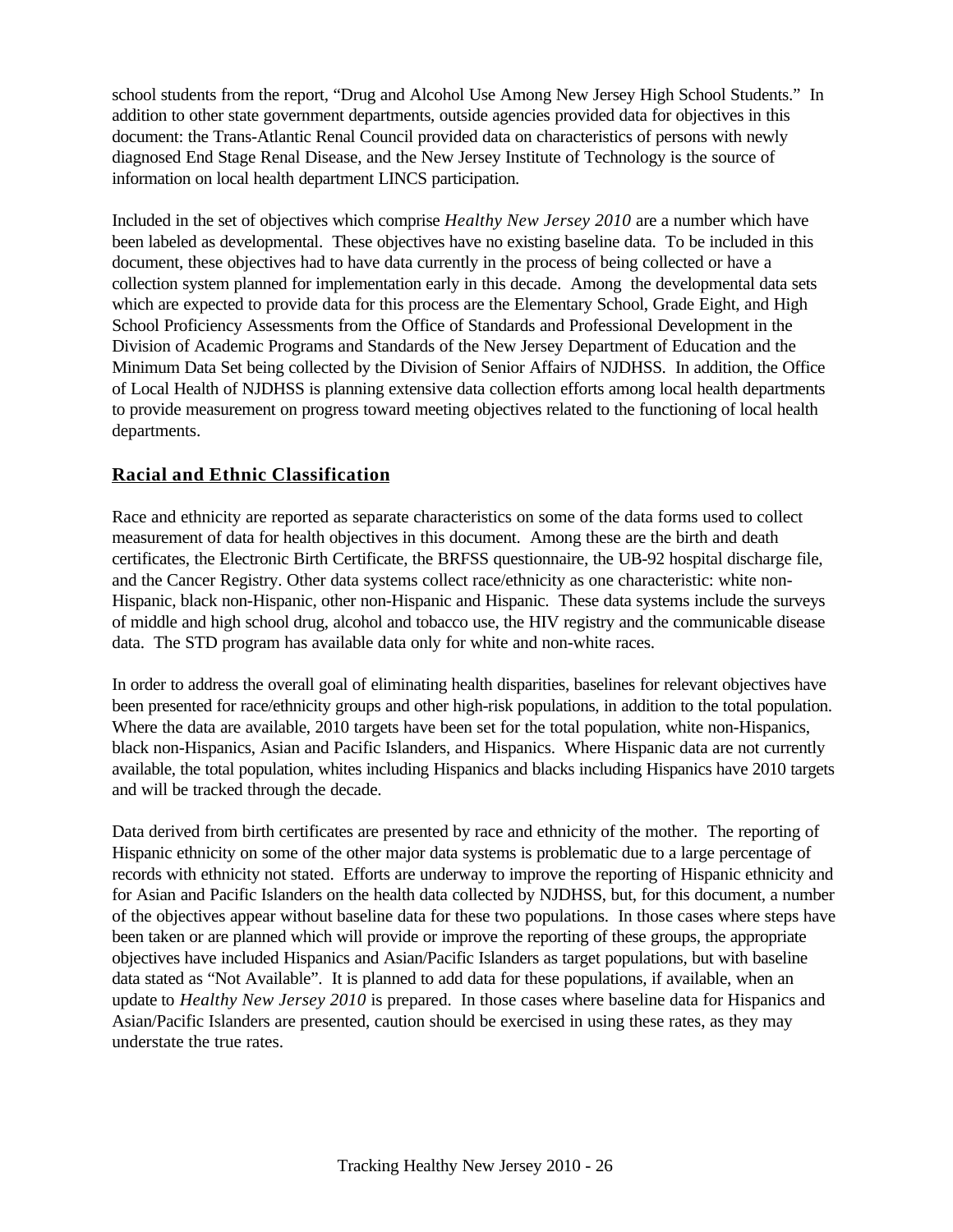## **DATA SOURCES**

### **Table 1. Healthy NJ 2010 Health Measures by Data Source**

| <b>Health Measure</b>                                       | <b>Data Source</b>                                                                           |
|-------------------------------------------------------------|----------------------------------------------------------------------------------------------|
| Self-Reported Health Status                                 | New Jersey Behavioral Risk Factor Surveillance System<br><b>Center for Health Statistics</b> |
|                                                             | New Jersey Department of Health and Senior Services                                          |
| Years of Potential Life Lost                                | New Jersey Resident Death Certificates                                                       |
|                                                             | <b>Center for Health Statistics</b>                                                          |
|                                                             | New Jersey Department of Health and Senior Services                                          |
| Life Expectancy at Birth                                    | New Jersey Resident Death Certificates                                                       |
|                                                             | <b>Center for Health Statistics</b>                                                          |
|                                                             | New Jersey Department of Health and Senior Services                                          |
| Days Able To Do Usual Activities                            | New Jersey Behavioral Risk Factor Surveillance System                                        |
|                                                             | <b>Center for Health Statistics</b>                                                          |
|                                                             | New Jersey Department of Health and Senior Services                                          |
| <b>Health Insurance</b>                                     | <b>Current Population Survey</b>                                                             |
|                                                             | <b>Bureau of the Census</b>                                                                  |
|                                                             | United States Department of Commerce                                                         |
|                                                             | <b>Contact: Center for Health Statistics</b>                                                 |
|                                                             | New Jersey Department of Health and Senior Services                                          |
| Source of Primary Care                                      | New Jersey Behavioral Risk Factor Surveillance System                                        |
|                                                             | <b>Center for Health Statistics</b>                                                          |
|                                                             | New Jersey Department of Health and Senior Services                                          |
| Hospital Admissions for Ambulatory                          | <b>Uniform Billing Patient Summary</b>                                                       |
| <b>Care Sensitive Conditions</b>                            | Division of Health Care Systems Analysis                                                     |
|                                                             | New Jersey Department of Health and Senior Services                                          |
| <b>Environmental Health Data</b>                            | <b>Consumer and Environmental Health Services</b>                                            |
| * Air Quality                                               | Division of Epidemiology, Environmental and Occupational                                     |
| * Radon                                                     | Health                                                                                       |
| * Drinking Water                                            | New Jersey Department of Health and Senior Services                                          |
| * Beach Closings                                            | New Jersey Department of Environmental Protection                                            |
| * Human Exposures to Medical Waste                          |                                                                                              |
| * Hazardous Waste Sites                                     |                                                                                              |
| * Residential Lead Evaluations                              |                                                                                              |
| (Developmental)<br>* Retail Food Establishment Deficiencies |                                                                                              |
| (Developmental)                                             |                                                                                              |
|                                                             |                                                                                              |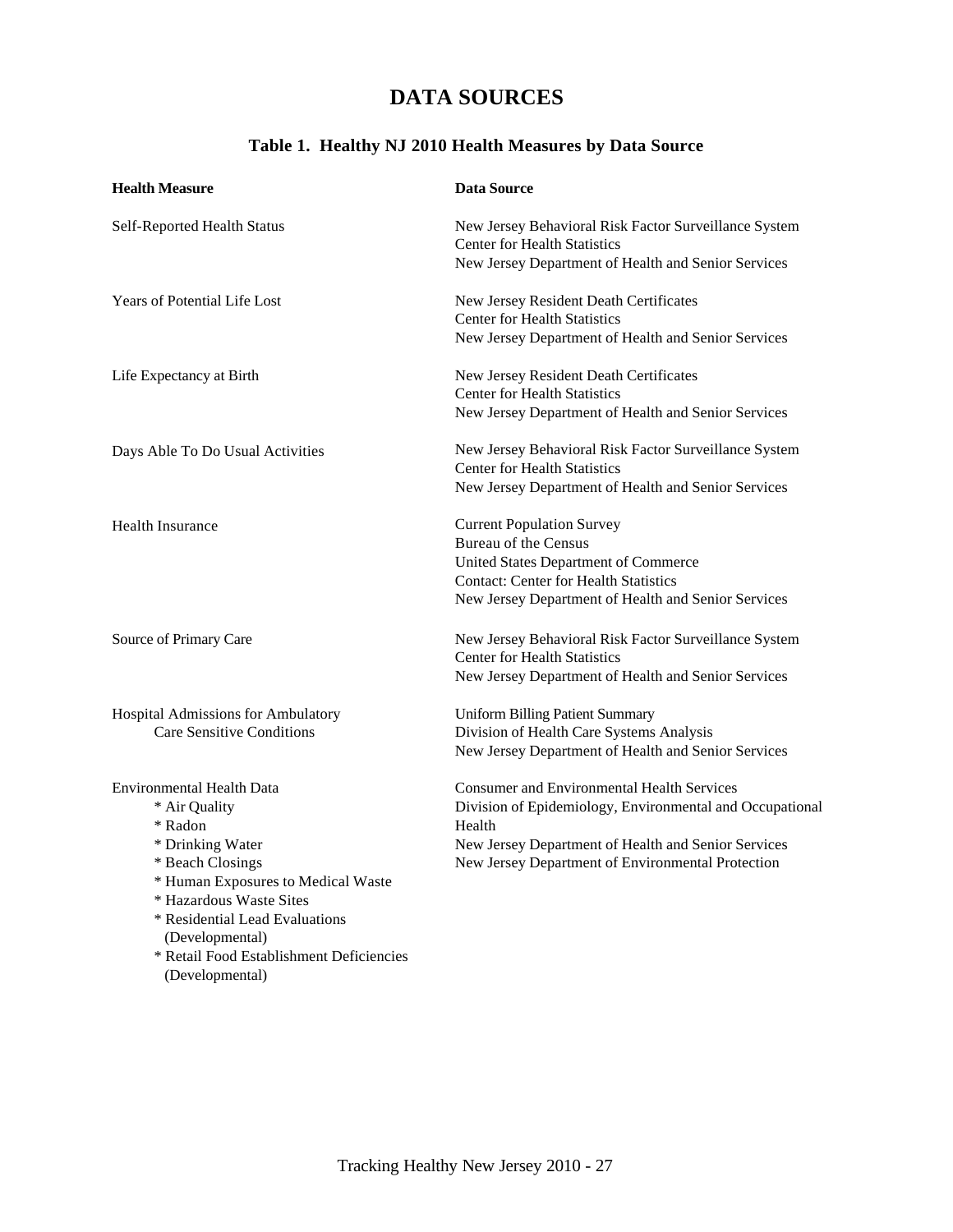| <b>Infant Mortality</b>                                                                                                       | New Jersey Resident Death Certificates<br><b>Center for Health Statistics</b><br>New Jersey Department of Health and Senior Services                                                                                                                                                                                                                                                                |
|-------------------------------------------------------------------------------------------------------------------------------|-----------------------------------------------------------------------------------------------------------------------------------------------------------------------------------------------------------------------------------------------------------------------------------------------------------------------------------------------------------------------------------------------------|
| Characteristics of Newborns and Mothers<br>* Birth Weight<br>* Prenatal Care<br>* Alcohol and Tobacco Use<br>During Pregnancy | New Jersey Resident Birth Certificates<br><b>Center for Health Statistics</b><br>New Jersey Department of Health and Senior Services                                                                                                                                                                                                                                                                |
| Population Served by the Women,<br>Infants, and Children Program                                                              | Women, Infants, and Children Services<br>Division of Family Health Services<br>New Jersey Department of Health and Senior Services                                                                                                                                                                                                                                                                  |
| Childhood Vaccinations<br>*MCO Enrollees                                                                                      | National Immunization Survey<br>Centers for Disease Control and Prevention<br>United States Department of Health and Human Services<br><b>Contact: Division of Communicable Diseases</b><br>New Jersey Department of Health and Senior Services<br>Health Plan Employer Data and Information Set<br>Division of Health Care Systems Analysis<br>New Jersey Department of Health and Senior Services |
| Immunization Information System<br>Enrollment                                                                                 | Electronic Birth Certificate System<br>Division of Family Health Services<br>New Jersey Department of Health and Senior Services                                                                                                                                                                                                                                                                    |
| Measles Incidence                                                                                                             | Vaccine-Preventable Diseases Program<br><b>Communicable Disease Services</b><br>Division of Epidemiology, Environmental and<br>Occupational Health<br>New Jersey Department of Health and Senior Services                                                                                                                                                                                           |
| Lead Screening                                                                                                                | Division of Family Health Services<br>New Jersey Department of Health and Senior Services                                                                                                                                                                                                                                                                                                           |
| Newborn Hearing Screening                                                                                                     | Electronic Birth Certificate System<br>Division of Family Health Services<br>New Jersey Department of Health and Senior Services                                                                                                                                                                                                                                                                    |
| Newborn Hearing Loss Follow-Up<br>(Developmental)                                                                             | Division of Family Health Services<br>New Jersey Department of Health and Senior Services                                                                                                                                                                                                                                                                                                           |
| <b>Elementary School Proficiency Assessment</b><br>(Developmental)                                                            | <b>Elementary School Proficiency Assessment</b><br>Office of Standards and Professional Development<br>Division of Academic Programs and Standards<br>New Jersey Department of Education                                                                                                                                                                                                            |
| Grade Eight Proficiency Assessment<br>(Developmental)                                                                         | Grade Eight Proficiency Assessment<br>Office of Standards and Professional Development<br>Division of Academic Programs and Standards<br>New Jersey Department of Education                                                                                                                                                                                                                         |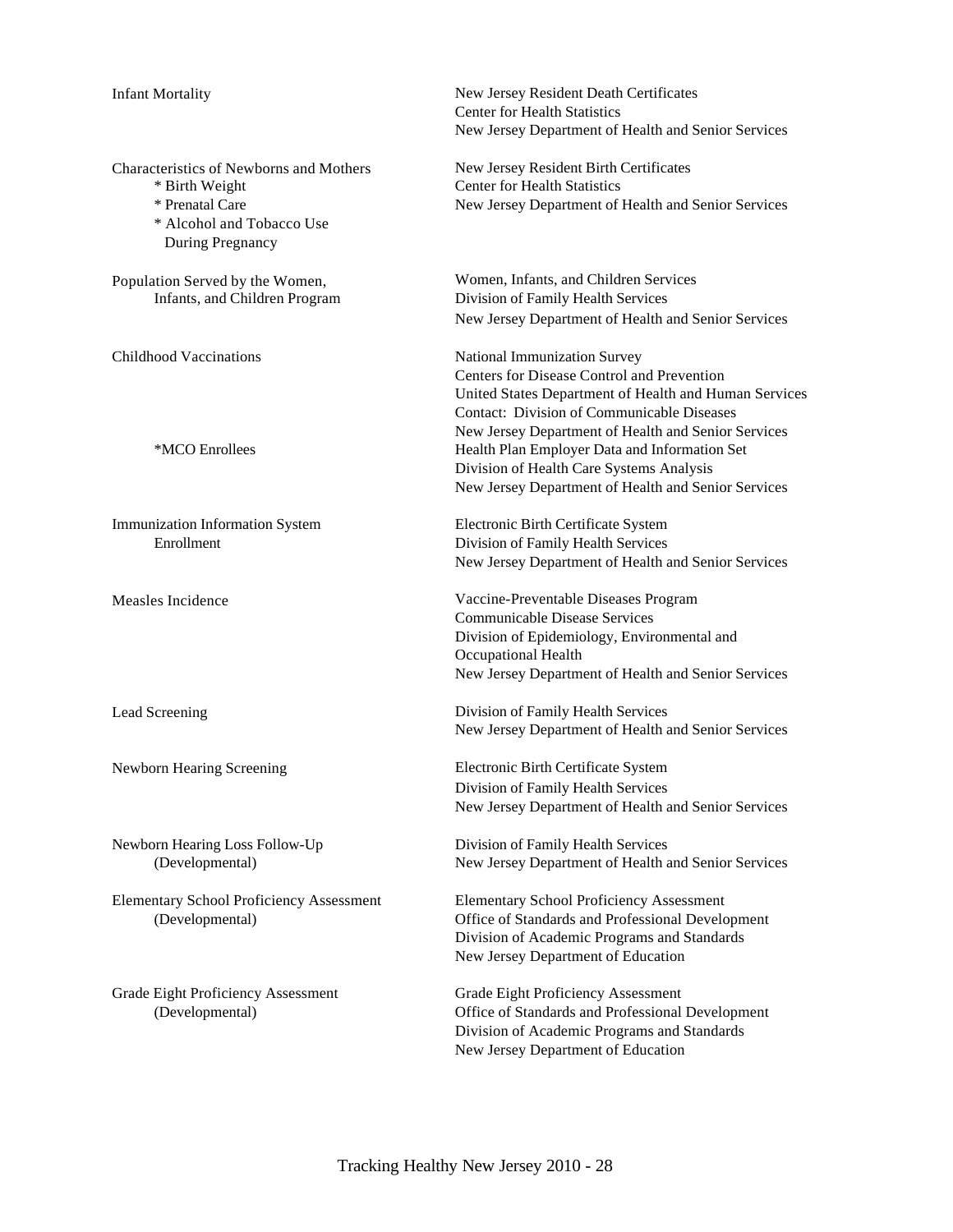High School Proficiency Assessment<br>(Developmental) High School Proficiency Assessment<br>(Developmental) Office of Standards and Professional I

- 
- 
- 
- \* Inhalants

- 
- 
- 
- \* Cocaine
- \* Inhalants

Deaths by Cause, Age, Race, and/or Sex New Jersey Resident Death Certificates

- \* Daily Consumption of Fruits Center for Health Statistics
- \* Overweight and Obesity
- \* Participation in Physical Activity
- \* Seat Belt Usage
- \* Blood Cholesterol Checks
- \* Diabetes Screening (Developmental)
- \* Blood Pressure Control with Diabetes (Developmental)
- \* Glycosylated Hemoglobin Measurement with Diabetes
- \* Clinical Breast Exam and Mammogram
- \* Pap Test
- \* Good Mental Health Days
- \* Adult Cigarette Smoking Prevalence
- \* Adult Alcohol Consumption
- \* Fecal Occult Blood Test/Sigmoidoscopy

#### Occupational Health Data Occupational Health Services

- \* Blood Lead Exposure **Occupational Health** 
	-
	- \* Hepatitis B Vaccinations

Office of Standards and Professional Development Division of Academic Programs and Standards New Jersey Department of Education

Substance Use Among Middle School Students "The New Jersey Middle School Survey on Substance Use" \* Tobacco Research and Information Systems \* Alcohol Division of Addiction Services \* Marijuana New Jersey Department of Health and Senior Services

Substance Use Among High School Students "Drug and Alcohol Use Among New Jersey High School \* Tobacco Students" \* Alcohol Division of Criminal Justice \* Marijuana New Jersey Department of Law and Public Safety

Teen Age Fertility New Jersey Resident Birth Certificates Center for Health Statistics New Jersey Department of Health and Senior Services

> Center for Health Statistics New Jersey Department of Health and Senior Services

Health Behaviors New Jersey Behavioral Risk Factor Surveillance System and Vegetables New Jersey Department of Health and Senior Services

\* Construction Industry Deaths Division of Epidemiology, Environmental and \* Latex-Allergy Prevention New Jersey Department of Health and Senior Services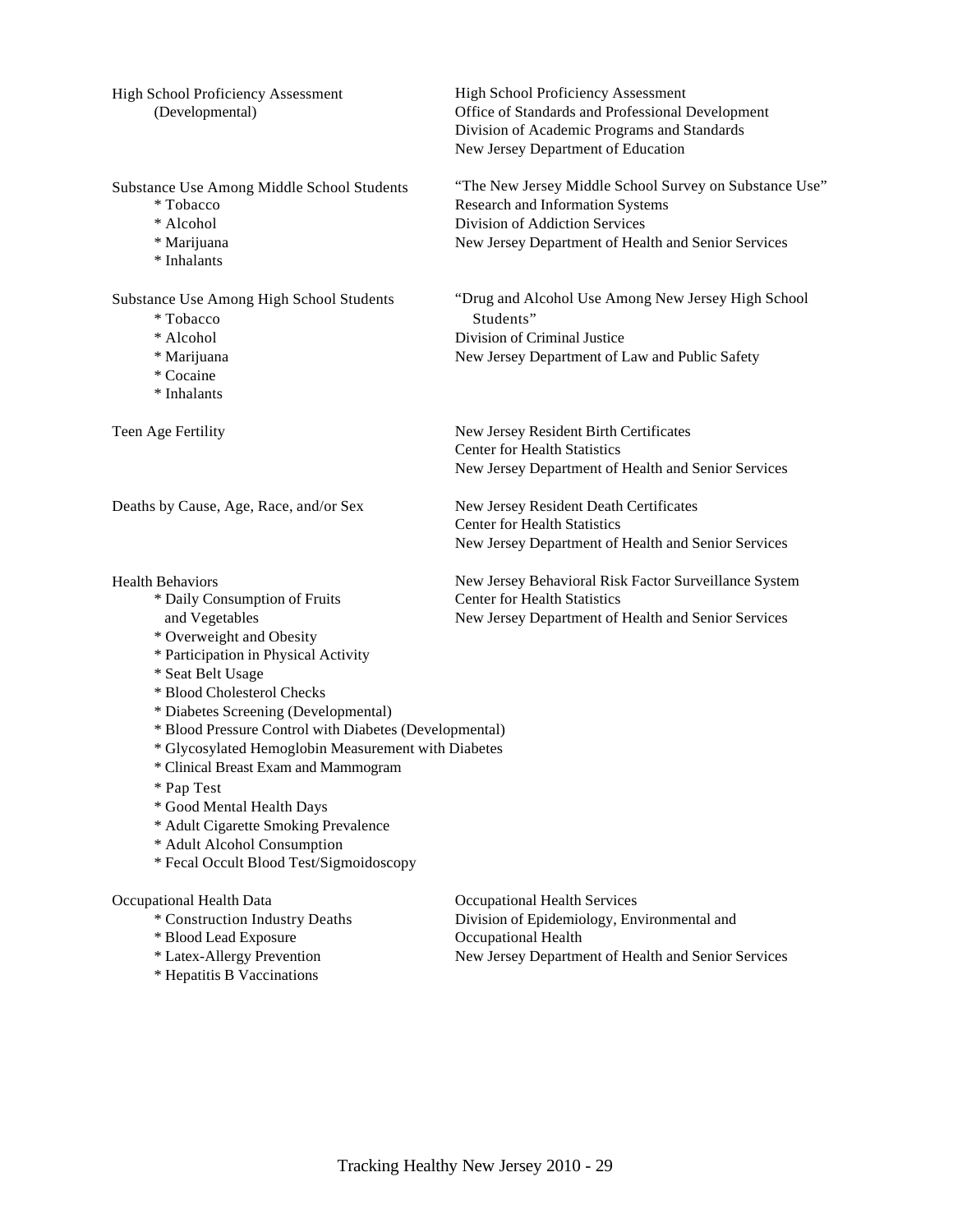Based Services Spending Ratio Division of Senior Affairs

Seniors Center for Health Statistics

\* Pneumococcal Center for Health Statistics

Vaccinations of Institutionalized Seniors Minimum Data Set

Long-Term Care Facility Data Minimum Data Set \* Decubiti Prevalence (Developmental) and Quality

Lower Extremity Amputations Among<br>
Persons with Diabetes<br>
Division of Health Care Systems

Complication of Diabetes Cranbury, New Jersey

Incidence of Traumatic Brain Injuries Traumatic Brain Injury Surveillance System Center for Health Statistics New Jersey Department of Health and Senior Services

Nursing Home/Home and Community Division of Consumer Support and New Jersey Department of Health and Senior Services

Health Status of Non-Institutionalized New Jersey Behavioral Risk Factor Surveillance System New Jersey Department of Health and Senior Services

Vaccinations of Non-Institutionalized Seniors New Jersey Behavioral Risk Factor Surveillance System \* Influenza New Jersey Department of Health and Senior Services

(Developmental) Division of Long Term Care Systems Development and Quality New Jersey Department of Health and Senior Services

\* Fall Incidence (Developmental) Division of Long Term Care Systems Development \* Polypharmacy (Developmental) New Jersey Department of Health and Senior Services

Dilated Eye Exams Among Persons New Jersey Behavioral Risk Factor Surveillance System<br>
Venter for Health Statistics<br>
Center for Health Statistics Center for Health Statistics New Jersey Department of Health and Senior Services \* MCO Enrollees Health Plan Employer Data and Information Set Division of Health Care Systems Analysis New Jersey Department of Health and Senior Services

> Division of Health Care Systems Analysis New Jersey Department of Health and Senior Services and Diabetes Control Program Division of Family Health Services New Jersey Department of Health and Senior Services

End-Stage Renal Disease as a Trans-Atlantic Renal Council and Diabetes Control Program Division of Family Health Services New Jersey Department of Health and Senior Services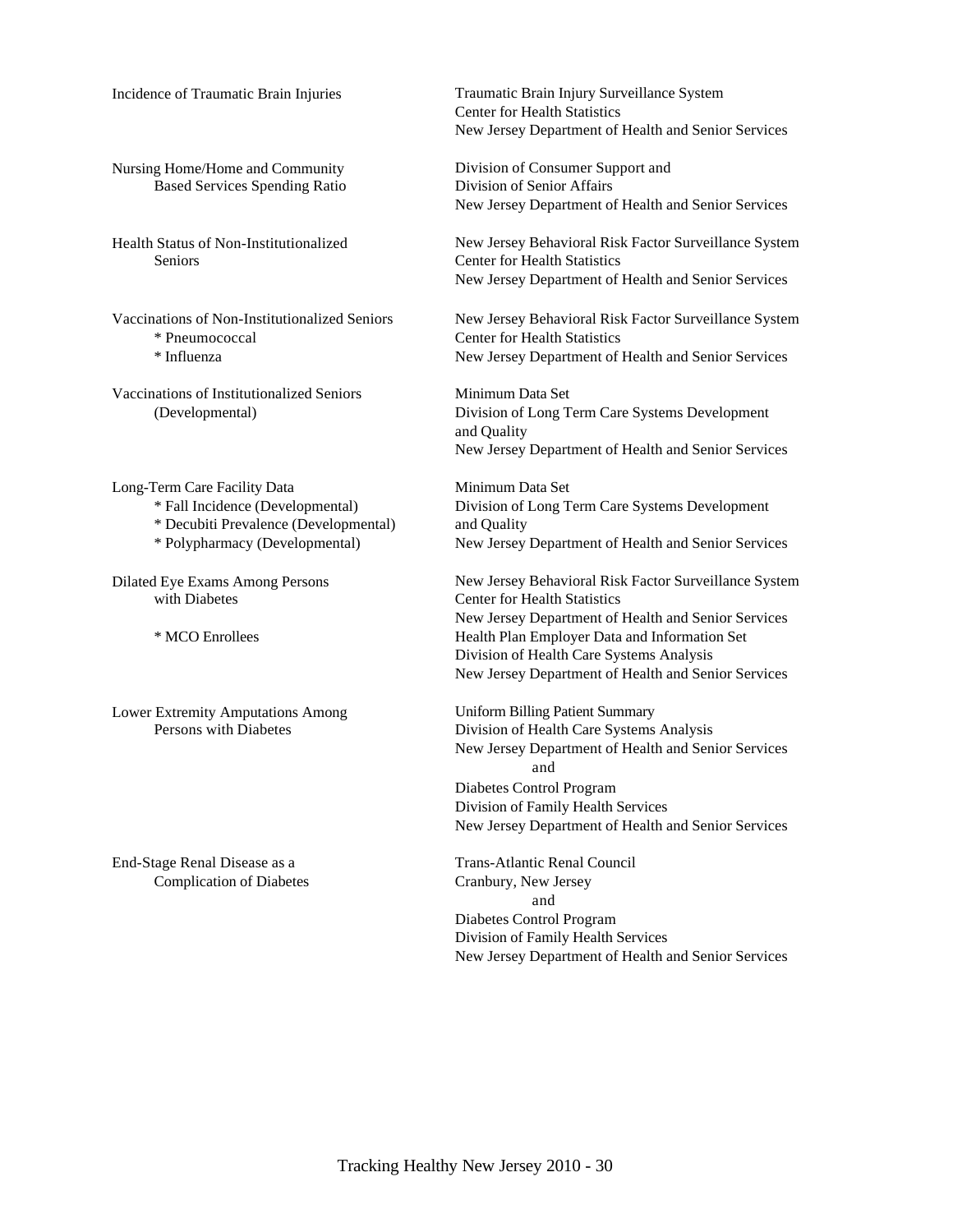#### Early Diagnosis of Breast Cancer New Jersey Cancer Registry

\* Invasive Melanoma Occupational Health

HIV Disease Data Epidemiological Services Ethnicity, and/or Sex \* HIV Positive Readings in Mothers of Newborns

Non-emergency, Inpatient Psychiatric Unified Services Transactions Form

Estimated Tobacco-Related Mortality New Jersey Resident Death Certificates

Cancer Epidemiology Services Division of Epidemiology, Environmental and Occupational Health New Jersey Department of Health and Senior Services

Cancer Incidence<br>
\* Invasive Cervical<br>
Cancer Epidemiology Service \* Invasive Cervical Cancer Epidemiology Services Division of Epidemiology, Environmental and New Jersey Department of Health and Senior Services

\* Knowledge of Infection Division of AIDS Prevention and Control \* Incidence by Age, Race, New Jersey Department of Health and Senior Services

Hospital Admissions Division of Mental Health Services New Jersey Department of Human Services

Readmissions to Children's Crisis Crisis Intervention Service Reports Intervention Services Division of Mental Health Services New Jersey Department of Human Services

Parent Participation in Site Reviews of Bureau of Licensing Reports of the Office of Children's Youth Programs Services Designation Reports Services Designation Reports Division of Mental Health Services New Jersey Department of Human Services

Criminal Justice System Mental Health Unified Services Transaction Form Services Division of Mental Health Services New Jersey Department of Human Services

> Center for Health Statistics New Jersey Department of Health and Senior Services and Smoking-Attributable Mortality, Morbidity, and Economic Costs software Centers for Disease Control and Prevention United States Department of Health and Human Services

Alcohol-Related Motor Vehicle Fatal Accident Reporting System Death Data Division of Highway Traffic Safety New Jersey Department of Law and Public Safety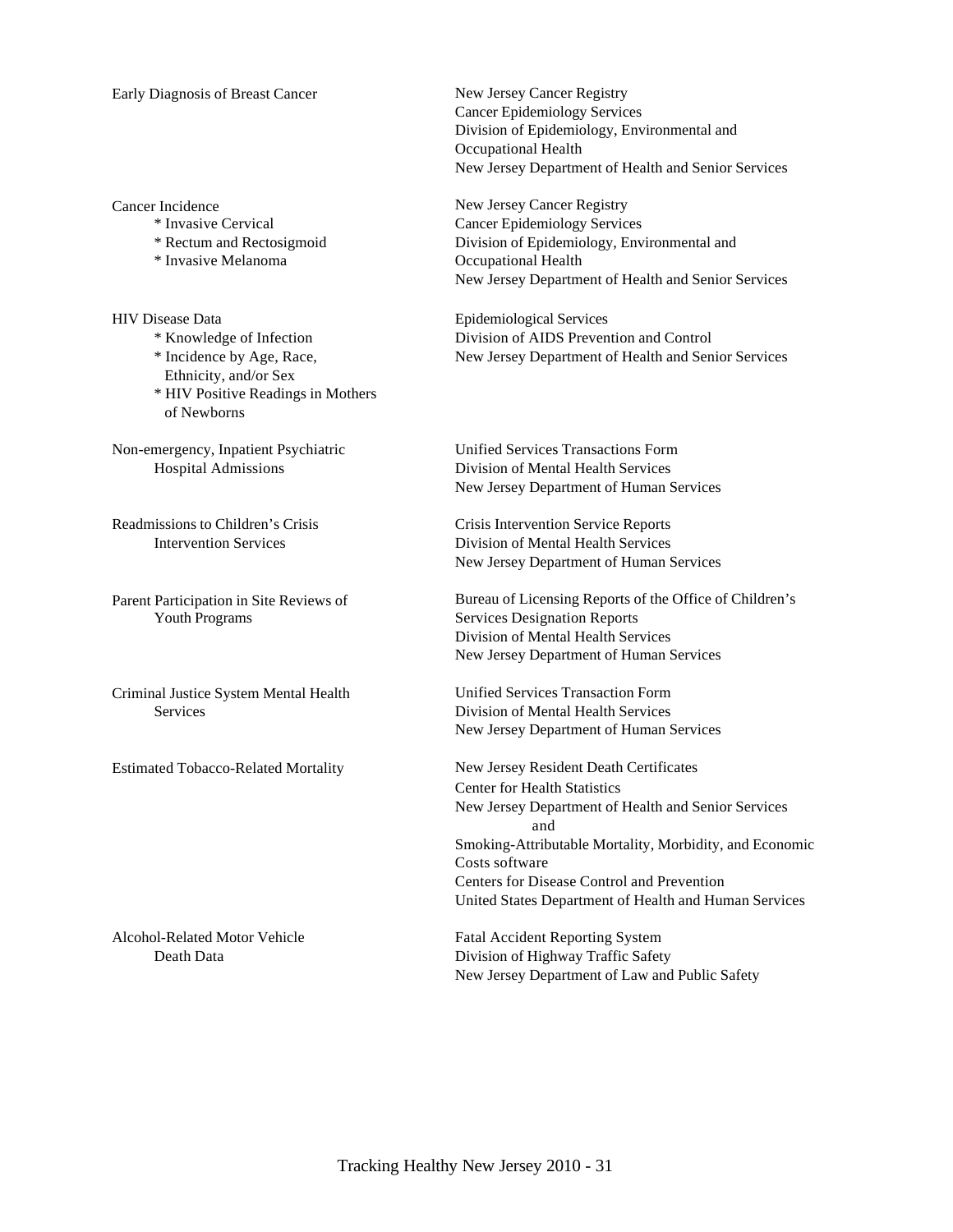| <b>Estimated Alcohol-Related Mortality</b> |  |
|--------------------------------------------|--|

Asthma Emergency Department Visits Uniform Billing Patient Summary

\* Lyme Disease Occupational Health

Sexually Transmitted Disease Incidence<br>
\* Chlamydia Trachomatis<br>
Figure 2013 - Communicable Disease Services<br>
Division of Epidemiology, Environment

- 
- 
- \* Congenital Syphilis

- 
- \* Community Health Plan Development (Developmental)
- \* Staffing Standards (Developmental)
- \* Public Health and Environmental
- Laboratory Standards (Developmental) \* Epidemiology Services Standards
- (Developmental)

Local Health Department LINCS Participation New Jersey Institute of Technology

New Jersey Resident Death Certificates Center for Health Statistics New Jersey Department of Health and Senior Services and Morbidity and Mortality Weekly Report (March 23, 1990) Centers for Disease Control United States Department of Health and Human Services

Asthma Hospitalizations Uniform Billing Patient Summary Division of Health Care Systems Analysis New Jersey Department of Health and Senior Services

(Developmental) Division of Health Care Systems Analysis New Jersey Department of Health and Senior Services

Infectious Disease Incidence Communicable Disease Services \* Tuberculosis Division of Epidemiology, Environmental and New Jersey Department of Health and Senior Services

Tuberculosis Curative Therapy Communicable Disease Services Division of Epidemiology, Environmental and Occupational Health New Jersey Department of Health and Senior Services

Division of Epidemiology, Environmental and \* Gonorrhea Occupational Health \* Primary and Secondary Syphilis New Jersey Department of Health and Senior Services

Local Health Department Data Office of Local Health<br>
\* Core Functions New Jersey Department New Jersey Department of Health and Senior Services

Local Health Department Internet Access Survey of Local Health Department Information Technologies Office of Local Health New Jersey Department of Health and Senior Services

Newark, New Jersey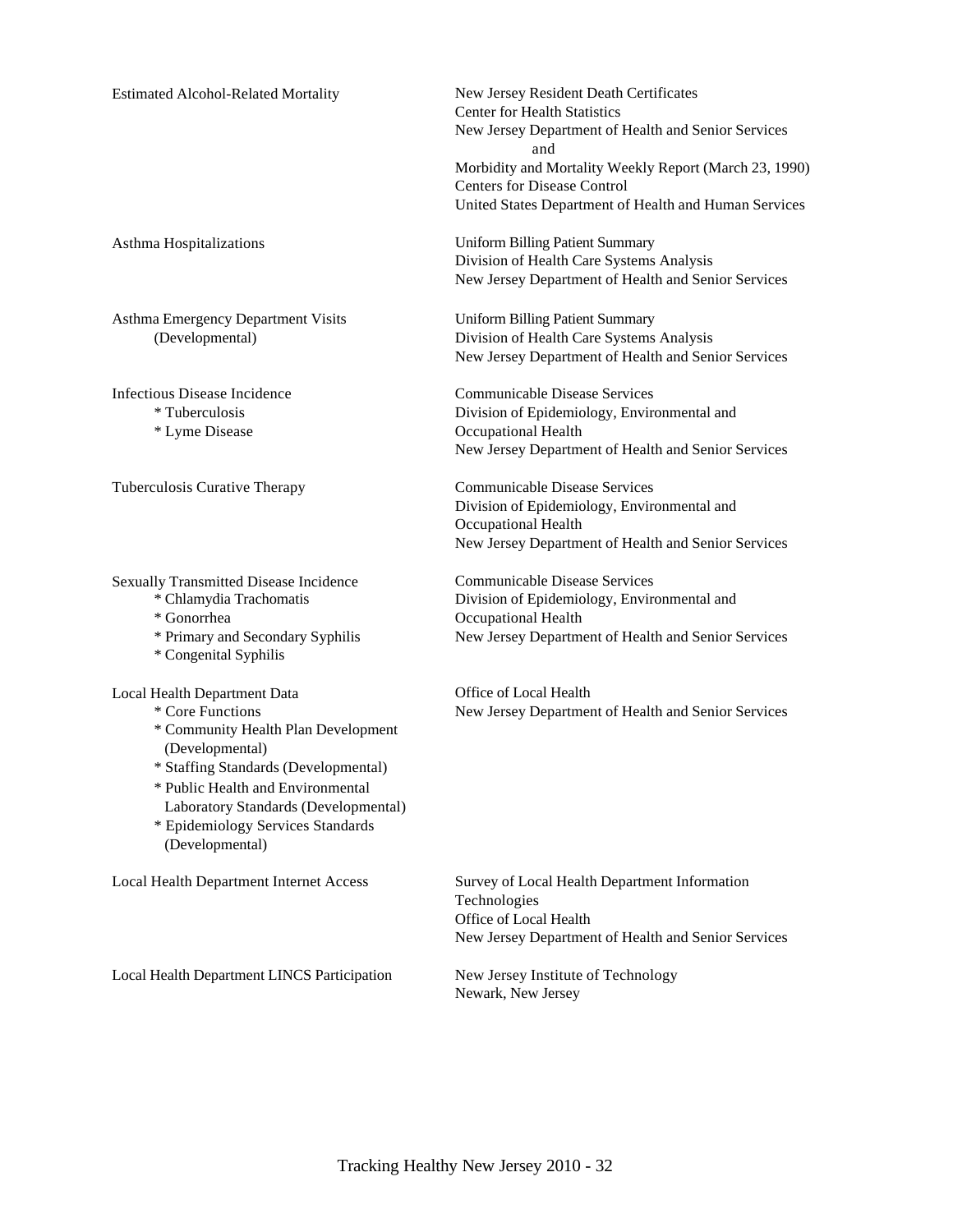| Data System/Source                                                    | <b>Number of Objectives</b><br>Tracked* |
|-----------------------------------------------------------------------|-----------------------------------------|
|                                                                       |                                         |
| Vital Statistics System - Mortality                                   | $31^{1/2}$                              |
| Behavioral Risk Factor Surveillance System                            | 23                                      |
| Vital Statistics System - Natality                                    | 10                                      |
| NJDHSS Office Of Local Health                                         | 7                                       |
| UB-92 Hospital Discharge File                                         | 6                                       |
| New Jersey Department of Environmental Protection                     | 5                                       |
| NJDHSS Communicable Disease Service-Sexually Transmitted Diseases     |                                         |
| <b>Management Information System</b>                                  | 5                                       |
| <b>NJDHSS Aids Registry</b>                                           | 5                                       |
| NJDHSS Long Term Care Systems Development-Minimum Data Set            | 5                                       |
| <b>NJDHSS Occupational Health Services</b>                            | 4                                       |
| NJDHSS Communities That Care Middle School Survey                     | 4                                       |
| <b>NJDHSS Cancer Registry</b>                                         | 4                                       |
| <b>NJDHSS Consumer And Environmental Health Services</b>              | 4                                       |
| New Jersey Department of Education, Division of Academic Programs and |                                         |
| <b>Standards</b>                                                      | 3                                       |
| <b>HEDIS</b>                                                          | 3                                       |
| U.S. Bureau of the Census-Current Population Survey                   | $\mathfrak{2}$                          |
| <b>NJDHSS Lead Surveillance System</b>                                | $\overline{2}$                          |
| New Jersey Department of Law and Public Safety                        | $\sqrt{2}$                              |
| <b>NJDHSS Family Health Services</b>                                  | $\sqrt{2}$                              |
| <b>NJDHSS Communicable Disease Service-NETSS</b>                      | $\overline{2}$                          |
| NJDHSS Communicable Disease Service-Tuberculosis Information System   |                                         |
| (TIMS)                                                                | $\mathfrak{2}$                          |
| <b>NJDHSS Health Information Steering Committee</b>                   | $\sqrt{2}$                              |
| <b>NJDHSS WIC Program</b>                                             | 1                                       |
| <b>CDC</b> Immunization Survey                                        | 1                                       |
| NJDHSS New Jersey Immunization Information System                     | 1                                       |
| NJDHSS TBI Surveillance System                                        | 1                                       |
| NJDHSS Survey of Child Bearing Women                                  | 1                                       |
| <b>NJDHSS Division of Consumer Support</b>                            | $\mathbf{I}$                            |
| Trans-Atlantic Renal Council                                          | 1                                       |
| New Jersey Department of Law and Public Safety                        |                                         |
| Division of Highway Traffic Safety                                    | 1                                       |
| New Jersey Institute of Technology                                    | 1                                       |
| NJDHSS Emergency Room Data File**                                     | 1                                       |
| NJDHSS Office of Information Technology Services                      | 1                                       |
| <b>NJDHSS Center for Health Statistics</b>                            | 1                                       |

## **Table 2. Healthy New Jersey 2010 Data Sources by Number of Objectives Tracked**

 $\frac{1}{2}$  29 objectives tracked through the state's single cause of death file and two through the multiple cause-ofdeath file.

\* Preliminary count. Includes sources of data for tracking developmental objectives.

\*\* Data source under development.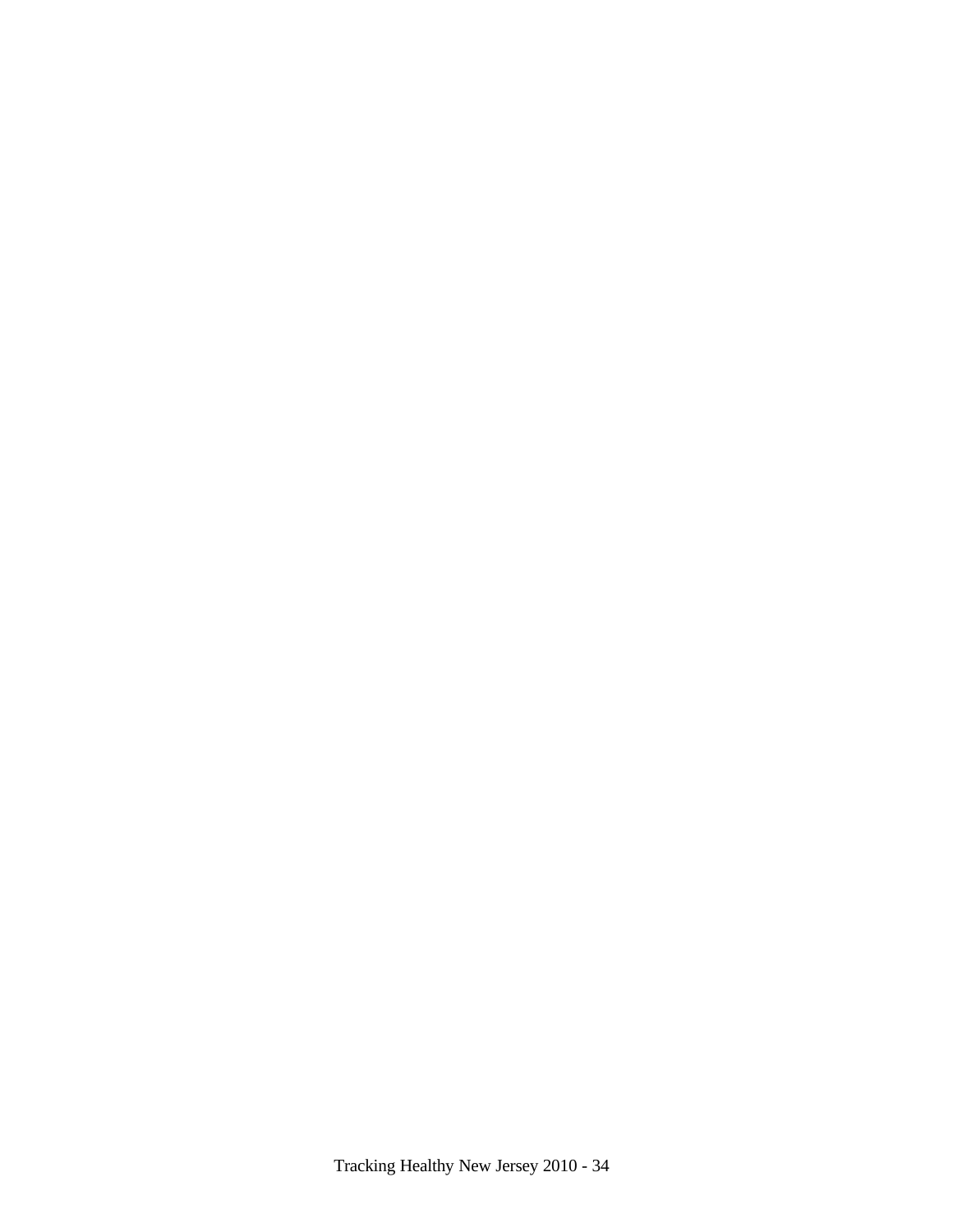#### **ADULT BLOOD LEAD EPIDEMIOLOGY AND SURVEILLANCE (ABLES) SYSTEM**

| <b>FUNDING SOURCE</b>       | U.S. Department of Health and Human Services, Centers for<br>Disease Control and Prevention, National Institute for Occupational<br>Safety and Health and the New Jersey Department of Health and<br>Senior Services                                                                                                                                                                                                                                                                                                                                                                                                                                                                                    |
|-----------------------------|---------------------------------------------------------------------------------------------------------------------------------------------------------------------------------------------------------------------------------------------------------------------------------------------------------------------------------------------------------------------------------------------------------------------------------------------------------------------------------------------------------------------------------------------------------------------------------------------------------------------------------------------------------------------------------------------------------|
| MODE OF ADMINISTRATION      | Data are collected through an active surveillance system of elevated<br>blood-lead levels in New Jersey adults. Data sources include<br>clinical laboratory reports, physician reports, and in some<br>instances, company reports. Reporting of blood-lead levels by<br>clinical laboratories and physicians is mandated by N.J.A.C. 8:44-<br>2.11. Using standardized forms, laboratories and physicians report<br>data that are collected and entered into three major database files,<br>where they are available for management and analysis by NJDHSS<br>staff. Follow-up telephone calls are made to laboratories,<br>physicians, and employers to obtain information missing from the<br>report. |
| YEARS OF DATA COLLECTED     | New Jersey has collected blood-lead level data, on an ongoing<br>basis, since 1985.                                                                                                                                                                                                                                                                                                                                                                                                                                                                                                                                                                                                                     |
| <b>RESPONSE RATES</b>       | N/A                                                                                                                                                                                                                                                                                                                                                                                                                                                                                                                                                                                                                                                                                                     |
| <b>FILE CONTENT</b>         | Date and result of blood-lead level test. Name, address, telephone<br>number, gender, and date of birth of the tested individual. Race<br>and Hispanic ethnicity are collected for those individuals with<br>blood-lead levels $\geq$ 40 Fg/dL. Name of the laboratory, name and<br>address of the employer, and name and address of the physician<br>who requested the test.                                                                                                                                                                                                                                                                                                                           |
| <b>TARGETED POPULATION</b>  | All workers employed in New Jersey companies.                                                                                                                                                                                                                                                                                                                                                                                                                                                                                                                                                                                                                                                           |
| DEMOGRAPHIC DATA            | Gender and age. Workers reported for the first time with a blood-<br>lead level $\geq$ 40 Fg/dL are interviewed, and the following additional<br>demographic data are collected: race, Hispanic ethnicity, and<br>primary language.                                                                                                                                                                                                                                                                                                                                                                                                                                                                     |
| <b>SCHEDULE</b>             | Ongoing                                                                                                                                                                                                                                                                                                                                                                                                                                                                                                                                                                                                                                                                                                 |
| <b>GEOGRAPHIC ESTIMATES</b> | Statewide                                                                                                                                                                                                                                                                                                                                                                                                                                                                                                                                                                                                                                                                                               |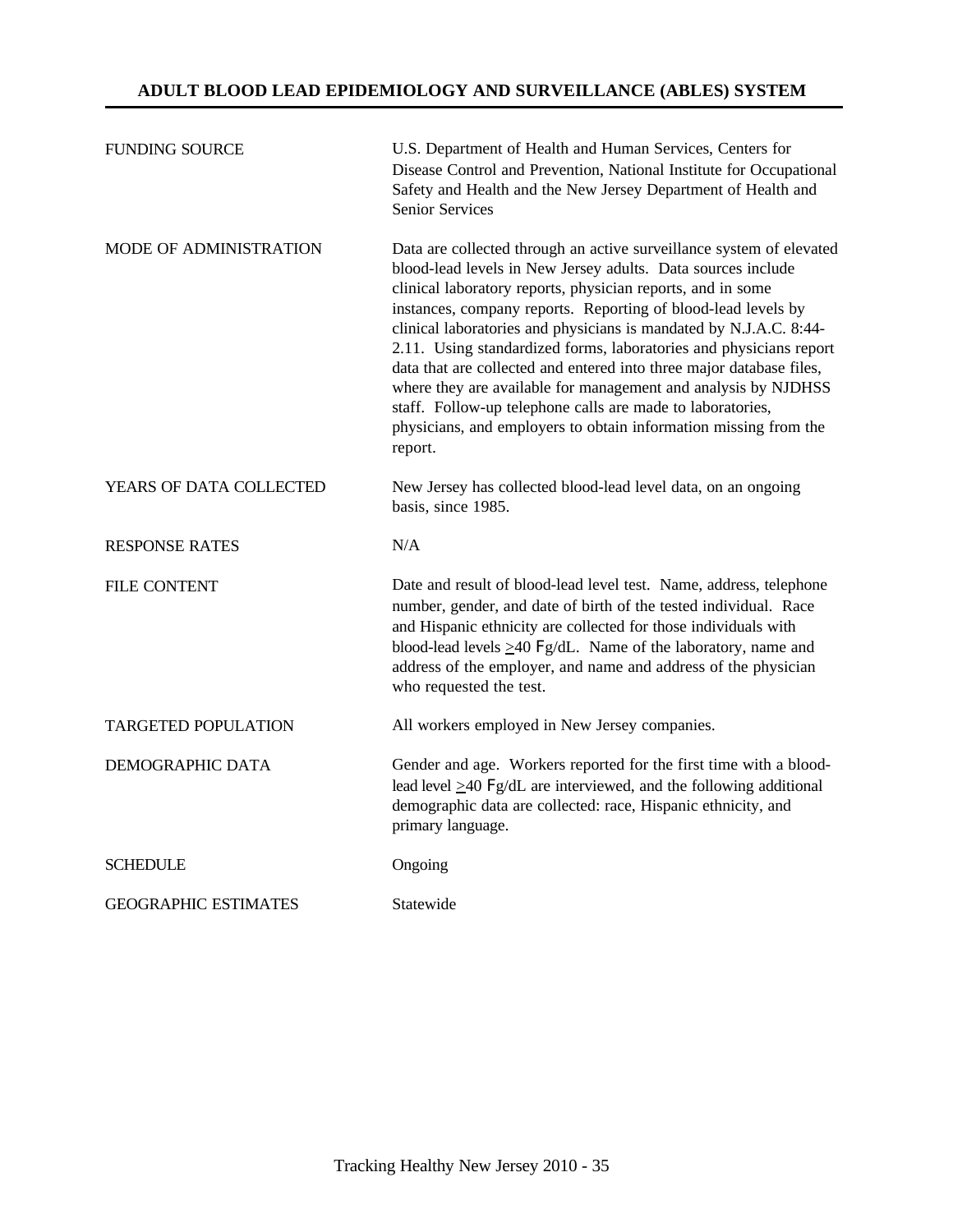#### **(NEW JERSEY) BEHAVIORAL RISK FACTOR SURVEILLANCE SYSTEM (BRFSS)**

| <b>FUNDING SOURCE</b>       | U.S. Department of Health and Human Services, Centers for<br>Disease Control and Prevention (CDC), National Center for<br>Chronic Disease Prevention and Health Promotion (NCCDPHP)<br>and the New Jersey Department of Health and Senior Services                                                                                                                                                                                                                          |
|-----------------------------|-----------------------------------------------------------------------------------------------------------------------------------------------------------------------------------------------------------------------------------------------------------------------------------------------------------------------------------------------------------------------------------------------------------------------------------------------------------------------------|
| MODE OF ADMINISTRATION      | Telephone interview                                                                                                                                                                                                                                                                                                                                                                                                                                                         |
| YEARS OF DATA COLLECTED     | New Jersey has collected BRFSS data annually since 1991.                                                                                                                                                                                                                                                                                                                                                                                                                    |
| <b>SURVEY SAMPLE DESIGN</b> | The first BRFSS survey was conducted in 1984 with 15 states<br>participating. All 50 states and the District of Columbia have<br>participated since 1996. The sample design uses State-level<br>random digit-dialed probability samples of the adult population 18<br>years of age and over. The current New Jersey sample design is<br>disproportionate stratified random sampling. The New Jersey<br>annual sample size has ranged from 1,500 to approximately 3,800.     |
| <b>RESPONSE RATES</b>       | The response rate varies from year to year. In 1999, the upper-<br>bound response rate was 55%.                                                                                                                                                                                                                                                                                                                                                                             |
| <b>SURVEY CONTENT</b>       | The survey consists of a core of questions asked in all states,<br>optional questions on selected topics identified by CDC and<br>administered at the state's discretion, a rotating core of questions<br>asked every other year in all states, and state questions developed<br>to address state-specific needs. Questions cover behavioral risk<br>factors, preventive health measures, health status, limitation of<br>activity, and health care access and utilization. |
| <b>TARGETED POPULATION</b>  | Civilian noninstitutionalized population 18 years of age and older<br>who reside in households with telephone.                                                                                                                                                                                                                                                                                                                                                              |
| DEMOGRAPHIC DATA            | Gender, age, educational attainment, race/ethnicity, household<br>income, employment status, and marital status                                                                                                                                                                                                                                                                                                                                                             |
| <b>SCHEDULE</b>             | Ongoing. Reported annually                                                                                                                                                                                                                                                                                                                                                                                                                                                  |
| <b>GEOGRAPHIC ESTIMATES</b> | Statewide                                                                                                                                                                                                                                                                                                                                                                                                                                                                   |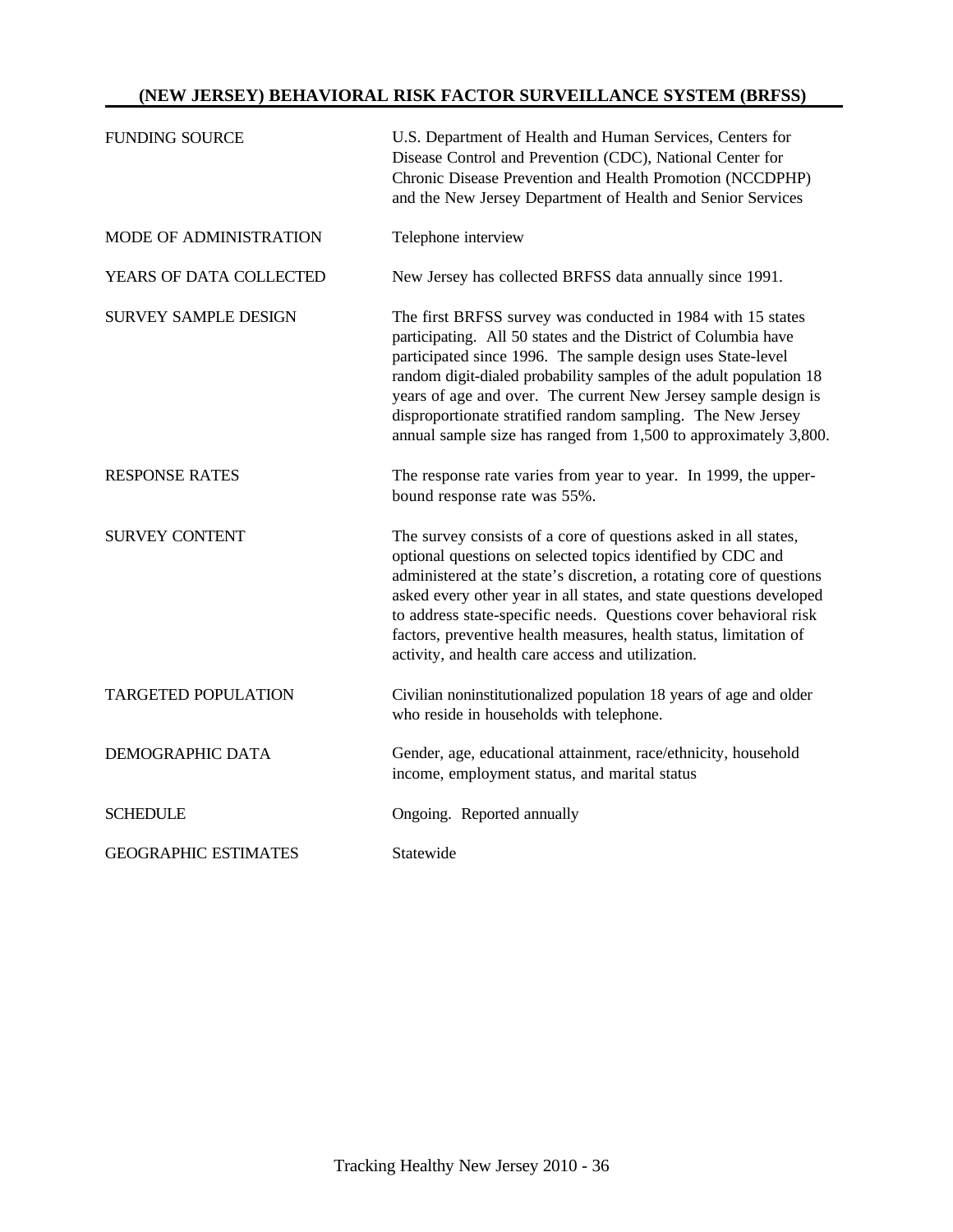#### **BLOODBORNE PATHOGENS EXPOSURE CONTROL PLAN SURVEY**

| <b>FUNDING SOURCE</b>       | New Jersey Department of Health and Senior Services                                                                                                                                                                                                                                  |
|-----------------------------|--------------------------------------------------------------------------------------------------------------------------------------------------------------------------------------------------------------------------------------------------------------------------------------|
| MODE OF ADMINISTRATION      | Mass mailing                                                                                                                                                                                                                                                                         |
| YEARS OF DATA COLLECTED     | Will initiate mass mailing in 2001.                                                                                                                                                                                                                                                  |
| <b>SURVEY SAMPLE DESIGN</b> | The sample size will be approximately 3,000.                                                                                                                                                                                                                                         |
| <b>RESPONSE RATES</b>       | Not applicable, mass mailing will be conducted in June 2001.                                                                                                                                                                                                                         |
| <b>SURVEY CONTENT</b>       | The survey consists of questions pertaining to the following areas<br>of the Bloodborne Pathogens Standard: designated person,<br>exposure determination, vaccinations and completion of<br>vaccination series, engineering controls, personal protective<br>equipment and training. |
| <b>TARGETED POPULATION</b>  | Public employees in New Jersey who are exposed or potentially<br>exposed to bloodborne pathogens.                                                                                                                                                                                    |
| DEMOGRAPHIC DATA            | None                                                                                                                                                                                                                                                                                 |
| <b>SCHEDULE</b>             | First mass mailing to be completed in June 2001.                                                                                                                                                                                                                                     |
| <b>GEOGRAPHIC ESTIMATES</b> | Statewide                                                                                                                                                                                                                                                                            |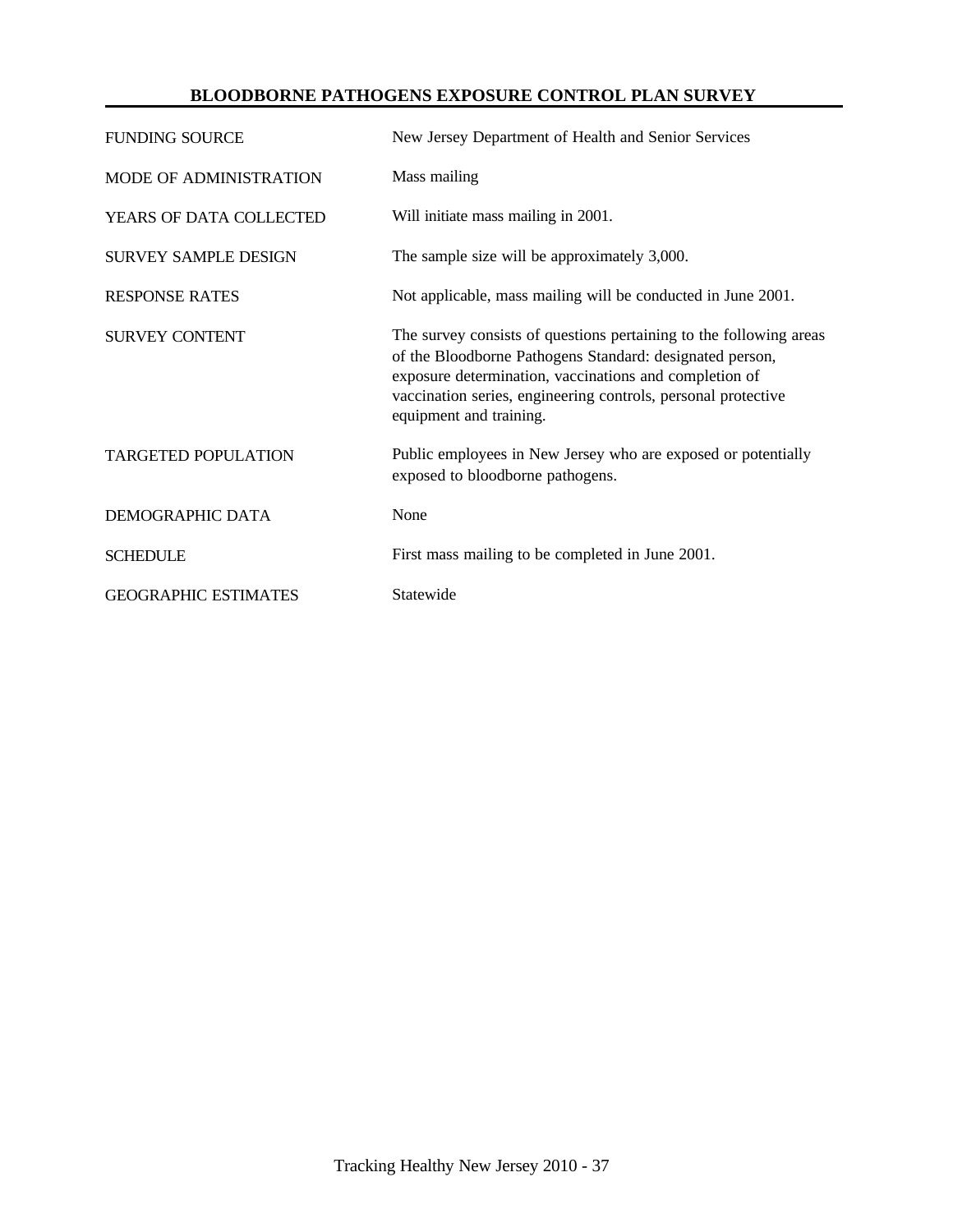#### **(NEW JERSEY STATE) CANCER REGISTRY (NJSCR)**

| <b>FUNDING SOURCE</b>       | Centers for Disease Control and Prevention (CDC) and the<br>New Jersey Department of Health and Senior Services                                                                                                                                                                                                                                                                                                                                                                                                    |
|-----------------------------|--------------------------------------------------------------------------------------------------------------------------------------------------------------------------------------------------------------------------------------------------------------------------------------------------------------------------------------------------------------------------------------------------------------------------------------------------------------------------------------------------------------------|
| MODE OF ADMINISTRATION      | Hospitals are the primary source of data. Hospital tumor registries<br>are responsible for gathering data from all internal sources<br>including admissions, pathology, radiology and patient charts and<br>sending data, electronically, to the NJSCR. Physicians and<br>laboratories are also responsible, by law, for sending data on non-<br>hospitalized cases to the NJSCR. Information on New Jersey<br>residents diagnosed and/or treated out of state is obtained via<br>reciprocal reporting agreements. |
| YEARS OF DATA COLLECTED     | New Jersey has collected cancer incidence data since October<br>1978.                                                                                                                                                                                                                                                                                                                                                                                                                                              |
| <b>COVERAGE</b>             | Completeness is estimated at 100 percent by the North American<br>Association of Central Cancer Registries.                                                                                                                                                                                                                                                                                                                                                                                                        |
| <b>FILE CONTENT</b>         | The tumor record contains over 200 fields of clinical data including<br>date of diagnosis, date of birth, primary site, histology, grade,<br>laterality, behavior, summary stage, first course of treatment<br>(surgical, radiation, chemotherapy), and vital status.                                                                                                                                                                                                                                              |
| <b>TARGETED POPULATION</b>  | New Jersey residents at the time of diagnosis                                                                                                                                                                                                                                                                                                                                                                                                                                                                      |
| DEMOGRAPHIC DATA            | Gender, age at diagnosis, date of birth, date of last follow-up or<br>death, race/ethnicity, marital status, industry, occupation, address                                                                                                                                                                                                                                                                                                                                                                         |
| <b>GEOGRAPHIC ESTIMATES</b> | State, county, municipality, street address at diagnosis and last<br>follow-up. Geocoding of addresses is in process.                                                                                                                                                                                                                                                                                                                                                                                              |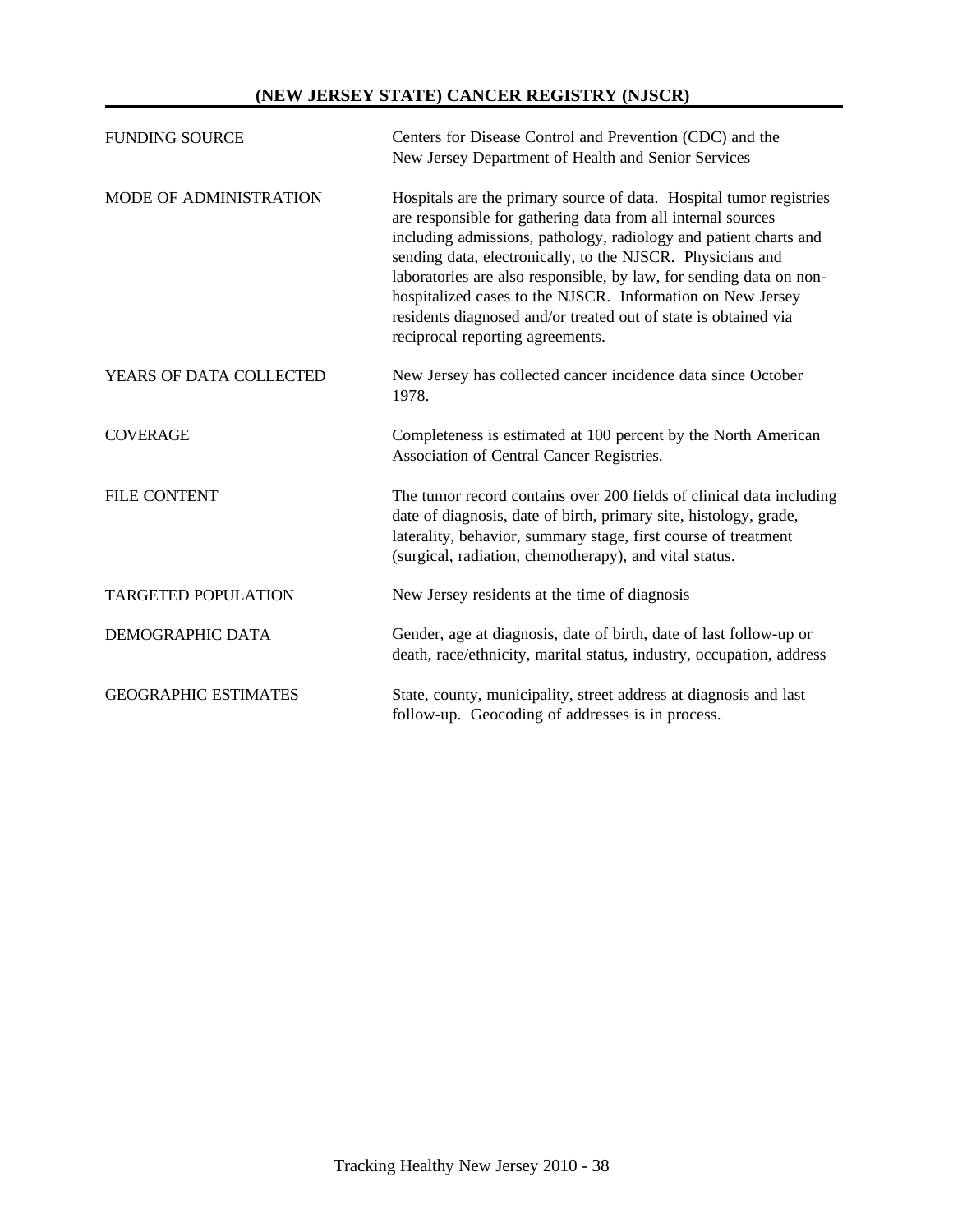#### **CENSUS OF FATAL OCCUPATIONAL INJURIES (CFOI)**

| <b>FUNDING SOURCE</b>      | U.S. Department of Labor, Bureau of Labor Statistics, and the New<br>Jersey Department of Health and Senior Services                                                                                                                                                                                                                                                                                                                                                                                                                                                                                                                                                                               |
|----------------------------|----------------------------------------------------------------------------------------------------------------------------------------------------------------------------------------------------------------------------------------------------------------------------------------------------------------------------------------------------------------------------------------------------------------------------------------------------------------------------------------------------------------------------------------------------------------------------------------------------------------------------------------------------------------------------------------------------|
| MODE OF ADMINISTRATION     | Data are collected through an active surveillance system of work-<br>related fatal injuries. Formal and informal agreements are in place<br>with the State Medical Examiner, the Occupational Safety and<br>Health Administration (OSHA), and other state and federal<br>agencies. A newspaper clipping service is contracted to search for<br>news articles about fatal and serious occupational injuries. These<br>agencies and the clipping service notify the Occupational Health<br>Services of work-related fatalities and provide detailed information.<br>Construction-related fatalities are identified through the collection<br>of industry and occupation information on the fatality. |
| YEARS OF DATA COLLECTED    | In New Jersey, the first data were collected under the guidelines of<br>the Census of Fatal Occupational Injuries in 1991. All states and<br>territories joined the project in 1992 and the first national Census<br>was published for the year 1992. The protocol and database were<br>designed by the Bureau of Labor Statistics.                                                                                                                                                                                                                                                                                                                                                                |
| <b>RESPONSE RATES</b>      | Not applicable for this project                                                                                                                                                                                                                                                                                                                                                                                                                                                                                                                                                                                                                                                                    |
|                            |                                                                                                                                                                                                                                                                                                                                                                                                                                                                                                                                                                                                                                                                                                    |
| <b>FILE CONTENT</b>        | The Bureau of Labor Statistics requires specific information about<br>each fatality. Additional information is encouraged. Information is<br>collected on demographics, country of birth, descriptions of the<br>incidents, injuries, and employment characteristics is collected to<br>verify that the fatal injury was work-related as defined by the study<br>protocol and to describe details about the fatal incidents.                                                                                                                                                                                                                                                                       |
| <b>TARGETED POPULATION</b> | All work-related injuries that occur in New Jersey, and result in the<br>death of the worker. The injury must have occurred in New<br>Jersey but the death may have occurred in another state.                                                                                                                                                                                                                                                                                                                                                                                                                                                                                                     |
| DEMOGRAPHIC DATA           | Gender, age, race, Hispanic ethnicity, county of birth                                                                                                                                                                                                                                                                                                                                                                                                                                                                                                                                                                                                                                             |
| <b>SCHEDULE</b>            | Ongoing. The year is finalized by July 1 of the following year<br>(July 1, 2000 for the 1999 data). Data are reported and published<br>annually.                                                                                                                                                                                                                                                                                                                                                                                                                                                                                                                                                   |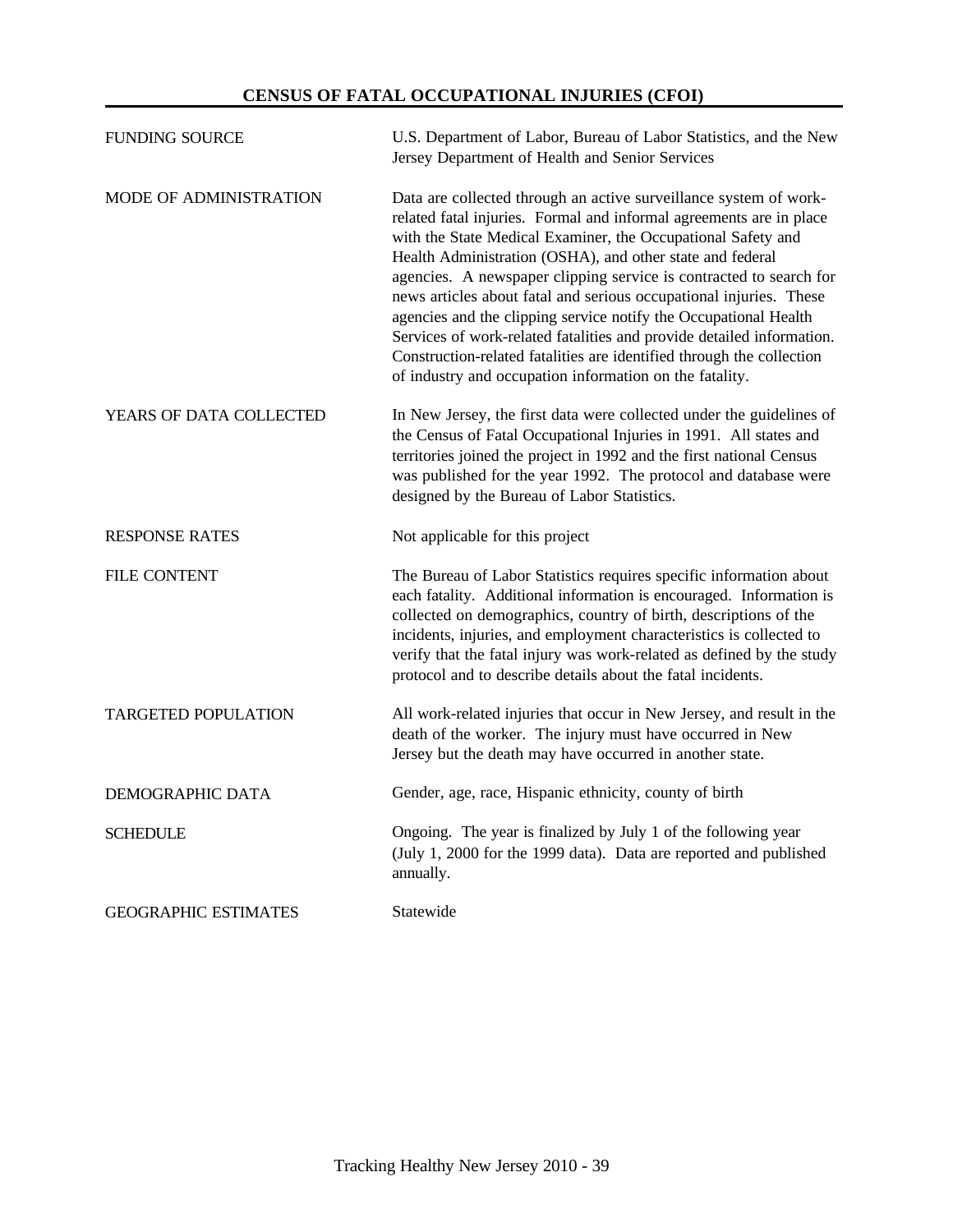#### **(NEW JERSEY) COMMUNITIES THAT CARE MIDDLE SCHOOL SURVEY**

| <b>FUNDING SOURCE</b>       | The New Jersey Department of Health and Senior Services                                                                                                                                                                                                                                                                                                                                                                                                                                                                                                                                                            |
|-----------------------------|--------------------------------------------------------------------------------------------------------------------------------------------------------------------------------------------------------------------------------------------------------------------------------------------------------------------------------------------------------------------------------------------------------------------------------------------------------------------------------------------------------------------------------------------------------------------------------------------------------------------|
| MODE OF ADMINISTRATION      | Self-administered paper and pencil survey                                                                                                                                                                                                                                                                                                                                                                                                                                                                                                                                                                          |
| YEARS OF DATA COLLECTED     | 1995, 1999 and yearly starting in 2000                                                                                                                                                                                                                                                                                                                                                                                                                                                                                                                                                                             |
| <b>SURVEY SAMPLE DESIGN</b> | The sample design uses a list of all middle schools in the State<br>(public and private) for a sampling frame. In the most recent<br>survey (1999), schools were stratified first by county and then by<br>three school size groups (small, medium and large). Two schools<br>were then selected from each size group in the sample. A total of<br>101 schools were selected of which 54 agreed to participate and<br>only 41 returned completed survey forms. All students in selected<br>schools were invited to participate in the survey. The 1999 survey<br>collected data from 9,387 middle school students. |
| <b>RESPONSE RATES</b>       | School participation rate was 40.6% while student participation rate<br>was about 98%.                                                                                                                                                                                                                                                                                                                                                                                                                                                                                                                             |
| <b>SURVEY CONTENT</b>       | The survey instrument contains core questions on alcohol, tobacco<br>and other drug use (ATOD) and several modules to assess risk and<br>protective factors suggested by Catalano and Hawkins.                                                                                                                                                                                                                                                                                                                                                                                                                     |
| <b>TARGETED POPULATION</b>  | Middle school students in public and private schools of the State                                                                                                                                                                                                                                                                                                                                                                                                                                                                                                                                                  |
| DEMOGRAPHIC DATA            | Gender, age, grade, race, Hispanic or Latino origin, parental marital<br>status, marital, living arrangement                                                                                                                                                                                                                                                                                                                                                                                                                                                                                                       |
| <b>SCHEDULE</b>             | Reported approximately 4-6 months after the completion date of<br>the survey                                                                                                                                                                                                                                                                                                                                                                                                                                                                                                                                       |
| <b>GEOGRAPHIC ESTIMATES</b> | Statewide. County and school level estimates also available starting<br>with the 1999 survey for participating schools and for counties<br>which were adequately represented in the survey.                                                                                                                                                                                                                                                                                                                                                                                                                        |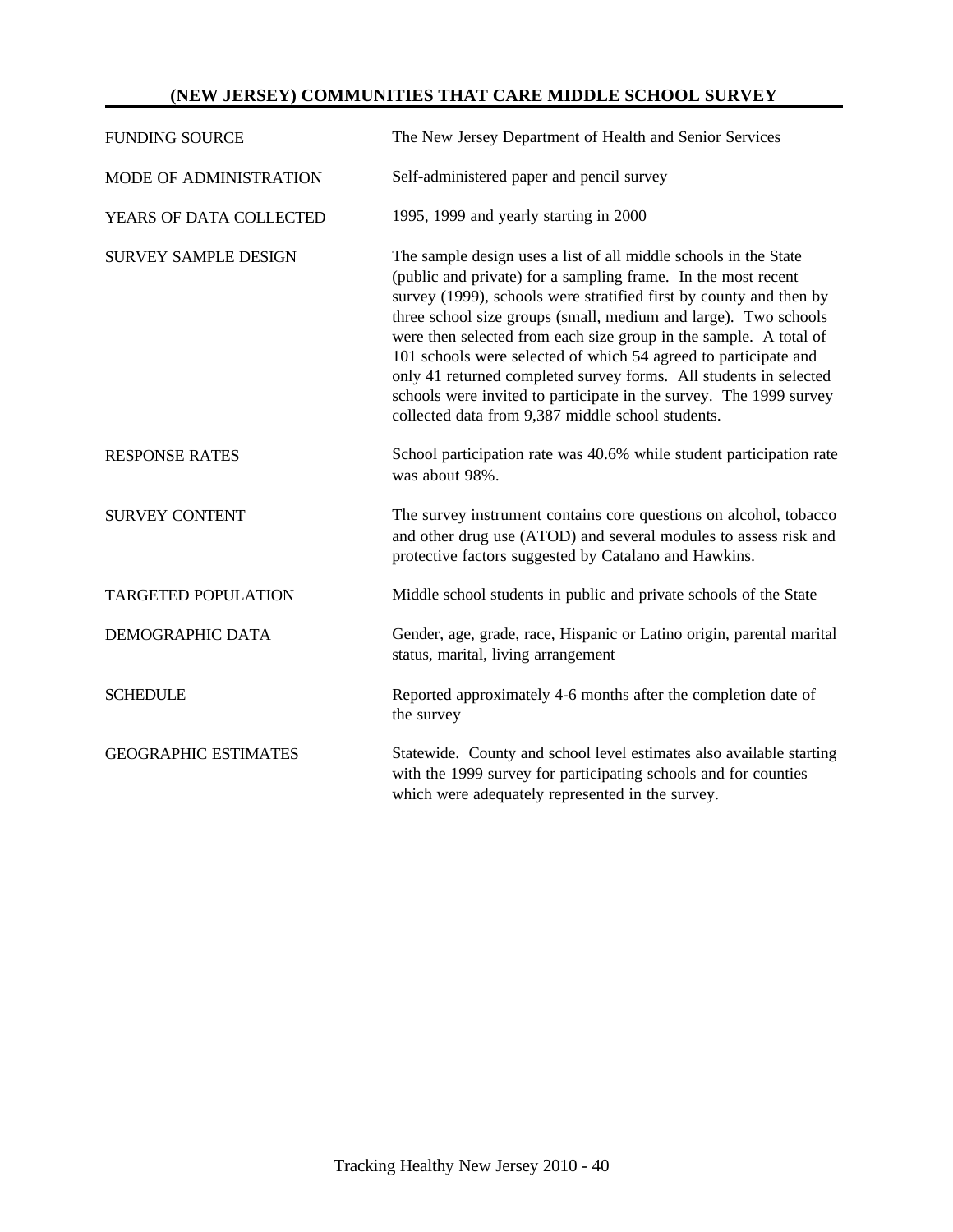#### **HIV/AIDS REPORTING SYSTEM (HARS)**

| <b>FUNDING SOURCE</b>         | U.S. Department of Health and Human Services, Centers for<br>Disease Control and Prevention (CDC), National Center for HIV,<br>STD, AND TB Prevention, Division of HIV/AIDS Prevention<br>(DHAP) and the New Jersey Department of Health and Senior<br><b>Services</b> |
|-------------------------------|------------------------------------------------------------------------------------------------------------------------------------------------------------------------------------------------------------------------------------------------------------------------|
| <b>MODE OF ADMINISTRATION</b> | CDC designed case report forms are completed by providers,<br>and/or NJDHSS staff, based on review of medical records. Also,<br>records are updated based on laboratory reports received from<br>testing laboratories.                                                 |
| YEARS OF DATA COLLECTED       | 1981 to present                                                                                                                                                                                                                                                        |
| <b>RESPONSE RATES</b>         | Population based system of reporting, mandated by both statute<br>and regulation. Evaluations of completeness consistently greater<br>than 90%.                                                                                                                        |
| <b>FILE CONTENT</b>           | Demographic information, exposure information, laboratory<br>results, clinical status, and treatment/services referrals                                                                                                                                                |
| <b>TARGETED POPULATION</b>    | All New Jersey residents diagnosed with HIV infection                                                                                                                                                                                                                  |
| DEMOGRAPHIC DATA              | Gender, age, race/ethnicity, mortality status, mode of transmission,<br>year of diagnosis and report                                                                                                                                                                   |
| <b>SCHEDULE</b>               | Ongoing                                                                                                                                                                                                                                                                |
| <b>GEOGRAPHIC ESTIMATES</b>   | State, county, municipality                                                                                                                                                                                                                                            |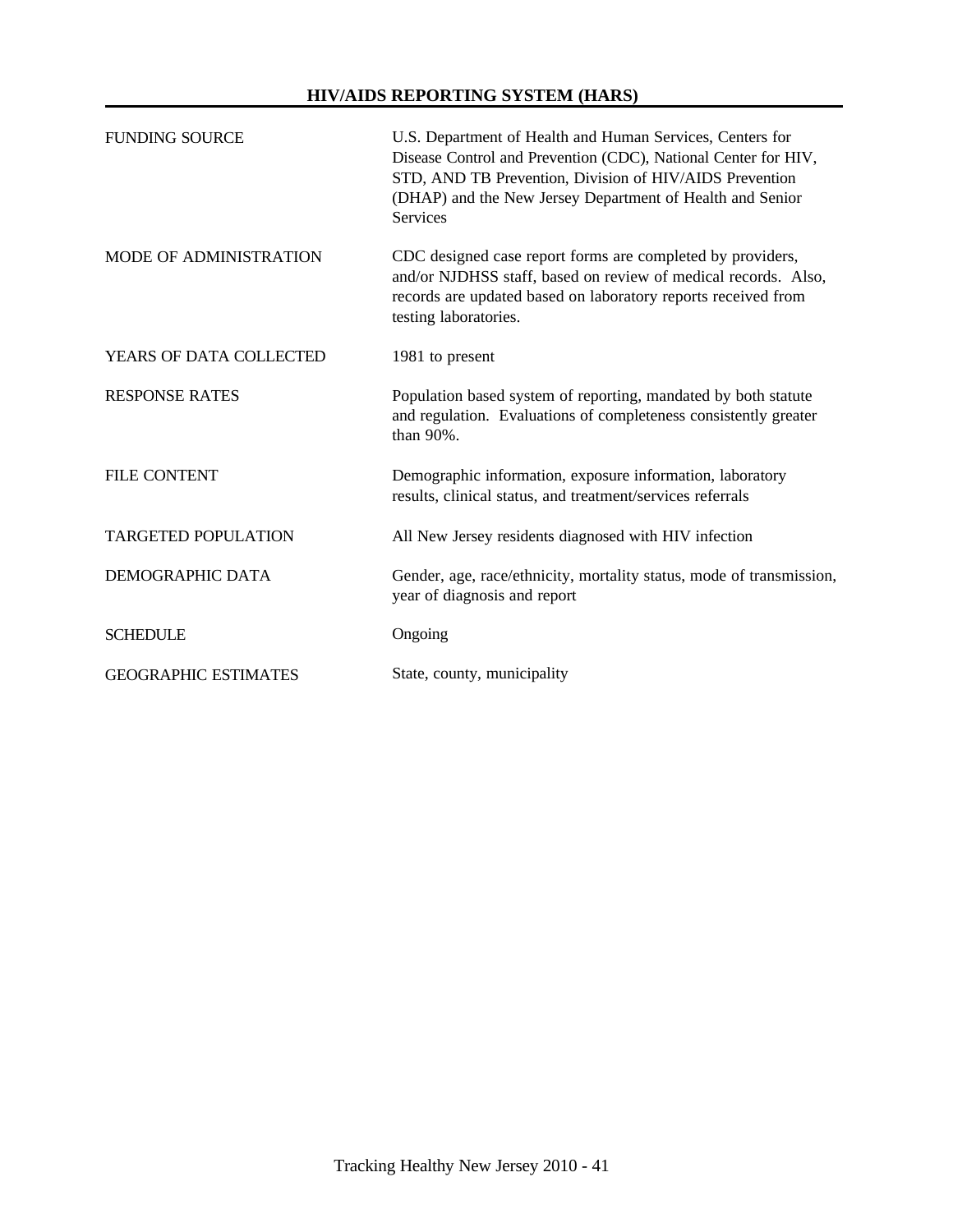#### **HOSPITAL DISCHARGE DATA - UB-92**

| <b>FUNDING SOURCE</b>       | New Jersey Department of Health and Senior Services and<br>New Jersey acute care hospitals                                                                                                                                                                                                                                                                  |
|-----------------------------|-------------------------------------------------------------------------------------------------------------------------------------------------------------------------------------------------------------------------------------------------------------------------------------------------------------------------------------------------------------|
| MODE OF ADMINISTRATION      | Discharge records are completed by hospital medical record and<br>billing departments. Demographic information on the bill is<br>collected by an admitting clerk based on information supplied by an<br>informant. The NJDHSS collects a subset of this information for<br>inpatients and same day surgery outpatients.                                     |
| YEARS OF DATA COLLECTED     | New Jersey has collected discharge records since 1982 through a<br>number of changes in the discharge record format. The most<br>recent standard, UB-92, was implemented in 1994.                                                                                                                                                                           |
| <b>RESPONSE RATES</b>       | Reporting of inpatient and same day surgery outpatient discharges<br>is essentially complete.                                                                                                                                                                                                                                                               |
| <b>FILE CONTENT</b>         | Hospital, month, day and year of admission and discharge, state,<br>county and municipality of residence, age at hospitalization,<br>Hispanic origin, race, marital status, ICD-9-CM diagnosis and<br>procedure codes, charges, diagnosis related group and other<br>information. For a complete list, go to<br>http://www.state.nj.us/health/hcsa/ub92.htm |
| <b>TARGETED POPULATION</b>  | Acute care hospital inpatients and same day surgery outpatients                                                                                                                                                                                                                                                                                             |
| DEMOGRAPHIC DATA            | Gender, age, race/ethnicity, employment status, and marital status                                                                                                                                                                                                                                                                                          |
| <b>SCHEDULE</b>             | Reported quarterly                                                                                                                                                                                                                                                                                                                                          |
| <b>GEOGRAPHIC ESTIMATES</b> | State, county, municipality                                                                                                                                                                                                                                                                                                                                 |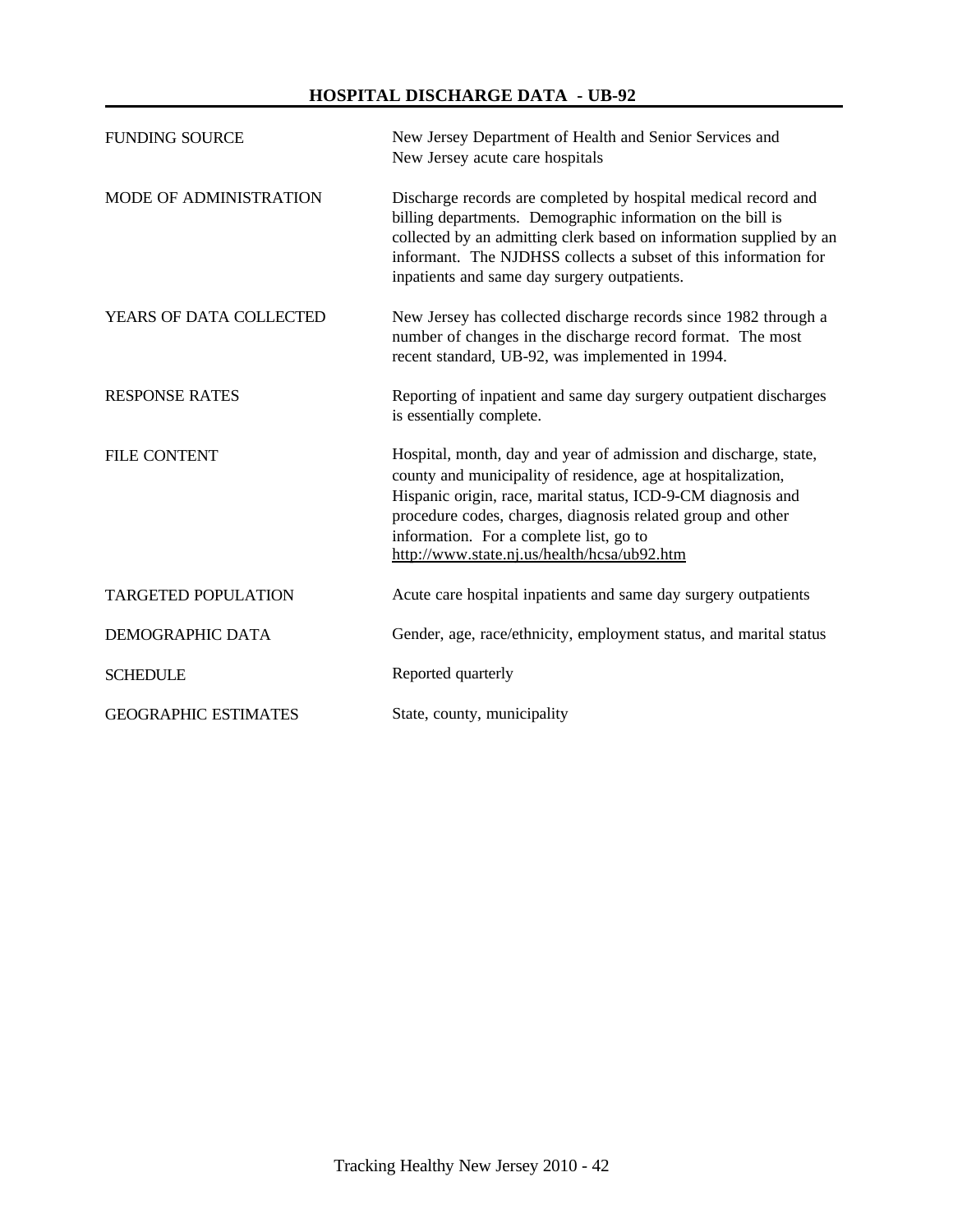# **MINIMUM DATA SET (MDS)**

| <b>FUNDING SOURCE</b>       | Health Care Financing Authority (HCFA)                                                                                                                                                                                 |
|-----------------------------|------------------------------------------------------------------------------------------------------------------------------------------------------------------------------------------------------------------------|
| MODE OF ADMINISTRATION      | HCFA through contractual relationship with the State                                                                                                                                                                   |
| YEARS OF DATA COLLECTED     | Since June 1998 (statewide)*                                                                                                                                                                                           |
| <b>SURVEY SAMPLE DESIGN</b> | 100% reporting by LTC facilities                                                                                                                                                                                       |
| <b>RESPONSE RATES</b>       | 100% transmittal of the data by facilities per required monthly<br>schedule.                                                                                                                                           |
| <b>SURVEY CONTENT</b>       | MDS content is available at www.hcfa/gov/medicaid/mds20                                                                                                                                                                |
| <b>TARGETED POPULATION</b>  | All residents of nursing facilities                                                                                                                                                                                    |
| DEMOGRAPHIC DATA            | See Web site www.hcfa.gov/medicaid/mds20                                                                                                                                                                               |
| <b>SCHEDULE</b>             | Resident information is transmitted quarterly, and at time of<br>significant change in residents' health status. For Medicare<br>residents, schedule is according to the prospective payment system<br>(PPS) schedule. |
| <b>GEOGRAPHIC ESTIMATES</b> | By facility by zip code of the resident's prior residence                                                                                                                                                              |

\*Note: In the case of private facilities, a small number were not required to submit until July of 1999.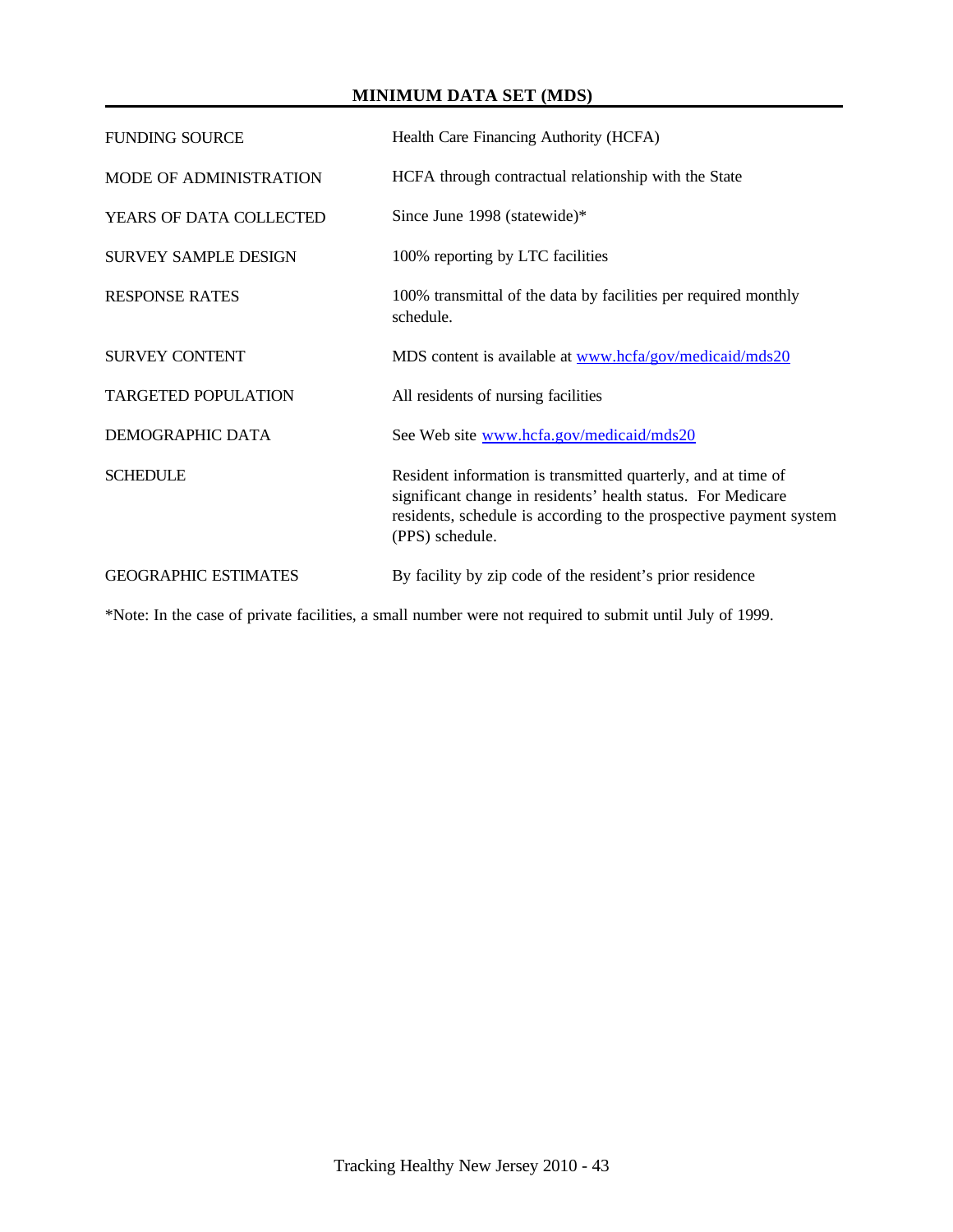# **RADIATION AND AIR QUALITY SYSTEM (RAQS) - NJDEP AEROMETRIC INFORMATION RETRIEVAL SYSTEM (AIRS) - USEPA**

| <b>REGULATORY BASIS</b>    | Mandated by the Clean Air Act in 1970 and regulated in the Code<br>of Federal Regulations, Title 40, Parts 50 and 58                                                               |
|----------------------------|------------------------------------------------------------------------------------------------------------------------------------------------------------------------------------|
| YEARS OF DATA COLLECTED    | Particulate matter, lead and sulfur dioxide - began in 1965<br>Carbon monoxide and nitrogen dioxide - began in 1966<br>Ozone - began in 1973                                       |
| SURVEY COLLECTION SCHEDULE | Carbon monoxide, nitrogen dioxide, sulfur dioxide and ozone are<br>collected continuously (long-term data storage is 15-minute)<br>averages for RAQS and hourly averages for AIRS) |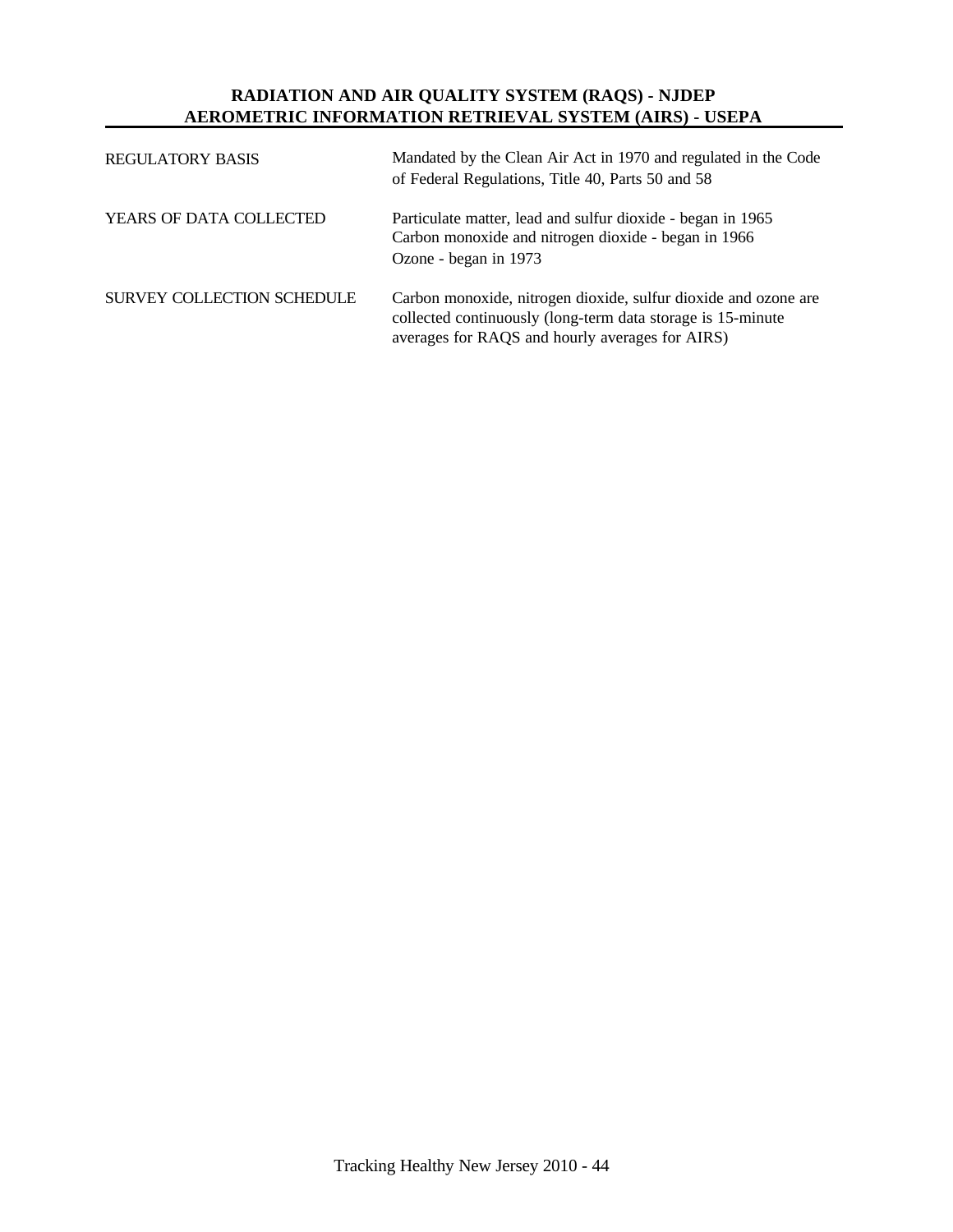### **SAFE DRINKING WATER INFORMATION SYSTEM (SDWIS)**

| REGULATORY BASIS           | Mandated by Federal safe drinking water regulations (40 CFR 142)                                                                                                      |
|----------------------------|-----------------------------------------------------------------------------------------------------------------------------------------------------------------------|
| YEARS OF DATA COLLECTED    | Collection began around 1977.                                                                                                                                         |
| <b>SURVEY CONTENT</b>      | SDWIS contains core violation and inventory data. Data on<br>Radiological data are kept in an internal New Jersey Department of<br>Environmental Protection database. |
| <b>SURVEY COLLECTION</b>   | Microbiological monitoring - monthly or quarterly<br>Chemical monitoring - quarterly<br>Radiological monitoring - quarterly                                           |
| <b>TARGETED POPULATION</b> | All New Jersey residents served by community water systems                                                                                                            |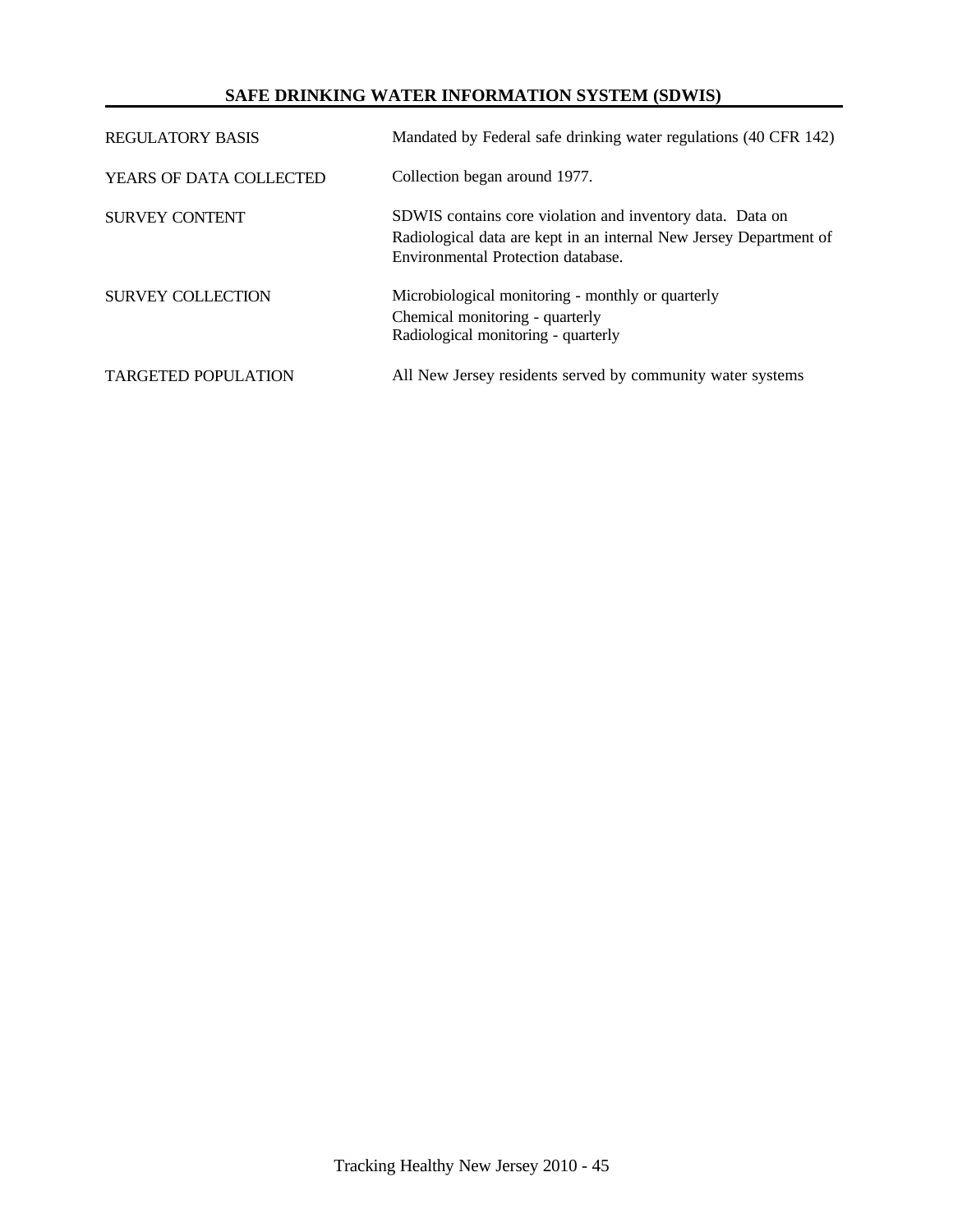## **SEXUALLY TRANSMITTED DISEASE MANAGEMENT INFORMATION SYSTEM**

| <b>FUNDING SOURCE</b>       | U.S. Department of Health and Human Services, Centers for<br>Disease Control and Prevention (CDC), National Center for HIV,<br>STD AND TB Prevention and the New Jersey Department of<br><b>Health and Senior Services</b>                                                                                                                                                                                                                         |
|-----------------------------|----------------------------------------------------------------------------------------------------------------------------------------------------------------------------------------------------------------------------------------------------------------------------------------------------------------------------------------------------------------------------------------------------------------------------------------------------|
| MODE OF ADMINISTRATION      | The Confidential Sexually Transmitted Disease Report form is<br>completed by physicians, nurses, institutional superintendents and<br>other persons treating a venereal disease and reported to the New<br>Jersey Department of Health and Senior Services, Sexually<br>Transmitted Disease Program (STDP). All New Jersey<br>laboratories are required to report positive laboratory tests for<br>syphilis, gonorrhea, and chlamydia to the STDP. |
| YEARS OF DATA COLLECTED     | New Jersey started to require reporting of venereal diseases in<br>1917. New Jersey has continued to collect these reports since that<br>time, through a number of format changes. The most recent<br>regulation was in 1995 and is scheduled to be replaced in 2000.                                                                                                                                                                              |
| <b>RESPONSE RATES</b>       | Laboratories and providers are surveyed to determine compliance<br>with regulations.                                                                                                                                                                                                                                                                                                                                                               |
| <b>FILE CONTENT</b>         | Date of report, name, phone number, address, age, birth date,<br>pregnancy status, gender, race/ethnicity, disease type, name,<br>address and phone number of the provider/physician, laboratory<br>test and treatment.                                                                                                                                                                                                                            |
| <b>TARGETED POPULATION</b>  | Entire state population                                                                                                                                                                                                                                                                                                                                                                                                                            |
| <b>DEMOGRAPHIC DATA</b>     | Address, gender, age and race/ethnicity                                                                                                                                                                                                                                                                                                                                                                                                            |
| <b>SCHEDULE</b>             | Reported annually                                                                                                                                                                                                                                                                                                                                                                                                                                  |
| <b>GEOGRAPHIC ESTIMATES</b> | State, county, municipality                                                                                                                                                                                                                                                                                                                                                                                                                        |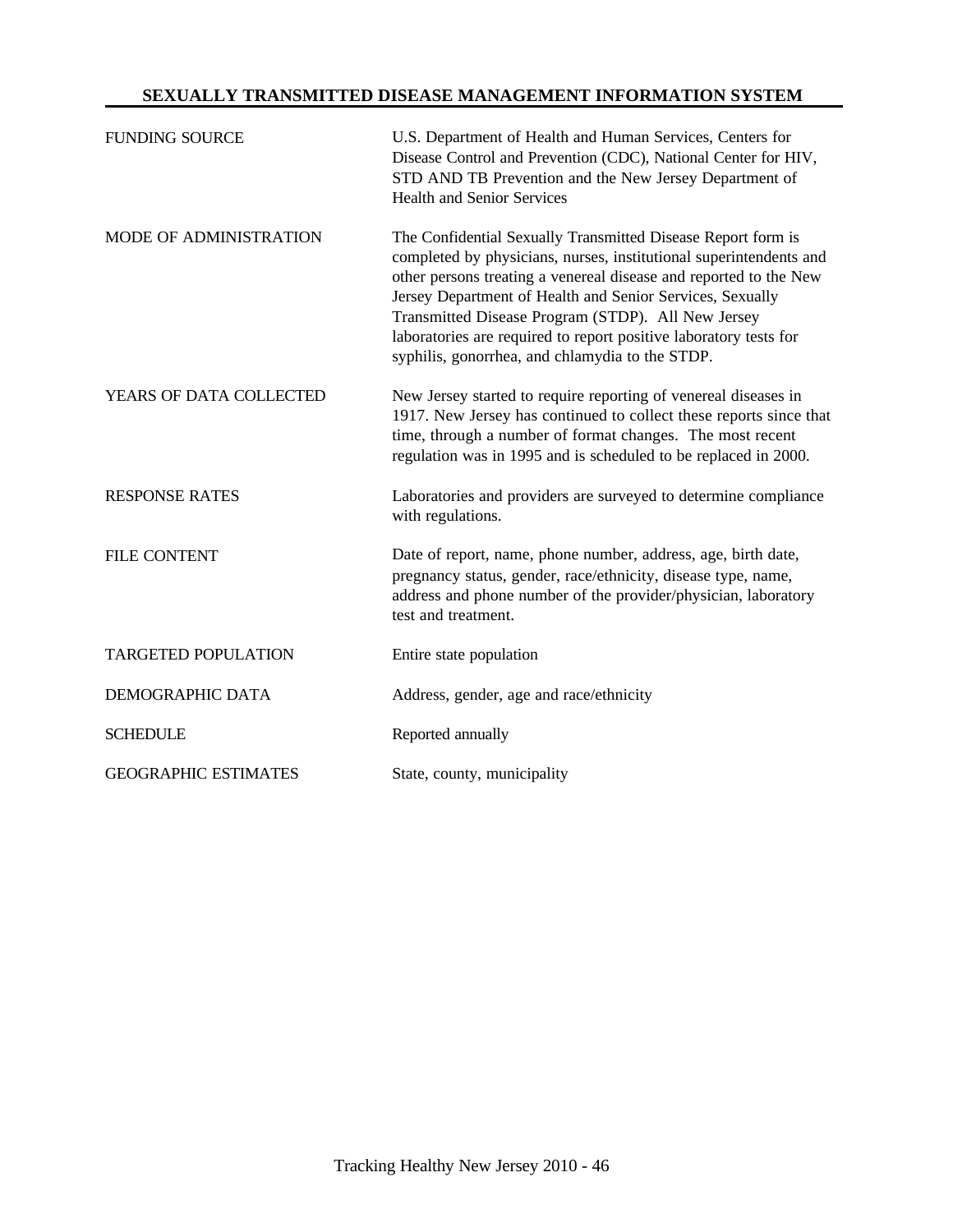# **SURVEY OF LATEX ALLERGY MANAGEMENT PRACTICES AMONG NEW JERSEY HEALTH CARE FACILITIES**

| New Jersey Department of Health and Senior Services                                                                                                                                                              |
|------------------------------------------------------------------------------------------------------------------------------------------------------------------------------------------------------------------|
| Mailed survey                                                                                                                                                                                                    |
| Began in year 2000                                                                                                                                                                                               |
| The survey will be mailed to the employee health managers of all<br>New Jersey acute-care and surgical hospitals.                                                                                                |
| It is anticipated that the survey will achieve a 100% response rate.                                                                                                                                             |
| Survey questions will address the following: 1) potential for latex<br>allergy at each health care facility, and 2) facility policies that are in<br>place to manage latex allergy among employees and patients. |
| All New Jersey acute-care and surgical hospitals                                                                                                                                                                 |
| No demographic data will be collected.                                                                                                                                                                           |
| Initial survey mailed in late 2000 and a follow-up survey will be<br>mailed in early 2001.                                                                                                                       |
| Statewide                                                                                                                                                                                                        |
|                                                                                                                                                                                                                  |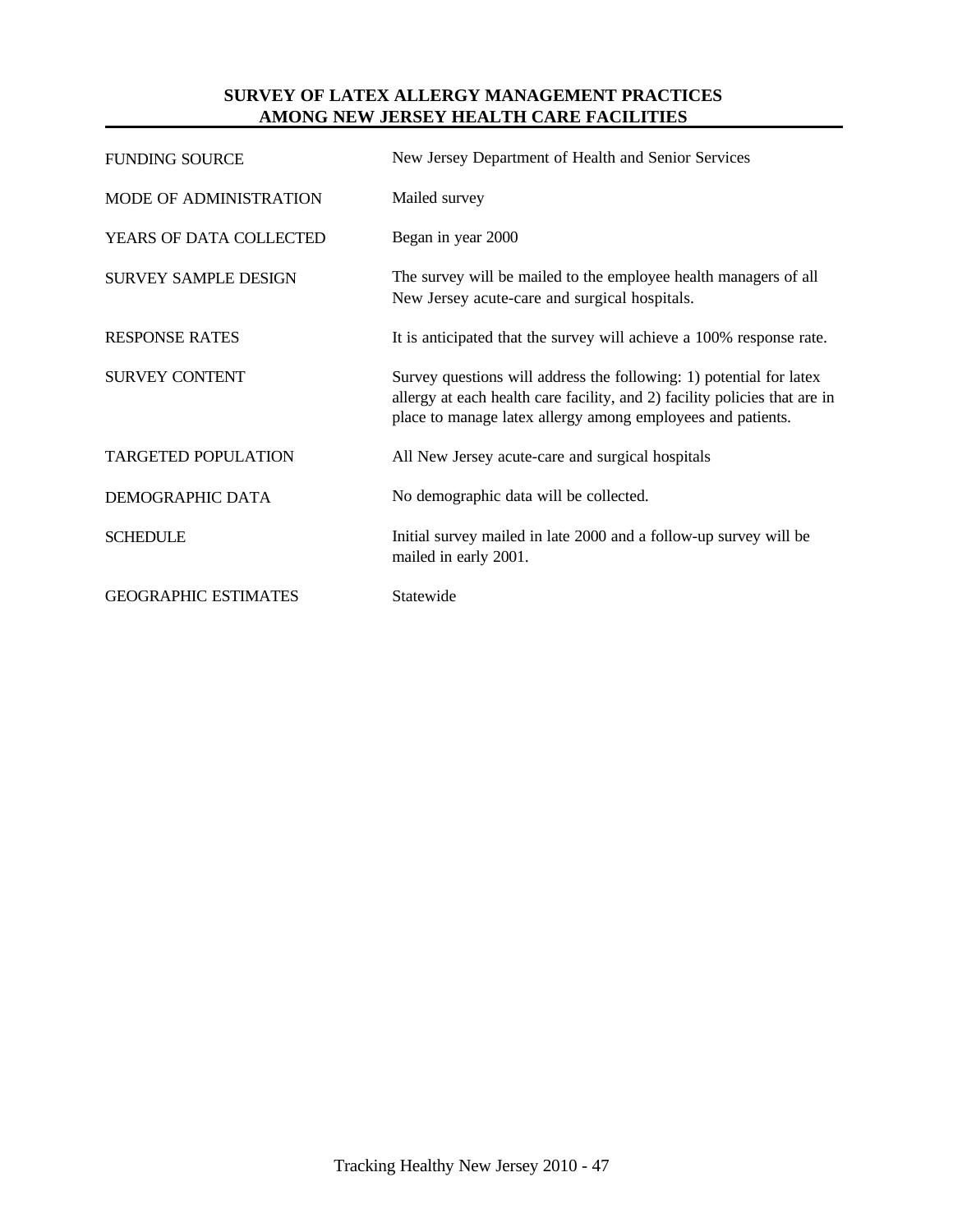### **VITAL STATISTICS SYSTEM - MORTALITY**

| <b>FUNDING SOURCE</b>       | U.S. Department of Health and Human Services, Centers for<br>Disease Control and Prevention (CDC), National Center for Health<br>Statistics (NCHS) and the New Jersey Department of Health and<br>Senior Services                                                                                                                                                                                                                                                                                                                                                                                                                                                                                                                  |
|-----------------------------|------------------------------------------------------------------------------------------------------------------------------------------------------------------------------------------------------------------------------------------------------------------------------------------------------------------------------------------------------------------------------------------------------------------------------------------------------------------------------------------------------------------------------------------------------------------------------------------------------------------------------------------------------------------------------------------------------------------------------------|
| MODE OF ADMINISTRATION      | The death certificates are administrative records completed by<br>physicians, medical examiners, and funeral directors and filed with<br>the state vital statistics office. Demographic information on the<br>death certificate is collected by the funeral director based on<br>information supplied by an informant. Medical certification of<br>cause of death is provided by a physician or medical examiner.                                                                                                                                                                                                                                                                                                                  |
| YEARS OF DATA COLLECTED     | New Jersey, along with Massachusetts, the District of Columbia,<br>and several large cities that had efficient systems for death<br>registration, was part of the first national death "registration area"<br>created in 1880. New Jersey has continued to collect death<br>records since that time, through a number of changes in the death<br>record format and several versions of the classification system for<br>cause of death. The most recent standard certificate was<br>implemented in 1989 and will be replaced in 2003 with a revised<br>format. The manual for coding cause of death that had been in<br>effect from 1979 through 1998, ICD-9, has been superceded by a<br>new version, ICD-10, as of January 1999. |
| <b>RESPONSE RATES</b>       | Reporting of deaths is essentially complete.                                                                                                                                                                                                                                                                                                                                                                                                                                                                                                                                                                                                                                                                                       |
| <b>FILE CONTENT</b>         | Month, day and year of death, state, county and municipality of<br>residence, place death occurred, county and municipality of<br>occurrence of death, age at death, Hispanic origin, race, marital<br>status, injury at work, place of birth, gender, underlying and<br>multiple causes of death, veteran status, industry and occupation,<br>and educational attainment. Records of deaths that occurred<br>outside the state of New Jersey residents are added to the file.                                                                                                                                                                                                                                                     |
| <b>TARGETED POPULATION</b>  | The entire state population                                                                                                                                                                                                                                                                                                                                                                                                                                                                                                                                                                                                                                                                                                        |
| DEMOGRAPHIC DATA            | Gender, age, educational attainment, race/ethnicity, employment<br>status, and marital status                                                                                                                                                                                                                                                                                                                                                                                                                                                                                                                                                                                                                                      |
| <b>SCHEDULE</b>             | Reported annually                                                                                                                                                                                                                                                                                                                                                                                                                                                                                                                                                                                                                                                                                                                  |
| <b>GEOGRAPHIC ESTIMATES</b> | State, county, municipality                                                                                                                                                                                                                                                                                                                                                                                                                                                                                                                                                                                                                                                                                                        |